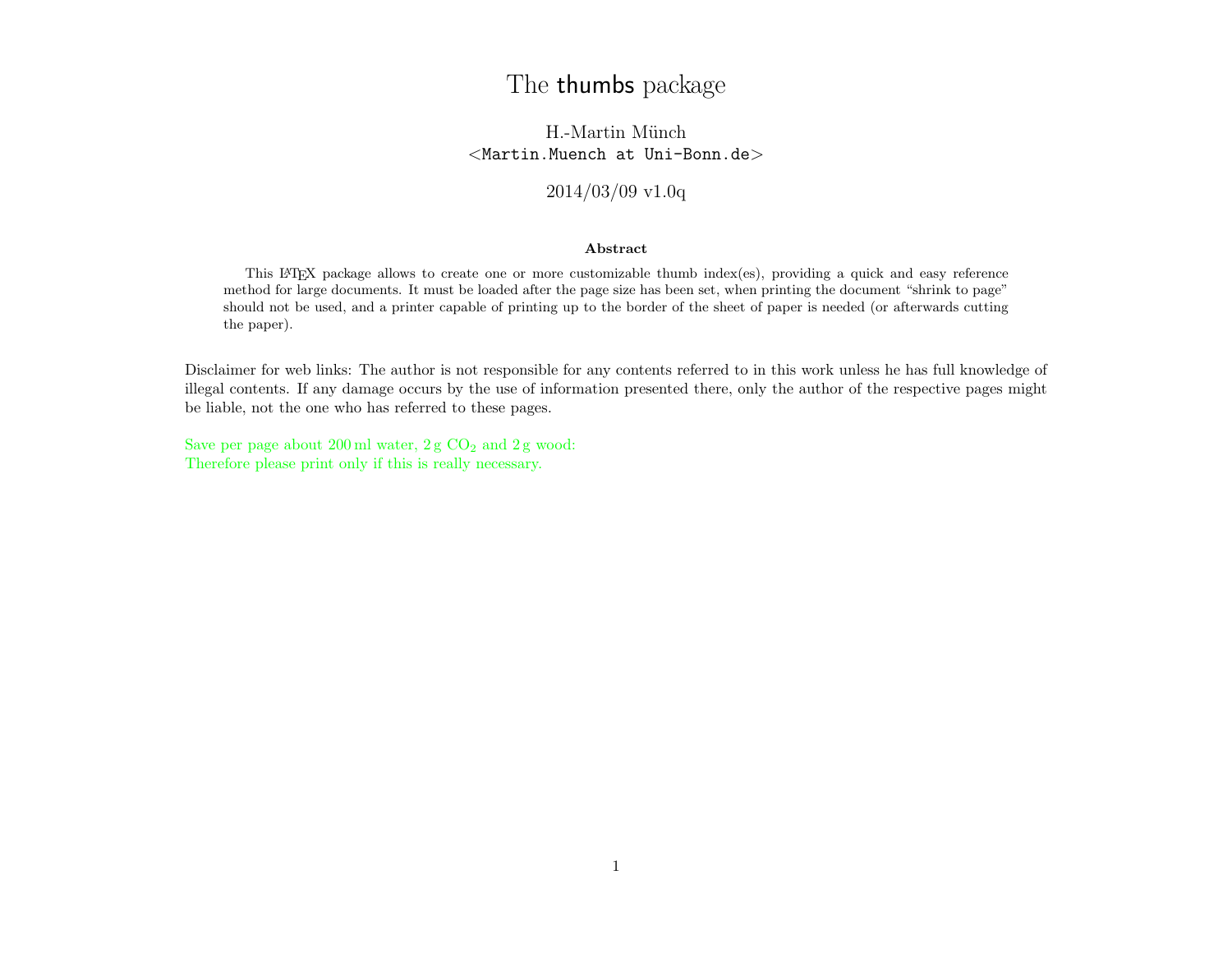# Contents

|          |              | 1 Introduction |                    |                  |
|----------|--------------|----------------|--------------------|------------------|
| $\bf{2}$ | <b>Usage</b> |                |                    |                  |
|          | 2.1          |                |                    |                  |
|          | 2.2          |                |                    | $\overline{5}$   |
|          |              | 2.2.1          |                    | $\overline{5}$   |
|          |              | 2.2.2          |                    | $\overline{5}$   |
|          |              | 2.2.3          |                    | $\overline{5}$   |
|          |              | 2.2.4          |                    | $\overline{5}$   |
|          |              | 2.2.5          |                    | 5                |
|          |              | 2.2.6          |                    | 5                |
|          |              | 2.2.7          |                    | $\boldsymbol{6}$ |
|          |              | 2.2.8          |                    | $\boldsymbol{6}$ |
|          |              | 2.2.9          |                    | $\boldsymbol{6}$ |
|          |              | 2.2.10         |                    | 6                |
|          |              |                |                    | 6                |
|          |              |                |                    | $\boldsymbol{6}$ |
|          |              |                |                    | $\overline{7}$   |
|          |              |                |                    | $\overline{7}$   |
|          |              |                |                    | $\overline{7}$   |
|          |              |                |                    | $\overline{7}$   |
|          |              |                |                    | 8                |
|          |              |                |                    | 8                |
|          |              |                |                    | 8                |
|          |              |                |                    | 8                |
|          |              |                |                    | 8                |
|          | 2.3          |                |                    | 9                |
|          |              | 2.3.1          |                    | 9                |
|          |              | 2.3.2          |                    | 9                |
|          |              | 2.3.3          |                    | 9                |
|          |              | 2.3.4          |                    | 9                |
|          |              | 2.3.5          |                    | 10               |
|          |              | 2.3.6          |                    | 10               |
|          |              |                |                    | 10               |
|          |              | 2.3.7          |                    |                  |
|          |              | 3 Alternatives |                    | 11               |
|          |              | 4 Example      |                    | 12               |
|          |              |                |                    |                  |
| 5.       |              |                | The implementation | 23               |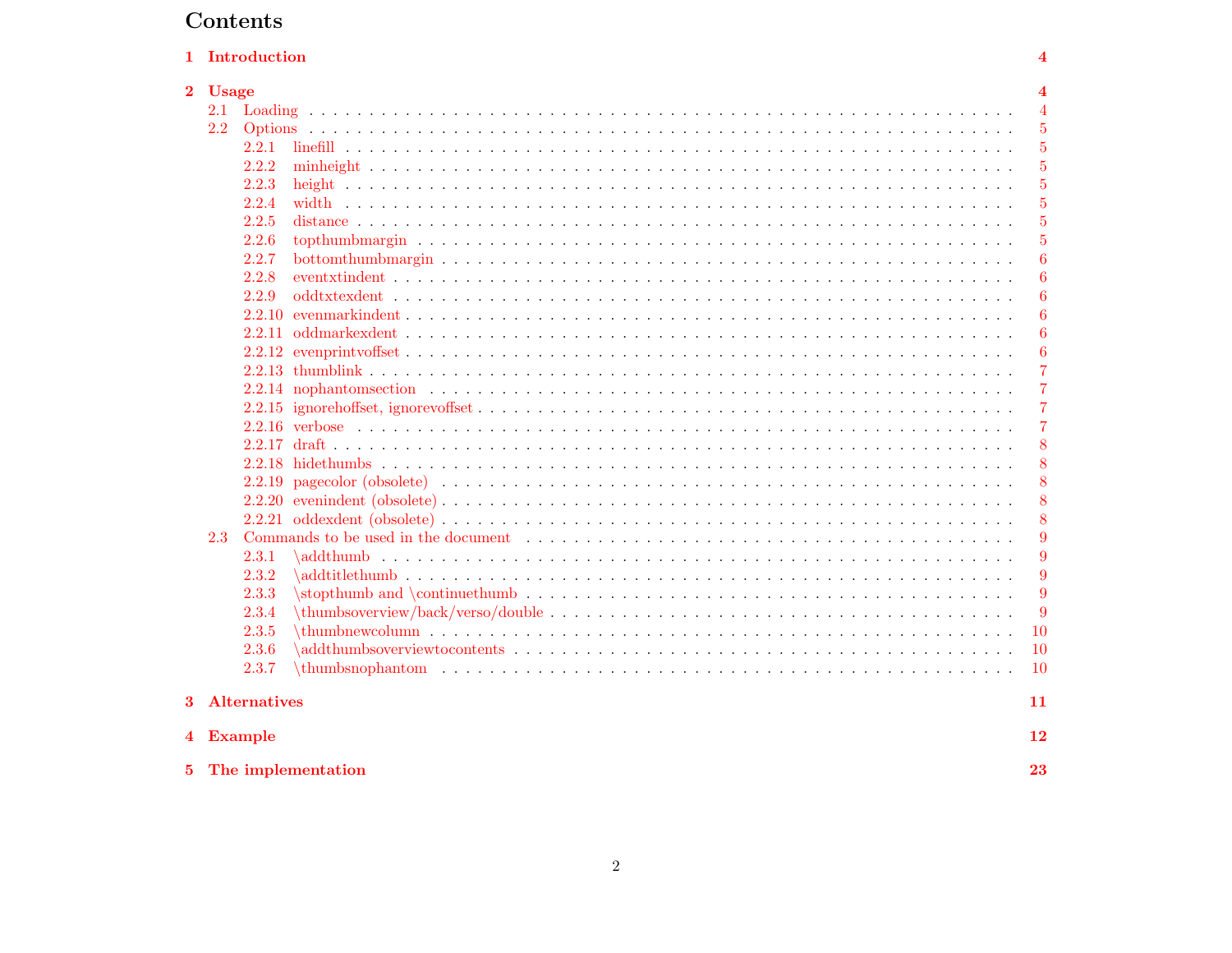| 6           | <b>Installation</b>     | 65   |
|-------------|-------------------------|------|
|             | 6.1                     | 65   |
|             | 6.2                     | -67  |
|             | 6.3                     | 68   |
|             | 6.4                     | -68  |
|             | 6.5                     | -68  |
| $7^{\circ}$ | <b>Acknowledgements</b> | 69   |
| 8           | <b>History</b>          | 69   |
|             |                         | - 69 |
|             |                         | -69  |
|             |                         | -69  |
|             |                         | -69  |
|             |                         | 70   |
|             |                         | 70   |
|             |                         | -71  |
|             |                         | -71  |
|             |                         | 71   |
|             |                         | 72   |
|             |                         | 72   |
|             |                         | 72   |
|             |                         | 72   |
|             |                         | 72   |
|             |                         | 73   |
|             |                         | 73   |
|             |                         | 73   |
|             |                         | 73   |
|             |                         |      |

9 Index

75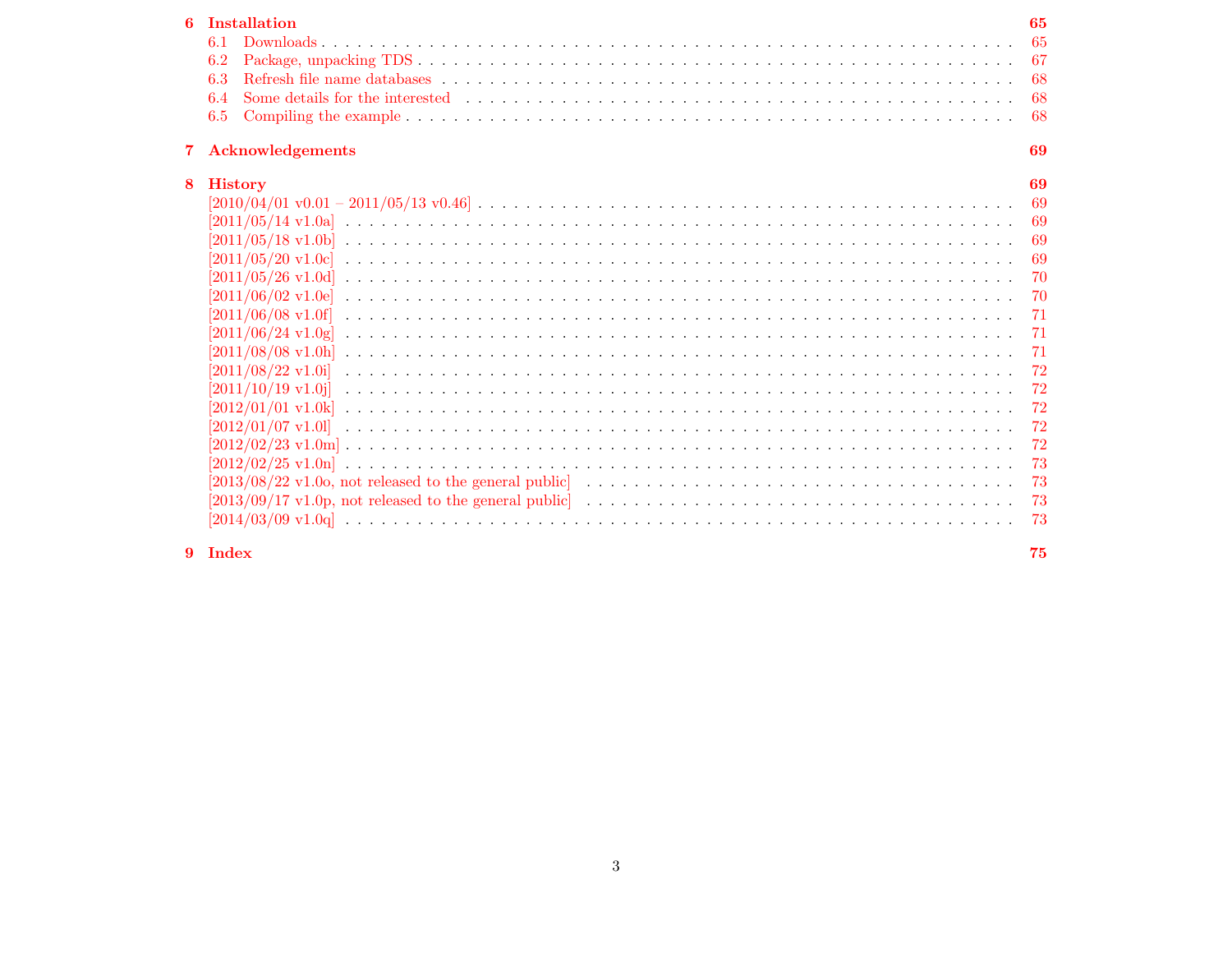# <span id="page-3-0"></span>1 Introduction

This LATEX package puts running, customizable thumb marks in the outer margin, moving downward as the chapter number (or whatever shall be marked by the thumb marks) increases. Additionally an overview page/table of thumb marks can be added automatically, which gives the respective names of the thumbed objects, the page where the object/thumb mark first appears, and the thumb mark itself at the respective position. The thumb marks are probably useful for documents, where a quick and easy way to find e. g. a chapter is needed, for example in reference guides, anthologies, or quite large documents.

thumbs must be loaded after the page size has been set, when printing the document "shrink to page" should not be used, a printer capable of printing up to the border of the sheet of paper is needed (or afterwards cutting the paper).

Usage with \usepackage[landscape]{geometry}, \documentclass[landscape]{. . . }, \usepackage[landscape]{geometry}, \usepackage{lscape}, or \usepackage{pdflscape} is possible.

There are already some packages for creating thumbs, but because none of them did what I wanted, I wrote this new package.<sup>[1](#page-3-3)</sup>

# <span id="page-3-1"></span>2 Usage

# <span id="page-3-2"></span>2.1 Loading

Load the package placing

\usepackage[<options>]{thumbs}

in the preamble of your  $\mathbb{H}\mathbb{F}X$   $2_{\epsilon}$  source file.

The thumbs package takes the dimensions of the page \AtBeginDocument and does not react to changes afterwards. Therefore this package must be loaded *after* the page dimensions have been set, e.g. with package geometry (<http://ctan.org/pkg/geometry>). Of course it is also OK to just keep the default page/paper settings, but when anything is changed, it must be done before thumbs executes its \AtBeginDocument code.

The format of the paper, where the document shall be printed upon, should also be used for creating the document. Then the document can be printed without adapting the size, like e.g. "shrink to page". That would add a white border around the document and by moving the thumb marks from the edge of the paper they no longer appear at the side of the stack of paper. (Therefore e. g. for printing the example file to A4 paper it is necessary to add a4paper option to the document class and recompile it! Then the thumb marks column change will occur at another point, of course.) It is also necessary to use a printer capable of printing up to the border of the sheet of paper. Alternatively it is possible after the printing to cut the paper to the right size. While performing this manually is probably quite cumbersome, printing houses use paper, which is slightly larger than the desired format, and afterwards cut it to format.

Some faulty pdf-viewer adds a white line at the bottom and right side of the document when presenting it. This does not change the printed version. To test for this problem, a page of the example file has been completely coloured. (Probably better exclude that page from printing. . . )

When using the thumb marks overview page, it is necessary to \protect entries like \pi (same as with entries in tables of contents, figures, tables,. . . ).

<span id="page-3-3"></span><sup>1</sup>Probably this holds true for the motivation of the authors of quite a lot of packages.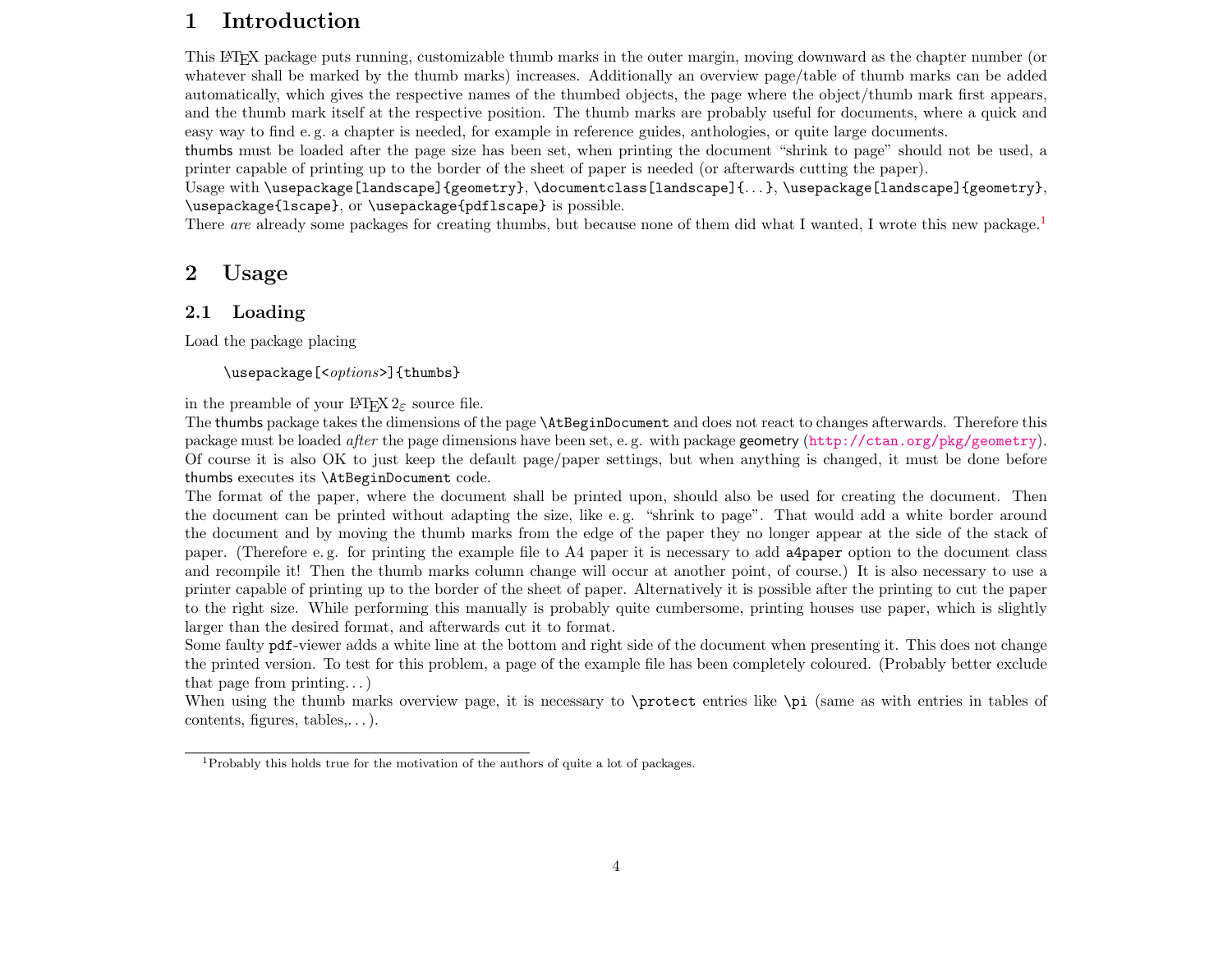# <span id="page-4-0"></span>2.2 Options

options The thumbs package takes the following options:

# <span id="page-4-1"></span>2.2.1 linefill

linefill Option linefill wants to know how the line between object (e. g. chapter name) and page number shall be filled at the overview page. Empty option will result in a blank line, line will fill the distance with a line, dots will fill the distance with dots.

# <span id="page-4-2"></span>2.2.2 minheight

minheight Option minheight wants to know the minimal vertical extension of each thumb mark. This is only useful in combination with option height=auto (see below). When the height is automatically calculated and smaller than the minheight value, the height is set equal to the given minheight value and a new column/page of thumb marks is used. The default value is 47 pt  $(\approx 16.5 \,\mathrm{mm} \approx 0.65 \,\mathrm{in}).$ 

# <span id="page-4-3"></span>2.2.3 height

height Option height wants to know the vertical extension of each thumb mark. The default value "auto" calculates an appropriate value automatically decreasing with increasing number of thumb marks (but fixed for each document). When the height is smaller than minheight, this package deems this as too small and instead uses a new column/page of thumb marks. If smaller thumb marks are really wanted, choose a smaller minheight (e.g. 0 pt).

# <span id="page-4-4"></span>2.2.4 width

width Option width wants to know the horizontal extension of each thumb mark. The default option-value "auto" calculates a width-value automatically: (\paperwidth minus \textwidth), which is the total width of inner and outer margin, divided by 4. Instead of this, any positive width given by the user is accepted. (Try width={\paperwidth} in the example!) Option width={autoauto} leads to thumb marks, which are just wide enough to fit the widest thumb mark text.

# <span id="page-4-5"></span>2.2.5 distance

distance Option distance wants to know the vertical spacing between two thumb marks. The default value is 2 mm.

# <span id="page-4-6"></span>2.2.6 topthumbmargin

topthumbmargin Option topthumbmargin wants to know the vertical spacing between the upper page (paper) border and top thumb mark. The default (auto) is 1 inch plus \th@bmsvoffset plus \topmargin. Dimensions (e. g. 1 cm) are also accepted.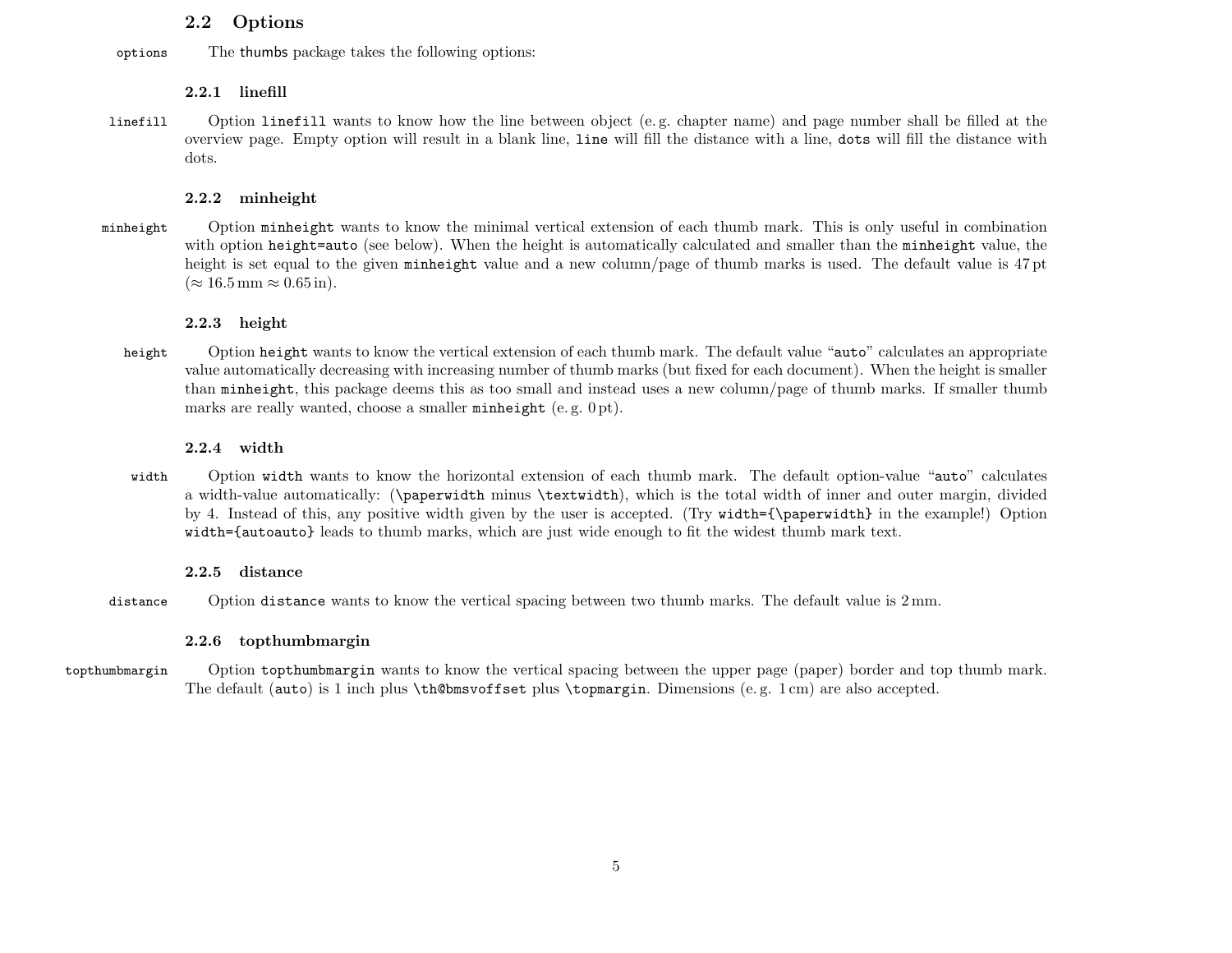## <span id="page-5-0"></span>2.2.7 bottomthumbmargin

bottomthumbmargin Option bottomthumbmargin wants to know the vertical spacing between the lower page (paper) border and last thumb mark. The default (auto) for the position of the last thumb is

# 1in+\topmargin-\th@mbsdistance+\th@mbheighty+\headheight+\headsep+\textheight +\footskip-\th@mbsdistance -\th@mbheighty.

Dimensions (e. g. 1 cm) are also accepted.

# <span id="page-5-1"></span>2.2.8 eventxtindent

eventxtindent Option eventxtindent expects a dimension (default value: 5 pt, negative values are possible, of course), by which the text inside of thumb marks on even pages is moved away from the page edge, i.e. to the right. Probably using the same or at least a similar value as for option oddtxtexdent makes sense.

# <span id="page-5-2"></span>2.2.9 oddtxtexdent

oddtxtexdent Option oddtxtexdent expects a dimension (default value: 5 pt, negative values are possible, of course), by which the text inside of thumb marks on odd pages is moved away from the page edge, i.e. to the left. Probably using the same or at least a similar value as for option eventxtindent makes sense.

# <span id="page-5-3"></span>2.2.10 evenmarkindent

evenmarkindent Option evenmarkindent expects a dimension (default value: 0 pt, negative values are possible, of course), by which the thumb marks (background and text) on even pages are moved away from the page edge, i.e. to the right. This might be usefull when the paper, onto which the document is printed, is later cut to another format. Probably using the same or at least a similar value as for option oddmarkexdent makes sense.

# <span id="page-5-4"></span>2.2.11 oddmarkexdent

oddmarkexdent Option oddmarkexdent expects a dimension (default value: 0 pt, negative values are possible, of course), by which the thumb marks (background and text) on odd pages are moved away from the page edge, i.e. to the left. This might be usefull when the paper, onto which the document is printed, is later cut to another format. Probably using the same or at least a similar value as for option oddmarkexdent makes sense.

# <span id="page-5-5"></span>2.2.12 evenprintvoffset

evenprintvoffset Option evenprintvoffset expects a dimension (default value: 0 pt, negative values are possible, of course), by which the thumb marks (background and text) on even pages are moved downwards. This might be usefull when a duplex printer shifts recto and verso pages against each other by some small amount, e.g. a millimeter or two, which is not uncommon. Please do not use this option with another value than 0 pt for files which you submit to other persons. Their printer probably shifts the pages by another amount, which might even lead to increased mismatch if both printers shift in opposite directions. Ideally the pdf viewer would correct the shift depending on printer (or at least give some option similar to "shift verso pages by  $x \, \text{mm}$ ".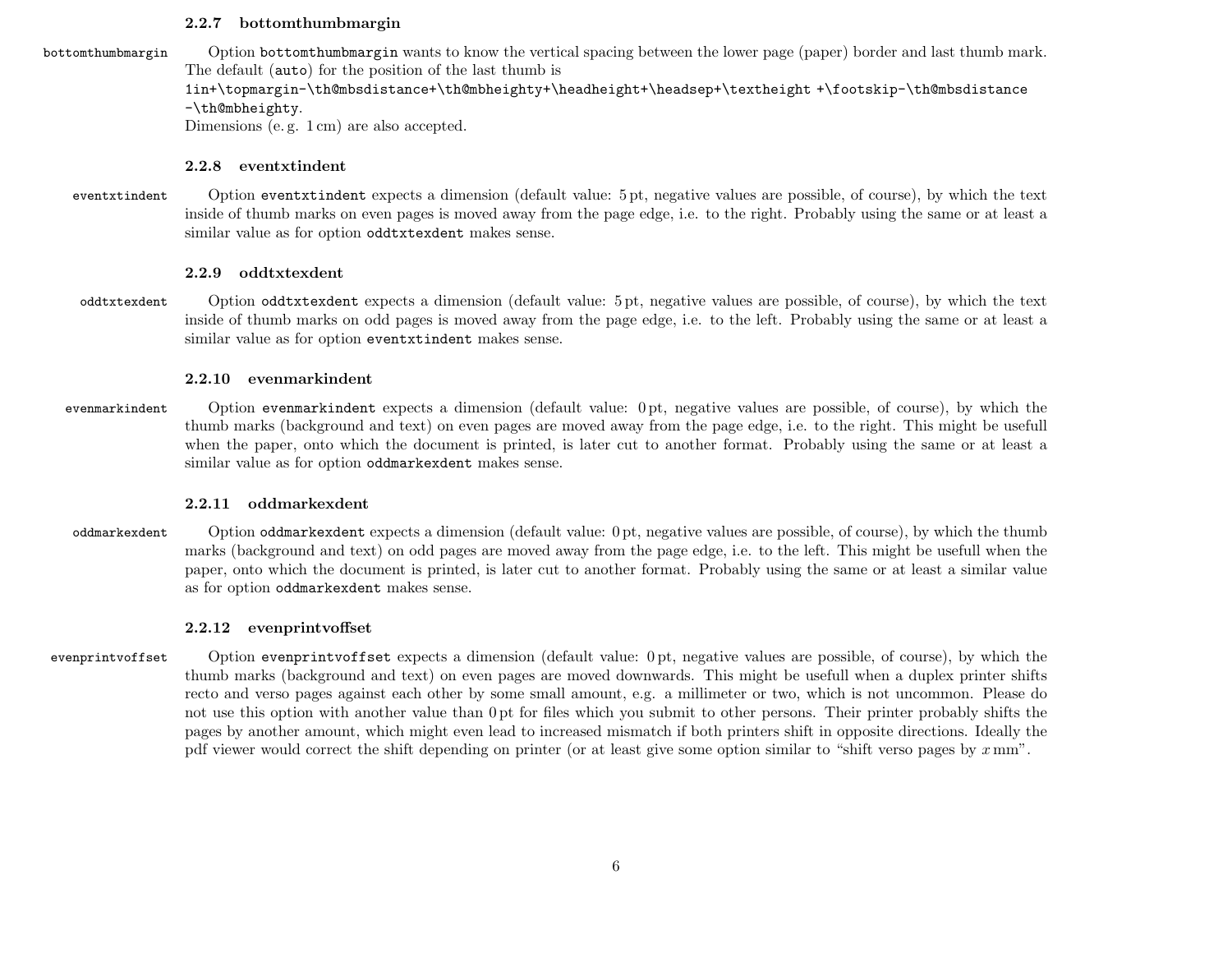### <span id="page-6-0"></span>2.2.13 thumblink

thumblink Option thumblink determines, what is hyperlinked at the thumb marks overview page (when the hyperref package is used):

- none creates none hyperlinks
- title hyperlinks the titles of the thumb marks
- page hyperlinks the page numbers of the thumb marks
- titleandpage hyperlinks the *title and page* numbers of the thumb marks
- line hyperlinks the whole line, i. e. title, dots (or line or whatsoever) and page numbers of the thumb marks
- rule hyperlinks the whole rule.

# <span id="page-6-1"></span>2.2.14 nophantomsection

nophantomsection Option nophantomsection globally disables the automatical placement of a \phantomsection before the thumb marks. Generally it is desirable to have a hyperlink from the thumbs overview page to lead to the thumb mark and not to some earlier place. Therefore automatically a \phantomsection is placed before each thumb mark. But for example when using the thumb mark after a \chapter{...} command, it is probably nicer to have the link point at the top of that chapter's title (instead of the line below it). When automatical placing of the \phantomsections has been globally disabled, nevertheless manual use of \phantomsection is still possible. The other way round: When automatical placing of the \phantomsections has not been globally disabled, it can be disabled just for the following thumb mark by the command \thumbsnophantom.

# <span id="page-6-2"></span>2.2.15 ignorehoffset, ignorevoffset

# ignorehoffset Usually \hoffset and \voffset should be regarded, but moving the thumb marks away from the paper edge probably makes ignorevoffset them useless. Therefore \hoffset and \voffset are ignored by default, or when option ignorehoffset or ignorehoffset=true is used (and ignorevoffset or ignorevoffset=true, respectively). But in case that the user wants to print at one sort of paper but later trim it to another one, regarding the offsets would be necessary. Therefore ignorehoffset=false and ignorevoffset=false can be used to regard these offsets. (Combinations ignorehoffset=true, ignorevoffset=false and ignorehoffset=false, ignorevoffset=true are also possible.)

# <span id="page-6-3"></span>2.2.16 verbose

verbose Option verbose=false (the default) suppresses some messages, which otherwise are presented at the screen and written into the log file. Look for

# \*\*\*\*\*\*\*\*\*\*\*\*\*\* THUMB dimensions \*\*\*\*\*\*\*\*\*\*\*\*\*\*

in the log file for height and width of the thumb marks as well as top and bottom thumb marks margins.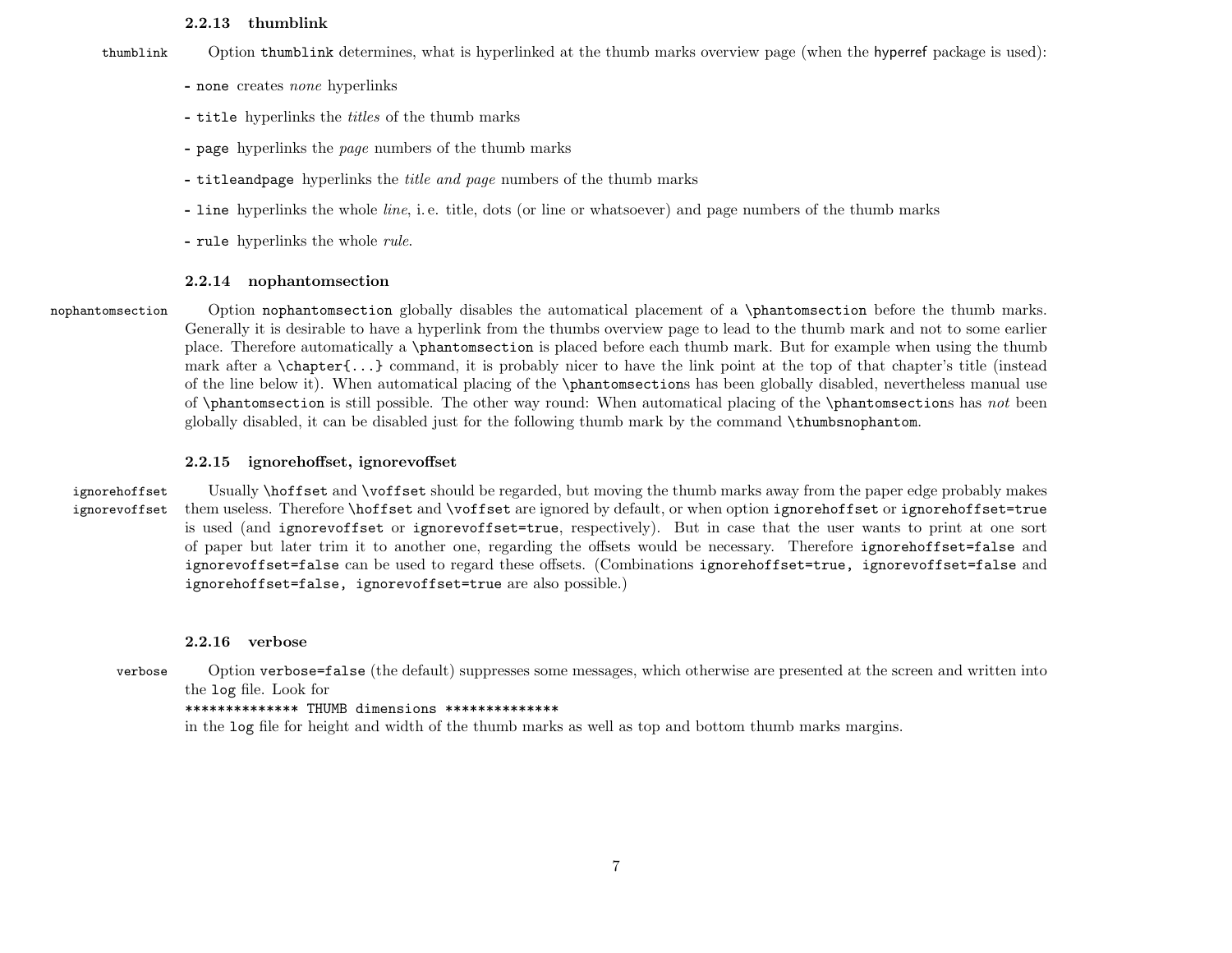# <span id="page-7-0"></span>2.2.17 draft

draft Option draft (not the default) sets the thumb mark width to 2 pt, thumb mark text colour to black and thumb mark background colour to grey (gray). Either do not use this option with the thumbs package at all, or use draft=false, or final, or final=true to get the original appearance of the thumb marks.

### <span id="page-7-1"></span>2.2.18 hidethumbs

hidethumbs Option hidethumbs (not the default) prevents thumbs to create thumb marks (or thumb marks overview pages). This could be useful when thumb marks were placed, but for some reason no thumb marks (and overview pages) shall be placed. Removing \usepackage[...]{thumbs} would not work but create errors for unknown commands (e. g. \addthumb, \addtitlethumb, \thumbnewcolumn, \stopthumb, \continuethumb, \addthumbsoverviewtocontents, \thumbsoverview, \thumbsoverviewback, \thumbsoverviewverso, and \thumbsoverviewdouble). (A \jobname.tmb file is created nevertheless.) – Either do not use this option with the thumbs package at all, or use hidethumbs=false to get the original appearance of the thumb marks.

# <span id="page-7-2"></span>2.2.19 pagecolor (obsolete)

pagecolor Option pagecolor is obsolete. Instead the pagecolor package is used. Use \pagecolor{...} after \usepackage[...]{thumbs} and before \begin{document} to define a background colour of the pages.

# <span id="page-7-3"></span>2.2.20 evenindent (obsolete)

evenindent Option evenindent is obsolete and was replaced by eventxtindent.

# <span id="page-7-4"></span>2.2.21 oddexdent (obsolete)

oddexdent Option oddexdent is obsolete and was replaced by oddtxtexdent.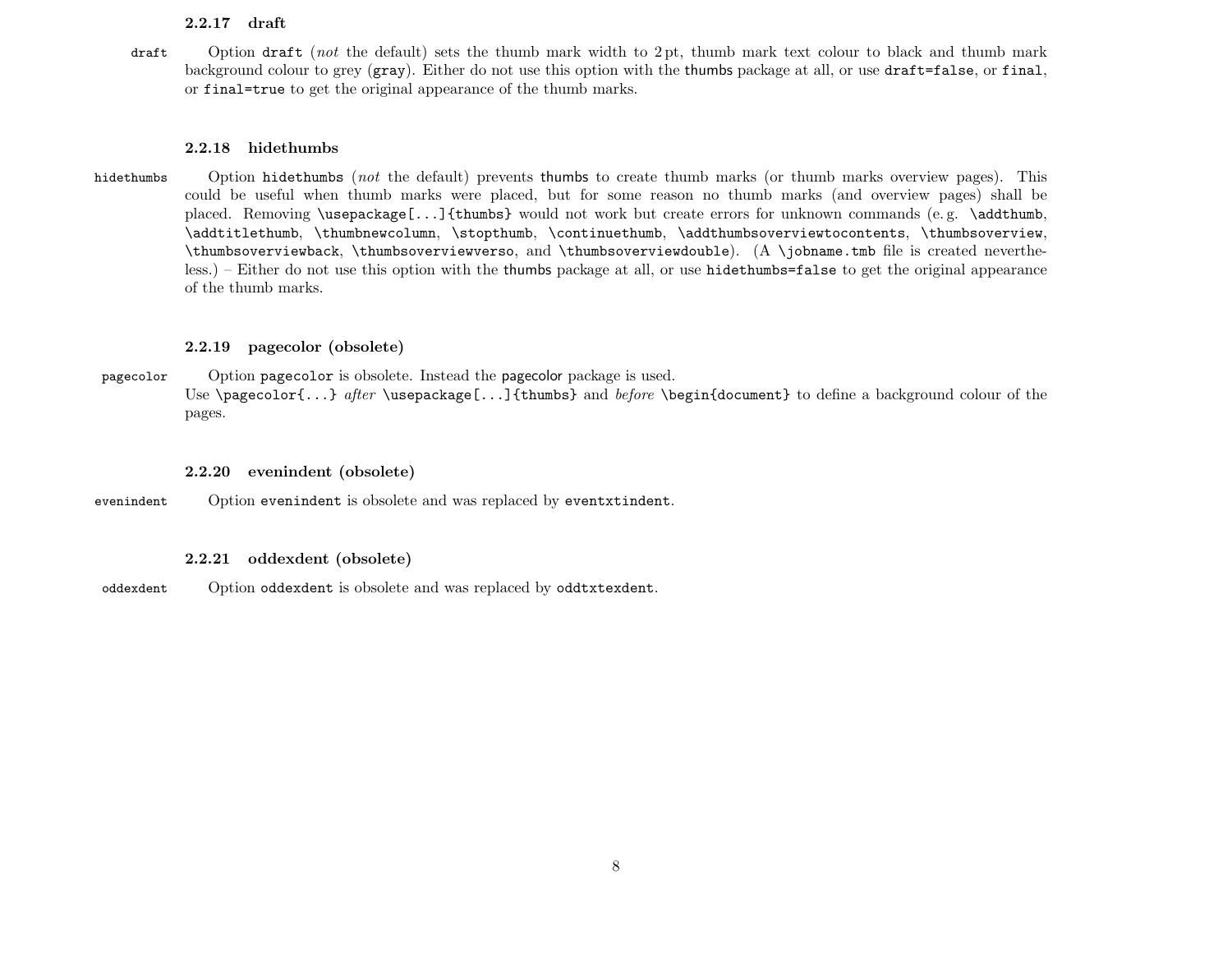# <span id="page-8-0"></span>2.3 Commands to be used in the document

### <span id="page-8-1"></span> $2.3.1$  \addthumb

\addthumb To add a thumb mark, use the \addthumb command, which has these four parameters:

1. a title for the thumb mark (for the thumb marks overview page, e. g. the chapter title),

2. the text to be displayed in the thumb mark (for example the chapter number: \thechapter),

3. the colour of the text in the thumb mark,

4. and the background colour of the thumb mark

(parameters in this order) at the page where you want this thumb mark placed (for the first time).

## <span id="page-8-2"></span>2.3.2 \addtitlethumb

\addtitlethumb When a thumb mark shall not or cannot be placed on a page, e.g. at the title page or when using \includepdf from pdfpages package, but the reference in the thumb marks overview nevertheless shall name that page number and hyperlink to that page, \addtitlethumb can be used at the following page. It has five arguments. The arguments one to four are identical to the ones of \addthumb (see above), and the fifth argument consists of the label of the page, where the hyperlink at the thumb marks overview page shall link to. The thumbs package does not create that label! But for the first page the label pagesLTS.0 can be use, which is already placed there by the used pageslts package.

# <span id="page-8-3"></span>2.3.3  $\to$  and  $\to$

\stopthumb When a page (or pages) shall have no thumb marks, use the \stopthumb command (without parameters). Placing another \continuethumb thumb mark with \addthumb or \addtitlethumb or using the command \continuethumb continues the thumb marks.

### <span id="page-8-4"></span>2.3.4 \thumbsoverview/back/verso/double

\thumbsoverviewback \thumbsoverviewverso \thumbsoverviewdouble

\thumbsoverview The commands \thumbsoverview, \thumbsoverviewback, \thumbsoverviewverso, and/or \thumbsoverviewdouble is/are used to place the overview page(s) for the thumb marks. Their single parameter is used to mark this page/these pages (e. g. in the page header). If these marks are not wished, \thumbsoverview...{} will generate empty marks in the page header(s). \thumbsoverview can be used more than once (for example at the beginning and at the end of the document, or \thumbsoverview at the beginning and \thumbsoverviewback at the end). The overviews have labels TableOfThumbs1, TableOfThumbs2, and so on, which can be referred to with e. g. \pageref{TableOfThumbs1}. The reference TableOfThumbs (without number) aims at the last used Table of Thumbs (for compatibility with older versions of this package).

- \thumbsoverview prints the thumb marks at the right side and (in twoside mode) skips left sides (useful e. g. at the beginning of a document)
- \thumbsoverviewback prints the thumb marks at the left side and (in twoside mode) skips right sides (useful e. g. at the end of a document)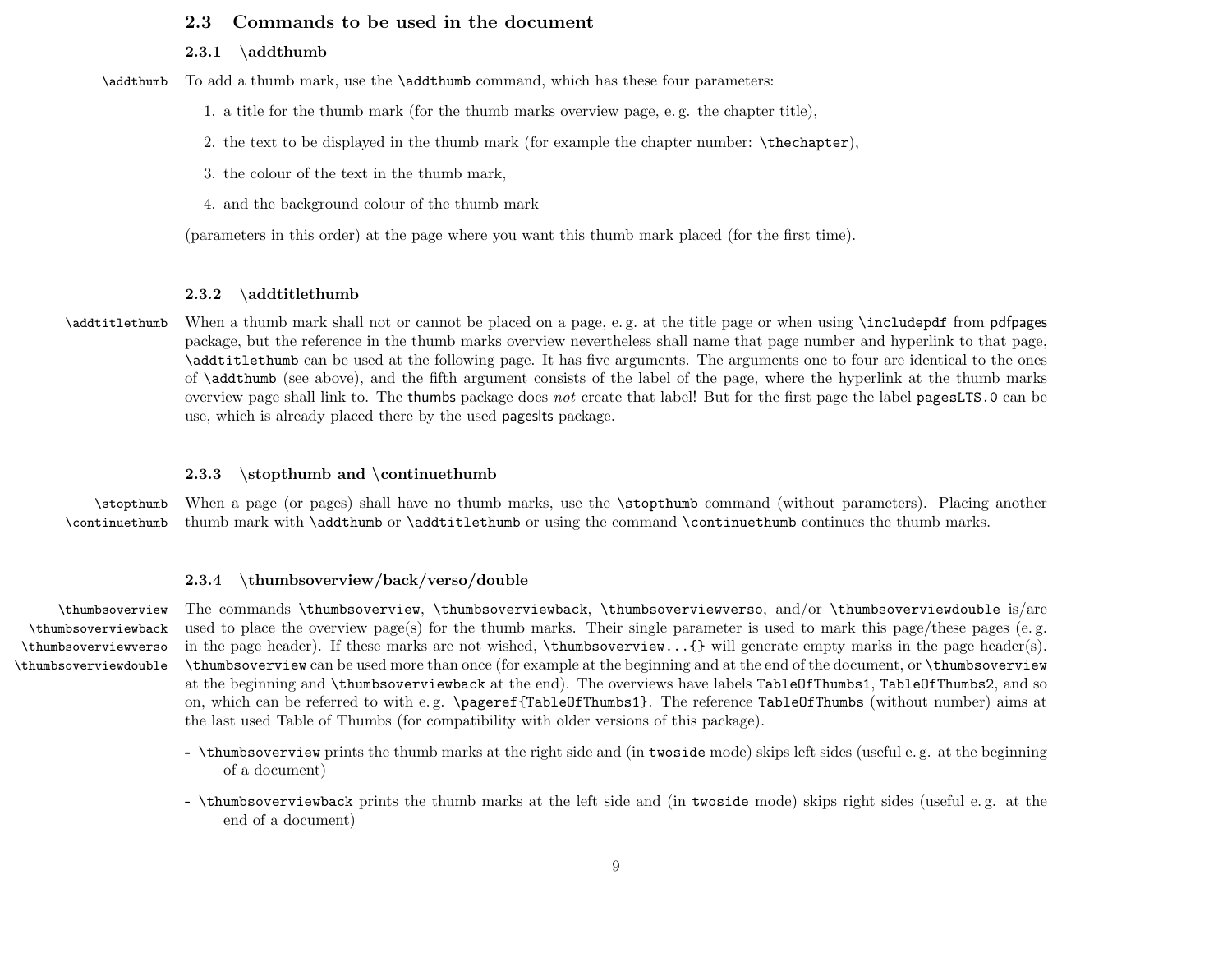- \thumbsoverviewverso prints the thumb marks at the right side and (in twoside mode) repeats them at the next left side and so on (useful anywhere in the document and when one wants to prevent empty pages)
- \thumbsoverviewdouble prints the thumb marks at the left side and (in twoside mode) repeats them at the next right side and so on (useful anywhere in the document and when one wants to prevent empty pages)

# <span id="page-9-0"></span>2.3.5 \thumbnewcolumn

\thumbnewcolumn With the command \thumbnewcolumn a new column can be started, even if the current one was not filled. This could be useful e. g. for a dictionary, which uses one column for translations from language A to language B, and the second column for translations from language B to language A. But in that case one probably should increase the size of the thumb marks, so that 26 thumb marks (in case of the Latin alphabet) fill one thumb column. Do not use \thumbnewcolumn on a page where \addthumb was already used, but use \addthumb immediately after \thumbnewcolumn.

## <span id="page-9-1"></span>2.3.6 \addthumbsoverviewtocontents

\addthumbsoverviewtocontents \addthumbsoverviewtocontents with two arguments is a replacement for \addcontentsline{toc}{<level>}{<text>}, where the first argument of **\addthumbsoverviewtocontents** is for **<level>** and the second for **<text>**. If an entry of the thumbs mark overview shall be placed in the table of contents, \addthumbsoverviewtocontents with its arguments should be used immediately before \thumbsoverview.

### <span id="page-9-2"></span>2.3.7 \thumbsnophantom

\thumbsnophantom When automatical placing of the \phantomsections has not been globally disabled by using option nophantomsection (see subsection [2.2.14\)](#page-6-1), it can be disabled just for the following thumb mark by the command \thumbsnophantom.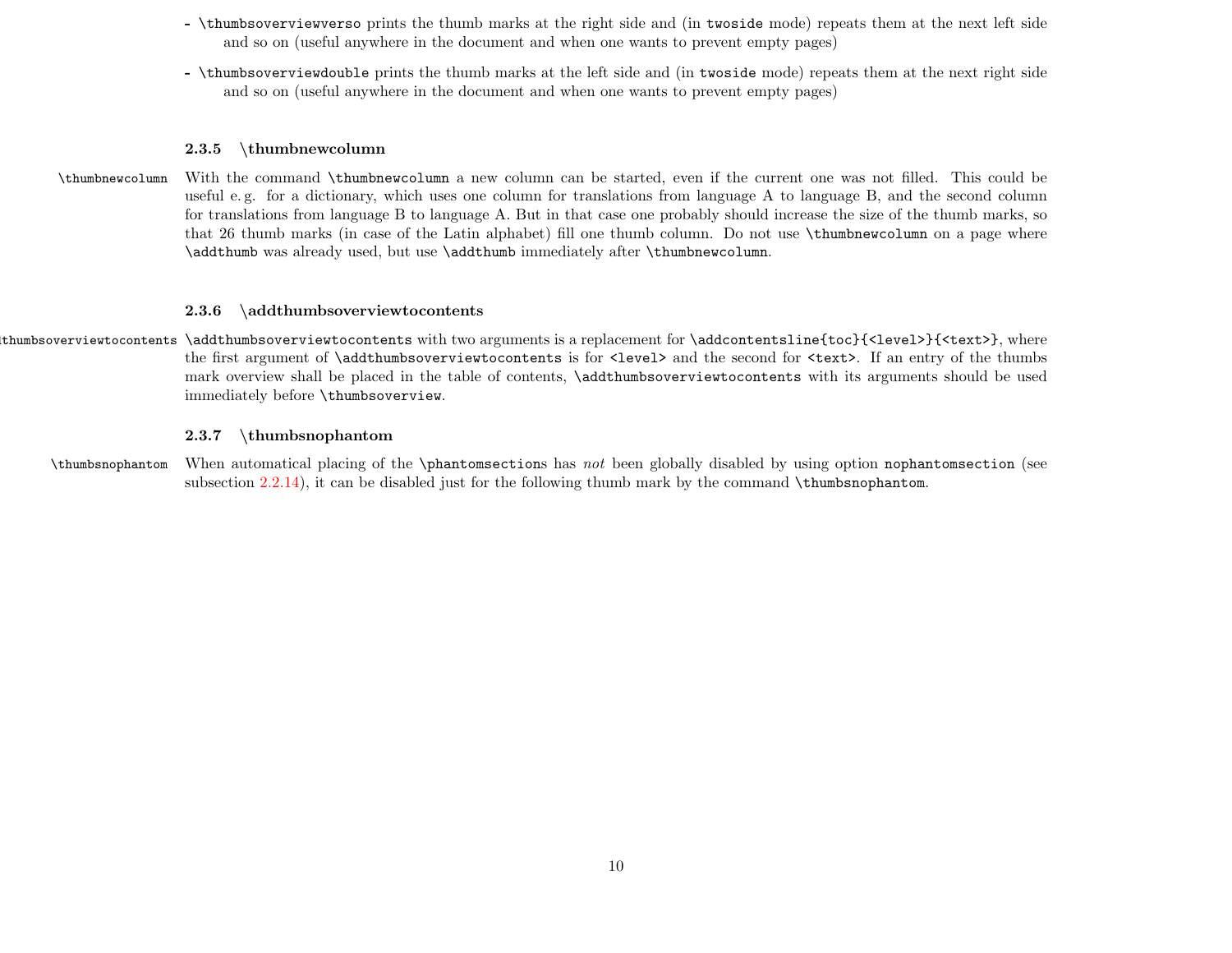# <span id="page-10-0"></span>3 Alternatives

- chapterthumb,  $2005/03/10$ , v0.1, by MARKUS KOHM, available at <http://mirror.ctan.org/info/examples/KOMA-Script-3/Anhang-B/source/chapterthumb.sty>; unfortunately without documentation, which is probably available in the book: Kohm, M., & Morawski, J.-U. (2008): KOMA-Script. Eine Sammlung von Klassen und Paketen für L<sup>AT</sup>FX2e, 3., überarbeitete und erweiterte Auflage für KOMA-Script 3, Lehmanns Media, Berlin, Edition dante, ISBN-13: 978-3-86541-291-1, <http://www.lob.de/isbn/3865412912>; in German.
- eso-pic, 2010/10/06, v2.0c by Rolf Niepraschk, available at <http://www.ctan.org/pkg/eso-pic>, was suggested as alternative. If I understood its code right, \AtBeginShipout{\AtBeginShipoutUpperLeft{\put(... is used there, too. Thus I do not see its advantage. Additionally, while compiling the eso-pic test documents with T<sub>E</sub>XLive2010 worked, compiling them with Scientific WorkPlace 5.50 Build 2960 (C) MacKichan Software, Inc.) led to significant deviations of the placements (also changing from one page to the other).
- fancytabs,  $2011/04/16$  v1.1, by RAPHAEL PINSON, available at <http://www.ctan.org/pkg/fancytabs>, but requires TikZ from the [pgf](http://www.ctan.org/pkg/pgf) bundle.
- $-$  thumb, 2001, without file version, by INGO KLÖCKEL, available at <ftp://ftp.dante.de/pub/tex/info/examples/ltt/thumb.sty>, unfortunately without documentation, which is probably available in the book: Klöckel, I. (2001): LATEX2e. Tips und Tricks, Dpunkt.Verlag GmbH, [ISBN-13: 978-3-93258-837-2;](http://amazon.de/o/ASIN/3932588371) in German.
- thumb (a completely different one),  $1997/12/24$ , v1.0, by CHRISTIAN HOLM, available at <http://www.ctan.org/pkg/thumb>.
- thumbindex,  $2009/12/13$ , without file version, by HISASHI MORITA, available at <http://hisashim.org/2009/12/13/thumbindex.html>.
- thumb-index, from the fancyhdr package, 2005/03/22 v3.2, by Piet van Oostrum, available at <http://www.ctan.org/pkg/fancyhdr>.
- thumbpdf,  $2010/07/07$ , v3.11, by HEIKO OBERDIEK, is for creating thumbnails in a pdf document, not thumb marks (and therefore no alternative); available at <http://www.ctan.org/pkg/thumbpdf>.
- thumby,  $2010/01/14$ ,  $v0.1$ , by SERGEY GOLDGABER, "is designed to work with the [memoir](http://www.ctan.org/pkg/memoir) class, and also requires PerlTFX and [tikz"](http://www.ctan.org/pkg/pgf) (<http://www.ctan.org/pkg/thumby>), available at <http://www.ctan.org/pkg/thumby>.

Newer versions might be available (and better suited). You programmed or found another alternative, which is available at <CTAN.org>? OK, send an e-mail to me with the name, location at <CTAN.org>, and a short notice, and I will probably include it in the list above.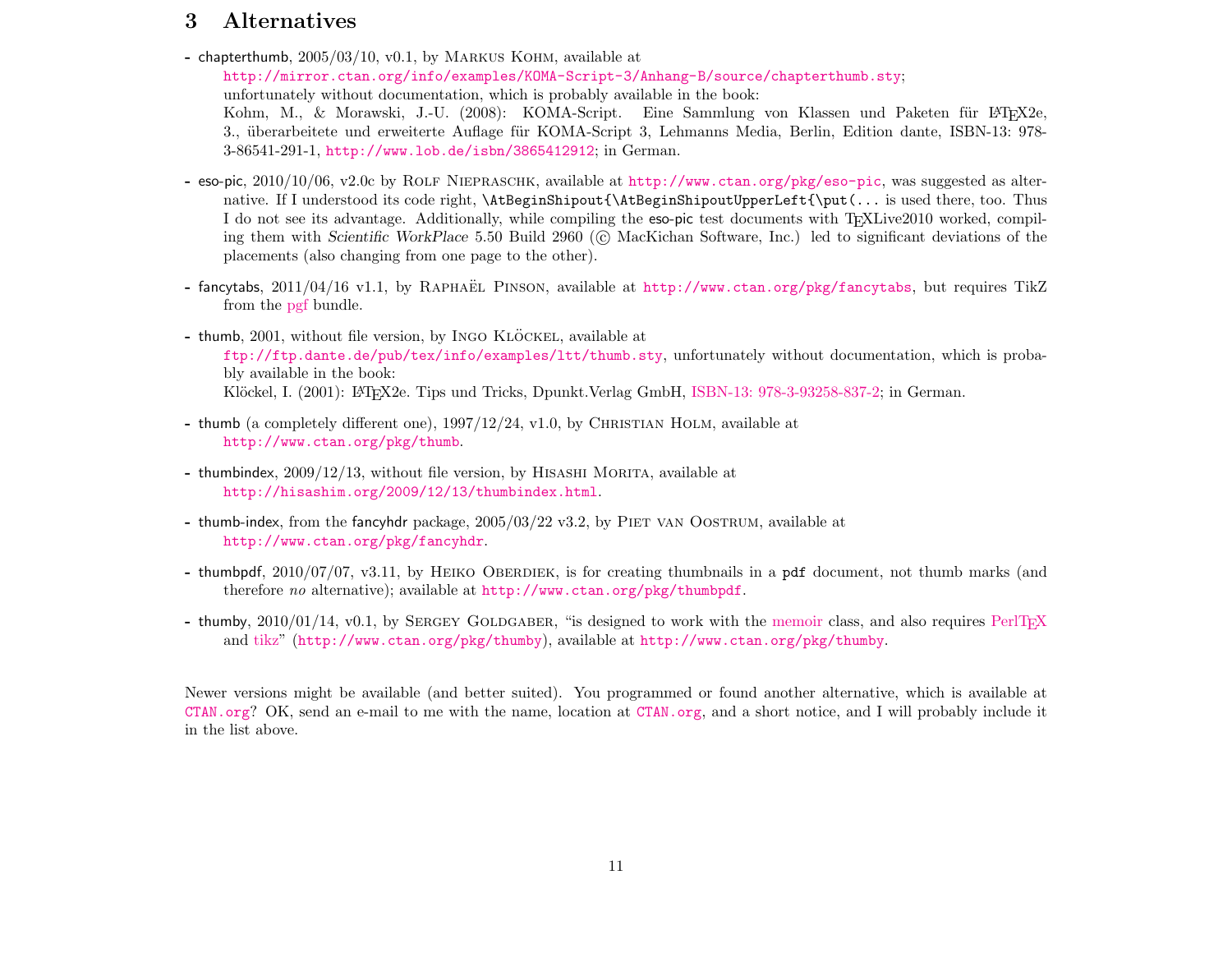# <span id="page-11-0"></span>4 Example

```
1 \langle *example\rangle2 \documentclass[twoside,british]{article}[2007/10/19]% v1.4h
3 \usepackage{lipsum}[2011/04/14]% v1.2
4 \usepackage{eurosym}[1998/08/06]% v1.1
5 \usepackage[extension=pdf,%
6 pdfpagelayout=TwoPageRight,pdfpagemode=UseThumbs,%
7 plainpages=false,pdfpagelabels=true,%
8 hyperindex=false,%
9 pdflang={en},%
10 pdftitle={thumbs package example},%
11 pdfauthor={H.-Martin Muench},%
12 pdfsubject={Example for the thumbs package},%
13 pdfkeywords={LaTeX, thumbs, thumb marks, H.-Martin Muench},%
14 pdfview=Fit,pdfstartview=Fit,%
15 linktoc=all]{hyperref}[2012/11/06]% v6.83m
16 \usepackage[thumblink=rule,linefill=dots,height={auto},minheight={47pt},%
17 width={auto},distance={2mm},topthumbmargin={auto},bottomthumbmargin={auto},%
18 eventxtindent={5pt},oddtxtexdent={5pt},%
19 evenmarkindent={0pt},oddmarkexdent={0pt},evenprintvoffset={0pt},%
20 nophantomsection=false,ignorehoffset=true,ignorevoffset=true,final=true,%
21 hidethumbs=false,verbose=true]{thumbs}[2014/03/09]% v1.0q
22 \nopagecolor% use \pagecolor{white} if \nopagecolor does not work
23 \gdef\unit#1{\mathord{\thinspace\mathrm{#1}}}
24 \makeatletter
25 \ltx@ifpackageloaded{hyperref}{% hyperref loaded
26 }{% hyperref not loaded
27 \usepackage{url}% otherwise the "\url"s in this example must be removed manually
28 }
29 \makeatother
30 \listfiles
31 \begin{document}
32 \pagenumbering{arabic}
33 \section*{Example for thumbs}
34 \addcontentsline{toc}{section}{Example for thumbs}
35 \markboth{Example for thumbs}{Example for thumbs}
36
37 This example demonstrates the most common uses of package
38 \textsf{thumbs}, v1.0q as of 2014/03/09 (HMM).
39 The used options were \texttt{thumblink=rule}, \texttt{linefill=dots},
40 \texttt{height=auto}, \texttt{minheight=\{47pt\}}, \texttt{width={auto}},
41 \texttt{distance=\{2mm\}}, \newline
42 \texttt{topthumbmargin=\{auto\}}, \texttt{bottomthumbmargin=\{auto\}}, \newline
43 \texttt{eventxtindent=\{5pt\}}, \texttt{oddtxtexdent=\{5pt\}},
44 \texttt{evenmarkindent=\{0pt\}}, \texttt{oddmarkexdent=\{0pt\}},
45 \texttt{evenprintvoffset=\{0pt\}},
```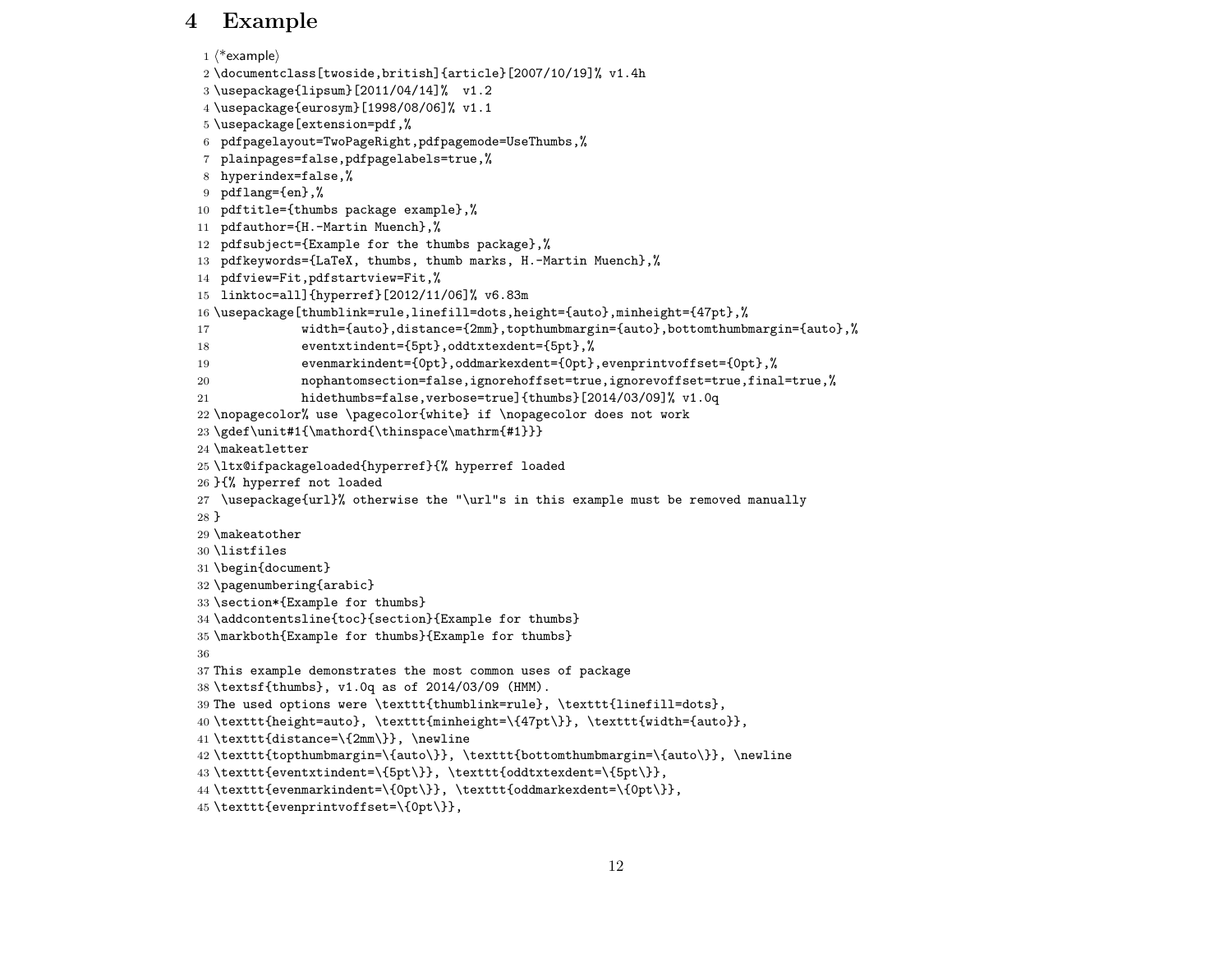```
46 \texttt{nophantomsection=false},
47 \texttt{ignorehoffset=true}, \texttt{ignorevoffset=true}, \newline
48 \texttt{final=true},\texttt{hidethumbs=false}, and \texttt{verbose=true}.
49
50 \noindent These are the default options, except \texttt{verbose=true}.
51 For more details please see the documentation!\newline
52
53 \textbf{Hyperlinks or not:} If the \textsf{hyperref} package is loaded,
54 the references in the overview page for the thumb marks are also hyperlinked
55 (except when option \texttt{thumblink=none} is used).\newline
56
57 \bigskip
58
59 {\color{teal} Save per page about $200\unit{ml}$ water, $2\unit{g}$ CO$_{2}$
60 and $2\unit{g}$ wood:\newline
61 Therefore please print only if this is really necessary.}\newline
62
63 \bigskip
64
65 \textbf{%
66 For testing purpose page \pageref{greenpage} has been completely coloured!
67 \newline
68 Better exclude it from printing\ldots \newline}
69
70 \bigskip
71
72 Some thumb mark texts are too large for the thumb mark by intention
73 (especially when the paper size and therefore also the thumb mark size
74 is decreased). When option \texttt{width=\{autoauto\}} would be used,
75 the thumb mark width would be automatically increased.
76 Please see page~\pageref{HugeText} for details!
77
78 \bigskip
79
80 For printing this example to another format of paper (e.\,g. A4)
81 it is necessary to add the according option (e.\, \, g. \, \, \text{verb|a4paper|})82 to the document class and recompile it! (In that case the
83 thumb marks column change will occur at another point, of course.)
84 With paper format equal to document format the document can be printed
85 without adapting the size, like e.\, \backslash, g.86 \textquotedblleft shrink to page\textquotedblright .
87 That would add a white border around the document
88 and by moving the thumb marks from the edge of the paper they no longer appear
89 at the side of the stack of paper. It is also necessary to use a printer
90 capable of printing up to the border of the sheet of paper. Alternatively
91 it is possible after the printing to cut the paper to the right size.
92 While performing this manually is probably quite cumbersome,
```

```
13
```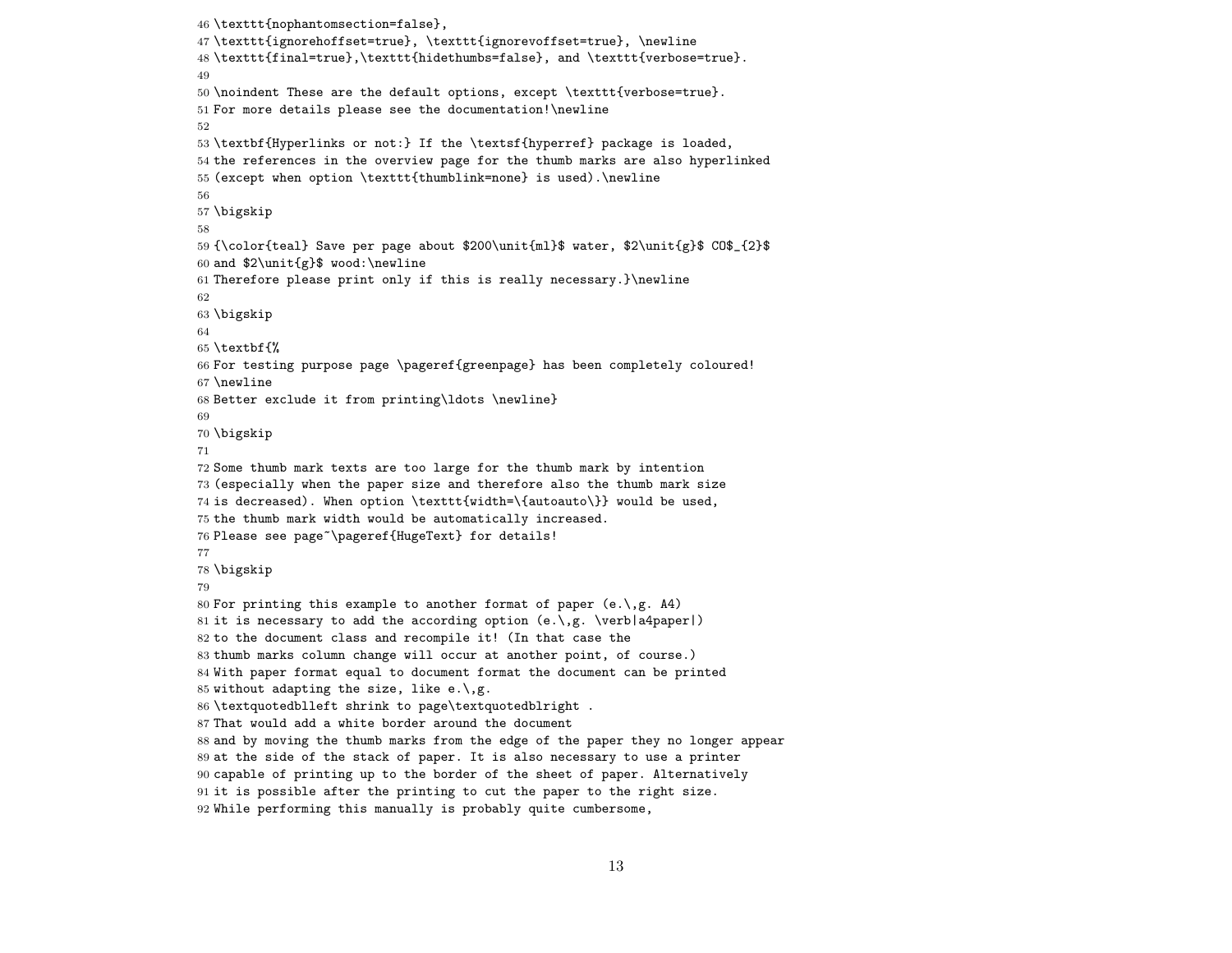```
93 printing houses use paper, which is slightly larger than the
94 desired format, and afterwards cut it to format.
95
96 \newpage
97
98 \addtitlethumb{Frontmatter}{0}{white}{gray}{pagesLTS.0}
99
100 At the first page no thumb mark was used, but we want to begin with thumb marks
101 at the first page, therefore a
102 \begin{verbatim}
103 \addtitlethumb{Frontmatter}{0}{white}{gray}{pagesLTS.0}
104 \end{verbatim}
105 was used at the beginning of this page.
106
107 \newpage
108
109 \tableofcontents
110
111 \newpage
112
113 To include an overview page for the thumb marks,
114 \begin{verbatim}
115 \addthumbsoverviewtocontents{section}{Thumb marks overview}%
116 \thumbsoverview{Table of Thumbs}
117 \end{verbatim}
118 is used, where \verb|\addthumbsoverviewtocontents| adds the thumb
119 marks overview page to the table of contents.
120
121 \smallskip
122
123 Generally it is desirable to have a hyperlink from the thumbs overview page
124 to lead to the thumb mark and not to some earlier place. Therefore automatically
125 a \verb|\phantomsection| is placed before each thumb mark. But for example when
126 using the thumb mark after a \verb|\chapter{...}| command, it is probably nicer
127 to have the link point at the top of that chapter's title (instead of the line
128 below it). The automatical placing of the \verb|\phantomsection| can be disabled
129 either globally by using option \texttt{nophantomsection}, or locally for the next
130 thumb mark by the command \verb|\thumbsnophantom|. (When disabled globally,
131 still manual use of \verb|\phantomsection| is possible.)
132
```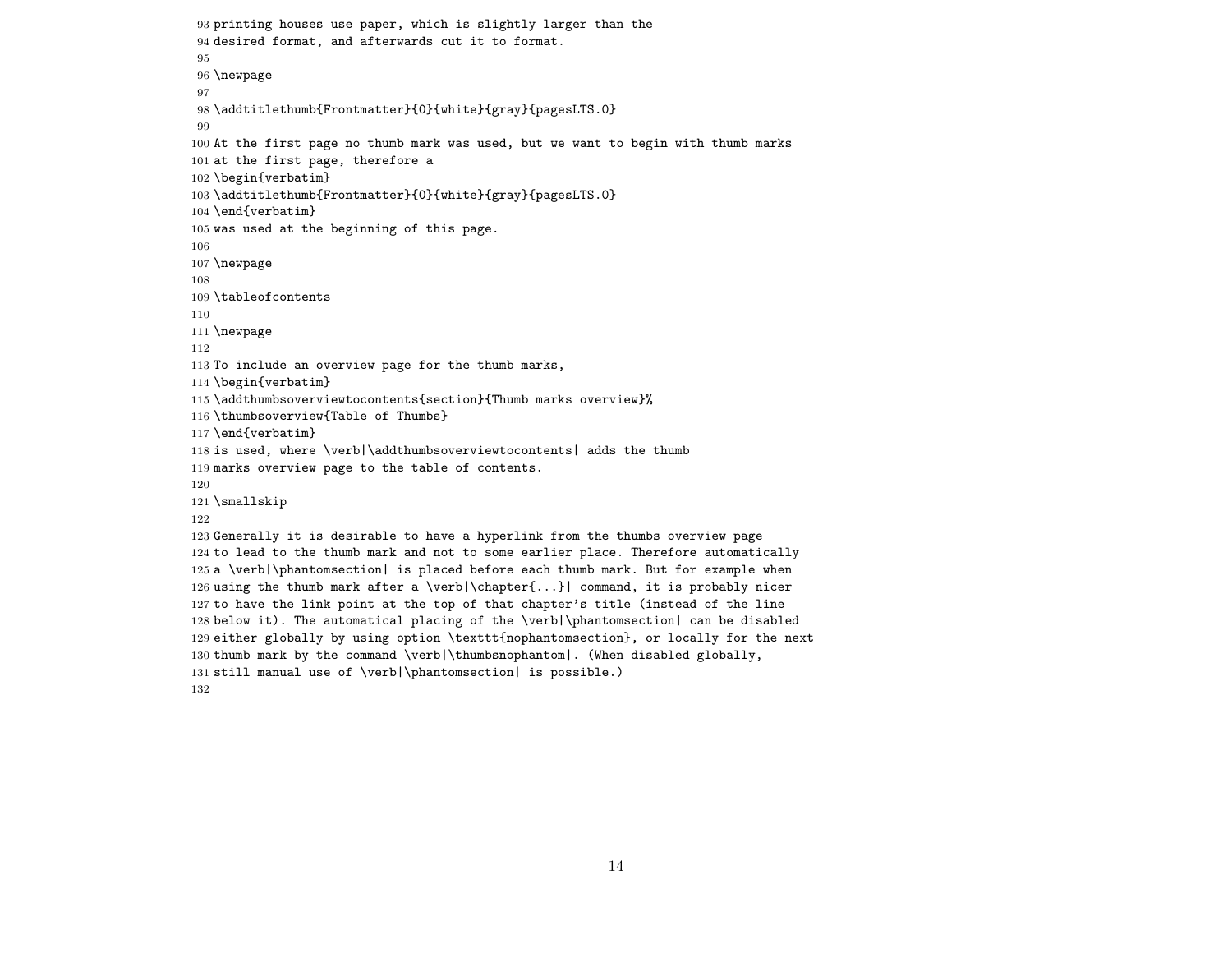```
133 \addthumbsoverviewtocontents{section}{Thumb marks overview}%
134 \thumbsoverview{Table of Thumbs}
135
136 That were the overview pages for the thumb marks.
137
138 \newpage
139
140 \section{The first section}
141 \addthumb{First section}{\space\Huge{\textbf{$1^ \textrm{st}$}}}{yellow}{green}
142
143 \begin{verbatim}
144 \addthumb{First section}{\space\Huge{\textbf{$1^ \textrm{st}$}}}{yellow}{green}
145 \end{verbatim}
146
147 A thumb mark is added for this section. The parameters are: title for the thumb mark,
148 the text to be displayed in the thumb mark (choose your own format),
149 the colour of the text in the thumb mark,
150 and the background colour of the thumb mark (parameters in this order).\newline
151
152 Now for some pages of \textquotedblleft content\textquotedblright\ldots
153
154 \newpage
155 \lipsum[1]
156 \newpage
157 \lipsum[1]
158 \newpage
159 \lipsum[1]
160 \newpage
161
162 \section{The second section}
163 \addthumb{Second section}{\Huge{\textbf{\arabic{section}}}}{green}{yellow}
164
165 For this section, the text to be displayed in the thumb mark was set to
166 \begin{verbatim}
167 \Huge{\textbf{\arabic{section}}}
168 \end{verbatim}
169 i.\,e. the number of the section will be displayed (huge \& bold).\newline
170
171 Let us change the thumb mark on a page with an even number:
172
173 \newpage
174
175 \section{The third section}
176 \addthumb{Third section}{\Huge{\textbf{\arabic{section}}}}{blue}{red}
177
178 No problem!
179
```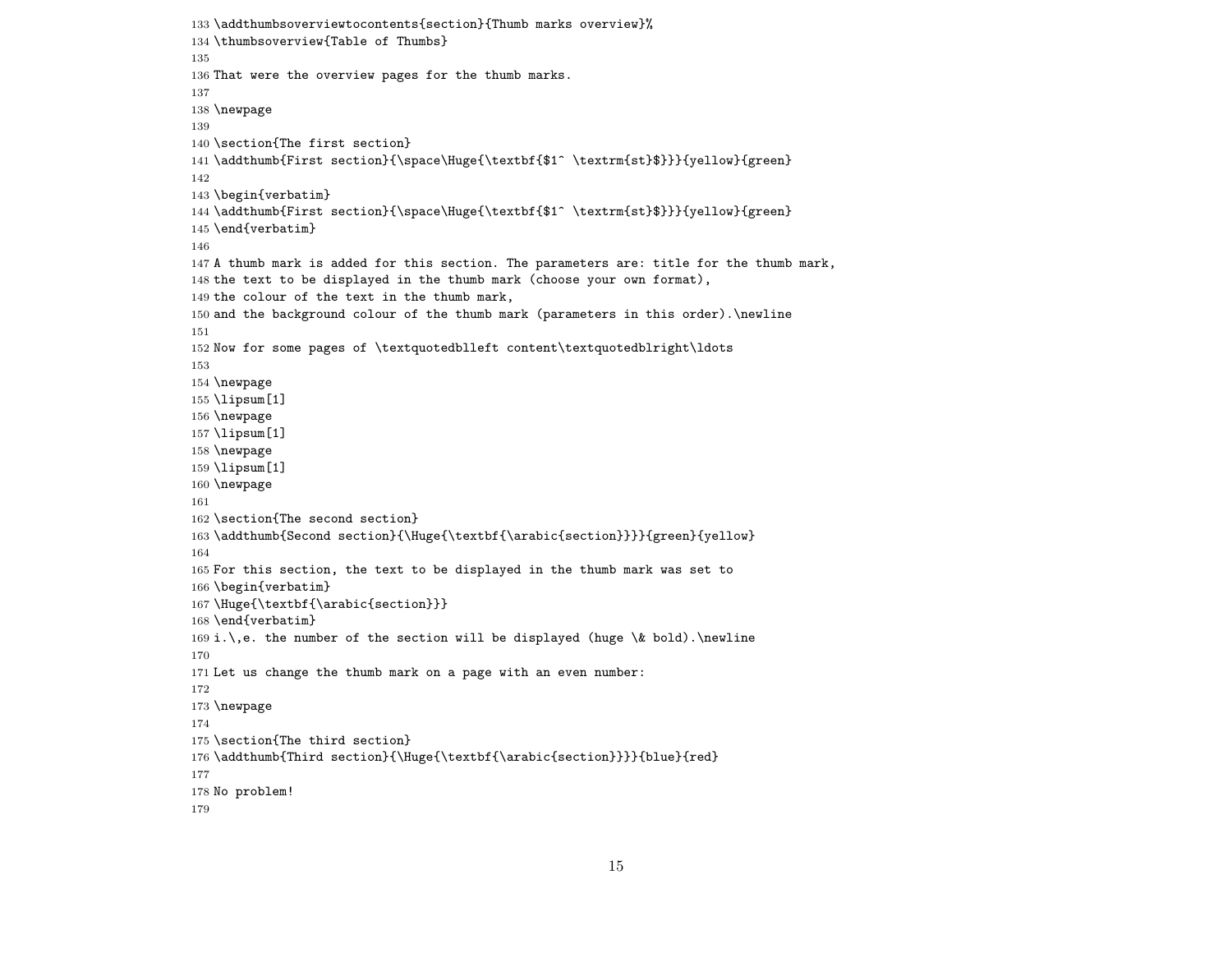```
180 And you do not need to have a section to add a thumb:
181
182 \newpage
183
184 \addthumb{Still third section}{\Huge{\textbf{\arabic{section}b}}}{red}{blue}
185
186 This is still the third section, but there is a new thumb mark.
187
188 On the other hand, you can even get rid of the thumb marks
189 for some page(s):
190
191 \newpage
192
193 \stopthumb
194
195 The command
196 \begin{verbatim}
197 \stopthumb
198 \end{verbatim}
199 was used here. Until another \verb|\addthumb| (with parameters) or
200 \begin{verbatim}
201 \continuethumb
202 \end{verbatim}
203 is used, there will be no more thumb marks.
204
205 \newpage
206
207 Still no thumb marks.
208
209 \newpage
210
211 Still no thumb marks.
212
213 \newpage
214
215 Still no thumb marks.
216
217 \newpage
218
219 \continuethumb
220
221 Thumb mark continued (unchanged).
222
223 \newpage
224
225 Thumb mark continued (unchanged).
226
```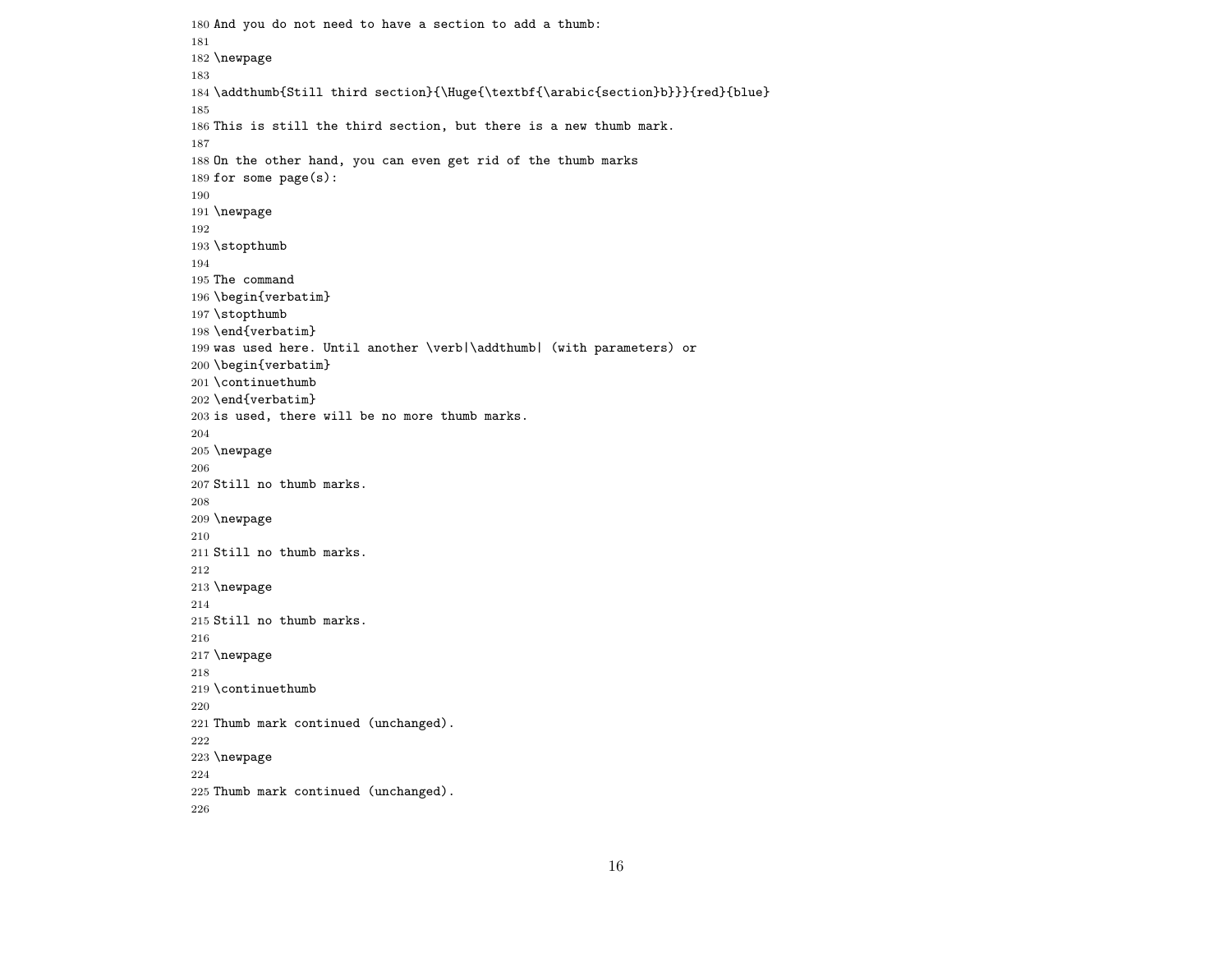```
227 \newpage
228
229 Time for another thumb,
230
231 \addthumb{Another heading}{Small text}{white}{black}
232
233 and another.
234
235 \addthumb{Huge Text paragraph}{\Huge{Huge\\ \ Text}}{yellow}{green}
236
237 \bigskip
238
239 \textquotedblleft {\Huge{Huge Text}}\textquotedblright\ is too large for
240 the thumb mark. When option \texttt{width=\{autoauto\}} would be used,
241 the thumb mark width would be automatically increased. Now the text is
242 either split over two lines (try \verb|Huge\\ \ Text| for another format)
243 or (in case \verb|Huge~Text| is used) is written over the border of the
244 thumb mark. When the text is too wide for the thumb mark and cannot
245 be split, \LaTeX{} might nevertheless place the text into the next line.
246 By this the text is placed too low. Adding a
247 \hbox{\verb|\protect\vspace*{-| some lenght \verb|}|} to the text could help,
248 for example\\
249 \verb|\addthumb{Huge Text}{\protect\vspace*{-3pt}\Huge{Huge~Text}}...|.
250 \label{HugeText}
251
252 \addthumb{Huge Text}{\Huge{Huge~Text}}{red}{blue}
253
254 \addthumb{Huge Bold Text}{\Huge{\textbf{HBT}}}{black}{yellow}
255
256 \bigskip
257
258 When there is more than one thumb mark at one page, this is also no problem.
259
260 \newpage
261
262 Some text
263
264 \newpage
265
266 Some text
267
268 \newpage
269
270 Some text
271
272 \newpage
273
```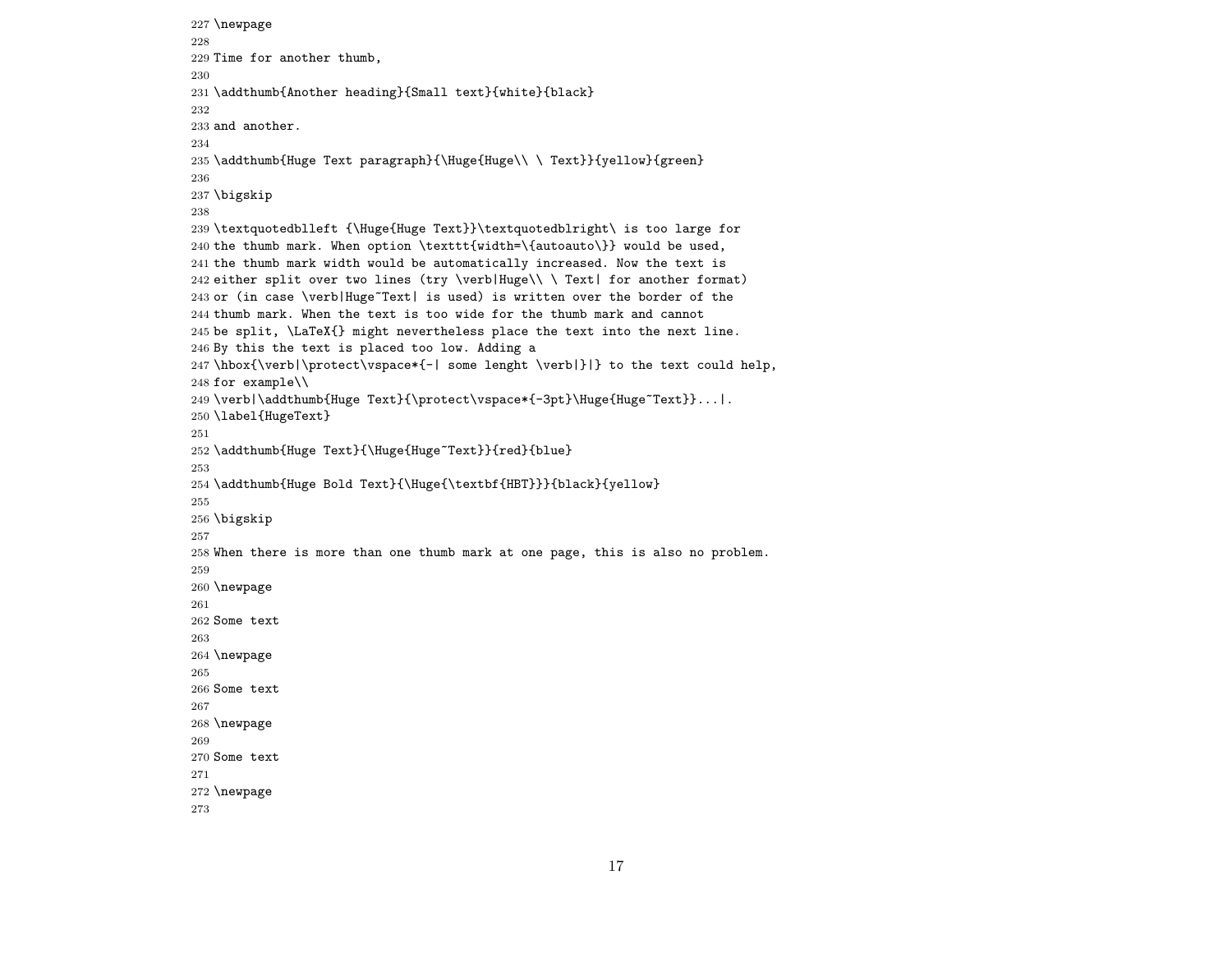```
274 \section{xcolor}
275 \addthumb{xcolor}{\Huge{\textbf{xcolor}}}{magenta}{cyan}
276
277 It is probably a good idea to have a look at the \textsf{xcolor} package
278 and use other colours than used in this example.
279
280 (About automatically increasing the thumb mark width to the thumb mark text
281 width please see the note at page<sup>~</sup>\pageref{HugeText}.)
282
283 \newpage
284
285 \addthumb{A mark}{\Huge{\textbf{A}}}{lime}{darkgray}
286
287 I just need to add further thumb marks to get them reaching the bottom of the page.
288
289 Generally the vertical size of the thumb marks is set to the value given in the
290 height option. If it is \texttt{auto}, the size of the thumb marks is decreased,
291 so that they fit all on one page. But when they get smaller than \texttt{minheight},
292 instead of decreasing their size further, a new thumbs column is started
293 (which will happen here).
294
295 \newpage
296
297 \addthumb{B mark}{\Huge{\textbf{B}}}{brown}{pink}
298
299 There! A new thumb column was started automatically!
300
301 \newpage
302
303 \addthumb{C mark}{\Huge{\textbf{C}}}{brown}{pink}
304
305 You can, of course, keep the colour for more than one thumb mark.
306
307 \newpage
308
309 \addthumb{$1/1.\,955\,83$\, EUR}{\Huge{\textbf{D}}}{orange}{violet}
310
311 I am just adding further thumb marks.
312
313 If you are curious why the thumb mark between
314 \textquotedblleft C mark\textquotedblright\ and \textquotedblleft E mark\textquotedblright\ has
315 not been named \textquotedblleft D mark\textquotedblright\ but
316 \textquotedblleft $1/1.\,955\,83$\, EUR\textquotedblright :
317
318 $1\unit{DM}=1\unit{D\ Mark}=1\unit{Deutsche\ Mark}$\newline
319 \frac{1}{1.\,955\,83}\,\ \, \euro \,-1/1.\,, 955\,83\unit{Euro}=1/1.\,955\,83\unit{EUR}$.
320
```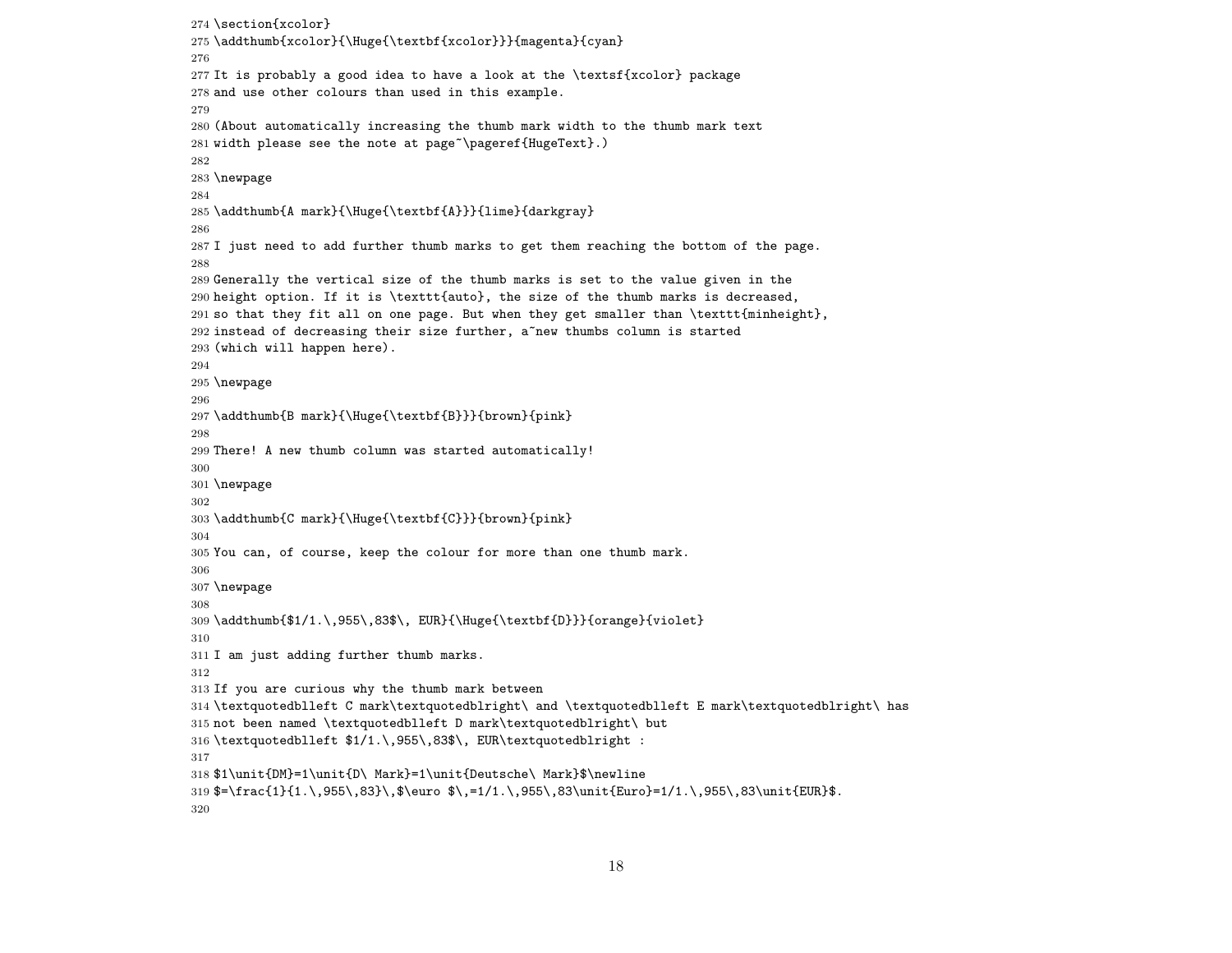```
321 \newpage
322
323 Let us have a look at \verb|\thumbsoverviewverso|:
324
325 \addthumbsoverviewtocontents{section}{Table of Thumbs, verso mode}%
326 \thumbsoverviewverso{Table of Thumbs, verso mode}
327
328 \newpage
329
330 And, of course, also at \verb|\thumbsoverviewdouble|:
331
332 \addthumbsoverviewtocontents{section}{Table of Thumbs, double mode}%
333 \thumbsoverviewdouble{Table of Thumbs, double mode}
334
335 \newpage
336
337 \addthumb{E mark}{\Huge{\textbf{E}}}{lightgray}{black}
338
339 I am just adding further thumb marks.
340
341 \newpage
342
343 \addthumb{F mark}{\Huge{\textbf{F}}}{magenta}{black}
344
345 Some text.
346
347 \newpage
348 \thumbnewcolumn
349 \addthumb{New thumb marks column}{\Huge{\textit{NC}}}{magenta}{black}
350
351 There! A new thumb column was started manually!
352
353 \newpage
354
355 Some text.
356
357 \newpage
358
359 \addthumb{G mark}{\Huge{\textbf{G}}}{orange}{violet}
360
361 I just added another thumb mark.
362
363 \newpage
364
365 \pagecolor{green}
366
367 \makeatletter
```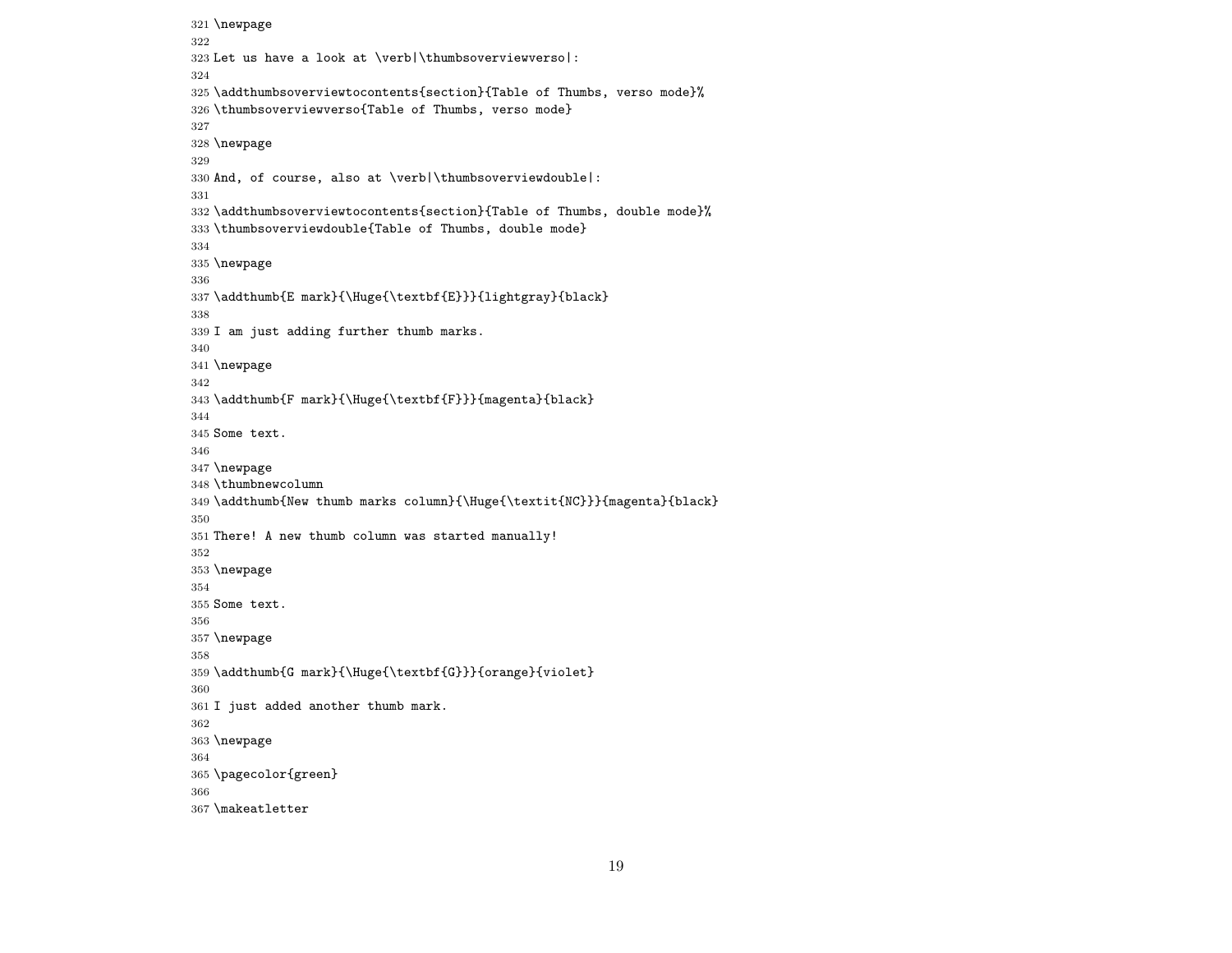```
368 \ltx@ifpackageloaded{hyperref}{% hyperref loaded
369 \phantomsection%
370 }{% hyperref not loaded
371 }%
372 \makeatother \,373
```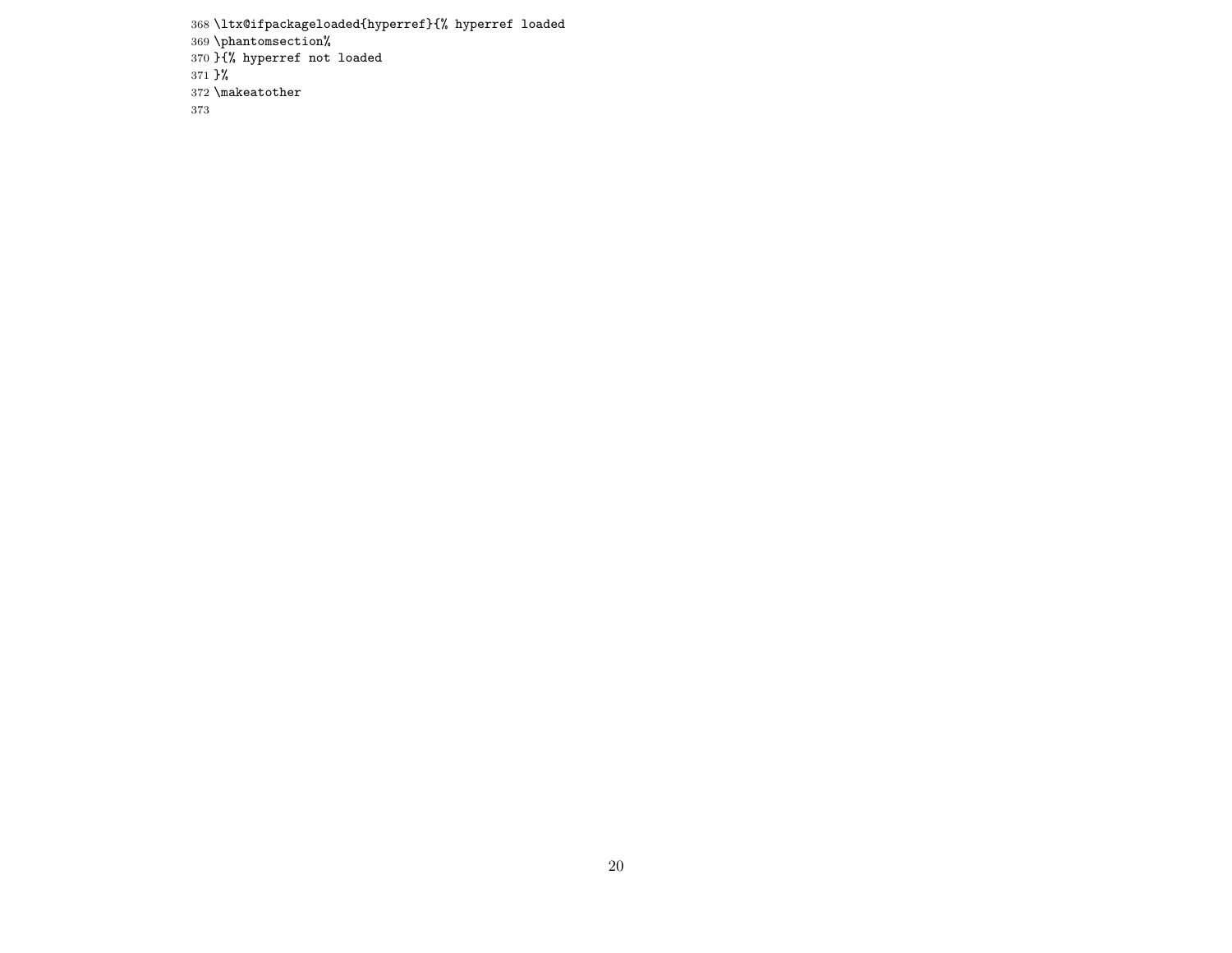\label{greenpage} Some faulty pdf-viewer sometimes (for the same document!) adds a white line at the bottom and right side of the document when presenting it. This does not change the printed version. To test for this problem, this page has been completely coloured. (Probably better exclude this page from printing!) \textsc{Heiko Oberdiek} wrote at Tue, 26 Apr 2011 14:13:29 +0200 in the \newline 384 comp.text.tex newsgroup (see e.\,g. \newline \url{http://groups.google.com/group/de.comp.text.tex/msg/b3aea4a60e1c3737}):\newline \textquotedblleft Der Ursprung ist 0 0, da gibt es nicht viel zu runden; bei den anderen Seiten werden pt als bp in die PDF-Datei geschrieben, d.h. der Balken ist um 72.27/72 zu gro\ss{}, das sollte auch Rundungsfehler abdecken.\textquotedblright (The origin is 0 0, there is not much to be rounded; 393 for the other sides the  $\unit{pt}$  are written as  $\unit{pt}$  into 394 the pdf-file, i.\,e. the rule is too large by  $$72.27/72$ \$, which should cover also rounding errors.) The thumb marks are also too large - on purpose! This has been done to assure, that they cover the page up to its (paper) border, therefore they are placed a little bit over the paper margin. Now I red somewhere in the net (should have remembered to note the url), that white margins are presented, whenever there is some object outside of the page. Thus, it is a feature, not a bug?! What I do not understand: The same document sometimes is presented with white lines and sometimes without (same viewer, same PC).\newline But at least it does not influence the printed version. \newpage \pagecolor{white} It is possible to use the Table of Thumbs more than once (for example 413 at the beginning and the end of the document) and to refer to them via  $e.\,$ ,g. \verb|\pageref{TableOfThumbs1}, \pageref{TableOfThumbs2}|,... , here: page \pageref{TableOfThumbs1}, page \pageref{TableOfThumbs2}, 416 and via e.\,g. \verb|\pageref{TableOfThumbs}| it is referred to the last used Table of Thumbs (for compatibility with older package versions). If there is only one Table of Thumbs, this one is also the last one, of course. Here it is at page \pageref{TableOfThumbs}.\newline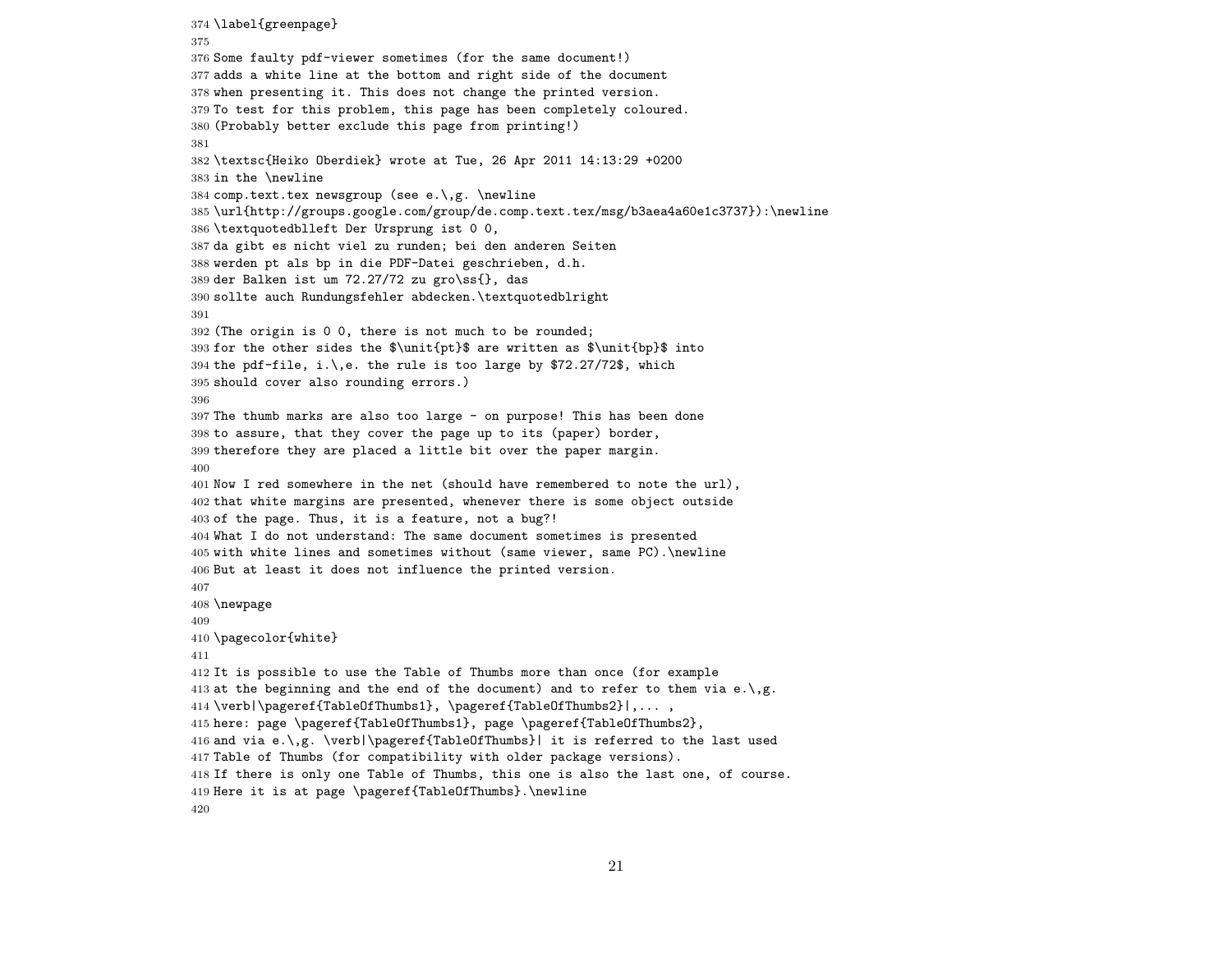```
421 Now let us have a look at \verb|\thumbsoverviewback|:
422
423 \addthumbsoverviewtocontents{section}{Table of Thumbs, back mode}%
424 \thumbsoverviewback{Table of Thumbs, back mode}
425
426 \newpage
427
428 Text can be placed after any of the Tables of Thumbs, of course.
429
430 \end{document}
431 \; \langle/example\rangle
```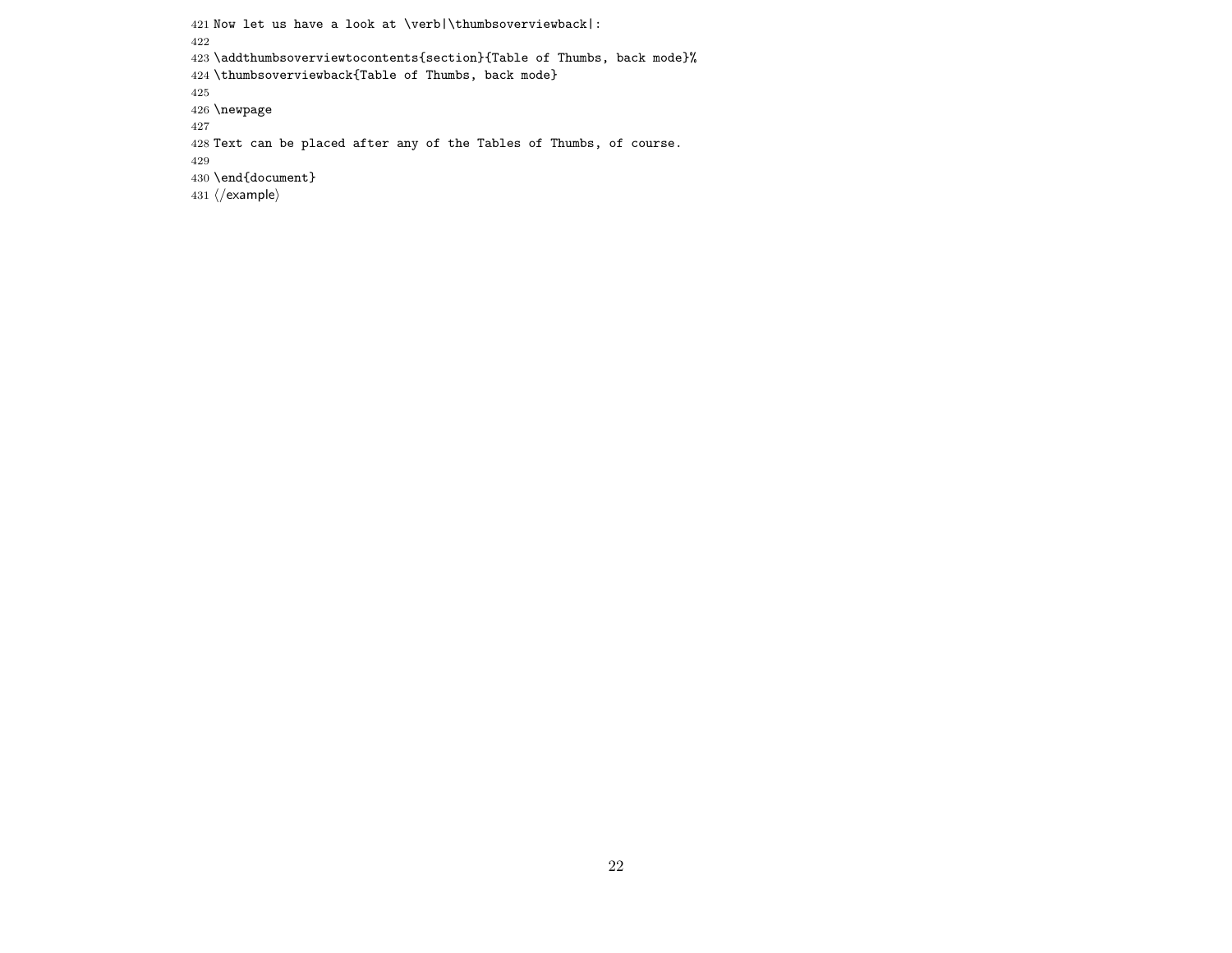# <span id="page-22-0"></span>5 The implementation

We start off by checking that we are loading into LATEX  $2\varepsilon$  and announcing the name and version of this package.

```
432 \langle*package\rangle433 \NeedsTeXFormat{LaTeX2e}[2011/06/27]
434 \ProvidesPackage{thumbs}[2014/03/09 v1.0q
435 Thumb marks and overview page(s) (HMM)]
436
  A short description of the thumbs package:
```

```
437 %% This package allows to create a customizable thumb index,
438 %% providing a quick and easy reference method for large documents,
439 %% as well as an overview page.
440
```
For possible SW(P) users, we issue a warning. Unfortunately, we cannot check for the used software (Can we? tcilatex.tex is probably exactly there when  $SW(P)$  is used, but it could also be there without  $SW(P)$  for compatibility reasons.), and there will be a stack overflow when using hyperref even before the thumbs package is loaded, thus the warning might not even reach the users. The options for those packages might be changed by the user – I neither tested all available options nor the current thumbs package, thus first test, whether the document can be compiled with these options, and then try to change them according to your wishes (or just get a current  $T_{E}X$  distribution instead!).

\IfFileExists{tcilatex.tex}{% Quite probably SWP/SW/SN

- \PackageWarningNoLine{thumbs}{%
- When compiling with SWP 5.50 Build 2960\MessageBreak%
- (copyright MacKichan Software, Inc.)\MessageBreak%
- and using an older version of the thumbs package\MessageBreak%
- these additional packages were needed:\MessageBreak%
- \string\usepackage[T1]{fontenc}\MessageBreak%
- \string\usepackage{amsfonts}\MessageBreak%
- \string\usepackage[math]{cellspace}\MessageBreak%
- \string\usepackage{xcolor}\MessageBreak%
- \string\pagecolor{white}\MessageBreak%
- \string\providecommand{\string\QTO}[2]{\string##2}\MessageBreak%
- especially before hyperref and thumbs,\MessageBreak%
- but best right after the \string\documentclass!%
- }%

```
456 }{% Probably not SWP/SW/SN
```

```
457 }
```

```
458
```
For the handling of the options we need the kvoptions package of HEIKO OBERDIEK (see subsection  $6.1$ ):

```
459 \RequirePackage{kvoptions}[2011/06/30]% v3.11
```
as well as some other packages:

| 460 \RequirePackage{atbegshi}[2011/10/05]% | v1.16 |
|--------------------------------------------|-------|
| 461 \RequirePackage{xcolor}[2007/01/21]%   | v2.11 |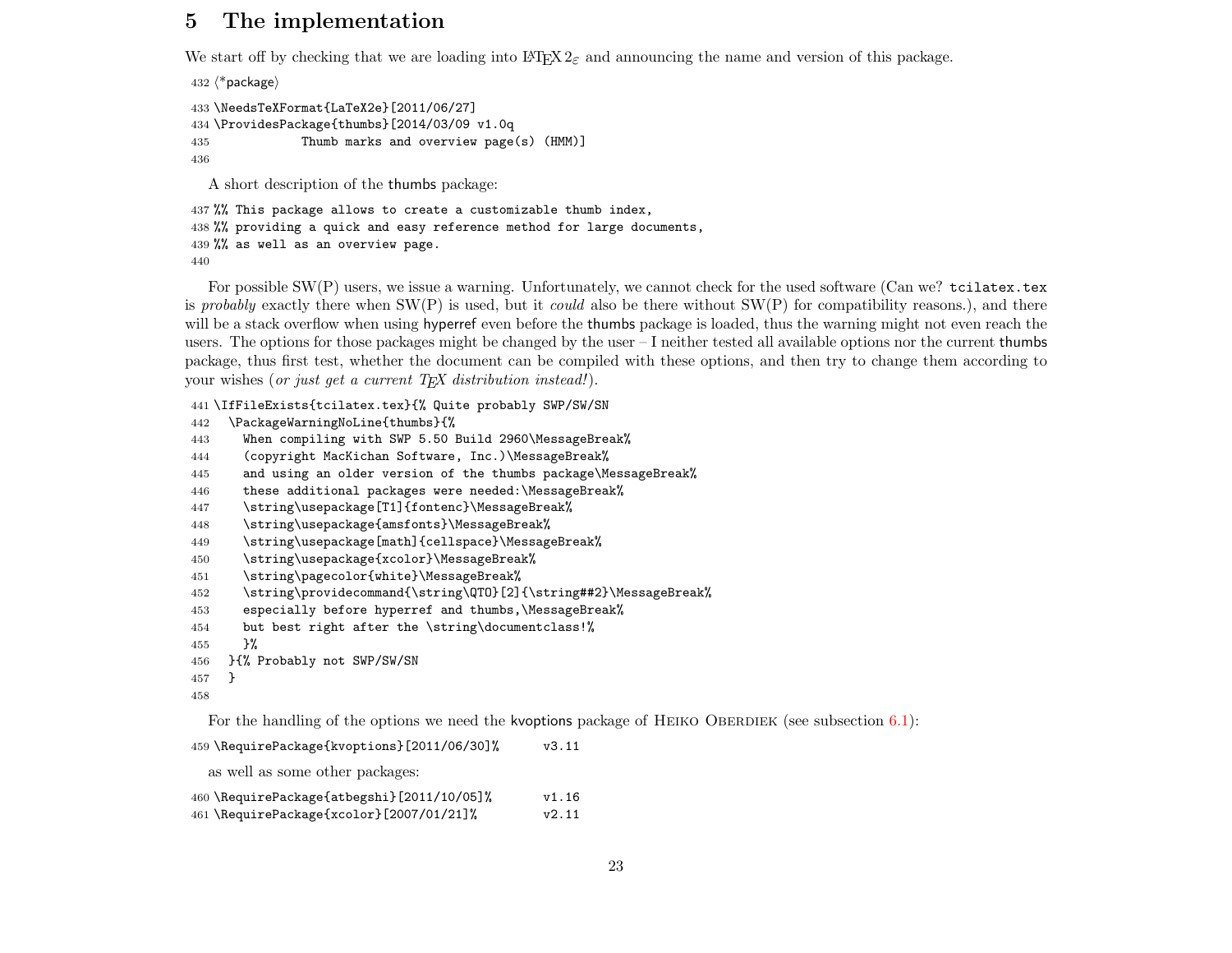| 462 \RequirePackage{picture}[2009/10/11]%  | v1.3 |
|--------------------------------------------|------|
| 463 \RequirePackage{alphalph}[2011/05/13]% | v2.4 |

For the total number of the current page we need the pageslts package of myself (see subsection [6.1\)](#page-64-1). It also loads the undolabl package, which is needed for \overridelabel:

 \RequirePackage{pageslts}[2014/01/19]% v1.2c \RequirePackage{pagecolor}[2012/02/23]% v1.0e \RequirePackage{rerunfilecheck}[2011/04/15]% v1.7 \RequirePackage{infwarerr}[2010/04/08]% v1.3 \RequirePackage{ltxcmds}[2011/11/09]% v1.22 \RequirePackage{atveryend}[2011/06/30]% v1.8

A last information for the user:

%% thumbs may work with earlier versions of LaTeX2e and those packages,

%% but this was not tested. Please consider updating your LaTeX contribution

%% and packages to the most recent version (if they are not already the most

%% recent version).

See subsection [6.1](#page-64-1) about how to get them.

 $E_{TRX} 2 \epsilon 2011/06/27$  changed the **\enddocument** command and thus broke the atveryend package, which was then fixed. If new  $\text{Lipx}_{2\varepsilon}$  and old atveryend are combined,  $\text{LipyPeryEnd}$  will never be called.  $\text{Ciflet}$  $\text{TryPeryString}$  is from  $\text{Cepu}$ as in File L: ltclass.dtx Date: 2007/08/05 Version v1.1h, line 259, of The L<sup>AT</sup>FX 2<sub>ε</sub> Sources by JOHANNES BRAAMS, DAVID CARLISLE, ALAN JEFFREY, LESLIE LAMPORT, FRANK MITTELBACH, CHRIS ROWLEY, AND RAINER SCHÖPF as of 2011/06/27, p. 464.

- \@ifl@t@r\fmtversion{2011/06/27}% or possibly even newer
- {\@ifpackagelater{atveryend}{2011/06/29}%
- {% 2011/06/30, v1.8, or even more recent: OK
- }{% else: older package version, no \AtVeryVeryEnd
- \PackageError{thumbs}{Outdated atveryend package version}{%
- LaTeX 2011/06/27 has changed \string\enddocument\space and thus broken the\MessageBreak%
- \string\AtVeryVeryEnd\space command/hooking of atveryend package as of\MessageBreak%
- 2011/04/23, v1.7. Package versions 2011/06/30, v1.8, and later work with\MessageBreak%
- the new LaTeX format, but some older package version was loaded.\MessageBreak%
- Please update to the newer atveryend package.\MessageBreak%
- For fixing this problem until the updated package is installed,\MessageBreak%
- \string\let\string\AtVeryVeryEnd\string\AtEndAfterFileList\MessageBreak%
- is used now, fingers crossed.%
- **}%**
- \let\AtVeryVeryEnd\AtEndAfterFileList%
- \AtEndAfterFileList{% if there is \AtVeryVeryEnd inside \AtEndAfterFileList
- \let\AtEndAfterFileList\ltx@firstofone%
- }

}

}{% else: older fmtversion: OK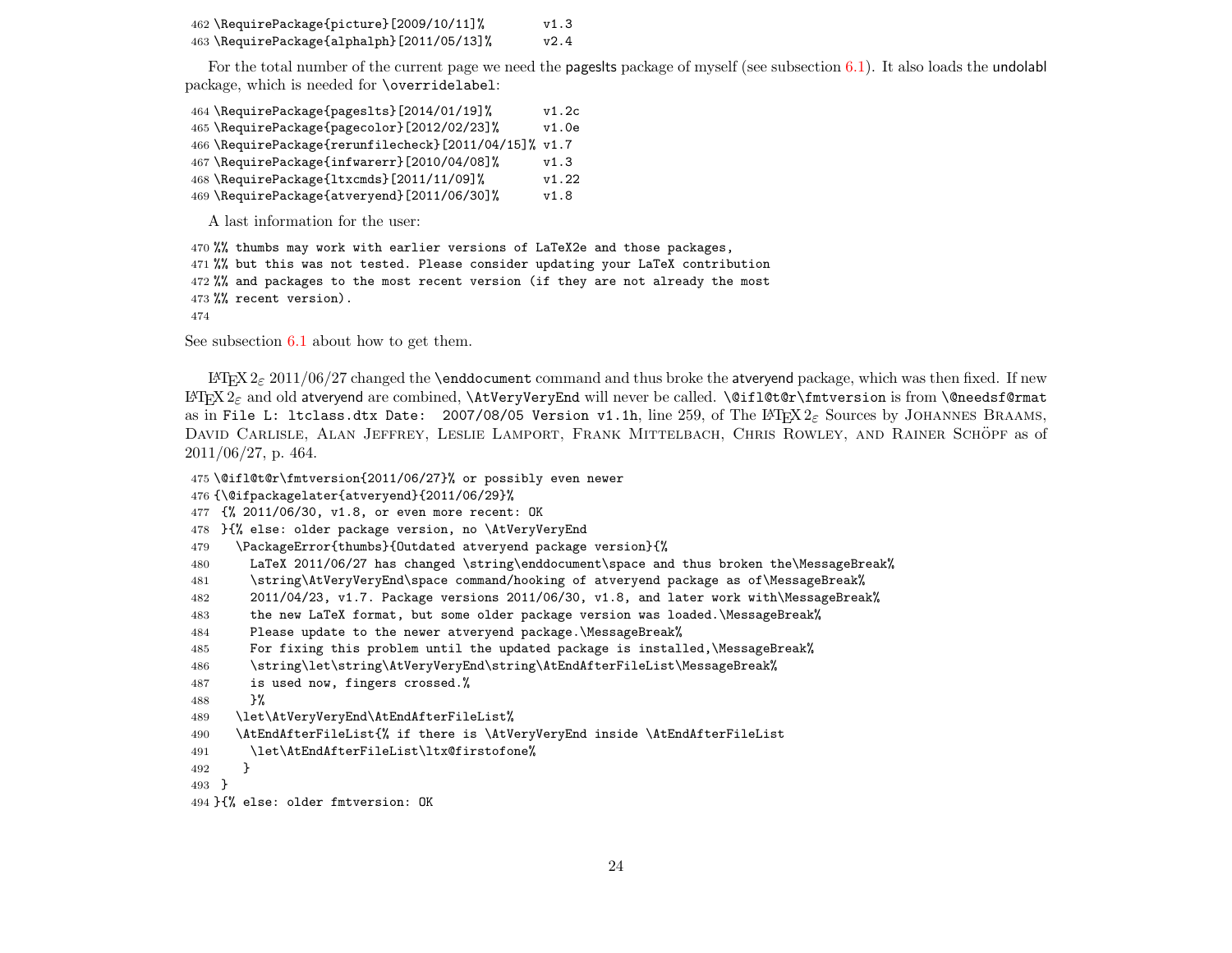In this case the used T<sub>EX</sub> format is outdated, but when \NeedsTeXFormat{LaTeX2e}[2011/06/27] is executed at the beginning of regstats package, the appropriate warning message is issued automatically (and thumbs probably

}

The options are introduced:

also works with older versions).

\SetupKeyvalOptions{family=thumbs,prefix=thumbs@}

\DeclareStringOption{linefill}[dots]% \thumbs@linefill

```
499 \DeclareStringOption[rule]{thumblink}[rule]
```

```
500 \DeclareStringOption[47pt]{minheight}[47pt]
```

```
501 \DeclareStringOption{height}[auto]
```

```
502 \DeclareStringOption{width}[auto]
```

```
503 \DeclareStringOption{distance}[2mm]
```

```
504 \DeclareStringOption{topthumbmargin}[auto]
```

```
505 \DeclareStringOption{bottomthumbmargin}[auto]
```

```
506 \DeclareStringOption[5pt]{eventxtindent}[5pt]
```

```
507 \DeclareStringOption[5pt]{oddtxtexdent}[5pt]
```

```
508 \DeclareStringOption[0pt]{evenmarkindent}[0pt]
```

```
509 \DeclareStringOption[0pt]{oddmarkexdent}[0pt]
```

```
510 \DeclareStringOption[0pt]{evenprintvoffset}[0pt]
```

```
511 \DeclareBoolOption[false]{txtcentered}
```

```
512 \DeclareBoolOption[true]{ignorehoffset}
```

```
513 \DeclareBoolOption[true]{ignorevoffset}
```

```
514 \DeclareBoolOption{nophantomsection}% false by default, but true if used
```

```
515 \DeclareBoolOption[true]{verbose}
```

```
516 \DeclareComplementaryOption{silent}{verbose}
```

```
517 \DeclareBoolOption{draft}
```

```
518 \DeclareComplementaryOption{final}{draft}
```

```
519 \DeclareBoolOption[false]{hidethumbs}
```
obsolete options The options pagecolor, evenindent, and oddexdent are obsolete now, but for compatibility with older documents they are still provided at the time being (will be removed in some future version).

```
520 %% Obsolete options:
```

```
521 \DeclareStringOption{pagecolor}
```

```
522 \DeclareStringOption{evenindent}
```

```
523 \DeclareStringOption{oddexdent}
```

```
524
```

```
525 \ProcessKeyvalOptions*
```

```
526
```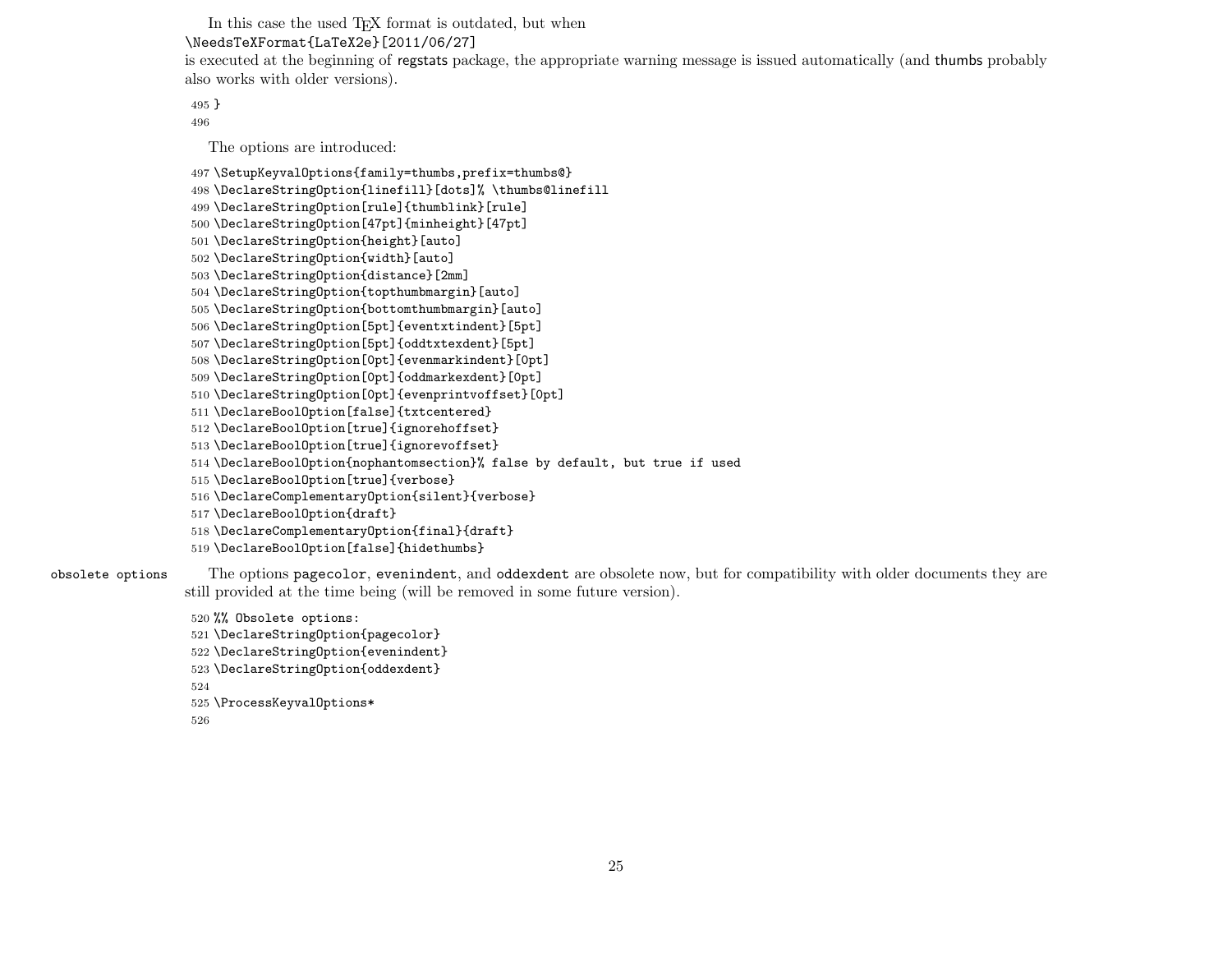The (background) page colour is set to \thepagecolor (from the pagecolor package), because the xcolour package needs a defined colour here (it can be changed later).

\ifx\thumbs@pagecolor\empty\relax

```
528 \pagecolor{\thepagecolor}
529 \else
530 \PackageError{thumbs}{Option pagecolor is obsolete}{%
531 Instead the pagecolor package is used.\MessageBreak%
532 Use \string\pagecolor{...}\space after \string\usepackage[...]{thumbs}\space and\MessageBreak%
533 before \string\begin{document}\space to define a background colour\MessageBreak%
534 of the pages}
535 \pagecolor{\thumbs@pagecolor}
536 \fi
537
538 \ifx\thumbs@evenindent\empty\relax
539 \else
540 \PackageError{thumbs}{Option evenindent is obsolete}{%
541 Option "evenindent" was renamed to "eventxtindent",\MessageBreak%
542 the obsolete "evenindent" is no longer regarded.\MessageBreak%
543 Please change your document accordingly}
544 \ifmmode \big\vert 544 \ifmmode \big\vert545
546 \ifx\thumbs@oddexdent\empty\relax
547 \else
548 \PackageError{thumbs}{Option oddexdent is obsolete}{%
549 Option "oddexdent" was renamed to "oddtxtexdent",\MessageBreak%
550 the obsolete "oddexdent" is no longer regarded.\MessageBreak%
551 Please change your document accordingly}
552 \fi
553
```
ignorehoffset Usually \hoffset and \voffset should be regarded, but moving the thumb marks away from the paper edge probably makes ignorevoffset them useless. Therefore \hoffset and \voffset are ignored by default, or when option ignorehoffset or ignorehoffset=true is used (and ignorevoffset or ignorevoffset=true, respectively). But in case that the user wants to print at one sort of paper but later trim it to another one, regarding the offsets would be necessary. Therefore ignorehoffset=false and ignorevoffset=false can be used to regard these offsets. (Combinations ignorehoffset=true, ignorevoffset=false and ignorehoffset=false, ignorevoffset=true are also possible.)

```
554 \ifthumbs@ignorehoffset
```

```
555 \PackageInfo{thumbs}{%
```
- Option ignorehoffset NOT =false:\MessageBreak%
- hoffset will be ignored.\MessageBreak%
- To make thumbs regard hoffset use option\MessageBreak%

```
559 ignorehoffset=false}
```

```
560 \gdef\th@bmshoffset{0pt}
```
\else

```
562 \PackageInfo{thumbs}{%
```
- Option ignorehoffset=false:\MessageBreak%
- hoffset will be regarded.\MessageBreak%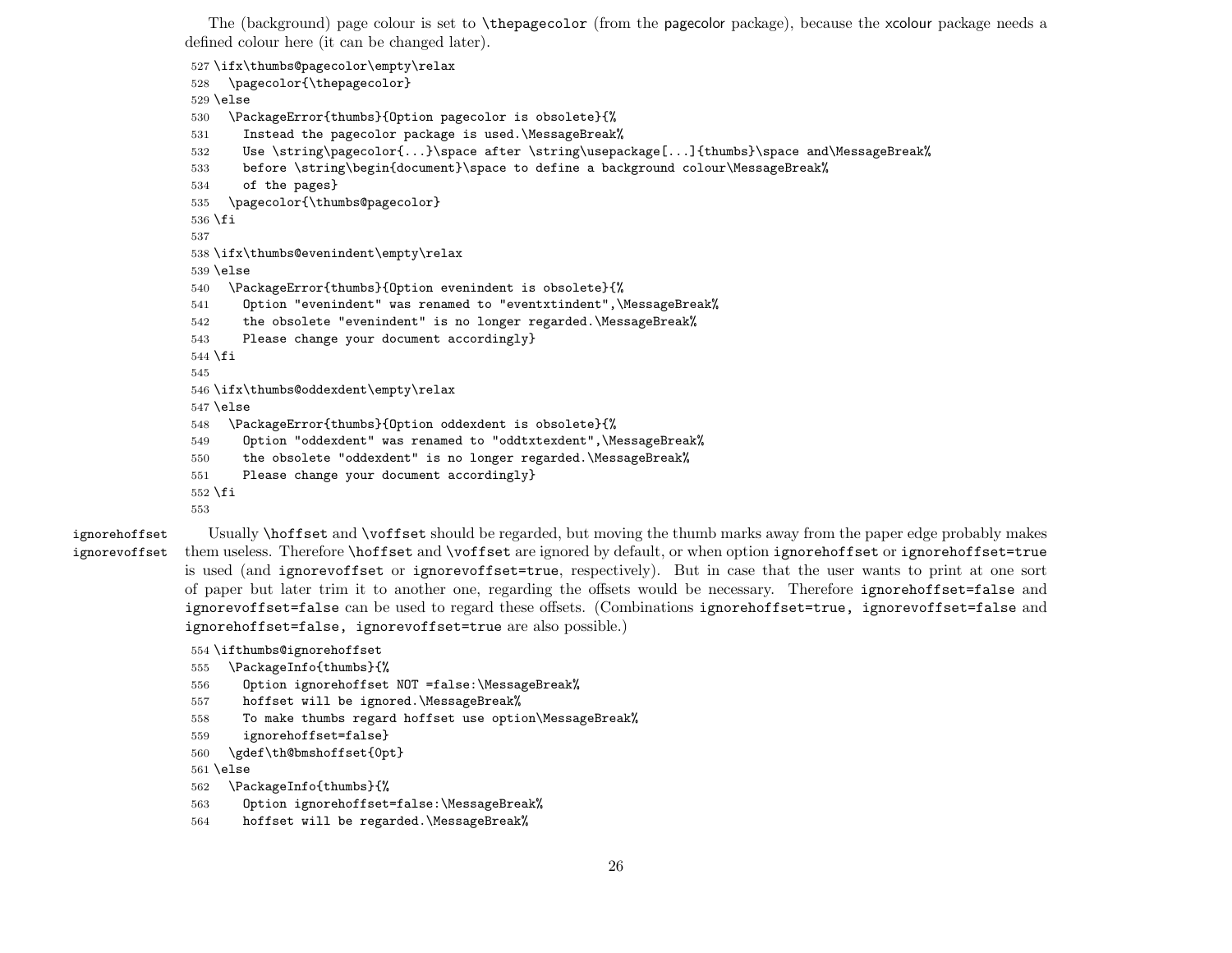```
565 This might move the thumb marks away from the paper edge}
          566 \gdef\th@bmshoffset{\hoffset}
          567 \fi
          568
          569 \ifthumbs@ignorevoffset
          570 \PackageInfo{thumbs}{%
          571 Option ignorevoffset NOT =false:\MessageBreak%
          572 voffset will be ignored.\MessageBreak%
          573 To make thumbs regard voffset use option\MessageBreak%
          574 ignorevoffset=false}
          575 \gdef\th@bmsvoffset{-\voffset}
          576 \else
          577 \PackageInfo{thumbs}{%
          578 Option ignorevoffset=false:\MessageBreak%
          579 voffset will be regarded.\MessageBreak%
          580 This might move the thumb mark outside of the printable area}
          581 \gdef\th@bmsvoffset{\voffset}
          582 \fi
          583
linefill We process the linefill option value:
          584 \ifx\thumbs@linefill\empty%
          585 \gdef\th@mbs@linefill{\hspace*{\fill}}
          586 \else
          587 \def\th@mbstest{line}%
          588 \ifx\thumbs@linefill\th@mbstest%
          589 \gdef\th@mbs@linefill{\hrulefill}
          590 \else
          591 \def\th@mbstest{dots}%
          592 \ifx\thumbs@linefill\th@mbstest%
          593 \gdef\th@mbs@linefill{\dotfill}
          594 \else
          595 \PackageError{thumbs}{Option linefill with invalid value}{%
          596 Option linefill has value "\thumbs@linefill ".\MessageBreak%
          597 Valid values are "" (empty), "line", or "dots".\MessageBreak%
          598 "" (empty) will be used now.\MessageBreak%
          599 }
          600 \gdef\th@mbs@linefill{\hspace*{\fill}}
          601 \fi
          602 \fi
          603 \fi
          604
```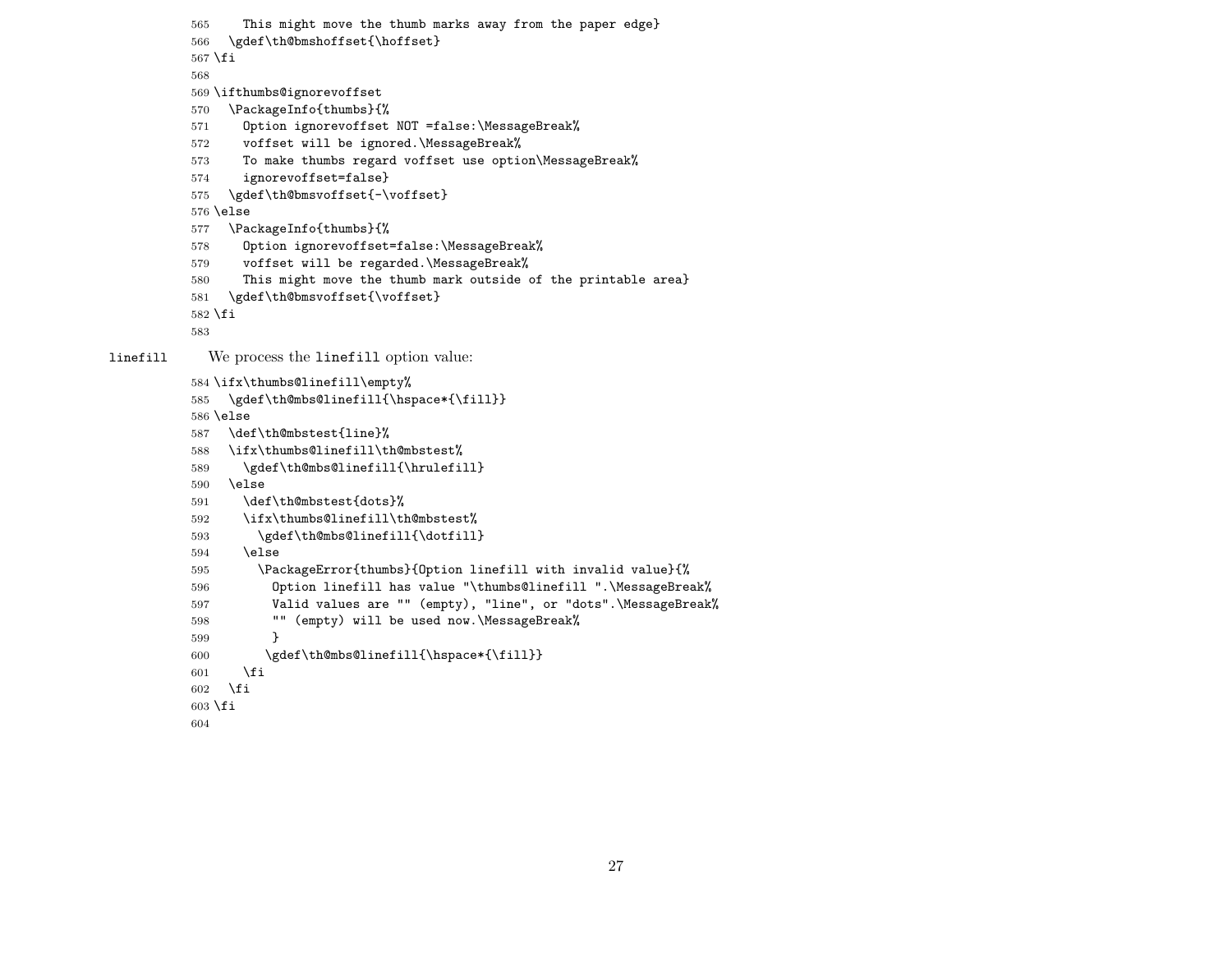We introduce new dimensions for width, height, position of and vertical distance between the thumb marks and some helper dimensions.

```
605 \newdimen\th@mbwidthx
606
607 \newdimen\th@mbheighty% Thumb height y
608 \setlength{\th@mbheighty}{\z@}
609
610 \newdimen\th@mbposx
611 \newdimen\th@mbposy
612 \newdimen\th@mbposyA
613 \newdimen\th@mbposyB
614 \newdimen\th@mbposytop
615 \newdimen\th@mbposybottom
616 \newdimen\th@mbwidthxtoc
617 \newdimen\th@mbwidthtmp
618 \newdimen\th@mbsposytocy
619 \newdimen\th@mbsposytocyy
620
  Horizontal indention of thumb marks text on odd/even pages according to the choosen options:
621 \newdimen\th@mbHitO
622 \setlength{\th@mbHitO}{\thumbs@oddtxtexdent}
```

```
623 \newdimen\th@mbHitE
624 \setlength{\th@mbHitE}{\thumbs@eventxtindent}
```

```
625
```
Horizontal indention of whole thumb marks on odd/even pages according to the choosen options:

```
626 \newdimen\th@mbHimO
627 \setlength{\th@mbHimO}{\thumbs@oddmarkexdent}
628 \newdimen\th@mbHimE
```

```
629 \setlength{\th@mbHimE}{\thumbs@evenmarkindent}
```
Vertical distance between thumb marks on odd/even pages according to the choosen option:

```
631 \newdimen\th@mbsdistance
632 \ifx\thumbs@distance\empty%
633 \setlength{\th@mbsdistance}{1mm}
634 \else
635 \setlength{\th@mbsdistance}{\thumbs@distance}
636 \fi
637
638 \ifthumbs@verbose% \relax
639 \else
640 \PackageInfo{thumbs}{%
641 Option verbose=false (or silent=true) found:\MessageBreak%
642 You will lose some information}
643 \fi
```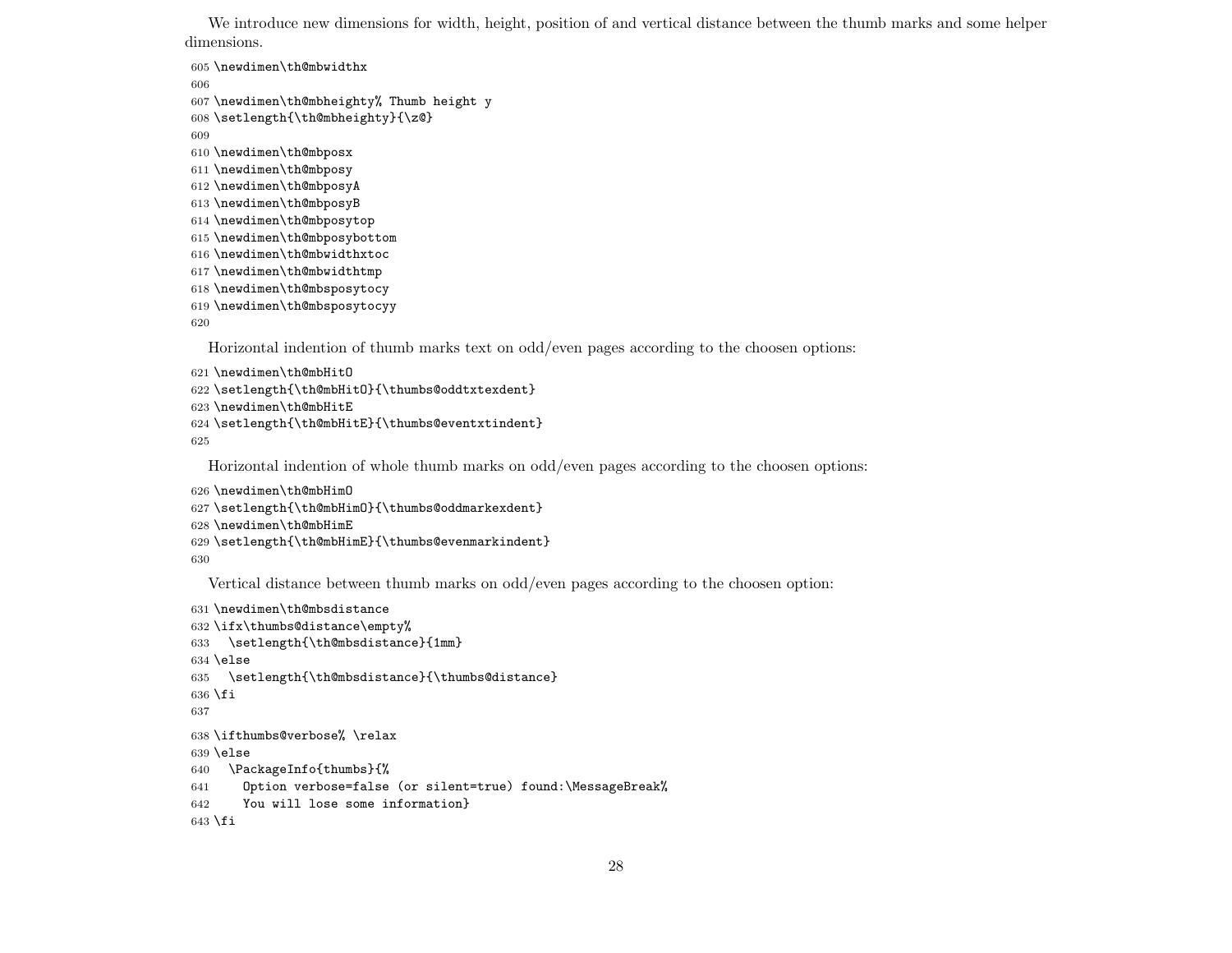We create a new Box for the thumbs and make some global definitions.

```
645 \newbox\ThumbsBox
646
647 \gdef\th@mbs{0}
648 \gdef\th@mbsmax{0}
649 \gdef\th@umbsperpage{0}% will be set via .aux file
650 \gdef\th@umbsperpagecount{0}
651
652 \gdef\th@mbtitle{}
653 \gdef\th@mbtext{}
654 \gdef\th@mbtextcolour{\thepagecolor}
655 \gdef\th@mbbackgroundcolour{\thepagecolor}
656 \gdef\th@mbcolumn{0}
657
658 \gdef\th@mbtextA{}
659 \gdef\th@mbtextcolourA{\thepagecolor}
660 \gdef\th@mbbackgroundcolourA{\thepagecolor}
661
662 \gdef\th@mbprinting{1}
663 \gdef\th@mbtoprint{0}
664 \gdef\th@mbonpage{0}
665 \gdef\th@mbonpagemax{0}
666
667 \gdef\th@mbcolumnnew{0}
668
669 \gdef\th@mbs@toc@level{}
670 \gdef\th@mbs@toc@text{}
671
672 \gdef\th@mbmaxwidth{0pt}
673
674 \gdef\th@mb@titlelabel{}
675
676 \gdef\th@mbstable{0}% number of thumb marks overview tables
677
  It is checked whether writing to thumbs.tmb is allowed.
678 \if@filesw% \relax
679 \else
680 \PackageWarningNoLine{thumbs}{No auxiliary files allowed!\MessageBreak%
681 It was not allowed to write to files.\MessageBreak%
682 A lot of packages do not work without access to files\MessageBreak%
683 like the .aux one. The thumbs package needs to write\MessageBreak%
```

```
684 to the \jobname.tmb file. To exit press\MessageBreak%
```

```
685 Ctrl+Z\MessageBreak%
```

```
686 .\MessageBreak%
```

```
687 }
```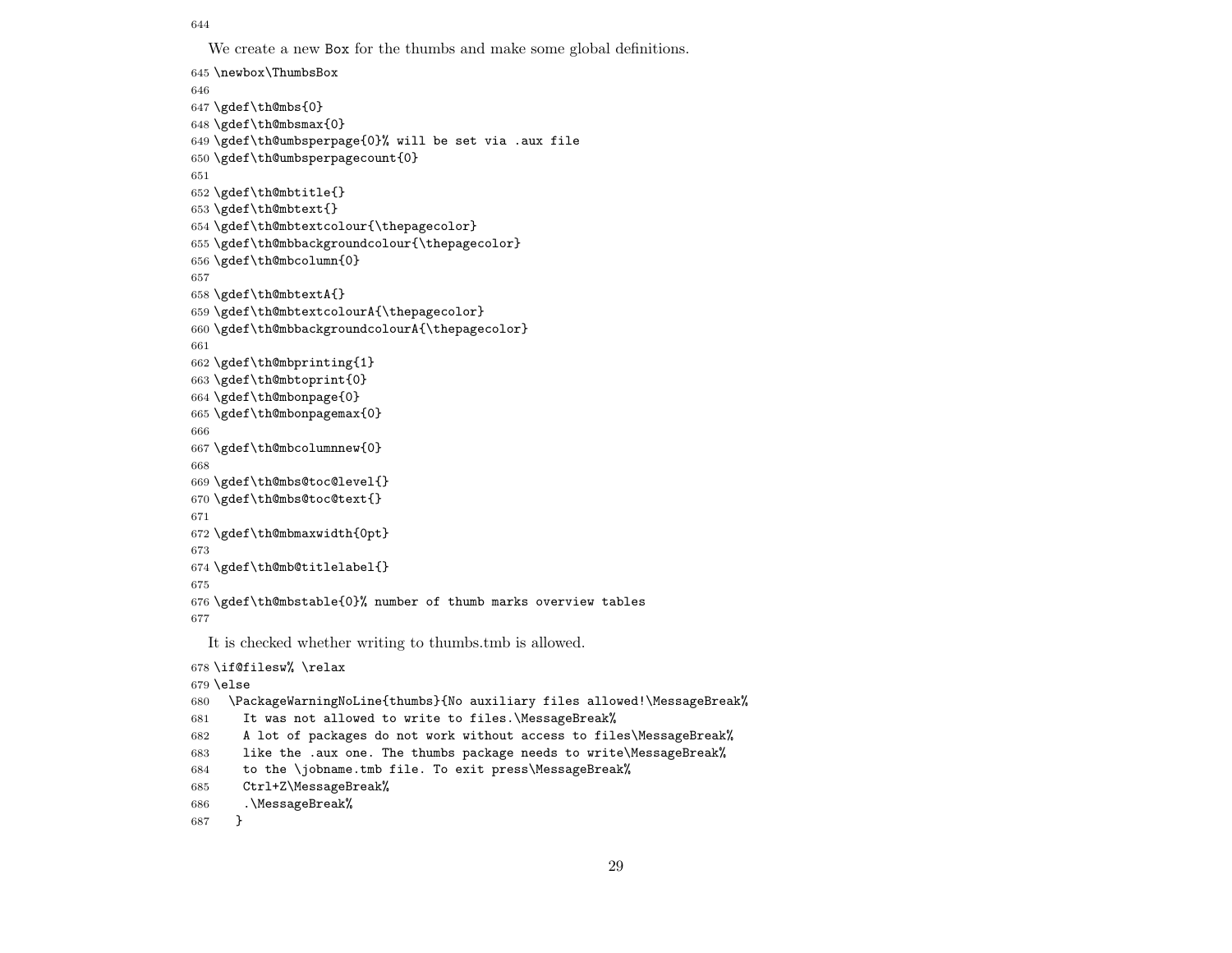\fi 

\th@mb@txtBox \th@mb@txtBox writes its second argument (most likely \th@mb@tmp@text) in normal text size. Sometimes another text size could "leak" from the respective page, \normalsize prevents this. If another text size is whished for, it can always be changed inside \th@mb@tmp@text. The colour given in the first argument (most likely \th@mb@tmp@textcolour) is used and either \centering (depending on the txtcentered option) or \raggedleft or \raggedright (depending on the third argument). The forth argument determines the width of the \parbox.

```
690 \newcommand{\th@mb@txtBox}[4]{%
```

```
691 \parbox[c][\th@mbheighty][c]{#4}{%
                692 \settowidth{\th@mbwidthtmp}{\normalsize #2}%
                693 \addtolength{\th@mbwidthtmp}{-#4}%
                694 \ifthumbs@txtcentered%
                695 {\centering{\color{#1}\normalsize #2}}%
                696 \else%
                697 \def\th@mbstest{#3}%
                698 \def\th@mbstestb{r}%
                699 \ifx\th@mbstest\th@mbstestb%
                700 \ifdim\th@mbwidthtmp >0sp\relax\hspace*{-\th@mbwidthtmp}\fi%
                701 {\raggedleft\leftskip 0sp minus \textwidth{\hfill\color{#1}\normalsize{#2}}}%
                702 \qquad \text{le@} \th \text{Qmb}stest = 1703 {\raggedright{\color{#1}\normalsize\hspace*{1pt}\space{#2}}}%
                704 \fi%
                705 \fi%
                706 }%
                707 }
                708
\setth@mbheight In \setth@mbheight the height of a thumb mark (for automatical thumb heights) is computed as
```
"((Thumbs extension) / (Number of Thumbs)) -  $(2 \times$  distance between Thumbs)".

\newcommand{\setth@mbheight}{%

- \setlength{\th@mbheighty}{\z@}
- \advance\th@mbheighty+\headheight
- \advance\th@mbheighty+\headsep
- \advance\th@mbheighty+\textheight
- \advance\th@mbheighty+\footskip
- \@tempcnta=\th@mbsmax\relax
- \ifnum\@tempcnta>1
- 717 \divide\th@mbheighty\th@mbsmax
- \fi
- \advance\th@mbheighty-\th@mbsdistance
- \advance\th@mbheighty-\th@mbsdistance
- }
-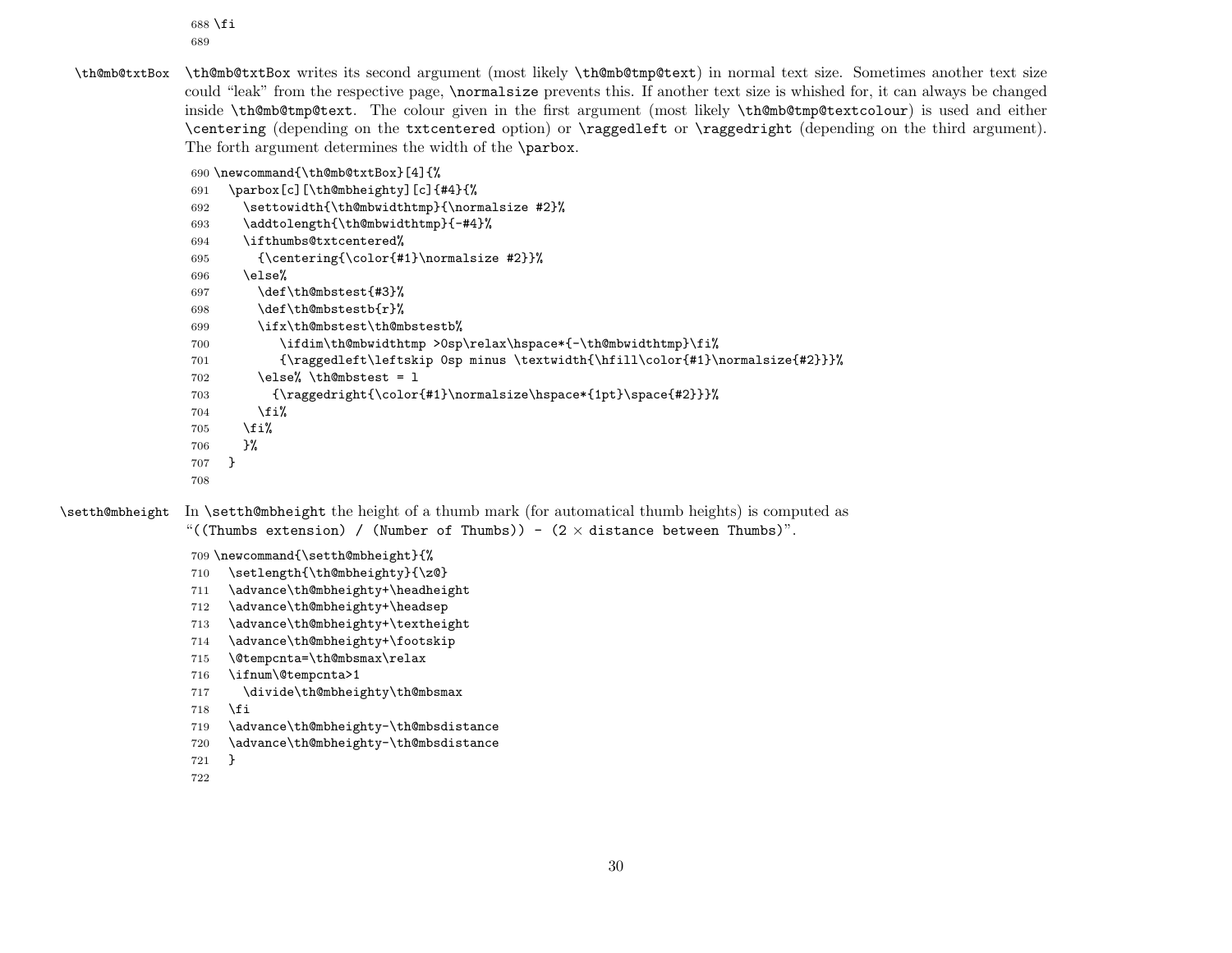At the beginning of the document \AtBeginDocument is executed. \th@bmshoffset and \th@bmsvoffset are set again, because \hoffset and \voffset could have been changed.

\AtBeginDocument{%

```
724 \ifthumbs@ignorehoffset
725 \gdef\th@bmshoffset{0pt}
726 \else
727 \gdef\th@bmshoffset{\hoffset}
728 \fi
729 \ifthumbs@ignorevoffset
730 \gdef\th@bmsvoffset{-\voffset}
731 \else
732 \gdef\th@bmsvoffset{\voffset}
733 \fi
734 \xdef\th@mbpaperwidth{\the\paperwidth}
735 \setlength{\@tempdima}{1pt}
736 \ifdim \thumbs@minheight < \@tempdima% too small
737 \setlength{\thumbs@minheight}{1pt}
738 \else
739 \ifdim \thumbs@minheight = \@tempdima% small, but ok
740 \else
741 \ifdim \thumbs@minheight > \@tempdima% ok
742 \else
743 \PackageError{thumbs}{Option minheight has invalid value}{%
744 As value for option minheight please use\MessageBreak%
745 a number and a length unit (e.g. mm, cm, pt)\MessageBreak%
746 and no space between them\MessageBreak%
747 and include this value+unit combination in curly brackets\MessageBreak%
748 (please see the thumbs-example.tex file).\MessageBreak%
749 When pressing Return, minheight will now be set to 47pt.\MessageBreak%
750 }
751 \setlength{\thumbs@minheight}{47pt}
752 \qquad \text{if}753 \fi
754 \fi
755 \setlength{\@tempdima}{\thumbs@minheight}
```
Thumb height \th@mbheighty is treated. If the value is empty, it is set to \@tempdima, which was just defined to be 47 pt (by default, or to the value chosen by the user with package option  $minheight={...}$ ):

```
756 \ifx\thumbs@height\empty%
757 \setlength{\th@mbheighty}{\@tempdima}
758 \else
759 \def\th@mbstest{auto}
760 \ifx\thumbs@height\th@mbstest%
```
If it is not empty but  $\text{auto}(\text{matic})$ , the value is computed via  $\text{setth@mbheight}$  (see above).

```
761 \setth@mbheight
```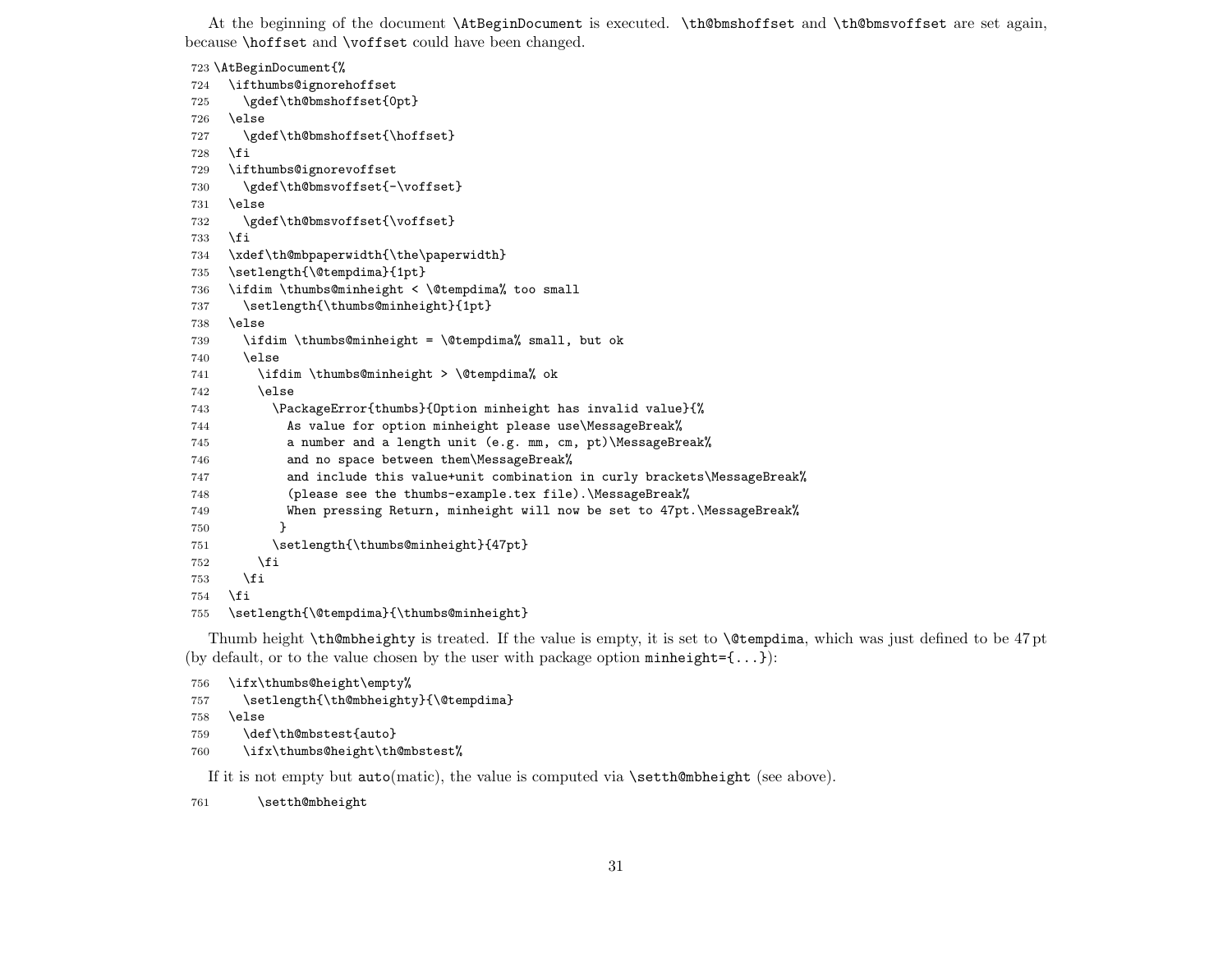When the height is smaller than **\thumbs@minheight** (default: 47 pt), this is too small, and instead a now column/page of thumb marks is used.

| 762 | \ifdim \th@mbheighty < \thumbs@minheight                                           |
|-----|------------------------------------------------------------------------------------|
| 763 | \PackageWarningNoLine{thumbs}{Thumbs not high enough:\MessageBreak%                |
| 764 | Option height has value "auto". For \th@mbsmax\space thumbs per page\MessageBreak% |
| 765 | this results in a thumb height of \the\th@mbheighty.\MessageBreak%                 |
| 766 | This is lower than the minimal thumb height, \thumbs@minheight, \MessageBreak%     |
| 767 | therefore another thumbs column will be opened. \MessageBreak%                     |
| 768 | If you do not want this, choose a smaller value\MessageBreak%                      |
| 769 | for option "minheight"%                                                            |
| 770 |                                                                                    |
| 771 | \setlength{\th@mbheighty}{\z@}                                                     |
| 772 | \advance\th@mbheighty by \@tempdima% = \thumbs@minheight                           |
| 773 | \fi                                                                                |
| 774 | else\                                                                              |

When a value has been given for the thumb marks' height, this fixed value is used.

```
775 \ifthumbs@verbose
```

```
776 \edef\thumbsinfo{\the\th@mbheighty}
```

```
777 \PackageInfo{thumbs}{Now setting thumbs' height to \thumbsinfo .}
```

```
778 \fi
```

```
779 \setlength{\th@mbheighty}{\thumbs@height}
```
- \fi
- \fi

Read in the \jobname.tmb-file:

```
782 \newread\@instreamthumb%
```
Inform the users about the dimensions of the thumb marks (look in the log file):

```
783 \ifthumbs@verbose
```

```
784 \message{^^J}
```

```
785 \@PackageInfoNoLine{thumbs}{************** THUMB dimensions **************}
```

```
786 \edef\thumbsinfo{\the\th@mbheighty}
```
\@PackageInfoNoLine{thumbs}{The height of the thumb marks is \thumbsinfo}

\fi

Setting the thumb mark width (\th@mbwidthx):

```
789 \ifthumbs@draft
```

```
790 \setlength{\th@mbwidthx}{2pt}
```

```
791 \else
```
- 792 \setlength{\th@mbwidthx}{\paperwidth}
- \advance\th@mbwidthx-\textwidth
- \divide\th@mbwidthx by 4
- \setlength{\@tempdima}{0sp}
- \ifx\thumbs@width\empty%

```
797 \else
```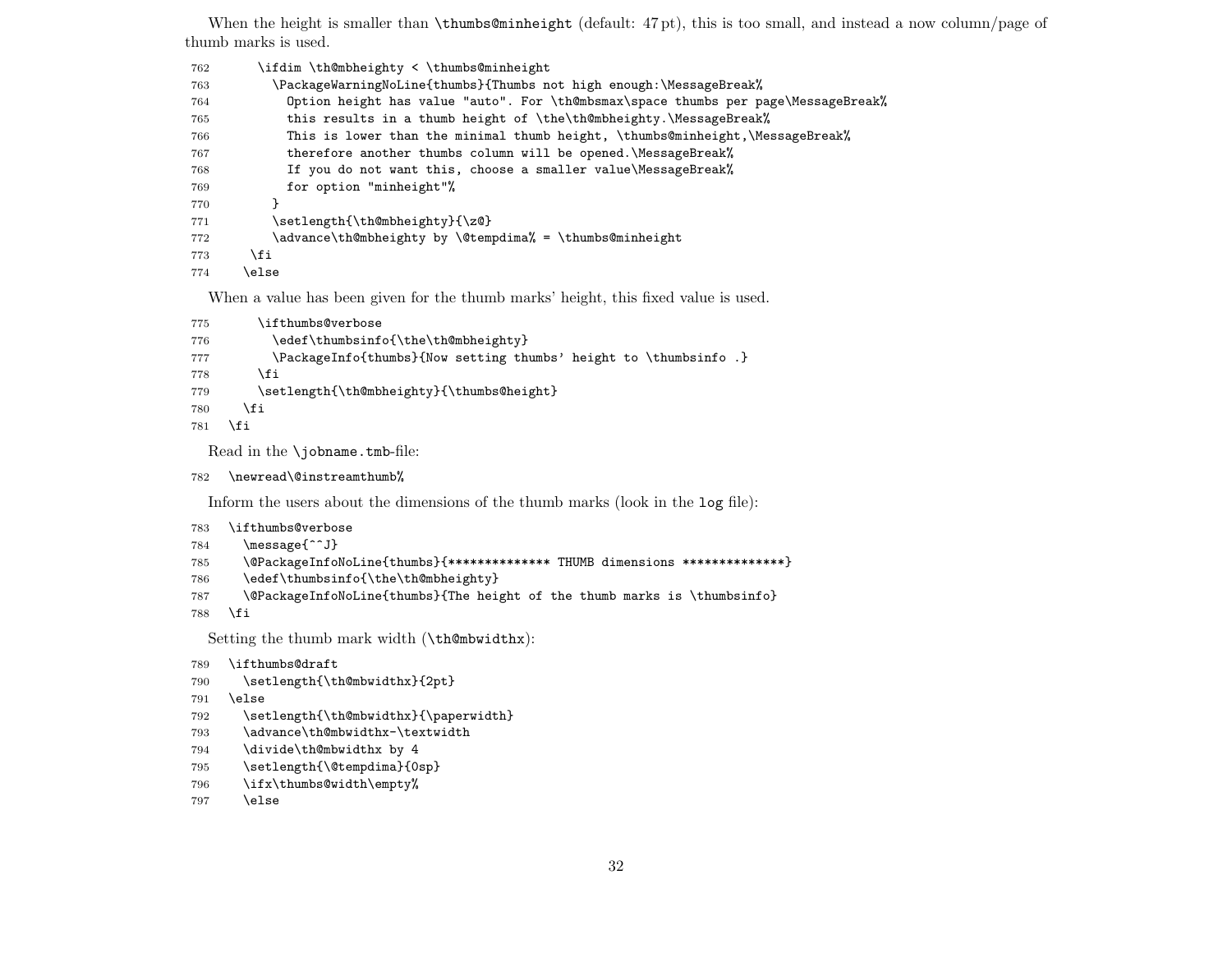| 798 | \def\th@mbstest{auto}                                                    |
|-----|--------------------------------------------------------------------------|
| 799 | \ifx\thumbs@width\th@mbstest%                                            |
| 800 | \else                                                                    |
| 801 | \def\th@mbstest{autoauto}                                                |
| 802 | \ifx\thumbs@width\th@mbstest%                                            |
| 803 | \@ifundefined{th@mbmaxwidtha}{%                                          |
| 804 | \if@filesw%                                                              |
| 805 | \gdef\th@mbmaxwidtha{0pt}                                                |
| 806 | \setlength{\th@mbwidthx}{\th@mbmaxwidtha}                                |
| 807 | \AtEndAfterFileList{                                                     |
| 808 | \PackageWarningNoLine{thumbs}{%                                          |
| 809 | \string\th@mbmaxwidtha\space undefined.\MessageBreak%                    |
| 810 | Rerun to get the thumb marks width right%                                |
| 811 | ł                                                                        |
| 812 | }                                                                        |
| 813 | \else                                                                    |
| 814 | \PackageError{thumbs}{%                                                  |
| 815 | You cannot use option autoauto without \jobname.aux file.%               |
| 816 | ł                                                                        |
| 817 | \fi                                                                      |
| 818 | }{%\else                                                                 |
| 819 | \setlength{\th@mbwidthx}{\th@mbmaxwidtha}                                |
| 820 | }%∖fi                                                                    |
| 821 | \else                                                                    |
| 822 | \ifdim \thumbs@width > \@tempdima% OK                                    |
| 823 | \setlength{\th@mbwidthx}{\thumbs@width}                                  |
| 824 | \else                                                                    |
| 825 | \PackageError{thumbs}{Thumbs not wide enough}{%                          |
| 826 | Option width has value "\thumbs@width".\MessageBreak%                    |
| 827 | This is not a valid dimension larger than zero.\MessageBreak%            |
| 828 | Width will be set automatically. MessageBreak%                           |
| 829 | ł                                                                        |
| 830 | \fi                                                                      |
| 831 | \fi                                                                      |
| 832 | \fi                                                                      |
| 833 | \fi                                                                      |
| 834 | \fi                                                                      |
| 835 | \ifthumbs@verbose                                                        |
| 836 | \edef\thumbsinfo{\the\th@mbwidthx}                                       |
| 837 | \@PackageInfoNoLine{thumbs}{The width of the thumb marks is \thumbsinfo} |
| 838 | \ifthumbs@draft                                                          |
| 839 | \@PackageInfoNoLine{thumbs}{because thumbs package is in draft mode}     |
| 840 | \fi                                                                      |

841  $\overline{f}$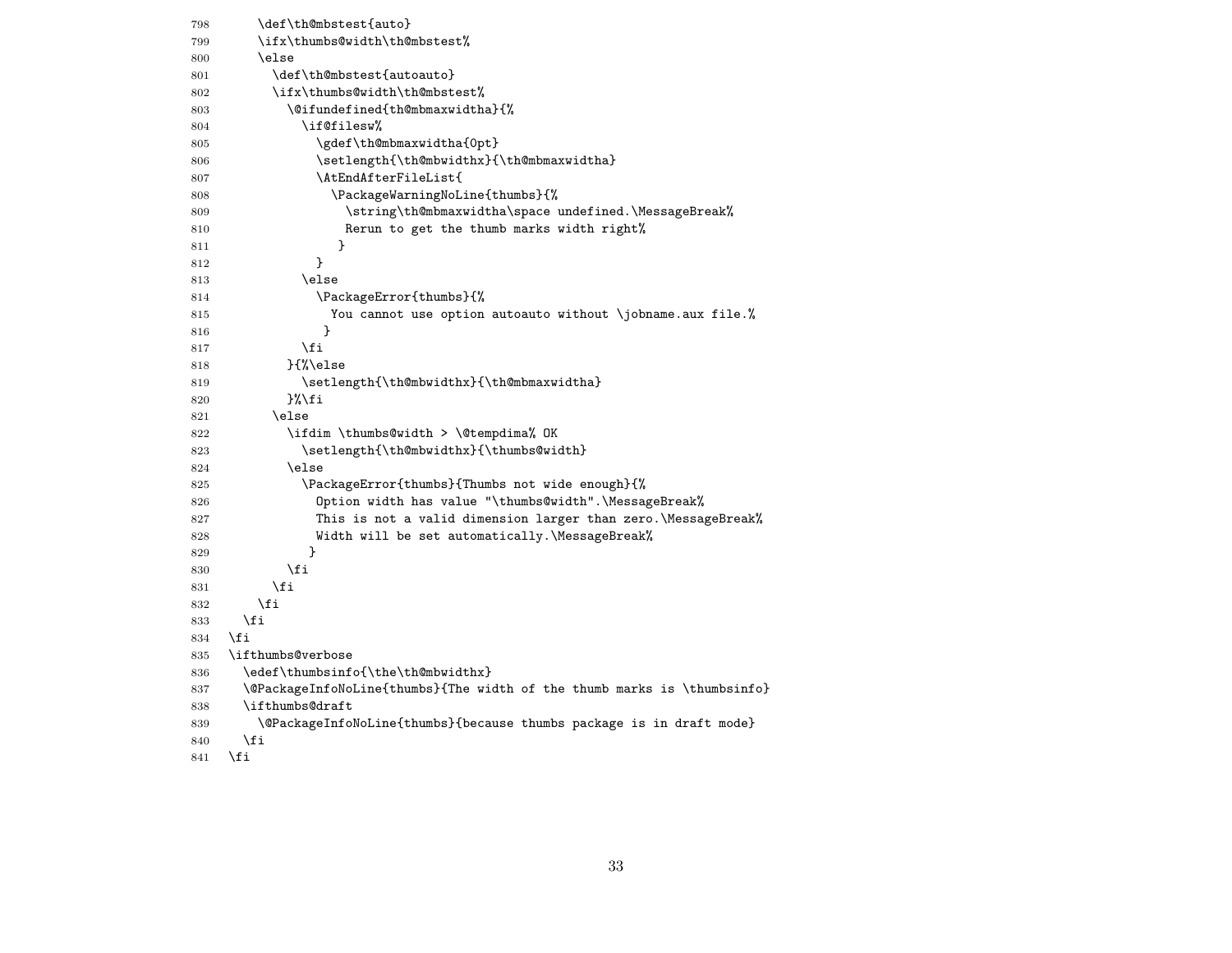Setting the position of the first/top thumb mark. Vertical (y) position is a little bit complicated, because option \thumbs@topthumbmargin must be handled:

```
842 % Thumb position x \th@mbposx
843 \setlength{\th@mbposx}{\paperwidth}
844 \advance\th@mbposx-\th@mbwidthx
845 \ifthumbs@ignorehoffset
846 \advance\th@mbposx-\hoffset
847 \fi
848 \advance\th@mbposx+1pt
849 % Thumb position y \th@mbposy
850 \ifx\thumbs@topthumbmargin\empty%
851 \def\thumbs@topthumbmargin{auto}
852 \fi
853 \def\th@mbstest{auto}
854 \ifx\thumbs@topthumbmargin\th@mbstest%
855 \setlength{\th@mbposy}{1in}
856 \advance\th@mbposy+\th@bmsvoffset
857 \advance\th@mbposy+\topmargin
858 \advance\th@mbposy-\th@mbsdistance
859 \advance\th@mbposy+\th@mbheighty
860 \else
861 \setlength{\@tempdima}{-1pt}
862 \ifdim \thumbs@topthumbmargin > \@tempdima% OK
863 \else
864 \PackageWarning{thumbs}{Thumbs column starting too high.\MessageBreak%
865 Option topthumbmargin has value "\thumbs@topthumbmargin ".\MessageBreak%
866 topthumbmargin will be set to -1pt. \MessageBreak%
867 }
868 \gdef\thumbs@topthumbmargin{-1pt}
869 \fi
870 \setlength{\th@mbposy}{\thumbs@topthumbmargin}
871 \advance\th@mbposy-\th@mbsdistance
872 \advance\th@mbposy+\th@mbheighty
```
- \fi
- \setlength{\th@mbposytop}{\th@mbposy}
- \ifthumbs@verbose%
- \setlength{\@tempdimc}{\th@mbposytop}
- 877 \advance\@tempdimc-\th@mbheighty
- \advance\@tempdimc+\th@mbsdistance
- 879 \edef\thumbsinfo{\the\@tempdimc}
- \@PackageInfoNoLine{thumbs}{The top thumb margin is \thumbsinfo}
- \fi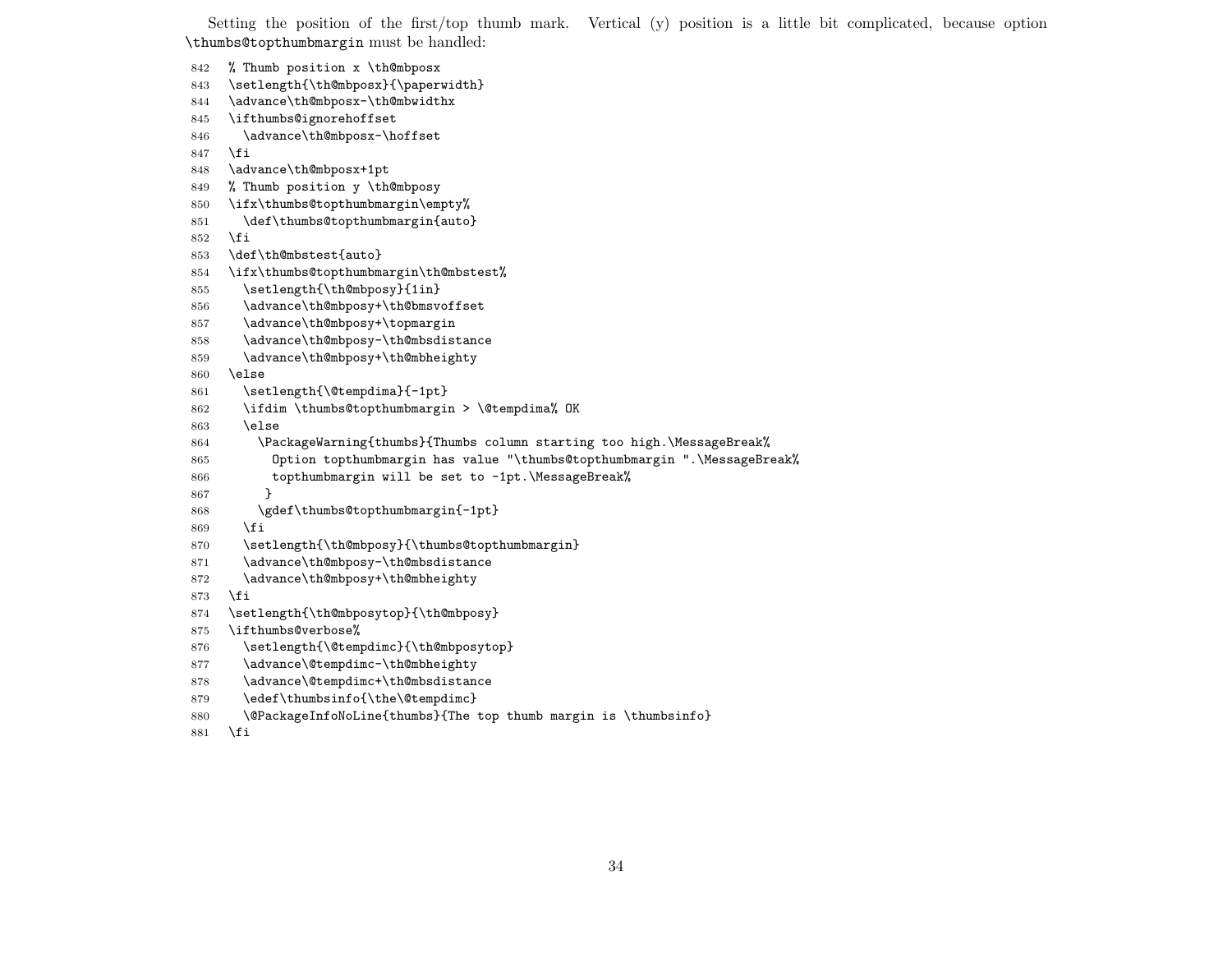Setting the lowest position of a thumb mark, according to option \thumbs@bottomthumbmargin: % Max. thumb position y \th@mbposybottom \ifx\thumbs@bottomthumbmargin\empty% \gdef\thumbs@bottomthumbmargin{auto} \fi \def\th@mbstest{auto} \ifx\thumbs@bottomthumbmargin\th@mbstest% 888 \setlength{\th@mbposybottom}{1in} \ifthumbs@ignorevoffset% \relax \else \advance\th@mbposybottom+\th@bmsvoffset \fi \advance\th@mbposybottom+\topmargin \advance\th@mbposybottom-\th@mbsdistance \advance\th@mbposybottom+\th@mbheighty \advance\th@mbposybottom+\headheight 896 \advance\th@mbposybottom+\headsep \advance\th@mbposybottom+\textheight \advance\th@mbposybottom+\footskip \advance\th@mbposybottom-\th@mbsdistance \advance\th@mbposybottom-\th@mbheighty \else 902 \setlength{\@tempdima}{\paperheight} 903 \advance\@tempdima by -\thumbs@bottomthumbmargin 904 \advance\@tempdima by -\th@mbposytop \advance\@tempdima by -\th@mbsdistance 906 \advance\@tempdima by -\th@mbheighty \advance\@tempdima by -\th@mbsdistance \ifdim \@tempdima > 0sp \relax \else 910 \setlength{\@tempdima}{\paperheight} 911 \advance\@tempdima by -\th@mbposytop 912 \advance\@tempdima by -\th@mbsdistance 913 \advance\@tempdima by -\th@mbheighty 914 \advance\@tempdima by -\th@mbsdistance 915 \advance\@tempdima by -1pt \PackageWarning{thumbs}{Thumbs column ending too high.\MessageBreak% Option bottomthumbmargin has value "\thumbs@bottomthumbmargin ".\MessageBreak% bottomthumbmargin will be set to "\the\@tempdima".\MessageBreak% } 920 \xdef\thumbs@bottomthumbmargin{\the\@tempdima} \fi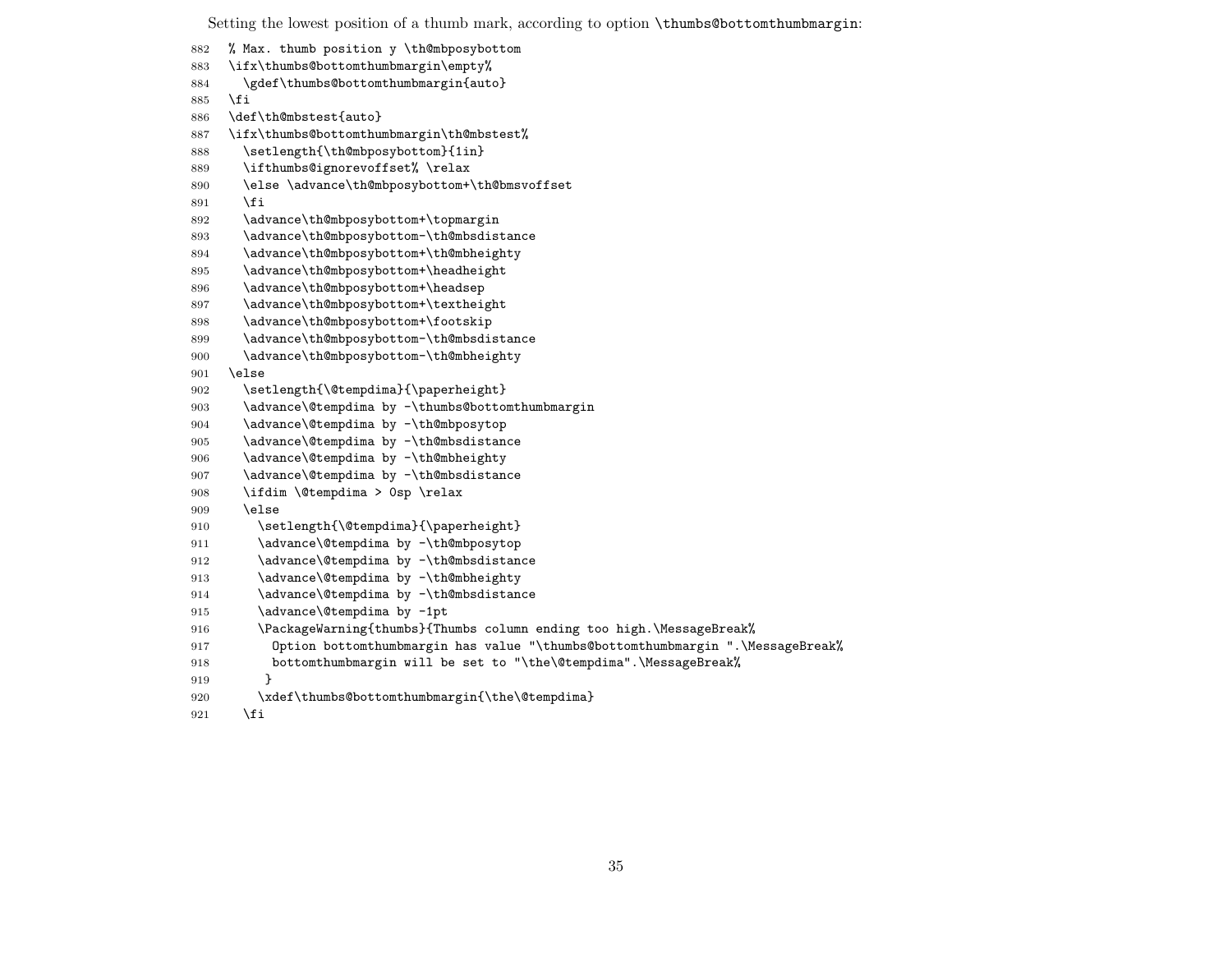- 922 \setlength{\@tempdima}{\thumbs@bottomthumbmargin}
- 923 \setlength{\@tempdimc}{-1pt}
- 924 \ifdim \@tempdima < \@tempdimc%
- 925 \PackageWarning{thumbs}{Thumbs column ending too low.\MessageBreak%
- 926 Option bottomthumbmargin has value "\thumbs@bottomthumbmargin ".\MessageBreak%
- 927 bottomthumbmargin will be set to -1pt. \MessageBreak%
- 928 }
- 929 \gdef\thumbs@bottomthumbmargin{-1pt}
- 930 \fi
- 931 \setlength{\th@mbposybottom}{\paperheight}
- 932 \advance\th@mbposybottom-\thumbs@bottomthumbmargin

933 \fi

```
934 \ifthumbs@verbose%
```
- 935 \setlength{\@tempdimc}{\paperheight}
- 936 \advance\@tempdimc by -\th@mbposybottom
- 937 \edef\thumbsinfo{\the\@tempdimc}
- 938 \@PackageInfoNoLine{thumbs}{The bottom thumb margin is \thumbsinfo}
- 939 \@PackageInfoNoLine{thumbs}{\*\*\*\*\*\*\*\*\*\*\*\*\*\*\*\*\*\*\*\*\*\*\*\*\*\*\*\*\*\*\*\*\*\*\*\*\*\*\*\*\*\*\*\*\*\*}
- 940 \message{^^J}

 $941$  \fi

\th@mbposyA is set to the top-most vertical thumb position (y). Because it will be increased (i. e. the thumb positions will move downwards on the page), \th@mbsposytocyy is used to remember this position unchanged.

```
942 \advance\th@mbposy-\th@mbheighty% because it will be advanced also for the first thumb
943 \setlength{\th@mbposyA}{\th@mbposy}% \th@mbposyA will change.
944 \setlength{\th@mbsposytocyy}{\th@mbposy}% \th@mbsposytocyy shall not be changed.
945 }
946
```
\th@mb@dvance The internal command \th@mb@dvance is used to advance the position of the current thumb by \th@mbheighty and \th@mbsdistance. If the resulting position of the thumb is lower than the \th@mbposybottom position (i. e. \th@mbposy higher than \th@mbposybottom), a new thumb column will be started by the next \addthumb, otherwise a blank thumb is created and \th@mb@dvance is calling itself again. This loop continues until a new thumb column is ready to be started.

947 \newcommand{\th@mb@dvance}{%

```
948 \advance\th@mbposy+\th@mbheighty%
```
- 949 \advance\th@mbposy+\th@mbsdistance%
- 950 \ifdim\th@mbposy>\th@mbposybottom%
- 951 \advance\th@mbposy-\th@mbheighty%

```
952 \advance\th@mbposy-\th@mbsdistance%
```
- 953 \else%
- 954 \advance\th@mbposy-\th@mbheighty%
- 955 \advance\th@mbposy-\th@mbsdistance%
- 956 \thumborigaddthumb{}{}{\string\thepagecolor}{\string\thepagecolor}%
- 957 \th@mb@dvance%

```
958 \fi%
```
- 959 }
- 960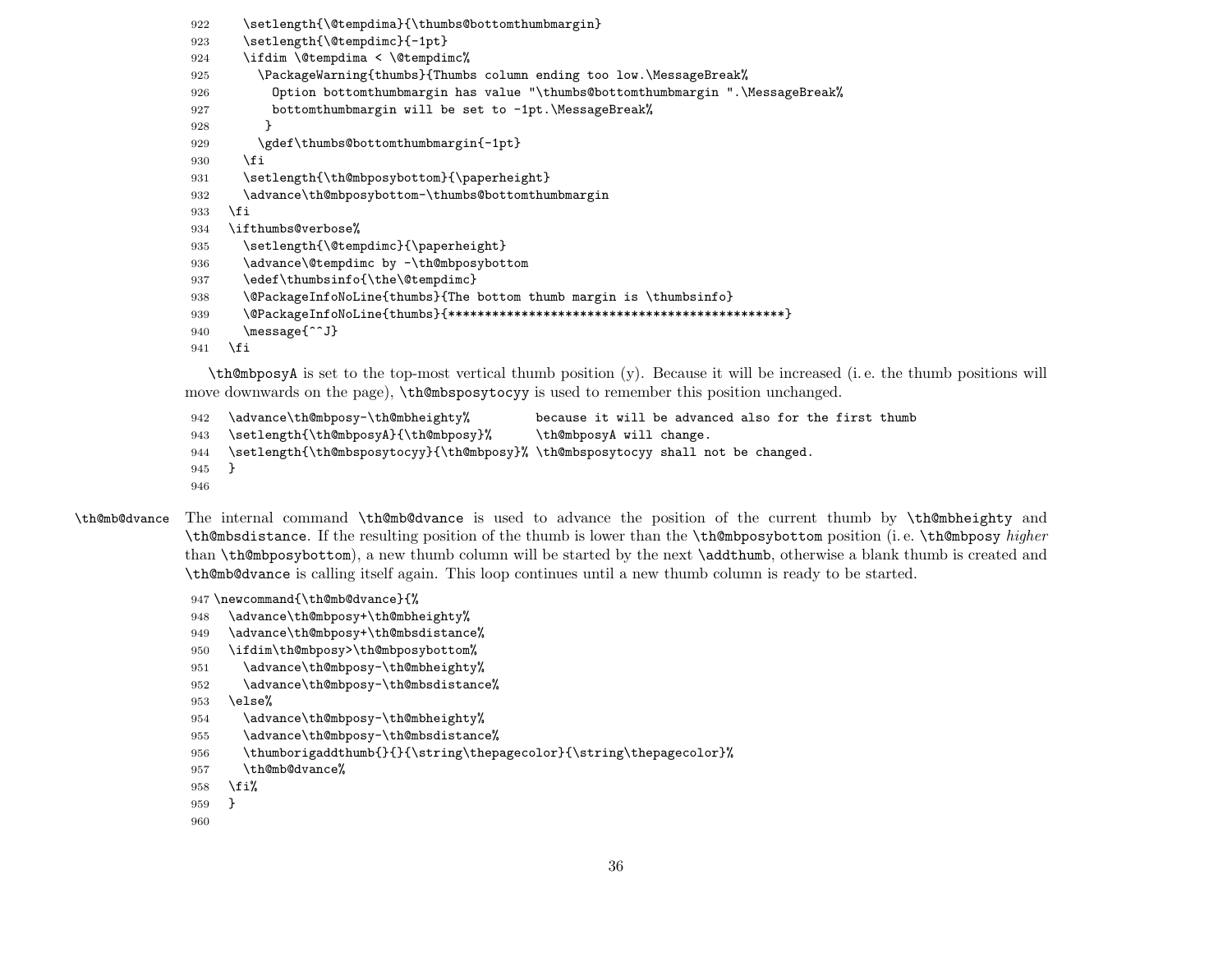\thumbnewcolumn With the command \thumbnewcolumn a new column can be started, even if the current one was not filled. This could be useful e. g. for a dictionary, which uses one column for translations from language A to language B, and the second column for translations from language B to language A. But in that case one probably should increase the size of the thumb marks, so that 26 thumb marks (in case of the Latin alphabet) fill one thumb column. Do not use \thumbnewcolumn on a page where \addthumb was already used, but use \addthumb immediately after \thumbnewcolumn.

\newcommand{\thumbnewcolumn}{%

```
962 \ifx\th@mbtoprint\pagesLTS@one%
```
- \PackageError{thumbs}{\string\thumbnewcolumn\space after \string\addthumb }{%
- On page \thepage\space (approx.) \string\addthumb\space was used and \*afterwards\* %
- \string\thumbnewcolumn .\MessageBreak%
- When you want to use \string\thumbnewcolumn , do not use an \string\addthumb\space %
- on the same\MessageBreak%
- 968 page before \string\thumbnewcolumn . Thus, either remove the \string\addthumb , %
- or use a\MessageBreak%
- \string\pagebreak , \string\newpage\space etc. before \string\thumbnewcolumn .\MessageBreak%
- (And remember to use an \string\addthumb\space\*after\* \string\thumbnewcolumn .)\MessageBreak%
- Your command \string\thumbnewcolumn\space will be ignored now.%
- }%

```
974 \else%
```
- \PackageWarning{thumbs}{%
- 976 Starting of another column requested by command\MessageBreak%
- 977 \string\thumbnewcolumn.\space Only use this command directly\MessageBreak%
- before an \string\addthumb\space did you?!\MessageBreak%
- }%
- \gdef\th@mbcolumnnew{1}%
- \th@mb@dvance%
- \gdef\th@mbprinting{0}%

```
983 \gdef\th@mbcolumnnew{2}%
```
- \fi%
- }
- 
- \addtitlethumb When a thumb mark shall not or cannot be placed on a page, e. g. at the title page or when using \includepdf from pdfpages package, but the reference in the thumb marks overview nevertheless shall name that page number and hyperlink to that page, \addtitlethumb can be used at the following page. It has five arguments. The arguments one to four are identical to the ones of \addthumb (see immediately below), and the fifth argument consists of the label of the page, where the hyperlink at the thumb marks overview page shall link to. For the first page the label pagesLTS.0 can be use, which is already placed there by the used pageslts package.

```
987 \newcommand{\addtitlethumb}[5]{%
988 \xdef\th@mb@titlelabel{#5}%
989 \addthumb{#1}{#2}{#3}{#4}%
990 \xdef\th@mb@titlelabel{}%
```

```
991 }
```

```
992
```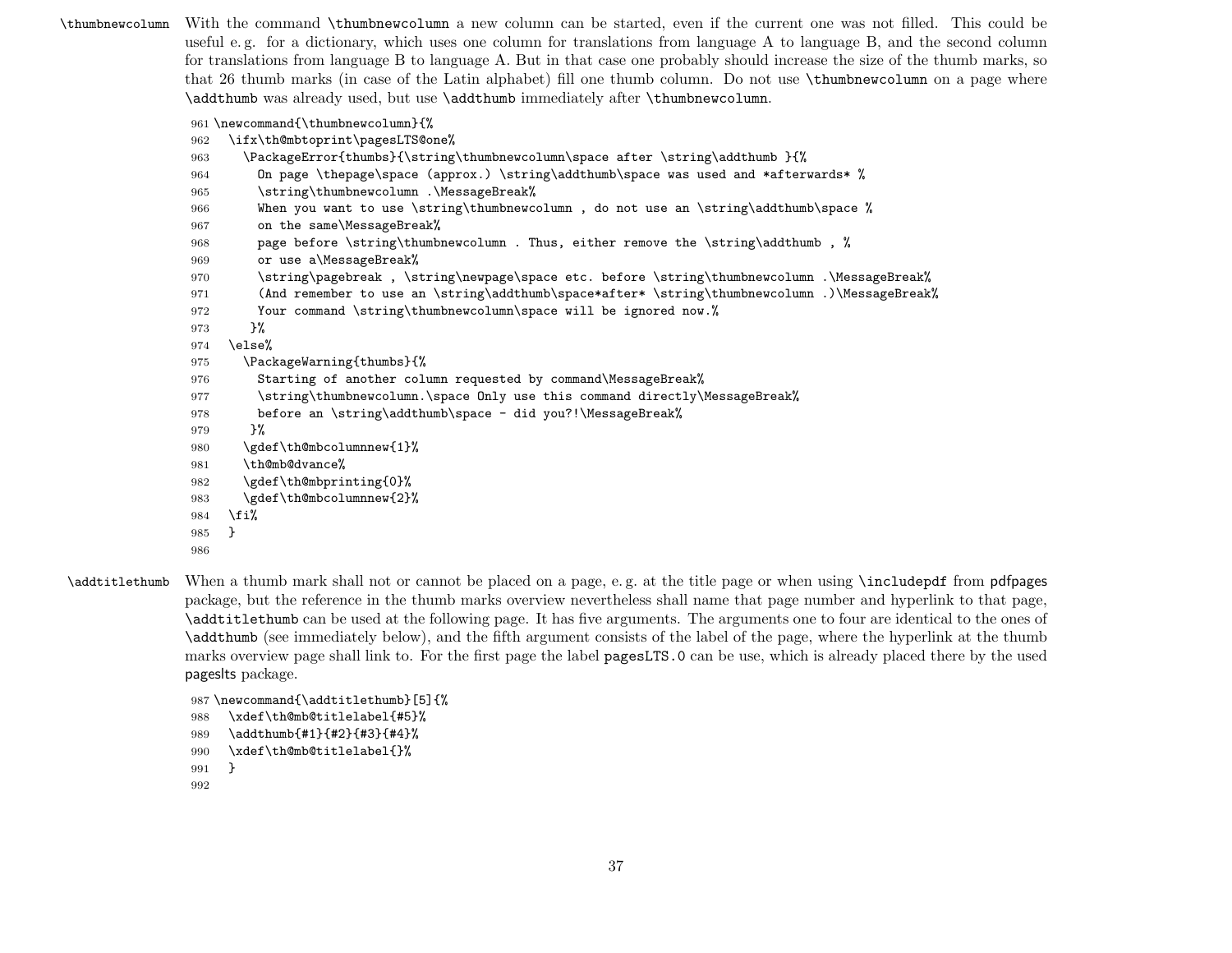\thumbsnophantom To locally disable the setting of a \phantomsection before a thumb mark, the command \thumbsnophantom is provided. (But at first it is not disabled.)

```
993 \gdef\th@mbsphantom{1}
994
995 \newcommand{\thumbsnophantom}{\gdef\th@mbsphantom{0}}
996
```
\addthumb Now the \addthumb command is defined, which is used to add a new thumb mark to the document.

997 \newcommand{\addthumb}[4]{%

- 998 \gdef\th@mbprinting{1}%
- 999 \advance\th@mbposy\th@mbheighty%
- 1000 \advance\th@mbposy\th@mbsdistance%
- 1001 \ifdim\th@mbposy>\th@mbposybottom%
- 1002 \PackageInfo{thumbs}{%
- 1003 Thumbs column full, starting another column.\MessageBreak%
- 1004 }%
- 1005 \setlength{\th@mbposy}{\th@mbposytop}%
- 1006 \advance\th@mbposy\th@mbsdistance%
- 1007 \ifx\th@mbcolumn\pagesLTS@zero%
- 1008 \xdef\th@umbsperpagecount{\th@mbs}%
- 1009 \gdef\th@mbcolumn{1}%
- $1010$  \fi%
- 1011 \fi%
- 1012 \@tempcnta=\th@mbs\relax%
- 1013 \advance\@tempcnta by 1%
- 1014 \xdef\th@mbs{\the\@tempcnta}%

The **\addthumb** command has four parameters:

- 1. a title for the thumb mark (for the thumb marks overview page, e. g. the chapter title),
- 2. the text to be displayed in the thumb mark (for example a chapter number),
- 3. the colour of the text in the thumb mark,
- 4. and the background colour of the thumb mark

(parameters in this order).

```
1015 \gdef\th@mbtitle{#1}%
1016 \gdef\th@mbtext{#2}%
1017 \gdef\th@mbtextcolour{#3}%
1018 \gdef\th@mbbackgroundcolour{#4}%
```
The width of the thumb mark text is determined and compared to the width of the thumb mark (rule). When the text is wider than the rule, this has to be changed (either automatically with option width={autoauto} in the next compilation run or manually by changing width={. . . } by the user). It could be acceptable to have a thumb mark text consisting of more than one line, of course, in which case nothing needs to be changed. Possible horizontal movement (\th@mbHitO, \th@mbHitE) has to be taken into account.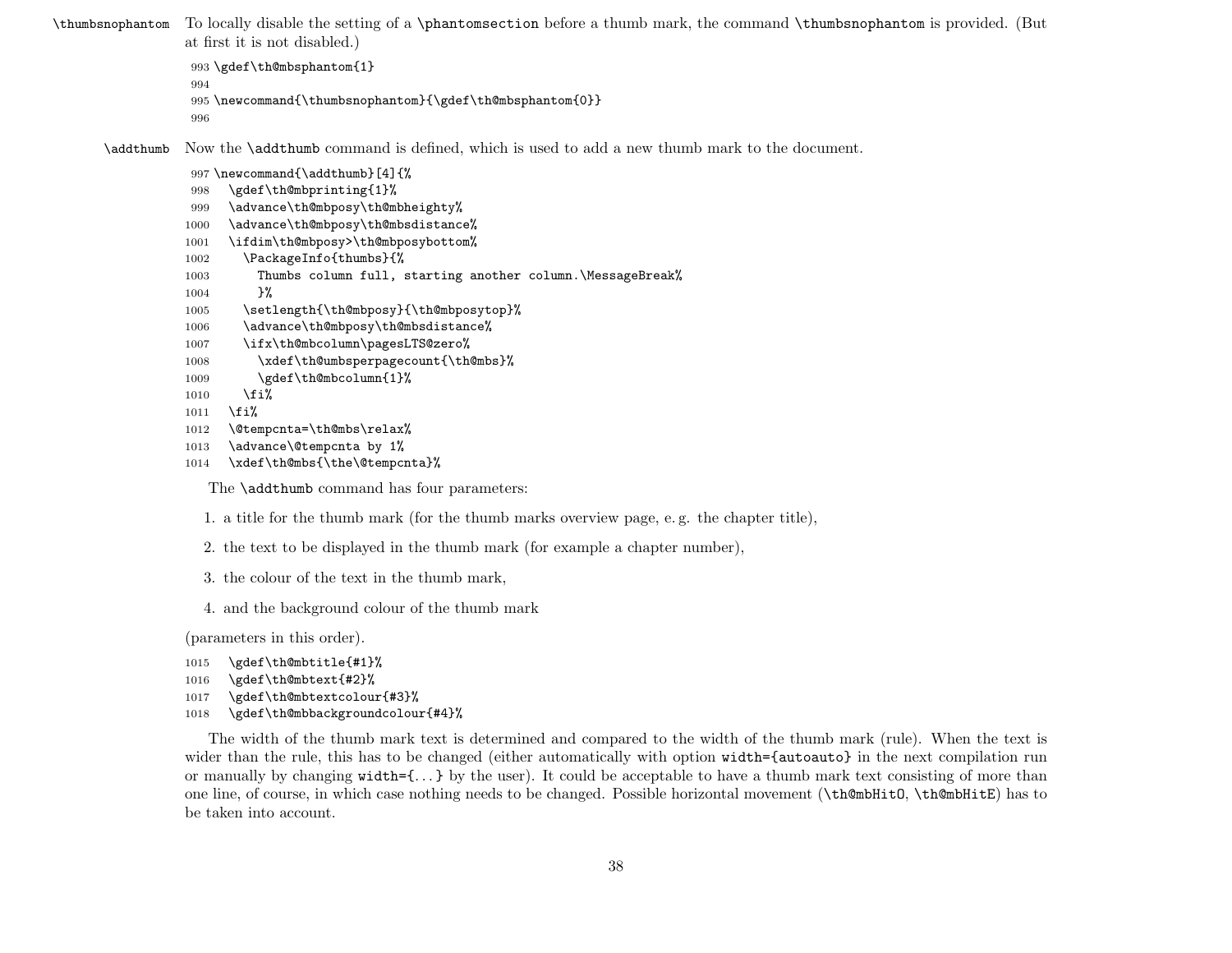```
1019 \settowidth{\@tempdima}{\th@mbtext}%
1020 \ifdim\th@mbHitO>\th@mbHitE\relax%
1021 \advance\@tempdima+\th@mbHitO%
1022 \else%
1023 \advance\@tempdima+\th@mbHitE%
1024 \fi%
1025 \ifdim\@tempdima>\th@mbmaxwidth%
1026 \xdef\th@mbmaxwidth{\the\@tempdima}%
1027 \fi%
1028 \ifdim\@tempdima>\th@mbwidthx%
1029 \ifthumbs@draft% \relax
1030 \else%
1031 \edef\thumbsinfoa{\the\th@mbwidthx}
1032 \edef\thumbsinfob{\the\@tempdima}
1033 \PackageWarning{thumbs}{%
1034 Thumb mark too small (width: \thumbsinfoa )\MessageBreak%
1035 or its text too wide (width: \thumbsinfob )\MessageBreak%
1036 }%
1037 \fi%
1038 \fi%
```
Into the \jobname.tmb file a \thumbcontents entry is written. If hyperref is found, a \phantomsection is placed (except when globally disabled by option nophantomsection or locally by \thumbsnophantom), a label for the thumb mark created, and the \thumbcontents entry will be hyperlinked to that label (except when \addtitlethumb was used, then the label reported from the user is used – the thumbs package does not create that label!).

```
1039 \ltx@ifpackageloaded{hyperref}{% hyperref loaded
1040 \ifthumbs@nophantomsection% \relax
1041 \else%
1042 \ifx\th@mbsphantom\pagesLTS@one%
1043 \phantomsection%
1044 \else%
1045 \gdef\th@mbsphantom{1}%
1046 \fi%
1047 \fi%
1048 }{% hyperref not loaded
1049 }%
1050 \label{thumbs.\th@mbs}%
1051 \if@filesw%
1052 \ifx\th@mb@titlelabel\empty%
1053 \addtocontents{tmb}{\string\thumbcontents{#1}{#2}{#3}{#4}{\thepage}{thumbs.\th@mbs}{\th@mbcolumnnew}}%
1054 \else%
1055 \addtocounter{page}{-1}%
1056 \edef\th@mb@page{\thepage}%
1057 \addtocontents{tmb}{\string\thumbcontents{#1}{#2}{#3}{#4}{\th@mb@page}{\th@mb@titlelabel}{\th@mbcolumnnew}}%
1058 \addtocounter{page}{+1}%
1059 \fi%
```

```
1060 %\else there is a problem, but the according warning message was already given earlier.
```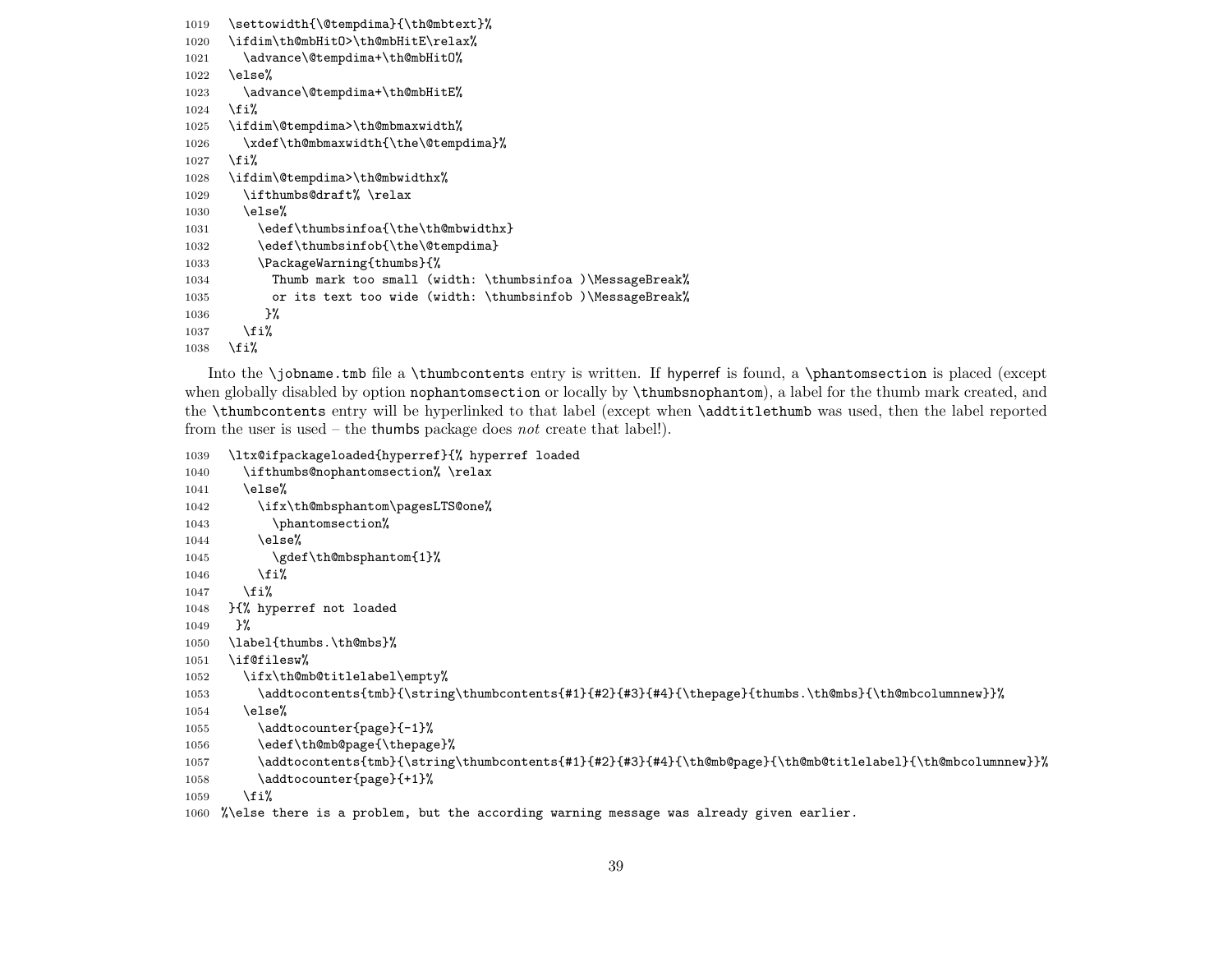1061 \fi%

Maybe there is a rare case, where more than one thumb mark will be placed at one page. Probably a \pagebreak, \newpage or something similar would be advisable, but nevertheless we should prepare for this case. We save the properties of the thumb mark(s).

1062 \ifx\th@mbcolumnnew\pagesLTS@one% 1063 \else% 1064 \@tempcnta=\th@mbonpage\relax% 1065 \advance\@tempcnta by 1% 1066 \xdef\th@mbonpage{\the\@tempcnta}%  $1067$  \fi% 1068 \ifx\th@mbtoprint\pagesLTS@zero% 1069 \else% 1070 \ifx\th@mbcolumnnew\pagesLTS@zero% 1071 \PackageWarning{thumbs}{More than one thumb at one page:\MessageBreak% 1072 You placed more than one thumb mark (at least \th@mbonpage)\MessageBreak% 1073 on page \thepage \space (page is approximately). \MessageBreak% 1074 Maybe insert a page break?\MessageBreak% 1075 }%  $1076$  \fi% 1077 \fi% 1078 \ifnum\th@mbonpage=1% 1079 \ifnum\th@mbonpagemax>0% \relax 1080 \else \gdef\th@mbonpagemax{1}% 1081 \fi% 1082 \gdef\th@mbtextA{#2}% 1083 \gdef\th@mbtextcolourA{#3}% 1084 \gdef\th@mbbackgroundcolourA{#4}% 1085 \setlength{\th@mbposyA}{\th@mbposy}% 1086 \else% 1087 \ifx\th@mbcolumnnew\pagesLTS@zero% 1088 \@tempcnta=1\relax% 1089 \edef\th@mbonpagetest{\the\@tempcnta}% 1090 \@whilenum\th@mbonpagetest<\th@mbonpage\do{% 1091 \advance\@tempcnta by 1% 1092 \xdef\th@mbonpagetest{\the\@tempcnta}% 1093 \ifnum\th@mbonpage=\th@mbonpagetest% 1094 \ifnum\th@mbonpagemax<\th@mbonpage% 1095 \xdef\th@mbonpagemax{\th@mbonpage}%  $1096$  \fi% 1097 \edef\th@mbtmpdef{\csname th@mbtext\AlphAlph{\the\@tempcnta}\endcsname}% 1098 \expandafter\gdef\th@mbtmpdef{#2}% 1099 \edef\th@mbtmpdef{\csname th@mbtextcolour\AlphAlph{\the\@tempcnta}\endcsname}% 1100 \expandafter\gdef\th@mbtmpdef{#3}% 1101 \edef\th@mbtmpdef{\csname th@mbbackgroundcolour\AlphAlph{\the\@tempcnta}\endcsname}% 1102 \expandafter\gdef\th@mbtmpdef{#4}%

 $1103 \qquad \text{ifi%}$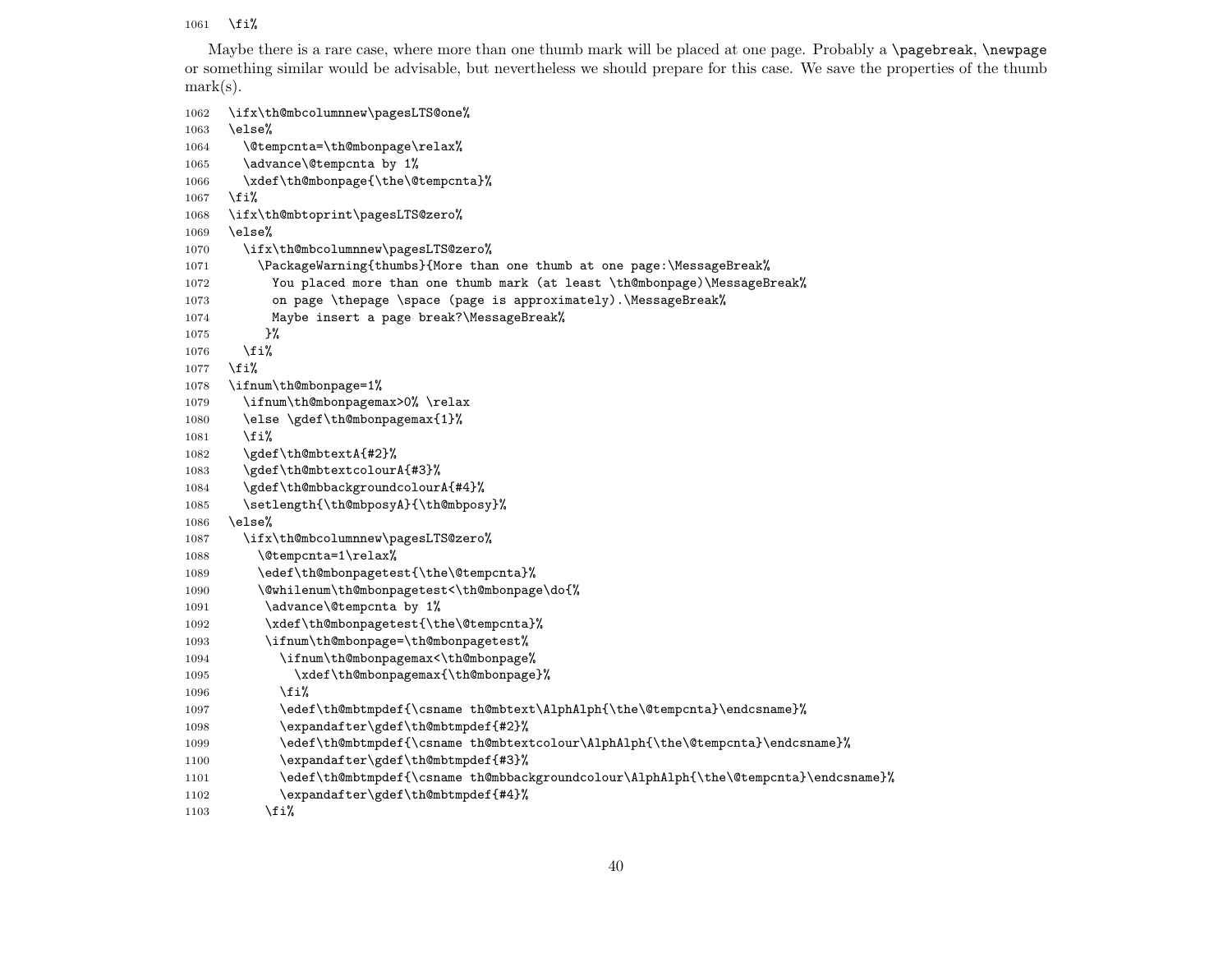```
1104 }%
            1105 \else%
            1106 \ifnum\th@mbonpagemax<\th@mbonpage%
            1107 \xdef\th@mbonpagemax{\th@mbonpage}%
            1108 \overline{\text{f}i\text{}}1109 \overline{\text{f}i\text{}}1110 \fi%
            1111 \ifx\th@mbcolumnnew\pagesLTS@two%
            1112 \gdef\th@mbcolumnnew{0}%
            1113 \fi%
            1114 \gdef\th@mbtoprint{1}%
            1115 }
            1116
\stopthumb When a page (or pages) shall have no thumb marks, \stopthumb stops the issuing of thumb marks (until another thumb mark
            is placed or \continuethumb is used).
            1117 \newcommand{\stopthumb}{\gdef\th@mbprinting{0}}
            1118
```
\continuethumb \continuethumb continues the issuing of thumb marks (equal to the one before this was stopped by \stopthumb).

```
1119 \newcommand{\continuethumb}{\gdef\th@mbprinting{1}}
```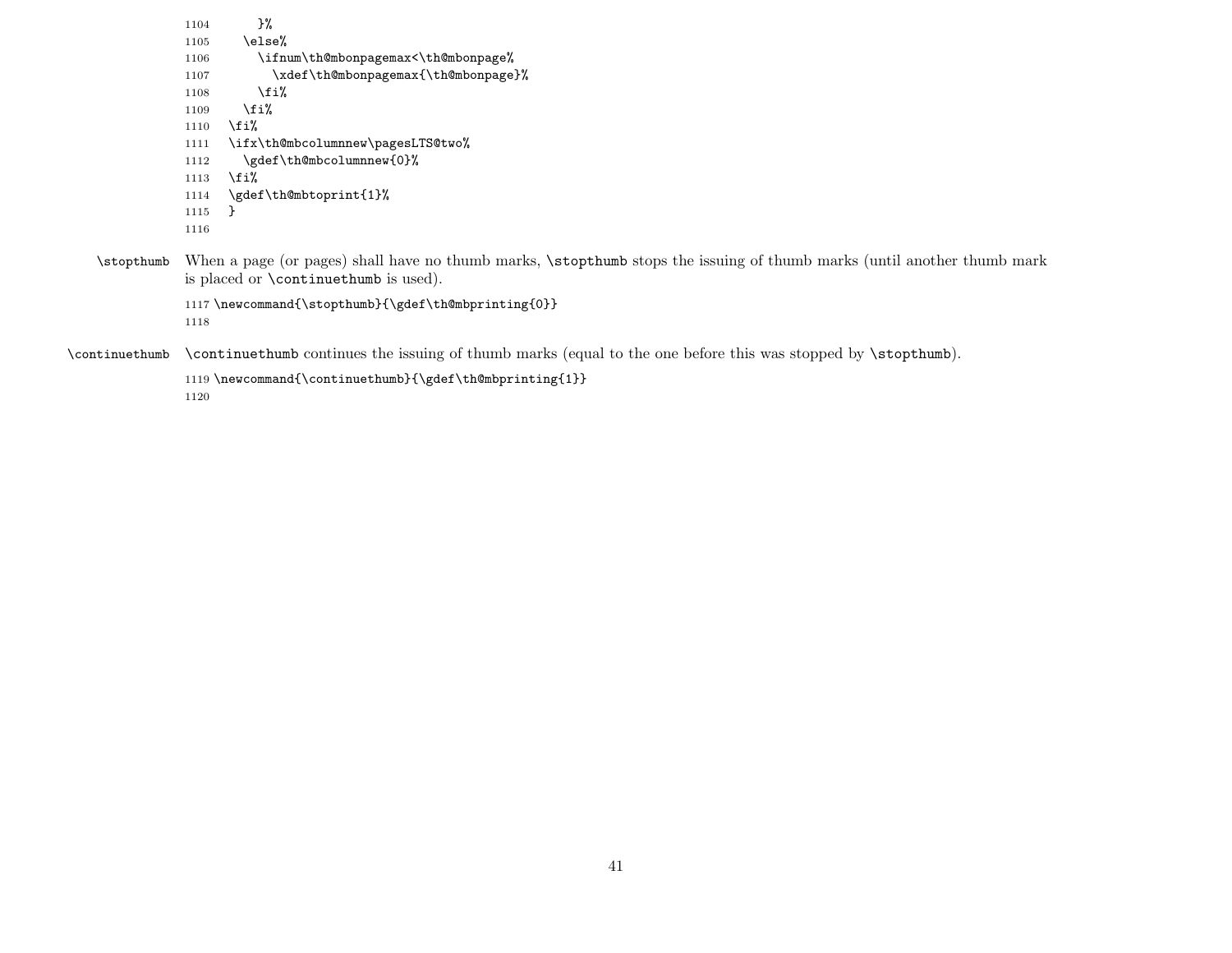\thumbcontents The internal command \thumbcontents (which will be read in from the \jobname.tmb file) creates a thumb mark entry on the overview page(s). Its seven parameters are

- 1. the title for the thumb mark,
- 2. the text to be displayed in the thumb mark,
- 3. the colour of the text in the thumb mark,
- 4. the background colour of the thumb mark,
- 5. the first page of this thumb mark,
- 6. the label where it should hyperlink to
- 7. and an indicator, whether \thumbnewcolumn is just issuing blank thumbs to fill a column

(parameters in this order). Without hyperref the  $6<sup>th</sup>$  parameter is just ignored.

- 1121 \newcommand{\thumbcontents}[7]{%
- 1122 \advance\th@mbposy\th@mbheighty%
- 1123 \advance\th@mbposy\th@mbsdistance%
- 1124 \ifdim\th@mbposy>\th@mbposybottom%
- 1125 \setlength{\th@mbposy}{\th@mbposytop}%
- 1126 \advance\th@mbposy\th@mbsdistance%
- 1127  $\tilde{\mathbf{i}}$
- 1128 \def\th@mb@tmp@title{#1}%
- 1129 \def\th@mb@tmp@text{#2}%
- 1130 \def\th@mb@tmp@textcolour{#3}%
- 1131 \def\th@mb@tmp@backgroundcolour{#4}%
- 1132 \def\th@mb@tmp@page{#5}%
- 1133 \def\th@mb@tmp@label{#6}%
- 1134 \def\th@mb@tmp@column{#7}%
- 1135 \ifx\th@mb@tmp@column\pagesLTS@two%
- 1136 \def\th@mb@tmp@column{0}%
- 1137  $\tilde{\mathbf{i}}$
- 1138 \setlength{\th@mbwidthxtoc}{\paperwidth}%
- 1139 \advance\th@mbwidthxtoc-1in%

Depending on which side the thumb marks should be placed the according dimensions have to be adapted.

- 1140 \def\th@mbstest{r}%
- 1141 \ifx\th@mbstest\th@mbsprintpage% r
- 1142 \advance\th@mbwidthxtoc-\th@mbHimO%
- 1143 \advance\th@mbwidthxtoc-\oddsidemargin%
- 1144 \setlength{\@tempdimc}{1in}%
- 1145 \advance\@tempdimc+\oddsidemargin%
- 1146 \else% l
- 1147 \advance\th@mbwidthxtoc-\th@mbHimE%
- 1148 \advance\th@mbwidthxtoc-\evensidemargin%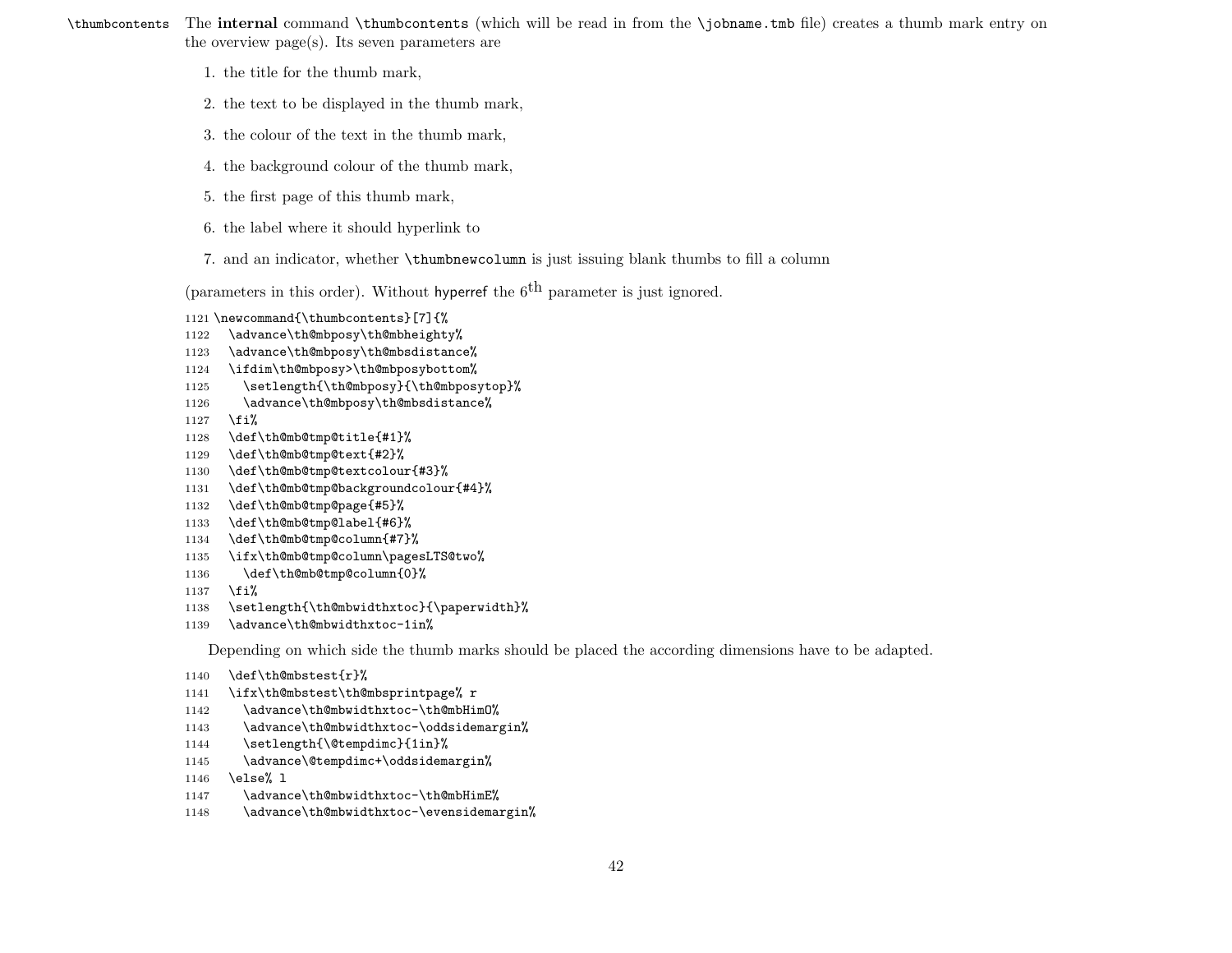1149 \setlength{\@tempdimc}{\th@bmshoffset}% 1150 \advance\@tempdimc-\hoffset 1151 \fi% 1152 \setlength{\th@mbposyB}{-\th@mbposy}% 1153 \if@twoside% 1154 \ifodd\c@CurrentPage% 1155 \ifx\th@mbtikz\pagesLTS@zero% 1156 \else% 1157 \setlength{\@tempdimb}{-\th@mbposy}% 1158 \advance\@tempdimb-\thumbs@evenprintvoffset% 1159 \setlength{\th@mbposyB}{\@tempdimb}%  $1160$  \fi% 1161 \else% 1162 \ifx\th@mbtikz\pagesLTS@zero% 1163 \setlength{\@tempdimb}{-\th@mbposy}% 1164 \advance\@tempdimb-\thumbs@evenprintvoffset% 1165 \setlength{\th@mbposyB}{\@tempdimb}%  $1166$  \fi% 1167  $\overleftrightarrow{100}$ 1168 \fi% 1169 \def\th@mbstest{l}% 1170 \ifx\th@mbstest\th@mbsprintpage% l 1171 \advance\@tempdimc+\th@mbHimE% 1172 \fi% 1173 \put(\@tempdimc,\th@mbposyB){%

```
1174 \ifx\th@mbstest\th@mbsprintpage% l
```
Increase \th@mbwidthxtoc by the absolute value of \evensidemargin.

With the bigintcalc package it would also be possible to use:

\setlength{\@tempdimb}{\evensidemargin}%

\@settopoint\@tempdimb%

\advance\th@mbwidthxtoc+\bigintcalcSgn{\expandafter\strip@pt \@tempdimb}\evensidemargin%

- 1175 \ifdim\evensidemargin <0sp\relax%
- 1176 \advance\th@mbwidthxtoc-\evensidemargin%
- 1177 \else% >=0sp
- 1178 \advance\th@mbwidthxtoc+\evensidemargin%
- 1179  $\overline{\text{if}}$
- 1180  $\overline{\text{f}i\text{}}$

```
1181 \begin{picture}(0,0)%
```
When the option thumblink=rule was chosen, the whole rule is made into a hyperlink. Otherwise the rule is created without hyperlink (here).

| 1182 | \def\th@mbstest{rule}%                                              |
|------|---------------------------------------------------------------------|
| 1183 | \ifx\thumbs@thumblink\th@mbstest%                                   |
| 1184 | \ifx\th@mb@tmp@column\pagesLTS@zero%                                |
| 1185 | {\color{\th@mb@tmp@backgroundcolour}%                               |
| 1186 | \hyperref[\th@mb@tmp@label]{\rule{\th@mbwidthxtoc}{\th@mbheighty}}% |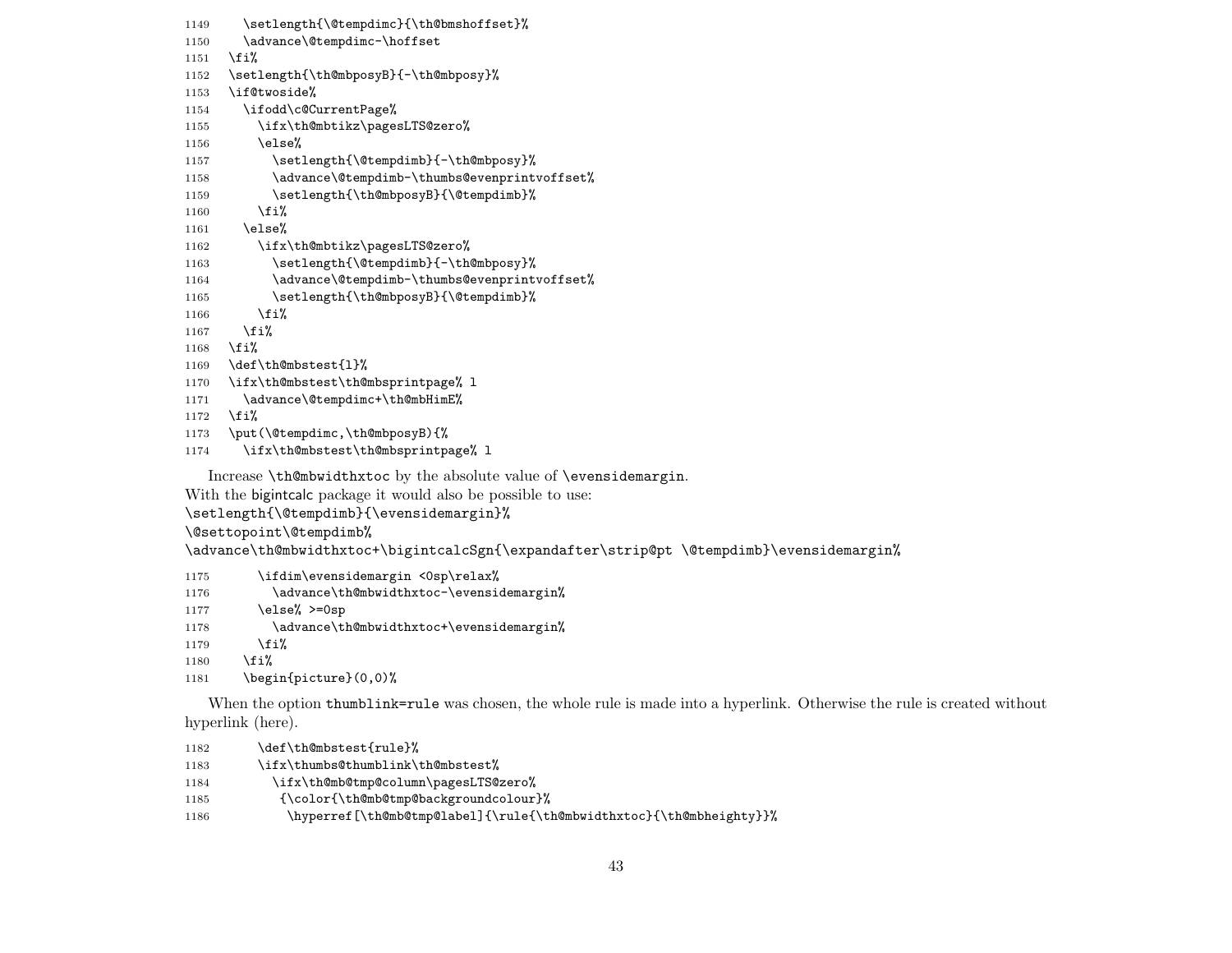1187 }% 1188 \else% When \th@mb@tmp@column is not zero, then this is a blank thumb mark from thumbnewcolumn. 1189 {\color{\th@mb@tmp@backgroundcolour}\rule{\th@mbwidthxtoc}{\th@mbheighty}}%  $1190 \quad \text{if } \mathbf{i}$ 1191 \else% 1192 {\color{\th@mb@tmp@backgroundcolour}\rule{\th@mbwidthxtoc}{\th@mbheighty}}% 1193  $\overrightarrow{fi}$ 1194 \end{picture}%

When \th@mbsprintpage is 1, before the picture \th@mbwidthxtoc was changed, which must be reverted now.

```
1195 \ifx\th@mbstest\th@mbsprintpage% l
1196 \advance\th@mbwidthxtoc-\evensidemargin%
1197 \overline{\text{f}i\text{}}
```
When **\th@mb@tmp@column** is zero, then this is **not** a blank thumb mark from thumbnewcolumn, and we need to fill it with some content. If it is not zero, it is a blank thumb mark, and nothing needs to be done here.

1198 \ifx\th@mb@tmp@column\pagesLTS@zero% 1199 \setlength{\th@mbwidthxtoc}{\paperwidth}% 1200 \advance\th@mbwidthxtoc-1in% 1201 \advance\th@mbwidthxtoc-\hoffset% 1202 \ifx\th@mbstest\th@mbsprintpage% l 1203 \advance\th@mbwidthxtoc-\evensidemargin% 1204 \else% 1205 \advance\th@mbwidthxtoc-\oddsidemargin%  $1206$  \fi% 1207 \advance\th@mbwidthxtoc-\th@mbwidthx% 1208 \advance\th@mbwidthxtoc-20pt% 1209 \ifdim\th@mbwidthxtoc>\textwidth% 1210 \setlength{\th@mbwidthxtoc}{\textwidth}% 1211  $\overrightarrow{fi}$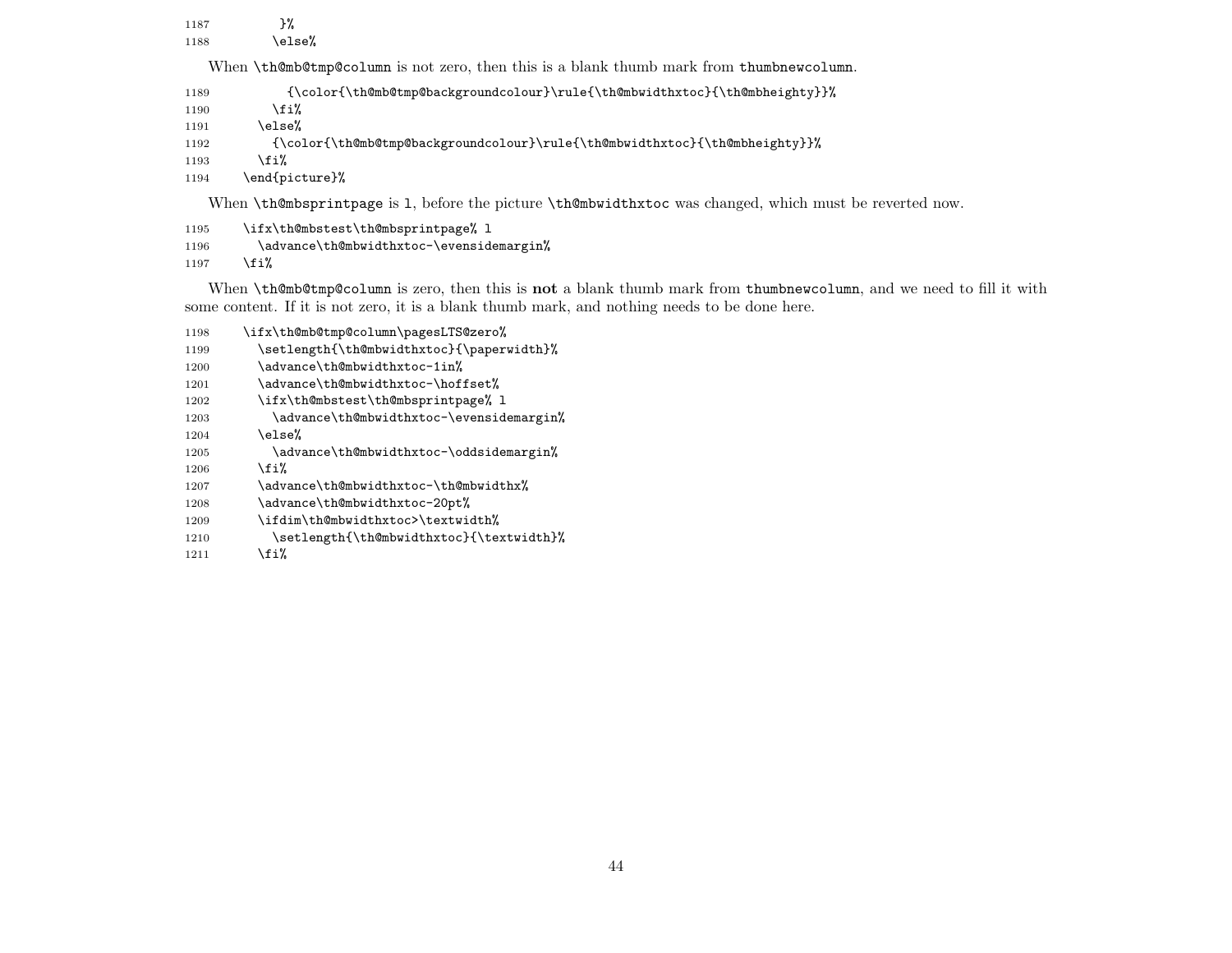Depending on which side the thumb marks should be placed the according dimensions have to be adapted here, too.

| 1212 | \ifx\th@mbstest\th@mbsprintpage% 1                                            |
|------|-------------------------------------------------------------------------------|
| 1213 | \begin{picture}(-\th@mbHimE,0)(-6pt,-0.5\th@mbheighty+384930sp)%              |
| 1214 | \bgroup%                                                                      |
| 1215 | \setlength{\parindent}{0pt}%                                                  |
| 1216 | \setlength{\@tempdimc}{\th@mbwidthx}%                                         |
| 1217 | \advance\@tempdimc-\th@mbHit0%                                                |
| 1218 | \setlength{\@tempdimb}{\th@mbwidthx}%                                         |
| 1219 | \advance\@tempdimb-\th@mbHitE%                                                |
| 1220 | \ifodd\c@CurrentPage%                                                         |
| 1221 | \if@twoside%                                                                  |
| 1222 | \ifx\th@mbtikz\pagesLTS@zero%                                                 |
| 1223 | \hspace*{-\th@mbHit0}%                                                        |
| 1224 | \th@mb@txtBox{\th@mb@tmp@textcolour}{\protect\th@mb@tmp@text}{r}{\@tempdimc}% |
| 1225 | \else%                                                                        |
| 1226 | \hspace*{+\th@mbHitE}%                                                        |
| 1227 | \th@mb@txtBox{\th@mb@tmp@textcolour}{\protect\th@mb@tmp@text}{1}{\@tempdimb}% |
| 1228 | \fi%                                                                          |
| 1229 | \else%                                                                        |
| 1230 | \hspace*{-\th@mbHit0}%                                                        |
| 1231 | \th@mb@txtBox{\th@mb@tmp@textcolour}{\protect\th@mb@tmp@text}{r}{\@tempdimc}% |
| 1232 | \fi%                                                                          |
| 1233 | \else%                                                                        |
| 1234 | \if@twoside%                                                                  |
| 1235 | \ifx\th@mbtikz\pagesLTS@zero%                                                 |
| 1236 | \hspace*{+\th@mbHitE}%                                                        |
| 1237 | \th@mb@txtBox{\th@mb@tmp@textcolour}{\protect\th@mb@tmp@text}{1}{\@tempdimb}% |
| 1238 | \else%                                                                        |
| 1239 | \hspace*{-\th@mbHit0}%                                                        |
| 1240 | \th@mb@txtBox{\th@mb@tmp@textcolour}{\protect\th@mb@tmp@text}{r}{\@tempdimc}% |
| 1241 | \fi%                                                                          |
| 1242 | \else%                                                                        |
| 1243 | \hspace*{-\th@mbHit0}%                                                        |
| 1244 | \th@mb@txtBox{\th@mb@tmp@textcolour}{\protect\th@mb@tmp@text}{r}{\@tempdimc}% |
| 1245 | \fi%                                                                          |
| 1246 | \fi%                                                                          |
| 1247 | \egroup%                                                                      |
| 1248 | \end{picture}%                                                                |
| 1249 | \setlength{\@tempdimc}{-1in}%                                                 |
| 1250 | \advance\@tempdimc-\evensidemargin%                                           |
| 1251 | \else% r                                                                      |
| 1252 | \setlength{\@tempdimc}{Opt}%                                                  |
| 1253 | \fi%                                                                          |
| 1254 | \begin{picture}(0,0)(\@tempdimc,-0.5\th@mbheighty+384930sp)%                  |
| 1255 | \bgroup%                                                                      |
| 1256 | \setlength{\parindent}{0pt}%                                                  |
| 1257 | \vbox%                                                                        |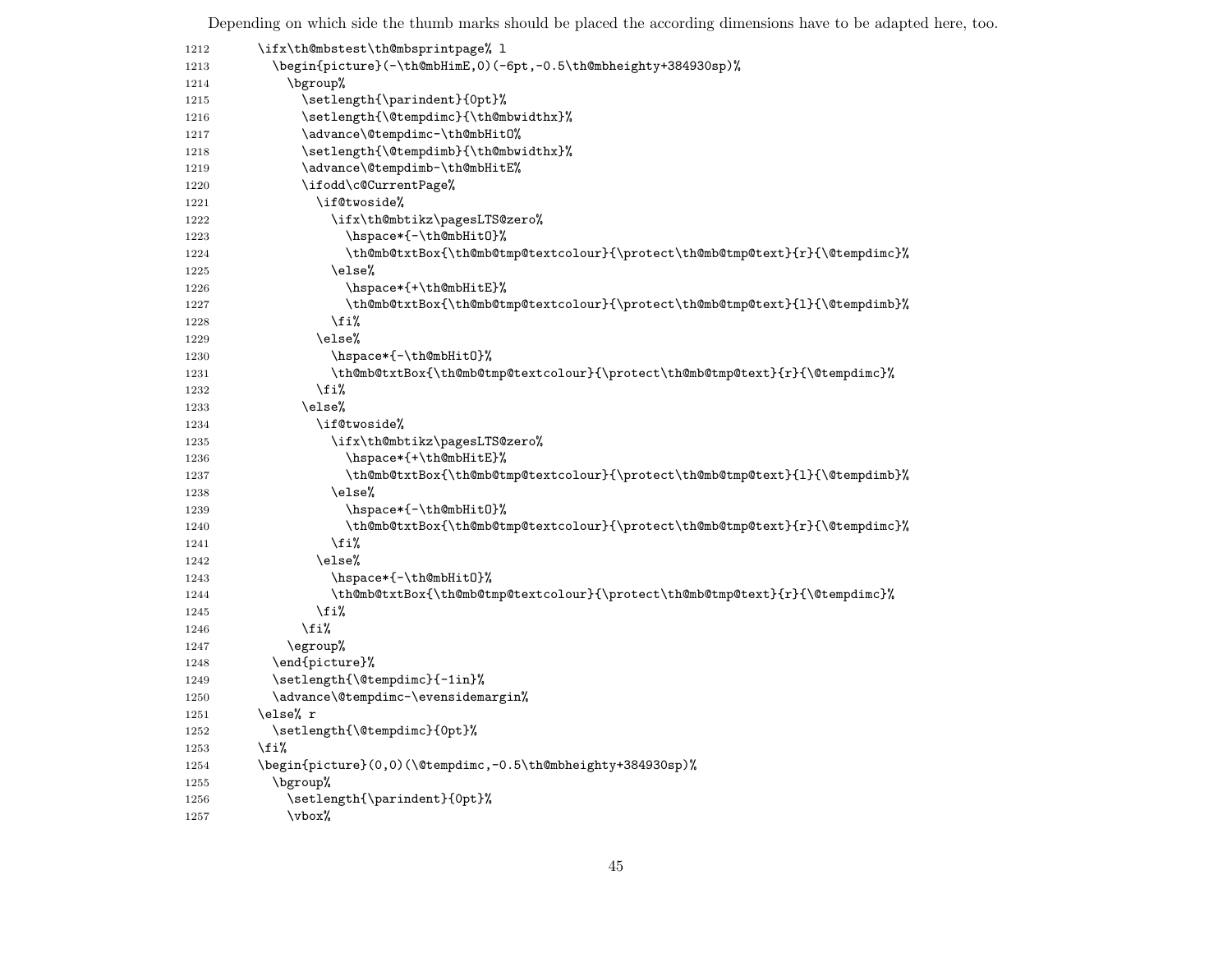### 1258 {\hsize=\th@mbwidthxtoc {%

Depending on the value of option thumblink, parts of the text are made into hyperlinks:

|                                      | $\frac{1}{2}$ . The state of special $\frac{1}{2}$<br>ext, paras or the tent are made mos                              |
|--------------------------------------|------------------------------------------------------------------------------------------------------------------------|
| - none creates <i>none</i> hyperlink |                                                                                                                        |
| 1259                                 | \def\th@mbstest{none}%                                                                                                 |
| 1260                                 | \ifx\thumbs@thumblink\th@mbstest%                                                                                      |
| 1261                                 | {\color{\th@mb@tmp@textcolour}\noindent \th@mb@tmp@title%                                                              |
| 1262                                 | \leaders\box \ThumbsBox {\th@mbs@linefill \th@mb@tmp@page}%                                                            |
| 1263                                 | }‰                                                                                                                     |
| 1264                                 | \else%                                                                                                                 |
|                                      | - title hyperlinks the titles of the thumb marks                                                                       |
| 1265                                 | \def\th@mbstest{title}%                                                                                                |
| 1266                                 | \ifx\thumbs@thumblink\th@mbstest%                                                                                      |
| 1267                                 | {\color{\th@mb@tmp@textcolour}\noindent%                                                                               |
| 1268                                 | \hyperref[\th@mb@tmp@label]{\th@mb@tmp@title}%                                                                         |
| 1269                                 | \leaders\box \ThumbsBox {\th@mbs@linefill \th@mb@tmp@page}%                                                            |
| 1270                                 | }%                                                                                                                     |
| 1271                                 | \else%                                                                                                                 |
|                                      | - page hyperlinks the <i>page</i> numbers of the thumb marks                                                           |
| 1272                                 | \def\th@mbstest{page}%                                                                                                 |
| 1273                                 | \ifx\thumbs@thumblink\th@mbstest%                                                                                      |
| 1274                                 | {\color{\th@mb@tmp@textcolour}\noindent%                                                                               |
| 1275                                 | \th@mb@tmp@title%                                                                                                      |
| 1276                                 | \leaders\box \ThumbsBox {\th@mbs@linefill \pageref{\th@mb@tmp@label}}%                                                 |
| 1277                                 | }‰                                                                                                                     |
| 1278                                 | \else%                                                                                                                 |
|                                      | - titleandpage hyperlinks the title and page numbers of the thumb marks                                                |
| 1279                                 | \def\th@mbstest{titleandpage}%                                                                                         |
| 1280                                 | \ifx\thumbs@thumblink\th@mbstest%                                                                                      |
| 1281                                 | {\color{\th@mb@tmp@textcolour}\noindent%                                                                               |
| 1282                                 | \hyperref[\th@mb@tmp@label]{\th@mb@tmp@title}%                                                                         |
| 1283                                 | \leaders\box \ThumbsBox {\th@mbs@linefill \pageref{\th@mb@tmp@label}}%                                                 |
| 1284                                 | }‰                                                                                                                     |
| 1285                                 | \else%                                                                                                                 |
|                                      | - line hyperlinks the whole <i>line</i> , i.e. title, dots (or line or whatsoever) and page numbers of the thumb marks |
| 1286                                 | \def\th@mbstest{line}%                                                                                                 |
| 1287                                 | \ifx\thumbs@thumblink\th@mbstest%                                                                                      |
| 1288                                 | {\color{\th@mb@tmp@textcolour}\noindent%                                                                               |
| 1289                                 | \hyperref[\th@mb@tmp@label]{\th@mb@tmp@title%                                                                          |
| 1290                                 | \leaders\box \ThumbsBox {\th@mbs@linefill \th@mb@tmp@page}}%                                                           |
| 1291                                 | ን%                                                                                                                     |
| 1292                                 | \else%                                                                                                                 |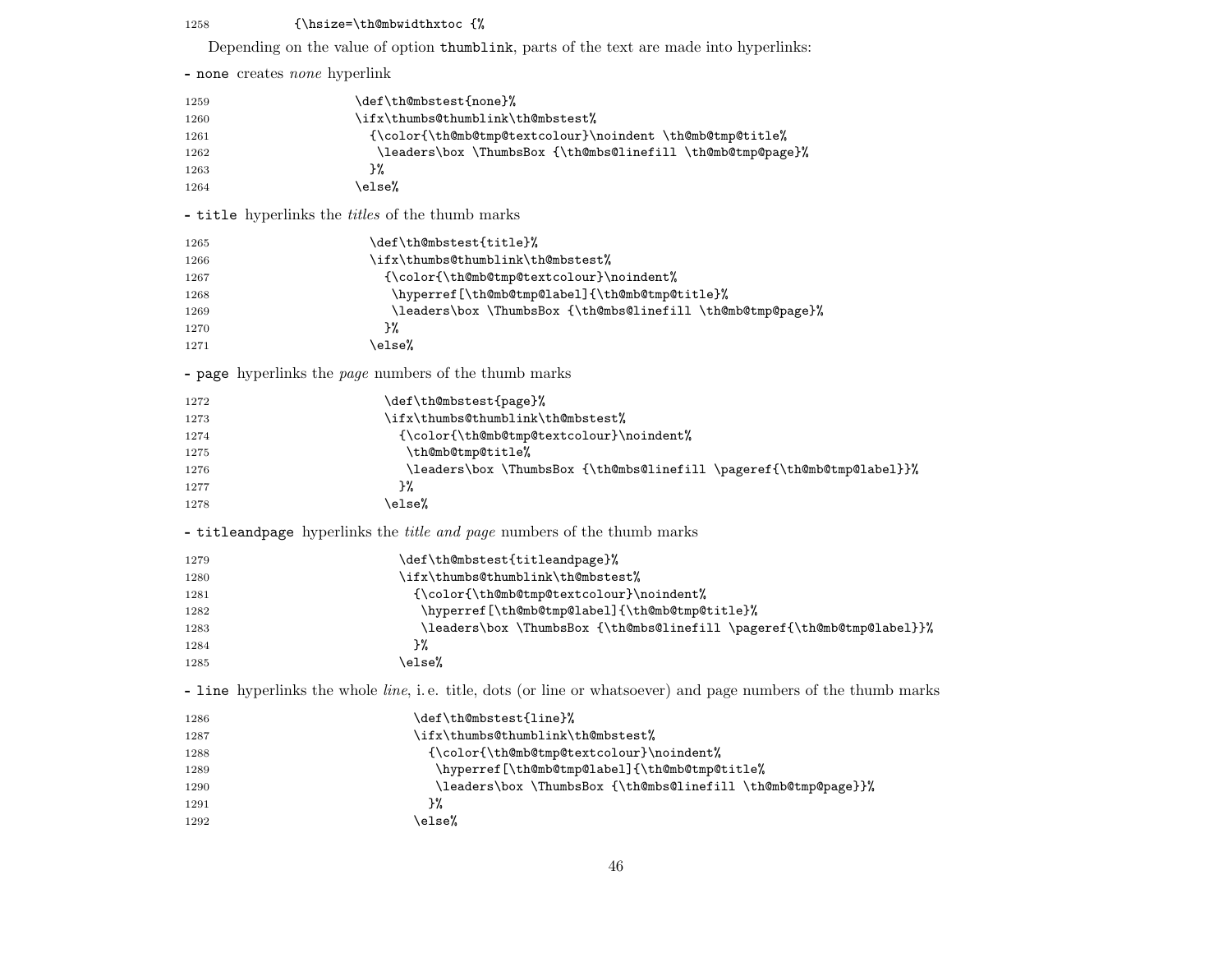|      | - rule hyperlinks the whole <i>rule</i> , but that was already done above, so here no linking is done |  |
|------|-------------------------------------------------------------------------------------------------------|--|
| 1293 | \def\th@mbstest{rule}%                                                                                |  |
| 1294 | \ifx\thumbs@thumblink\th@mbstest%                                                                     |  |
| 1295 | {\color{\th@mb@tmp@textcolour}\noindent%                                                              |  |
| 1296 | \th@mb@tmp@title%                                                                                     |  |
| 1297 | \leaders\box \ThumbsBox {\th@mbs@linefill \th@mb@tmp@page}%                                           |  |
| 1298 | }%                                                                                                    |  |
| 1299 | \else%                                                                                                |  |
|      | Another value for \thumbs@thumblink should never be encountered here.                                 |  |
| 1300 | \PackageError{thumbs}{\string\thumbs@thumblink\space invalid}{%                                       |  |
| 1301 | \string\thumbs@thumblink\space has an invalid value,\MessageBreak%                                    |  |
| 1302 | although it did not have an invalid value before, \MessageBreak%                                      |  |
| 1303 | and the thumbs package did not change it. \MessageBreak%                                              |  |
| 1304 | Therefore some other package (or the user)\MessageBreak%                                              |  |
| 1305 | manipulated it.\MessageBreak%                                                                         |  |
| 1306 | Now setting it to "none" as last resort. \MessageBreak%                                               |  |
| 1307 | 3%                                                                                                    |  |
| 1308 | \gdef\thumbs@thumblink{none}%                                                                         |  |
| 1309 | {\color{\th@mb@tmp@textcolour}\noindent%                                                              |  |
| 1310 | \th@mb@tmp@title%                                                                                     |  |
| 1311 | \leaders\box \ThumbsBox {\th@mbs@linefill \th@mb@tmp@page}%                                           |  |
| 1312 | }%                                                                                                    |  |
| 1313 | \fi%                                                                                                  |  |
| 1314 | \fi%                                                                                                  |  |
| 1315 | \fi%                                                                                                  |  |
| 1316 | \fi%                                                                                                  |  |
| 1317 | \fi%                                                                                                  |  |
| 1318 | \fi%                                                                                                  |  |
| 1319 | }‰                                                                                                    |  |
| 1320 | }%                                                                                                    |  |
| 1321 | \egroup%                                                                                              |  |
| 1322 | \end{picture}%                                                                                        |  |

The thumb mark (with text) as set in the document outside of the thumb marks overview page(s) is also presented here, except when we are printing at the left side.

| 1323 | \ifx\th@mbstest\th@mbsprintpage% l; relax                                            |
|------|--------------------------------------------------------------------------------------|
| 1324 | else%)                                                                               |
| 1325 | \begin{picture}(0,0)(1in+\oddsidemargin-\th@mbxpos+20pt,-0.5\th@mbheighty+384930sp)% |
| 1326 | \bgroup%                                                                             |
| 1327 | \setlength{\parindent}{0pt}%                                                         |
| 1328 | \setlength{\@tempdimc}{\th@mbwidthx}%                                                |
| 1329 | \advance\@tempdimc-\th@mbHit0%                                                       |
| 1330 | \setlength{\@tempdimb}{\th@mbwidthx}%                                                |
| 1331 | \advance\@tempdimb-\th@mbHitE%                                                       |
| 1332 | \ifodd\c@CurrentPage%                                                                |
|      |                                                                                      |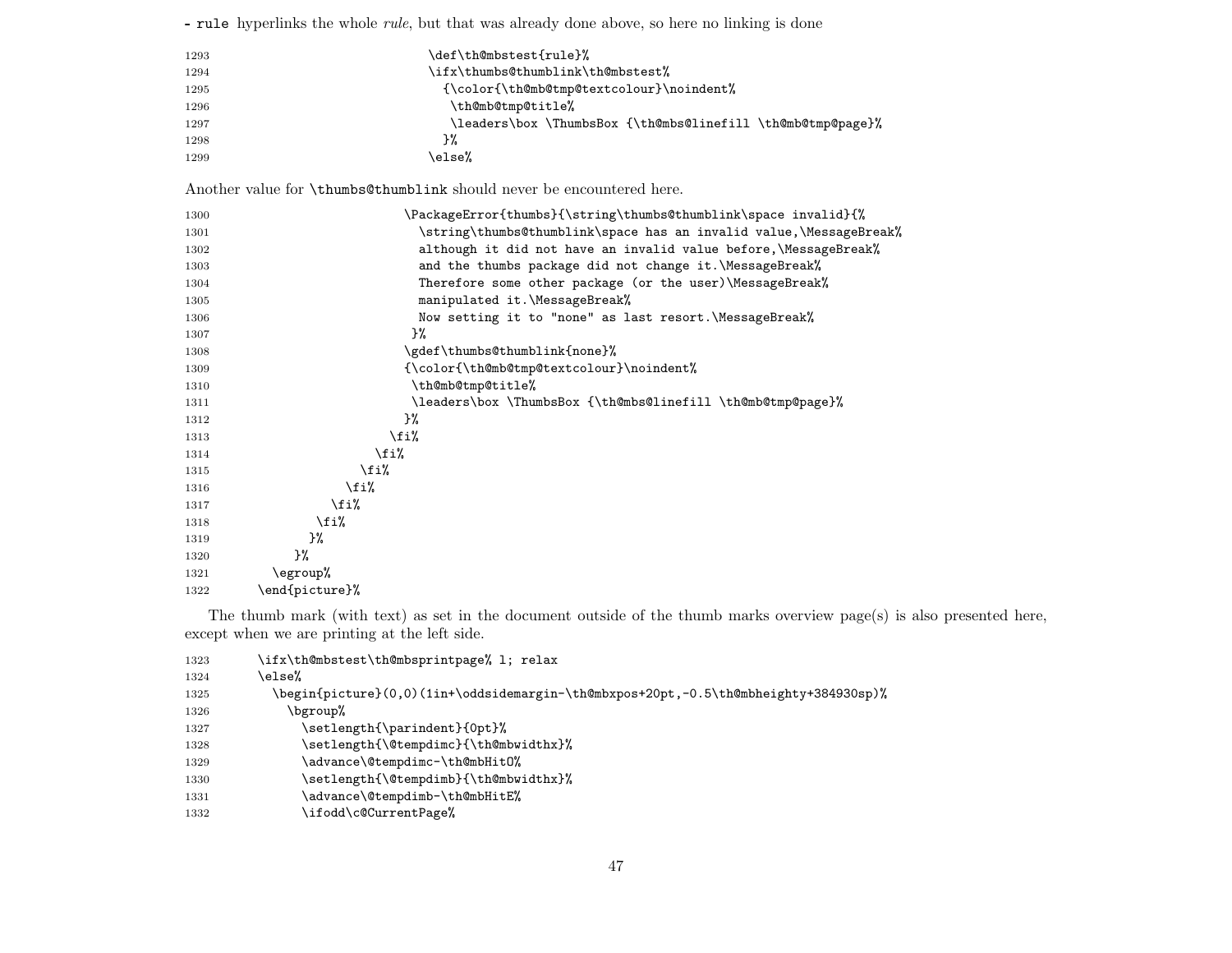| 1333 | \if@twoside%                                                                  |
|------|-------------------------------------------------------------------------------|
| 1334 | \ifx\th@mbtikz\pagesLTS@zero%                                                 |
| 1335 | \hspace*{-\th@mbHit0}%                                                        |
| 1336 | \th@mb@txtBox{\th@mb@tmp@textcolour}{\protect\th@mb@tmp@text}{r}{\@tempdimc}% |
| 1337 | \else%                                                                        |
| 1338 | \hspace*{+\th@mbHitE}%                                                        |
| 1339 | \th@mb@txtBox{\th@mb@tmp@textcolour}{\protect\th@mb@tmp@text}{1}{\@tempdimb}% |
| 1340 | \fi%                                                                          |
| 1341 | \else%                                                                        |
| 1342 | \hspace*{-\th@mbHit0}%                                                        |
| 1343 | \th@mb@txtBox{\th@mb@tmp@textcolour}{\protect\th@mb@tmp@text}{r}{\@tempdimc}% |
| 1344 | \fi%                                                                          |
| 1345 | \else%                                                                        |
| 1346 | \if@twoside%                                                                  |
| 1347 | \ifx\th@mbtikz\pagesLTS@zero%                                                 |
| 1348 | \hspace*{+\th@mbHitE}%                                                        |
| 1349 | \th@mb@txtBox{\th@mb@tmp@textcolour}{\protect\th@mb@tmp@text}{1}{\@tempdimb}% |
| 1350 | \else%                                                                        |
| 1351 | \hspace*{-\th@mbHit0}%                                                        |
| 1352 | \th@mb@txtBox{\th@mb@tmp@textcolour}{\protect\th@mb@tmp@text}{r}{\@tempdimc}% |
| 1353 | \fi%                                                                          |
| 1354 | \else%                                                                        |
| 1355 | \hspace*{-\th@mbHit0}%                                                        |
| 1356 | \th@mb@txtBox{\th@mb@tmp@textcolour}{\protect\th@mb@tmp@text}{r}{\@tempdimc}% |
| 1357 | \fi%                                                                          |
| 1358 | \fi%                                                                          |
| 1359 | \egroup%                                                                      |
| 1360 | \end{picture}%                                                                |
| 1361 | \fi%                                                                          |
| 1362 | \fi%                                                                          |
| 1363 | }‰                                                                            |
| 1364 | }                                                                             |
| 1365 |                                                                               |

\th@mb@yA \th@mb@yA sets the y-position to be used in \th@mbprint.

```
1366 \newcommand{\th@mb@yA}{%
```

```
1367 \advance\th@mbposyA\th@mbheighty%
```

```
1368 \advance\th@mbposyA\th@mbsdistance%
```

```
1369 \ifdim\th@mbposyA>\th@mbposybottom%
```

```
1370 \PackageWarning{thumbs}{You are not only using more than one thumb mark at one\MessageBreak%
```

```
1371 single page, but also thumb marks from different thumb\MessageBreak%
```
- 1372 columns. May I suggest the use of a \string\pagebreak\space or\MessageBreak%
- 1373 \string\newpage ?%

```
1374 }%
```

```
1375 \setlength{\th@mbposyA}{\th@mbposytop}%
```

```
1376 \fi%
```

```
1377 }
```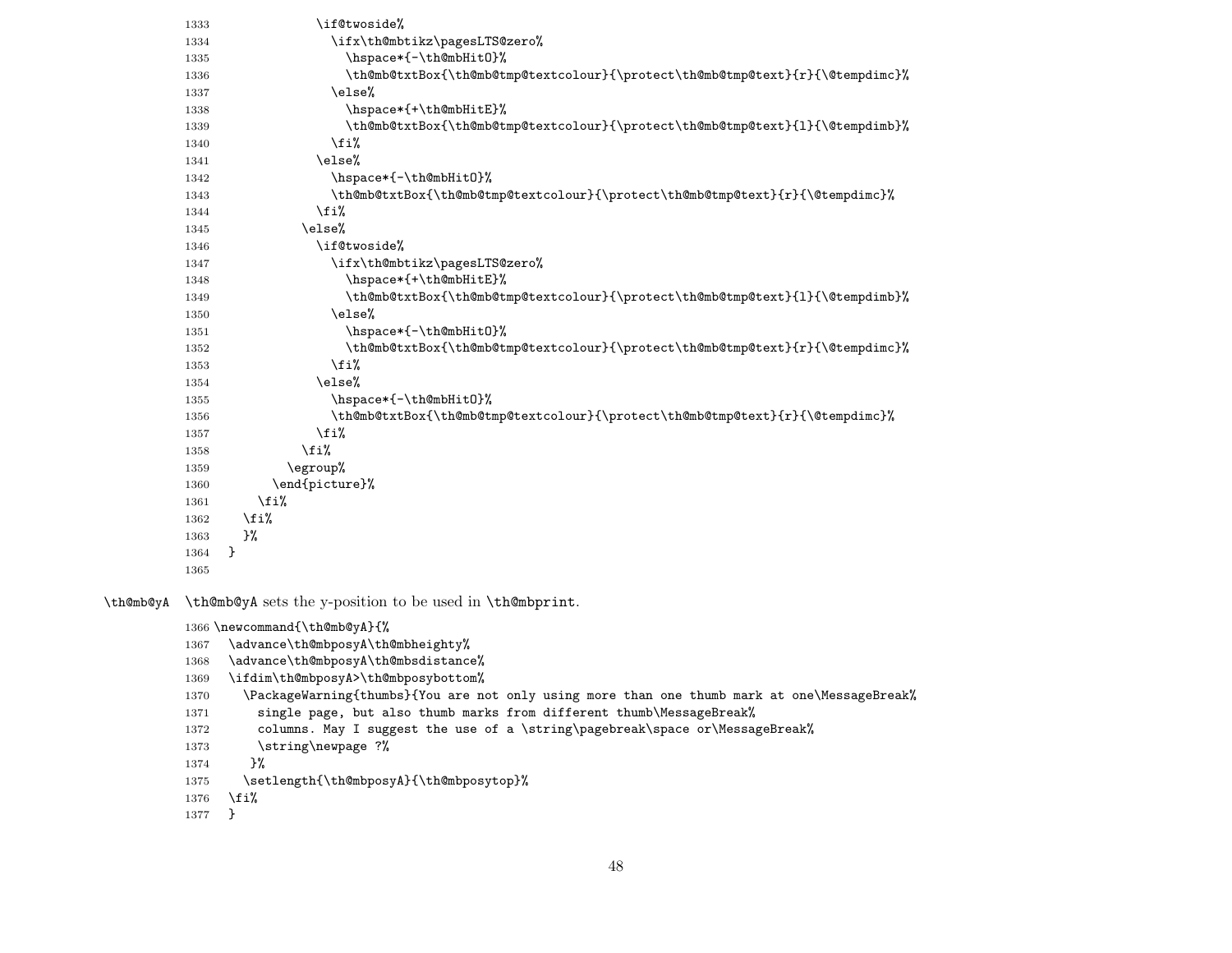1378

tikz, hyperref To determine whether to place the thumb marks at the left or right side of a two-sided paper, thumbs must determine whether the page number is odd or even. Because \thepage can be set to some value, the CurrentPage counter of the pageslts package is used instead. When the current page number is determined \AtBeginShipout, it is usually the number of the next page to be put out. But when the tikz package has been loaded before thumbs, it is not the next page number but the real one. But when the hyperref package has been loaded before the tikz package, it is the next page number. (When first tikz and then hyperref and then thumbs was loaded, it is the real page, not the next one.) Thus it must be checked which package was loaded and in what order.

1379 \ltx@ifpackageloaded{tikz}{% tikz loaded before thumbs

- 1380 \ltx@ifpackageloaded{hyperref}{% hyperref loaded before thumbs,
- 1381 %% but tikz and hyperref in which order? To be determined now:
- 1382 %% Code similar to the one from David Carlisle:
- 1383 %% http://tex.stackexchange.com/a/45654/6865

<http://tex.stackexchange.com/a/45654/6865>

1384 \xdef\th@mbtikz{-1}% assume tikz loaded after hyperref,

```
1385 %% check for opposite case:
1386 \def\th@mbstest{tikz.sty}
1387 \let\th@mbstestb\@empty
1388 \@for\@th@mbsfl:=\@filelist\do{%
1389 \ifx\@th@mbsfl\th@mbstest
1390 \def\th@mbstestb{hyperref.sty}
1391 \fi
1392 \ifx\@th@mbsfl\th@mbstestb
1393 \xdef\th@mbtikz{0}% tikz loaded before hyperref
1394 \fi
1395 }
1396 %% End of code similar to the one from David Carlisle
1397 }{% tikz loaded before thumbs and hyperref loaded afterwards or not at all
1398 \xdef\th@mbtikz{0}%
1399 }
1400 }{% tikz not loaded before thumbs
1401 \xdef\th@mbtikz{-1}
1402 }
```

```
1403
```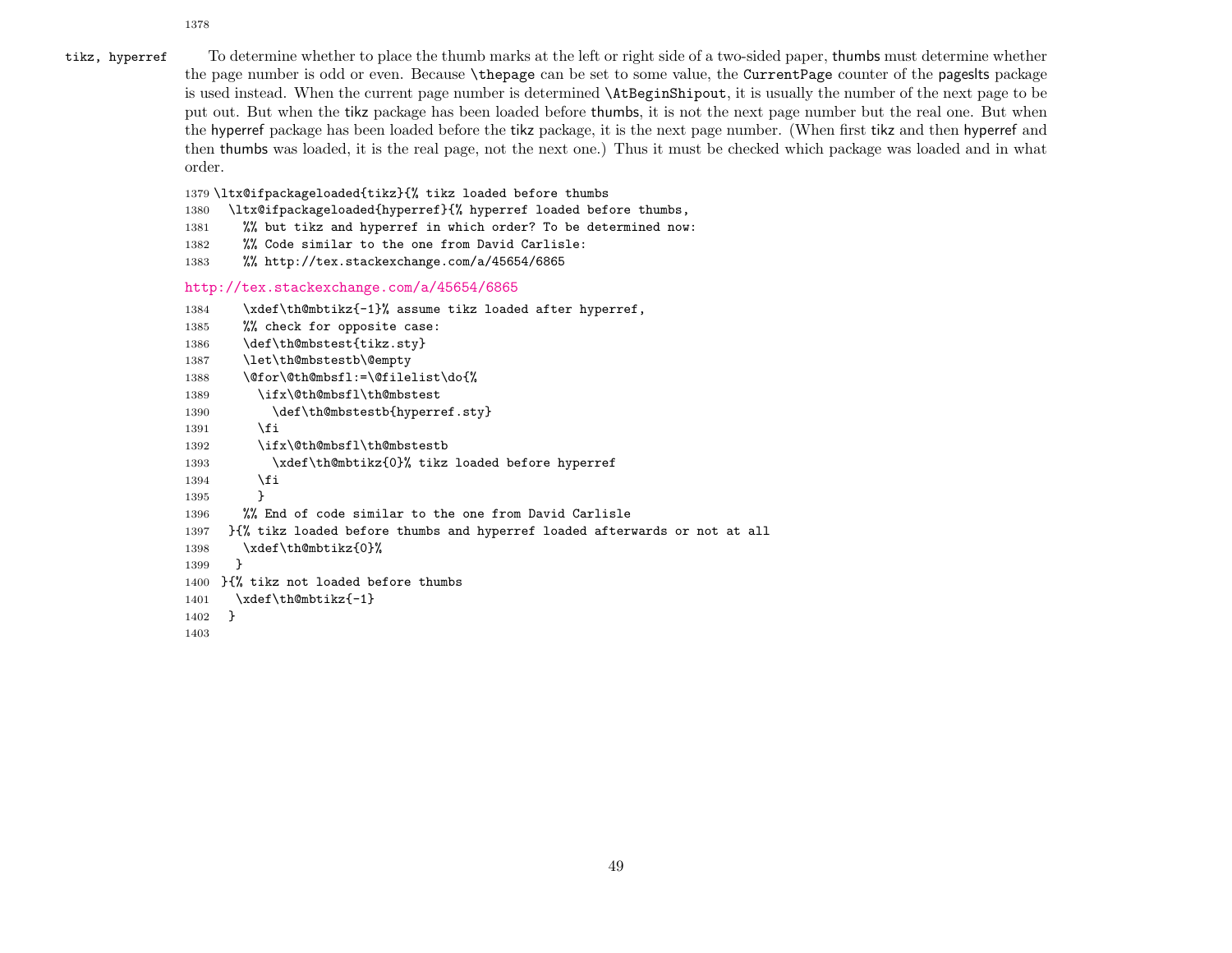\th@mbprint \th@mbprint places a picture containing the thumb mark on the page.

|              | 1404 \newcommand{\th@mbprint}[3]{%                              |
|--------------|-----------------------------------------------------------------|
| 1405         | \setlength{\th@mbposyB}{-\th@mbposyA}%                          |
| 1406         | \if@twoside%                                                    |
| 1407         | \ifodd\c@CurrentPage%                                           |
| 1408         | \ifx\th@mbtikz\pagesLTS@zero%                                   |
| 1409         | \else%                                                          |
| 1410         | \setlength{\@tempdimc}{-\th@mbposyA}%                           |
| 1411         | \advance\@tempdimc-\thumbs@evenprintvoffset%                    |
| 1412         | \setlength{\th@mbposyB}{\@tempdimc}%                            |
| 1413         | \fi%                                                            |
| 1414         | \else%                                                          |
| 1415         | \ifx\th@mbtikz\pagesLTS@zero%                                   |
| 1416         | \setlength{\@tempdimc}{-\th@mbposyA}%                           |
| 1417         | \advance\@tempdimc-\thumbs@evenprintvoffset%                    |
| 1418         | \setlength{\th@mbposyB}{\@tempdimc}%                            |
| 1419         | \fi%                                                            |
| 1420         | \fi%                                                            |
| 1421         | \fi%                                                            |
| 1422         | \put(\th@mbxpos,\th@mbposyB){%                                  |
| 1423         | \begin{picture}(0,0)%                                           |
| 1424         | {\color{#3}\rule{\th@mbwidthx}{\th@mbheighty}}%                 |
| 1425         | \end{picture}%                                                  |
| 1426         | \begin{picture}(0,0)(0,-0.5\th@mbheighty+384930sp)%             |
| 1427         | \bgroup%                                                        |
| 1428         | \setlength{\parindent}{0pt}%                                    |
| 1429         | \setlength{\@tempdimc}{\th@mbwidthx}%                           |
| 1430         | \advance\@tempdimc-\th@mbHit0%                                  |
| 1431         | \setlength{\@tempdimb}{\th@mbwidthx}%                           |
| 1432         | \advance\@tempdimb-\th@mbHitE%                                  |
| 1433         | \ifodd\c@CurrentPage%                                           |
| 1434         | \if@twoside%                                                    |
| 1435         | \ifx\th@mbtikz\pagesLTS@zero%                                   |
| 1436         | \hspace*{-\th@mbHit0}%<br>\th@mb@txtBox{#2}{#1}{r}{\@tempdimc}% |
| 1437         | \else%                                                          |
| 1438<br>1439 | \hspace*{+\th@mbHitE}%                                          |
| 1440         | \th@mb@txtBox{#2}{#1}{1}{\@tempdimb}%                           |
| 1441         | \fi%                                                            |
| 1442         | \else%                                                          |
| 1443         | \hspace*{-\th@mbHit0}%                                          |
| 1444         | \th@mb@txtBox{#2}{#1}{r}{\@tempdimc}%                           |
| 1445         | \fi%                                                            |
| 1446         | \else%                                                          |
| 1447         | \if@twoside%                                                    |
| 1448         | \ifx\th@mbtikz\pagesLTS@zero%                                   |
| 1449         | \hspace*{+\th@mbHitE}%                                          |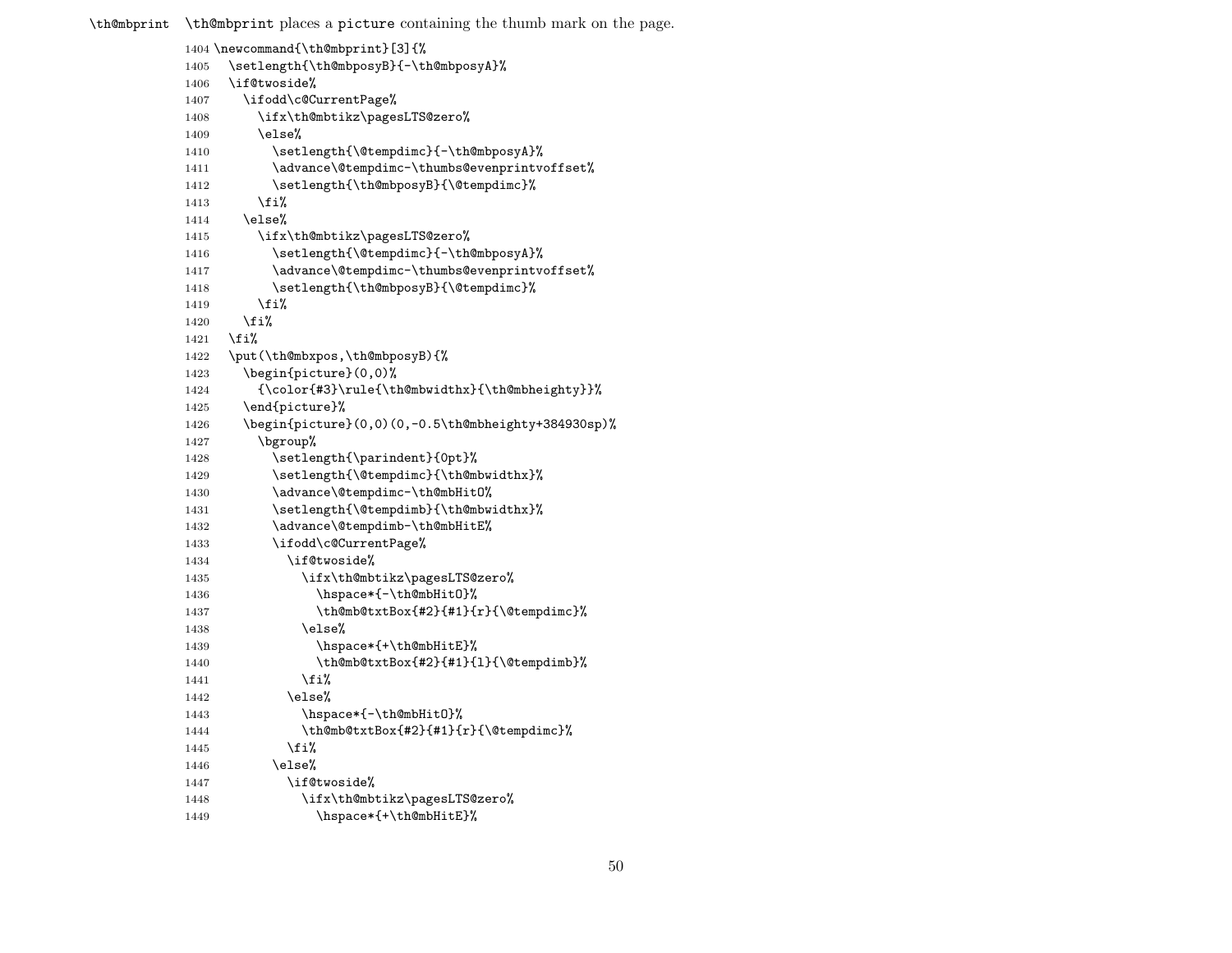```
1450 \th@mb@txtBox{#2}{#1}{l}{\@tempdimb}%
1451 \text{else} \text{else} \text{else} \text{else} \text{else} \text{else} \text{else} \text{else} \text{else} \text{else} \text{le} \text{le} and \text{le} \text{le} \text{le} \text{le} \text{le} \text{le} \text{le} \text{le} \text{le} \text{le} \text{le} \text{le} \text{le} \text{le} \1452 \hspace*{-\th@mbHitO}%
1453 \th@mb@txtBox{#2}{#1}{r}{\@tempdimc}%
1454 \quad \text{if } \mathbf{i}1455 \else%
1456 \hspace*{-\th@mbHitO}%
1457 \th@mb@txtBox{#2}{#1}{r}{\@tempdimc}%
1458 \fi%
1459 \fi%
1460 \egroup%
1461 \end{picture}%
1462 }%
1463 }
1464
```
\AtBeginShipout \AtBeginShipoutUpperLeft calls the \th@mbprint macro for each thumb mark which shall be placed on that page. When \stopthumb was used, the thumb mark is omitted.

1465 \AtBeginShipout{%

1466 \ifx\th@mbcolumnnew\pagesLTS@zero% ok

1467 \else%

1468 \PackageError{thumbs}{Missing \string\addthumb\space after \string\thumbnewcolumn }{%

1469 Command \string\thumbnewcolumn\space was used, but no new thumb placed with \string\addthumb\MessageBreak%

1470 (at least not at the same page). After \string\thumbnewcolumn\space please always use an\MessageBreak%

1471 \string\addthumb . Until the next \string\addthumb , there will be no thumb marks on the\MessageBreak%

1472 pages. Starting a new column of thumb marks and not putting a thumb mark into\MessageBreak%

- 1473 that column does not make sense. If you just want to get rid of column marks, \MessageBreak%
- 1474 do not abuse \string\thumbnewcolumn\space but use \string\stopthumb .\MessageBreak%
- 1475 (This error message will be repeated at all following pages,\MessageBreak%

```
1476 \space until \string\addthumb\space is used.)\MessageBreak%
```
1477 }%

```
1478 \fi%
```

```
1479 \@tempcnta=\value{CurrentPage}\relax%
```
1480 \advance\@tempcnta by \th@mbtikz%

because CurrentPage is already the number of the next page, except if tikz was loaded before thumbs, then it is still the CurrentPage.

Changing the paper size mid-document will probably cause some problems. But if it works, we try to cope with it. (When the change is performed without changing \paperwidth, we cannot detect it. Sorry.)

```
1481 \edef\th@mbstmpwidth{\the\paperwidth}%
```
- 1482 \ifdim\th@mbpaperwidth=\th@mbstmpwidth% OK
- 1483 \else%
- 1484 \PackageWarningNoLine{thumbs}{%
- 1485 Paperwidth has changed. Thumb mark positions become now adapted%
- 1486 }%

```
1487 \setlength{\th@mbposx}{\paperwidth}%
```
1488 \advance\th@mbposx-\th@mbwidthx%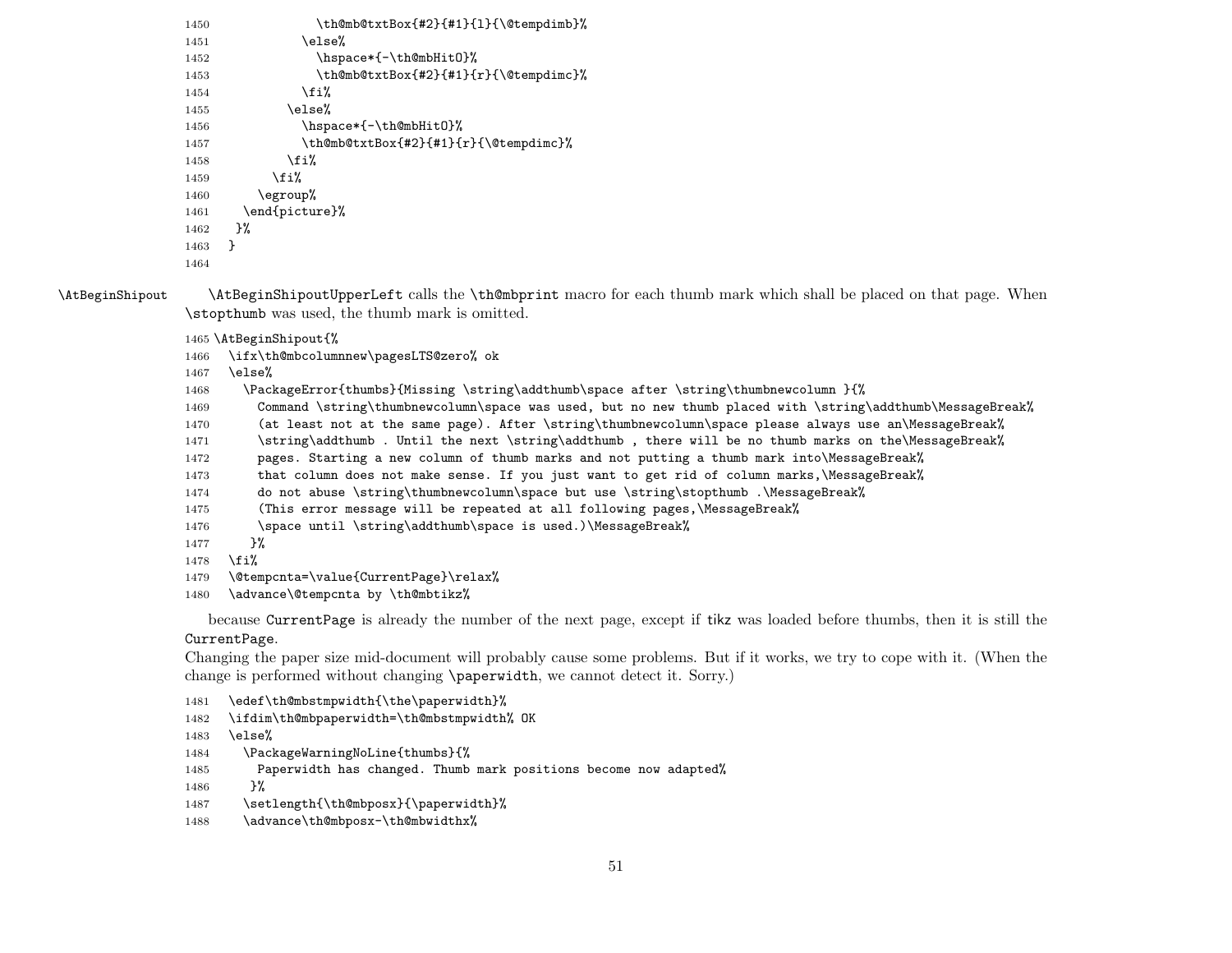```
1489 \ifthumbs@ignorehoffset%
1490 \advance\th@mbposx-\hoffset%
1491 \fi%
1492 \advance\th@mbposx+1pt%
1493 \xdef\th@mbpaperwidth{\the\paperwidth}%
1494 \fi%
  Determining the correct \th@mbxpos:
1495 \edef\th@mbxpos{\the\th@mbposx}%
1496 \ifodd\@tempcnta% \relax
1497 \else%
1498 \if@twoside%
1499 \ifthumbs@ignorehoffset%
1500 \setlength{\@tempdimc}{-\hoffset}%
1501 \advance\@tempdimc-1pt%
1502 \edef\th@mbxpos{\the\@tempdimc}%
1503 \else%
1504 \def\th@mbxpos{-1pt}%
1505 \fi%
      \else \relax%
1506 \fi%
1507 \fi%
1508 \setlength{\@tempdimc}{\th@mbxpos}%
1509 \if@twoside%
1510 \ifodd\@tempcnta \advance\@tempdimc-\th@mbHimO%
1511 \else \advance\@tempdimc+\th@mbHimE%
1512 \fi%
1513 \else \advance\@tempdimc-\th@mbHimO%
1514 \fi%
1515 \edef\th@mbxpos{\the\@tempdimc}%
1516 \AtBeginShipoutUpperLeft{%
1517 \ifx\th@mbprinting\pagesLTS@one%
1518 \th@mbprint{\th@mbtextA}{\th@mbtextcolourA}{\th@mbbackgroundcolourA}%
1519 \@tempcnta=1\relax%
1520 \edef\th@mbonpagetest{\the\@tempcnta}%
1521 \@whilenum\th@mbonpagetest<\th@mbonpage\do{%
1522 \advance\@tempcnta by 1%
1523 \edef\th@mbonpagetest{\the\@tempcnta}%
1524 \th@mb@yA%
1525 \def\th@mbtmpdeftext{\csname th@mbtext\AlphAlph{\the\@tempcnta}\endcsname}%
1526 \def\th@mbtmpdefcolour{\csname th@mbtextcolour\AlphAlph{\the\@tempcnta}\endcsname}%
1527 \def\th@mbtmpdefbackgroundcolour{\csname th@mbbackgroundcolour\AlphAlph{\the\@tempcnta}\endcsname}%
1528 \th@mbprint{\th@mbtmpdeftext}{\th@mbtmpdefcolour}{\th@mbtmpdefbackgroundcolour}%
```
1529 }%

 $1530$  \fi%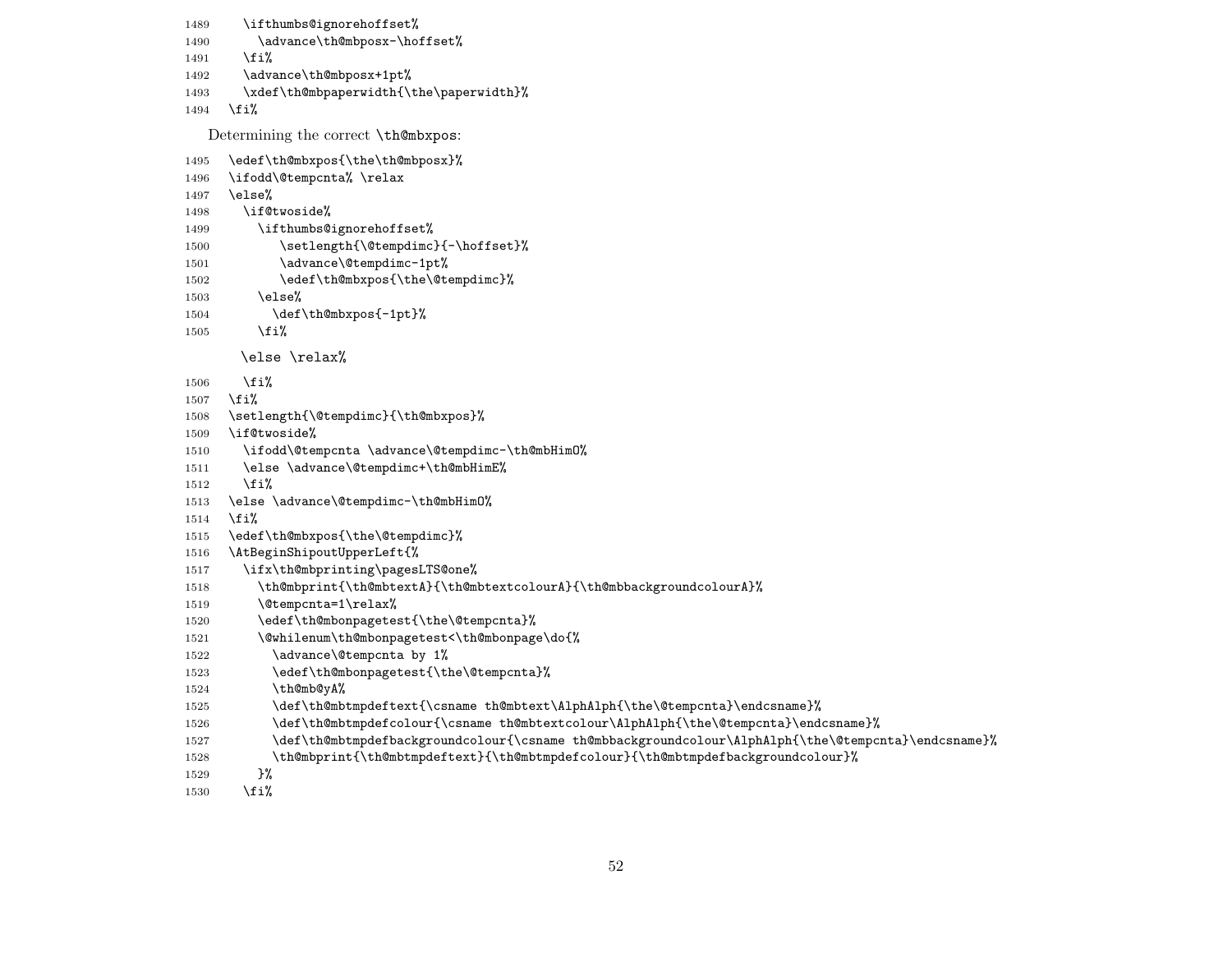When more than one thumb mark was placed at that page, on the following pages only the last issued thumb mark shall appear.

- 1531 \@tempcnta=\th@mbonpage\relax% \ifnum\@tempcnta<2% \relax \else% 1534 \gdef\th@mbtextA{\th@mbtext}% \gdef\th@mbtextcolourA{\th@mbtextcolour}% \gdef\th@mbbackgroundcolourA{\th@mbbackgroundcolour}% 1537 \gdef\th@mbposyA{\th@mbposy}% \fi% 1539 \gdef\th@mbonpage{0}% 1540 \gdef\th@mbtoprint{0}% }% }
- 

\AfterLastShipout \AfterLastShipout is executed after the last page has been shipped out. It is still possible to e. g. write to the aux file at this time.

```
1544 \AfterLastShipout{%
```

```
1545 \ifx\th@mbcolumnnew\pagesLTS@zero% ok
```
- \else
- \PackageWarningNoLine{thumbs}{%
- 1548 Still missing \string\addthumb\space after \string\thumbnewcolumn\space after\MessageBreak%
- last ship-out: Command \string\thumbnewcolumn\space was used,\MessageBreak%
- 1550 but no new thumb placed with \string\addthumb\space anywhere in the\MessageBreak%
- rest of the document. Starting a new column of thumb\MessageBreak%
- marks and not putting a thumb mark into that column\MessageBreak%
- does not make sense. If you just want to get rid of\MessageBreak%
- 1554 thumb marks, do not abuse \string\thumbnewcolumn\space but use\MessageBreak%
- 1555 \string\stopthumb %
- }
- \fi

\AfterLastShipout the number of thumb marks per overview page, the total number of thumb marks, and the maximal thumb mark text width are determined and saved for the next LAT<sub>EX</sub> run via the . aux file.

\ifx\th@mbcolumn\pagesLTS@zero% if there is only one column of thumbs

```
1559 \xdef\th@umbsperpagecount{\th@mbs}
```

```
1560 \gdef\th@mbcolumn{1}
```

```
1561 \fi
```
- \ifx\th@umbsperpagecount\pagesLTS@zero
- \gdef\th@umbsperpagecount{\th@mbs}% \th@mbs was increased with each \addthumb

```
1564 \fi
```

```
1565 \ifdim\th@mbmaxwidth>\th@mbwidthx
```

```
1566 \ifthumbs@draft% \relax
```

```
1567 \else
```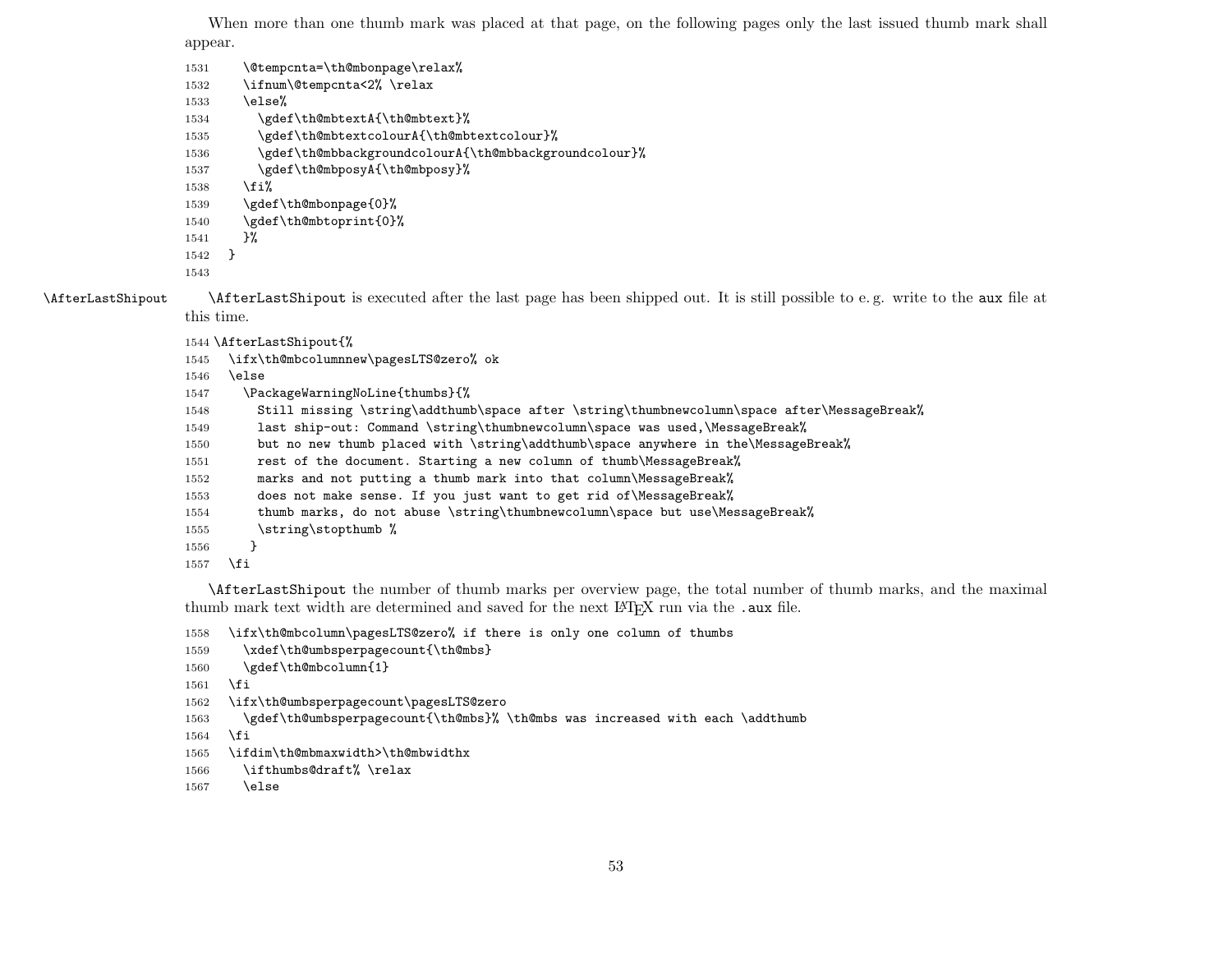```
1568 \def\th@mbstest{autoauto}
                      1569 \ifx\thumbs@width\th@mbstest%
                      1570 \AtEndAfterFileList{%
                      1571 \PackageWarningNoLine{thumbs}{%
                      1572 Rerun to get the thumb marks width right%
                      1573 }
                      1574 }
                      1575 \else
                      1576 \AtEndAfterFileList{%
                      1577 \edef\thumbsinfoa{\th@mbmaxwidth}
                      1578 \edef\thumbsinfob{\the\th@mbwidthx}
                      1579 \PackageWarningNoLine{thumbs}{%
                      1580 Thumb mark too small or its text too wide:\MessageBreak%
                      1581 The widest thumb mark text is \thumbsinfoa\space wide,\MessageBreak%
                      1582 but the thumb marks are only \space\thumbsinfob\space wide.\MessageBreak%
                      1583 Either shorten or scale down the text,\MessageBreak%
                      1584 or increase the thumb mark width,\MessageBreak%
                      1585 or use option width=autoauto%
                      1586 }
                      1587 }
                      1588 \fi
                      1589 \fi
                      1590 \fi
                      1591 \if@filesw
                      1592 \immediate\write\@auxout{\string\gdef\string\th@mbmaxwidtha{\th@mbmaxwidth}}
                      1593 \immediate\write\@auxout{\string\gdef\string\th@umbsperpage{\th@umbsperpagecount}}
                      1594 \immediate\write\@auxout{\string\gdef\string\th@mbsmax{\th@mbs}}
                      1595 \expandafter\newwrite\csname tf@tmb\endcsname
                         And a rerun check is performed: Did the \iobname.tmb file change?
                      1596 \RerunFileCheck{\jobname.tmb}{%
                      1597 \immediate\closeout \csname tf@tmb\endcsname
                      1598 }{Warning: Rerun to get list of thumbs right!%
                      1599 }
                      1600 \immediate\openout \csname tf@tmb\endcsname = \jobname.tmb\relax
                      1601 %\else there is a problem, but the according warning message was already given earlier.
                      1602 \fi
                      1603 }
                      1604
humbsoverviewtocontents \addthumbsoverviewtocontents with two arguments is a replacement for \addcontentsline{toc}{<level>}{<text>}, where
                      the first argument of \addthumbsoverviewtocontents is for <level> and the second for <text>. If an entry of the thumbs
                      mark overview shall be placed in the table of contents, \addthumbsoverviewtocontents with its arguments should be used
                      immediately before \thumbsoverview.
                      1605 \newcommand{\addthumbsoverviewtocontents}[2]{%
                      1606 \gdef\th@mbs@toc@level{#1}%
                      1607 \gdef\th@mbs@toc@text{#2}%
```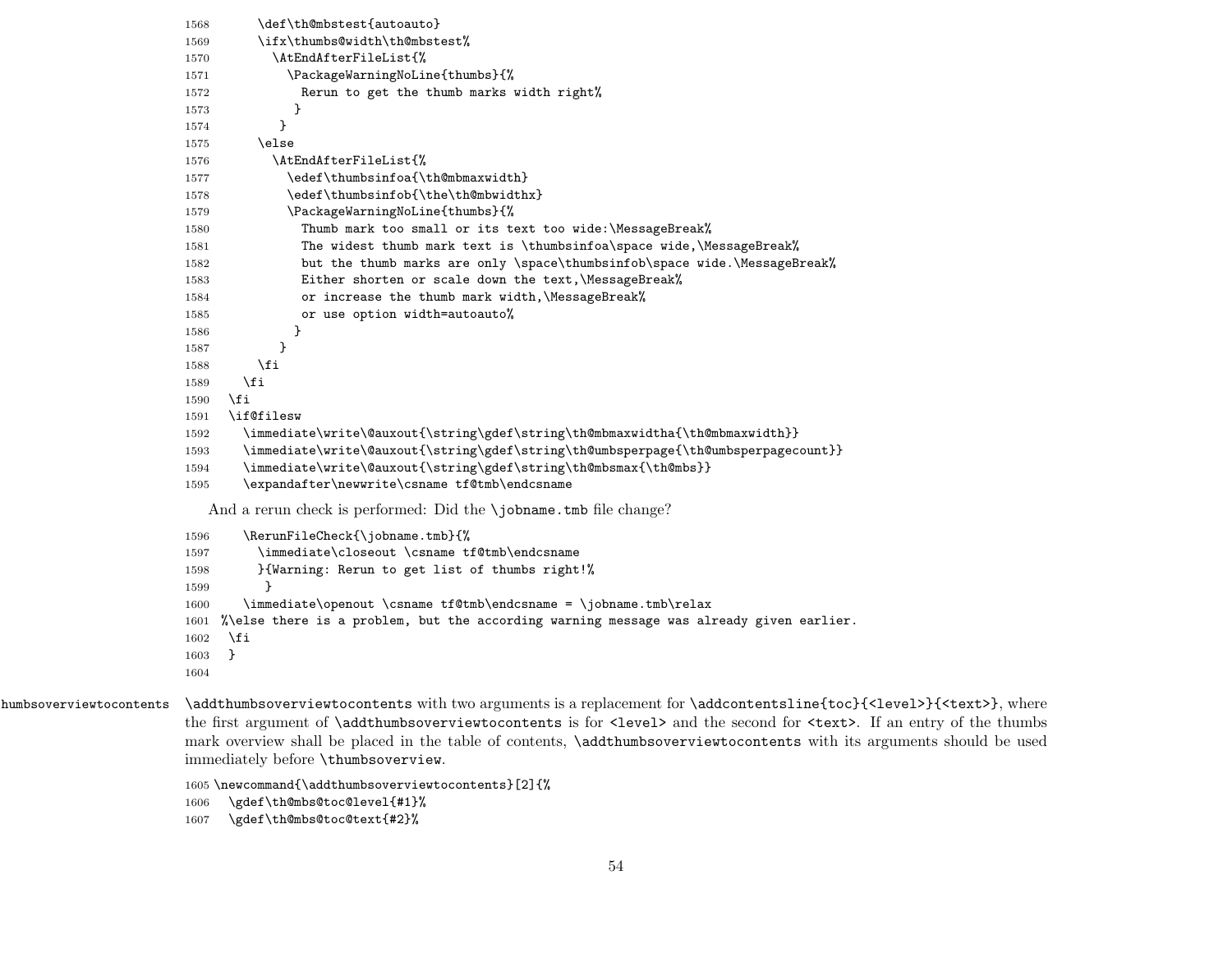1608 } 1609

\clearotherdoublepage We need a command to clear a double page, thus that the following text is *left* instead of *right* as accomplished with the usual \cleardoublepage. For this we take the original \cleardoublepage code and revert the \ifodd\c@page\else (i. e. if even \c@page) condition.

> 1610 \newcommand{\clearotherdoublepage}{% 1611 \clearpage\if@twoside \ifodd\c@page% removed "\else" from \cleardoublepage 1612 \hbox{}\newpage\if@twocolumn\hbox{}\newpage\fi\fi\fi% 1613 } 1614

\th@mbstablabeling When the hyperref package is used, one might like to refer to the thumb overview page(s), therefore \th@mbstablabeling command is defined (and used later). First a \phantomsection is added. With or without hyperref a label TableOfThumbs1 (or TableOfThumbs2 or. . . ) is placed here. For compatibility with older versions of this package also the label TableOfThumbs is created. Equal to older versions it aims at the last used Table of Thumbs, but since version 1.0g without Error: Label TableOfThumbs multiply defined - thanks to \overridelabel from the undolabl package (which is automatically loaded by the pageslts package).

When **\addthumbsoverviewtocontents** was used, the entry is placed into the table of contents.

```
1615 \newcommand{\th@mbstablabeling}{%
```

```
1616 \ltx@ifpackageloaded{hyperref}{\phantomsection}{}%
```
- 1617 \let\label\thumbsoriglabel%
- 1618 \ifx\th@mbstable\pagesLTS@one%
- 1619 \label{TableOfThumbs}%
- 1620 \label{TableOfThumbs1}%
- 1621 \else%
- 1622 \overridelabel{TableOfThumbs}%
- 1623 \label{TableOfThumbs\th@mbstable}%
- $1624$  \fi%

```
1625 \let\label\@gobble%
```
- 1626 \ifx\th@mbs@toc@level\empty%\relax
- 1627 \else \addcontentsline{toc}{\th@mbs@toc@level}{\th@mbs@toc@text}%
- $1628$  \fi%
- 1629 }
- 1630

\thumbsoverviewback \thumbsoverviewverso \thumbsoverviewdouble

\thumbsoverview For compatibility with documents created using older versions of this package \thumbsoverview did not get a second argu ment, but it is renamed to \thumbsoverviewprint and additional to \thumbsoverview new commands are introduced. It is of course also possible to use \thumbsoverviewprint with its two arguments directly, therefore its name does not include any @ (saving the users the use of \makeatother and \makeatletter).

- \thumbsoverview prints the thumb marks at the right side and (in twoside mode) skips left sides (useful e. g. at the beginning of a document)
- \thumbsoverviewback prints the thumb marks at the left side and (in twoside mode) skips right sides (useful e. g. at the end of a document)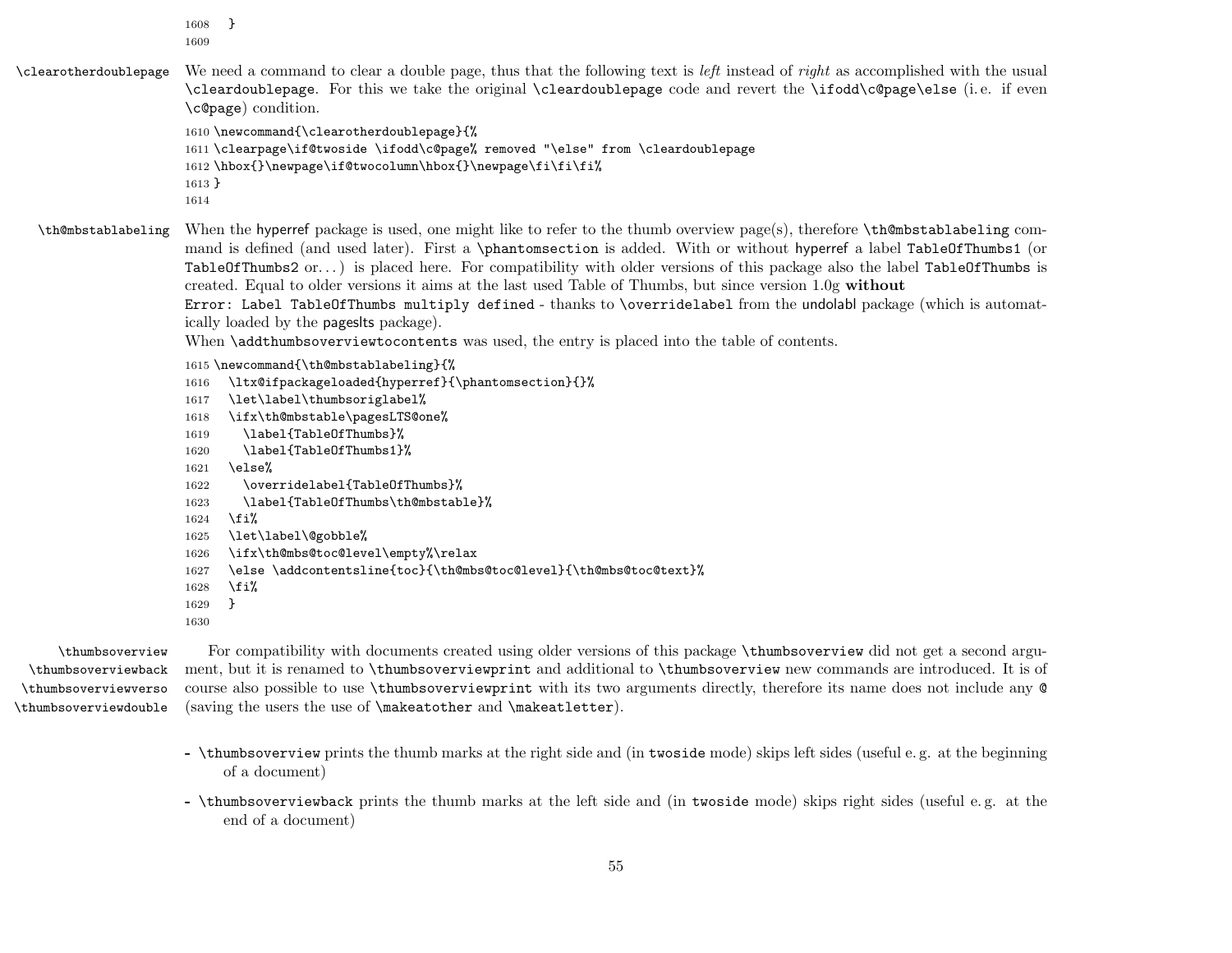- \thumbsoverviewverso prints the thumb marks at the right side and (in twoside mode) repeats them at the next left side and so on (useful anywhere in the document and when one wants to prevent empty pages)
- \thumbsoverviewdouble prints the thumb marks at the left side and (in twoside mode) repeats them at the next right side and so on (useful anywhere in the document and when one wants to prevent empty pages)

The  $\tt$ thumbsoverview... commands are used to place the overview page(s) for the thumb marks. Their parameter is used to mark this page/these pages (e. g. in the page header). If these marks are not wished, \thumbsoverview...{} will generate empty marks in the page header(s).  $\t$ thumbsoverview... can be used more than once (for example at the beginning and at the end of the document). The overviews have labels TableOfThumbs1, TableOfThumbs2 and so on, which can be referred to with e. g. \pageref{TableOfThumbs1}. The reference TableOfThumbs (without number) aims at the last used Table of Thumbs (for compatibility with older versions of this package).

#### \thumbsoverview

```
1631 \newcommand{\thumbsoverview}[1]{\thumbsoverviewprint{#1}{r}}
1632
```
#### \thumbsoverviewback

1633 \newcommand{\thumbsoverviewback}[1]{\thumbsoverviewprint{#1}{l}} 1634

#### \thumbsoverviewverso

1635 \newcommand{\thumbsoverviewverso}[1]{\thumbsoverviewprint{#1}{v}} 1636

#### \thumbsoverviewdouble

1637 \newcommand{\thumbsoverviewdouble}[1]{\thumbsoverviewprint{#1}{d}} 1638

\thumbsoverviewprint \thumbsoverviewprint works by calling the internal command \th@mbs@verview (see below), repeating this until all thumb marks have been processed.

```
1639 \newcommand{\thumbsoverviewprint}[2]{%
```
It would be possible to just \edef\th@mbsprintpage{#2}, but \thumbsoverviewprint might be called manually and without valid second argument.

```
1640 \edef\th@mbstest{#2}%
1641 \def\th@mbstestb{r}%
```
1642 \ifx\th@mbstest\th@mbstestb% r

```
1643 \gdef\th@mbsprintpage{r}%
```

```
1644 \else%
```

```
1645 \def\th@mbstestb{1}%
```

```
1646 \ifx\th@mbstest\th@mbstestb% l
```

```
1647 \gdef\th@mbsprintpage{1}%
```

```
1648 \else%
```

```
1649 \def\th@mbstestb{v}%
```

```
1650 \ifx\th@mbstest\th@mbstestb% v
```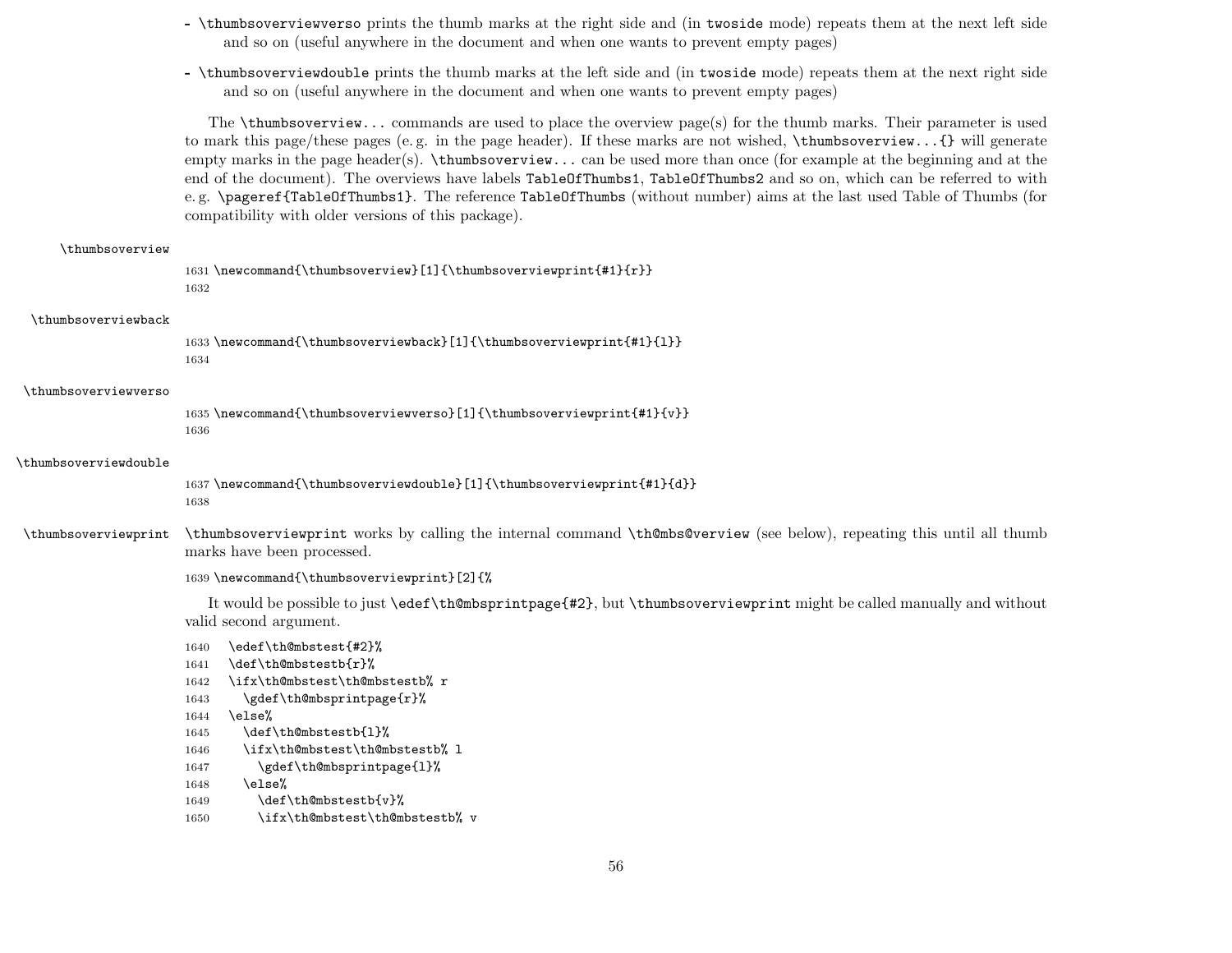```
1651 \gdef\th@mbsprintpage{v}%
1652 \else%
1653 \def\th@mbstestb{d}%
1654 \ifx\th@mbstest\th@mbstestb% d
1655 \gdef\th@mbsprintpage{d}%
1656 \else%
1657 \PackageError{thumbs}{%
1658 Invalid second parameter of \string\thumbsoverviewprint %
1659 }{The second argument of command \string\thumbsoverviewprint\space must be\MessageBreak%
1660 either "r" or "l" or "v" or "d" but it is neither.\MessageBreak%
1661 Now "r" is chosen instead. \MessageBreak%
1662 }%
1663 \gdef\th@mbsprintpage{r}%
1664 \fi%
1665 \fi%
1666 \fi%
1667 \fi%
  Option \thumbs@thumblink is checked for a valid and reasonable value here.
1668 \def\th@mbstest{none}%
1669 \ifx\thumbs@thumblink\th@mbstest% OK
1670 \else%
1671 \ltx@ifpackageloaded{hyperref}{% hyperref loaded
1672 \def\th@mbstest{title}%
1673 \ifx\thumbs@thumblink\th@mbstest% OK
1674 \else%
1675 \def\th@mbstest{page}%
1676 \ifx\thumbs@thumblink\th@mbstest% OK
1677 \else%
1678 \def\th@mbstest{titleandpage}%
1679 \ifx\thumbs@thumblink\th@mbstest% OK
1680 \text{le } \text{le }1681 \def\th@mbstest{line}%
1682 \ifx\thumbs@thumblink\th@mbstest% OK
1683 \else%
1684 \def\th@mbstest{rule}%
1685 \ifx\thumbs@thumblink\th@mbstest% OK
1686 \else%
1687 \PackageError{thumbs}{Option thumblink with invalid value}{%
1688 Option thumblink has invalid value "\thumbs@thumblink ".\MessageBreak%
1689 Valid values are "none", "title", "page",\MessageBreak%
1690 "titleandpage", "line", or "rule".\MessageBreak%
1691 "rule" will be used now. \MessageBreak%
1692 }%
1693 \gdef\thumbs@thumblink{rule}%
1694 \quad \text{if } \mathbf{\hat{i}}1695 \fi%
1696 \fi%
```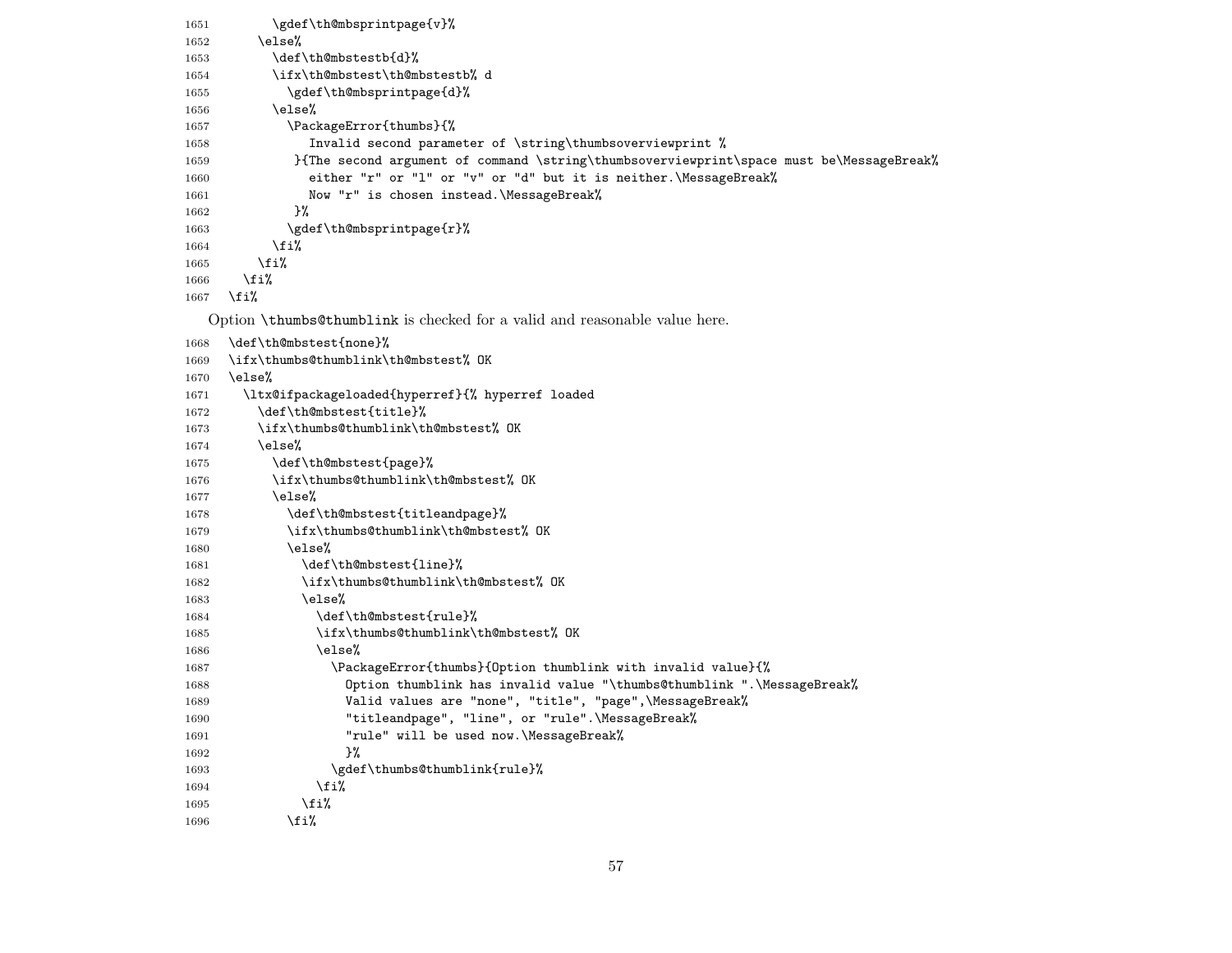| 1697 | \fi%                                                                             |
|------|----------------------------------------------------------------------------------|
| 1698 | \fi%                                                                             |
| 1699 | H% hyperref not loaded                                                           |
| 1700 | \PackageError{thumbs}{0ption thumblink not "none", but hyperref not loaded}{%    |
| 1701 | The option thumblink of the thumbs package was not set to "none", \MessageBreak% |
| 1702 | but to some kind of hyperlinks, without using package hyperref. \MessageBreak%   |
| 1703 | Either choose option "thumblink=none", or load package hyperref. \MessageBreak%  |
| 1704 | When pressing Return, "thumblink=none" will be set now.\MessageBreak%            |
| 1705 | ን%                                                                               |
| 1706 | \gdef\thumbs@thumblink{none}%                                                    |
| 1707 | }‰                                                                               |
| 1708 | ∖fi%                                                                             |

When the thumb overview is printed and there is already a thumb mark set, for example for the front-matter (e.g. title page, bibliographic information, acknowledgements, dedication, preface, abstract, tables of content, tables, and figures, lists of symbols and abbreviations, and the thumbs overview itself, of course) or when the overview is placed near the end of the document, the current y-position of the thumb mark must be remembered (and later restored) and the printing of that thumb mark must be stopped (and later continued).

```
1709 \edef\th@mbprintingovertoc{\th@mbprinting}%
1710 \ifnum \th@mbsmax > \pagesLTS@zero%
1711 \if@twoside%
1712 \def\th@mbstest{r}%
1713 \ifx\th@mbstest\th@mbsprintpage%
1714 \cleardoublepage%
1715 \else%
1716 \def\th@mbstest{v}%
1717 \ifx\th@mbstest\th@mbsprintpage%
1718 \cleardoublepage%
1719 \else% 1 or d
1720 \clearotherdoublepage%
1721 \qquad \qquad \text{if } i\text{''}1722 \overrightarrow{1722}1723 \else \clearpage%
1724 \fi%
1725 \stopthumb%
1726 \markboth{\MakeUppercase #1 }{\MakeUppercase #1 }%
1727 \fi%
1728 \setlength{\th@mbsposytocy}{\th@mbposy}%
1729 \setlength{\th@mbposy}{\th@mbsposytocyy}%
1730 \ifx\th@mbstable\pagesLTS@zero%
1731 \newcounter{th@mblinea}%
1732 \newcounter{th@mblineb}%
1733 \newcounter{FileLine}%
1734 \newcounter{thumbsstop}%
```

```
1735 \fi%
```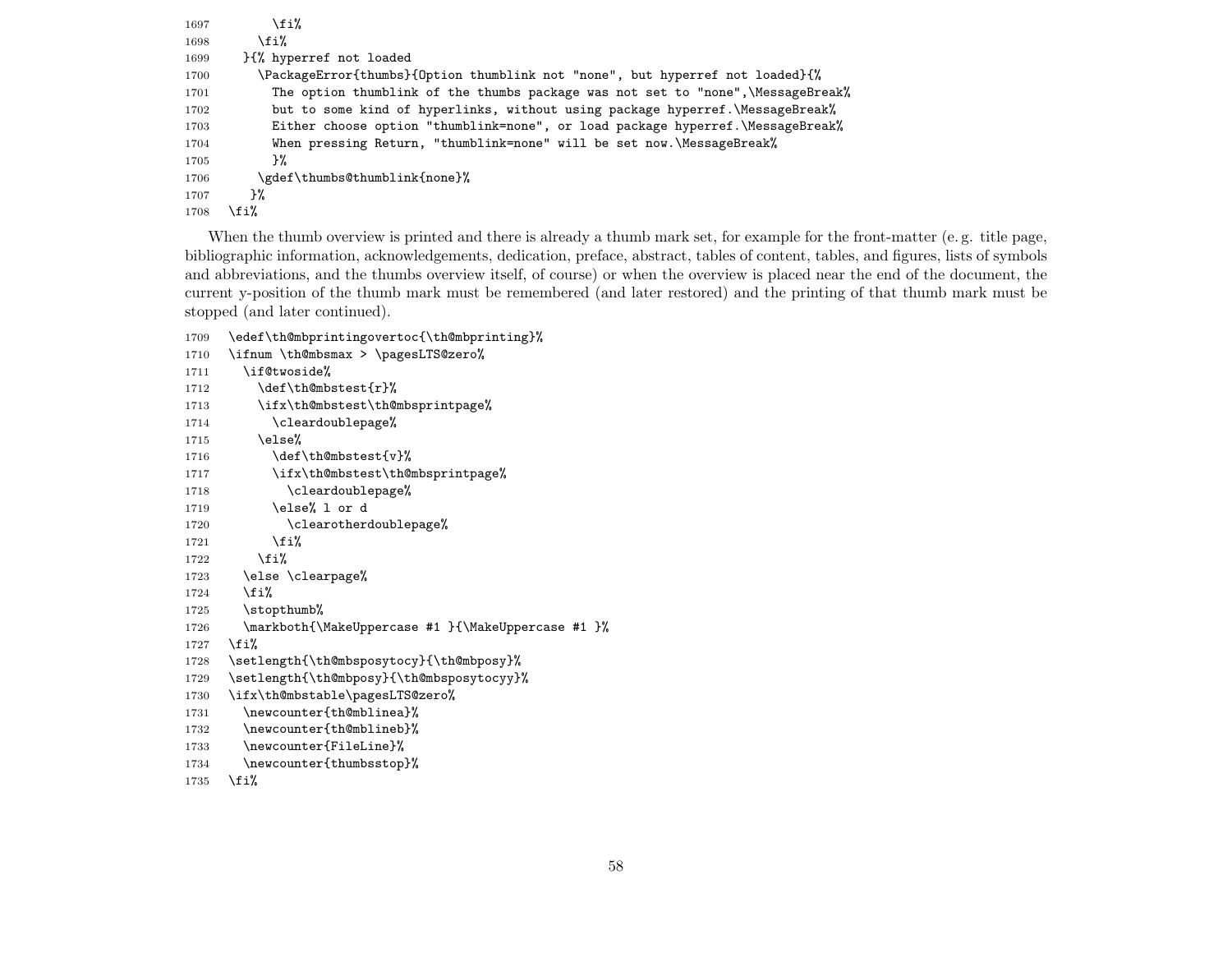- 1736 \setcounter{th@mblinea}{\th@mbstable}%
- 1737 \addtocounter{th@mblinea}{+1}%
- 1738 \xdef\th@mbstable{\arabic{th@mblinea}}%
- 1739 \setcounter{th@mblinea}{1}%
- 1740 \setcounter{th@mblineb}{\th@umbsperpage}%
- 1741 \setcounter{FileLine}{1}%
- 1742 \setcounter{thumbsstop}{1}%
- 1743 \addtocounter{thumbsstop}{\th@mbsmax}%

We do not want any labels or index or glossary entries confusing the table of thumb marks entries, but the commands must work outside of it:

#### \thumbsoriglabel

1744 \let\thumbsoriglabel\label%

#### \thumbsorigindex

1745 \let\thumbsorigindex\index%

#### \thumbsorigglossary

- 1746 \let\thumbsorigglossary\glossary%
- 1747 \let\label\@gobble%
- 1748 \let\index\@gobble%
- 1749 \let\glossary\@gobble%

Some preparation in case of double printing the overview page(s):

- 1750  $\det\th$ embstest $\{v\}$  r l r ...
- 1751 \ifx\th@mbstest\th@mbsprintpage%
- 1752 \def\th@mbsprintpage{l}% because it will be changed to r
- 1753 \def\th@mbdoublepage{1}%
- 1754 \else%
- 1755  $\det\th\mathbb{C}$  and  $1755$   $\det\th\mathbb{C}$
- 1756 \ifx\th@mbstest\th@mbsprintpage%
- 1757 \def\th@mbsprintpage{r}% because it will be changed to l
- 1758 \def\th@mbdoublepage{1}%
- 1759 \else%
- 1760 \def\th@mbdoublepage{0}%
- $1761$  \fi%
- 1762 \fi%
- 1763 \def\th@mb@resetdoublepage{0}%
- 1764 \@whilenum\value{FileLine}<\value{thumbsstop}\do%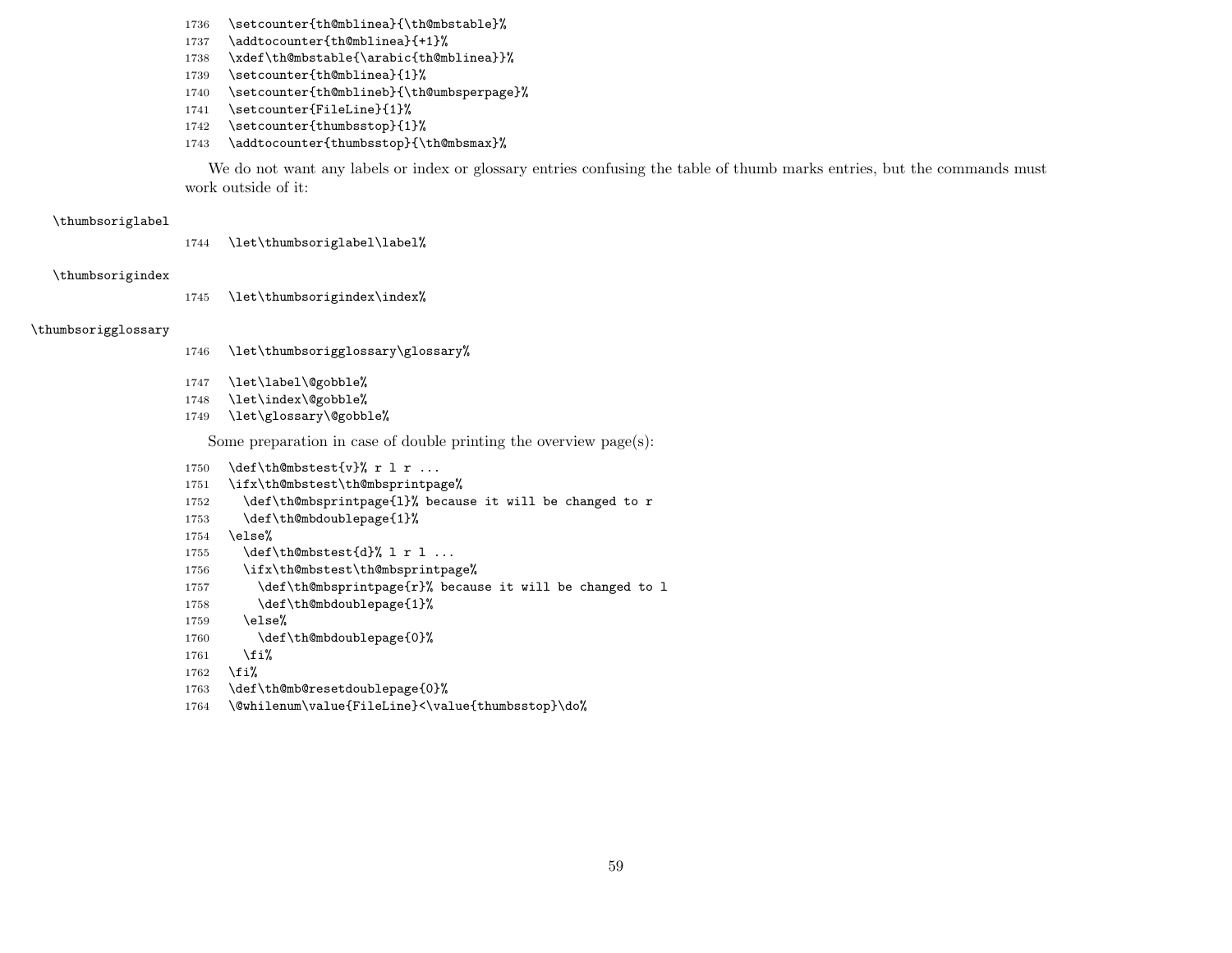For double printing the overview page(s) we just change between printing left and right, and we need to reset the line number of the \jobname.tmb file which is read, because we need to read things twice.

| 1765 | {\ifx\th@mbdoublepage\pagesLTS@one%       |
|------|-------------------------------------------|
| 1766 | \def\th@mbstest{r}%                       |
| 1767 | \ifx\th@mbsprintpage\th@mbstest%          |
| 1768 | \def\th@mbsprintpage{1}%                  |
| 1769 | \else% \th@mbsprintpage is l              |
| 1770 | \def\th@mbsprintpage{r}%                  |
| 1771 | \fi%                                      |
| 1772 | \clearpage%                               |
| 1773 | \ifx\th@mb@resetdoublepage\pagesLTS@one%  |
| 1774 | \setcounter{th@mblinea}{\theth@mblinea}%  |
| 1775 | \setcounter{th@mblineb}{\theth@mblineb}%  |
| 1776 | \def\th@mb@resetdoublepage{0}%            |
| 1777 | \else%                                    |
| 1778 | \edef\theth@mblinea{\arabic{th@mblinea}}% |
| 1779 | \edef\theth@mblineb{\arabic{th@mblineb}}% |
| 1780 | \def\th@mb@resetdoublepage{1}%            |
| 1781 | \fi%                                      |
| 1782 | \else%                                    |
| 1783 | \if@twoside%                              |
| 1784 | \def\th@mbstest{r}%                       |
| 1785 | \ifx\th@mbstest\th@mbsprintpage%          |
| 1786 | \cleardoublepage%                         |
| 1787 | \else% 1                                  |
| 1788 | \clearotherdoublepage%                    |
| 1789 | \fi%                                      |
| 1790 | \else%                                    |
| 1791 | \clearpage%                               |
| 1792 | \fi%                                      |
| 1793 | \fi%                                      |

When the very first page of a thumb marks overview is generated, the label is set (with the \th@mbstablabeling command).

1794 \ifnum\value{FileLine}=1% 1795 \ifx\th@mbdoublepage\pagesLTS@one% \ifx\th@mb@resetdoublepage\pagesLTS@one% 1797 \th@mbstablabeling% 1798  $\overleftrightarrow{fi}$ 1799 \else 1800 \th@mbstablabeling% 1801  $\overrightarrow{1801}$ 1802 \fi% 1803  $\null\$  \th@mbs@verview% \pagebreak%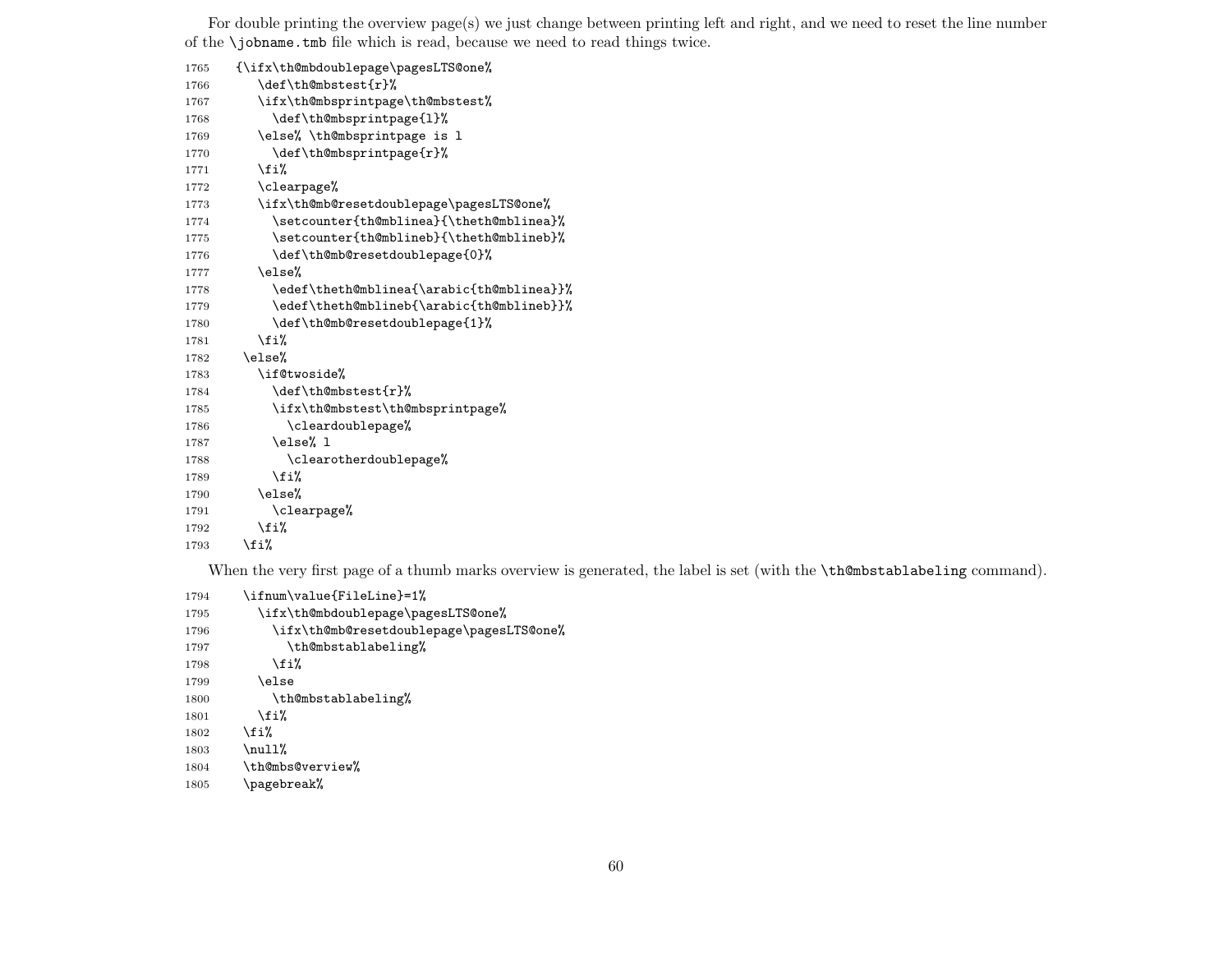```
1806 \ifthumbs@verbose%
1807 \message{THUMBS: Fileline: \arabic{FileLine}, a: \arabic{th@mblinea}, %
1808 b: \arabic{th@mblineb}, per page: \th@umbsperpage, max: \th@mbsmax.^^J}%
1809 \fi%
```
When double page mode is active and **\th@mb@resetdoublepage** is one, the last page of the thumbs mark overview must be repeated, but

\@whilenum\value{FileLine}<\value{thumbsstop}\do

would prevent this, because FileLine is already too large and would only be reset *inside* the loop, but the loop would not be executed again.

```
1810 \ifx\th@mb@resetdoublepage\pagesLTS@one%
```

```
1811 \setcounter{FileLine}{\theth@mblinea}%
```
1812 \fi%

1813 }%

After the overview, the current thumb mark (if there is any) is restored,

```
1814 \setlength{\th@mbposy}{\th@mbsposytocy}%
```

```
1815 \ifx\th@mbprintingovertoc\pagesLTS@one%
```

```
1816 \continuethumb%
```
1817 \fi%

as well as the \label, \index, and \glossary commands:

```
1818 \let\label\thumbsoriglabel%
```

```
1819 \let\index\thumbsorigindex%
```

```
1820 \let\glossary\thumbsorigglossary%
```
and \th@mbs@toc@level and \th@mbs@toc@text need to be emptied, otherwise for each following Table of Thumb Marks the same entry in the table of contents would be added, if no new \addthumbsoverviewtocontents would be given. ( But when no \addthumbsoverviewtocontents is given, it can be assumed that no thumbsoverview-entry shall be added to contents.)

```
1821 \addthumbsoverviewtocontents{}{}%
```
1822 }

1823

\th@mbs@verview The internal command \th@mbs@verview reads a line from file \jobname.tmb and executes the content of that line – if that line has not been processed yet, in which case it is just ignored (see **\@unused**).

```
1824 \newcommand{\th@mbs@verview}{%
```
- 1825 \ifthumbs@verbose%
- 1826 \message{^^JPackage thumbs Info: Processing line \arabic{th@mblinea} to \arabic{th@mblineb} of \jobname.tmb.}%
- 1827 \fi%

```
1828 \setcounter{FileLine}{1}%
```
- 1829 \AtBeginShipoutNext{%
- 1830 \AtBeginShipoutUpperLeftForeground{%
- 1831 \IfFileExists{\jobname.tmb}{% then
- 1832 \openin\@instreamthumb=\jobname.tmb %
- 1833 \@whilenum\value{FileLine}<\value{th@mblineb}\do%
- 1834 {\ifthumbs@verbose%
- 1835 \message{THUMBS: Processing \jobname.tmb line \arabic{FileLine}.}%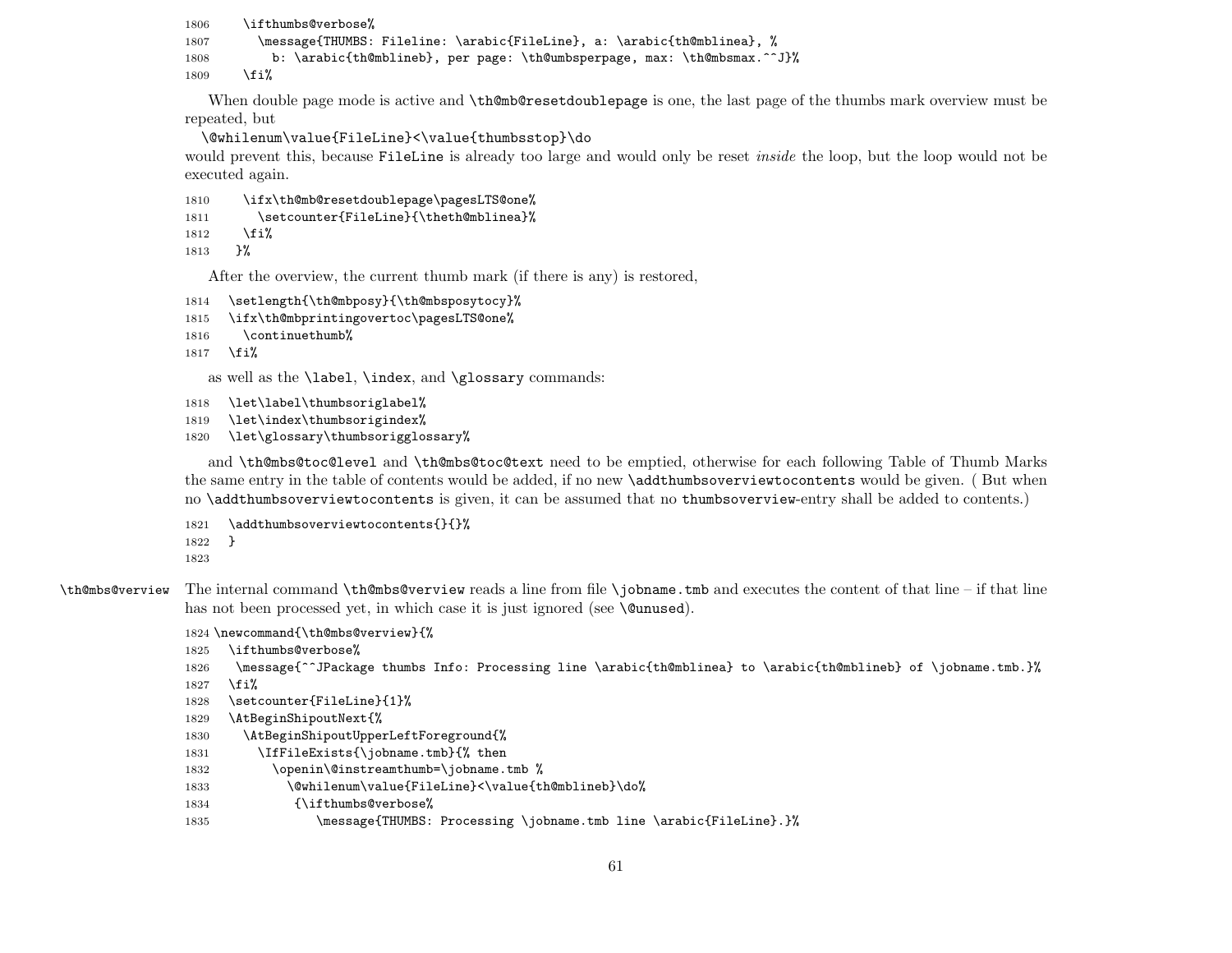| 1836         | \fi%                                                                                                           |
|--------------|----------------------------------------------------------------------------------------------------------------|
| 1837         | \ifnum \value{FileLine}<\value{th@mblinea}%                                                                    |
| 1838         | \read\@instreamthumb to \@unused%                                                                              |
| 1839         | \ifthumbs@verbose%                                                                                             |
| 1840         | \message{Can be skipped.^^J}%                                                                                  |
| 1841         | \fi%                                                                                                           |
| 1842         | % NIRVANA: ignore the line by not executing it,                                                                |
| 1843         | % i.e. not executing \@unused.                                                                                 |
| 1844         | % % \@unused                                                                                                   |
| 1845         | \else%                                                                                                         |
| 1846         | \ifnum \value{FileLine}=\value{th@mblinea}%                                                                    |
| 1847         | \read\@instreamthumb to \@thumbsout% execute the code of this line                                             |
| 1848         | \ifthumbs@verbose%                                                                                             |
| 1849         | \message{Executing \jobname.tmb line \arabic{FileLine}.^^J}%                                                   |
| 1850         | \fi%                                                                                                           |
| 1851         | \@thumbsout%                                                                                                   |
| 1852         | \else%                                                                                                         |
| 1853         | \ifnum \value{FileLine}>\value{th@mblinea}%                                                                    |
| 1854         | \read\@instreamthumb to \@thumbsout% execute the code of this line                                             |
| 1855         | \ifthumbs@verbose%                                                                                             |
| 1856         | \message{Executing \jobname.tmb line \arabic{FileLine}.^^J}%                                                   |
| 1857         | \fi%                                                                                                           |
| 1858         | \@thumbsout%                                                                                                   |
| 1859         | \else% THIS SHOULD NEVER HAPPEN!                                                                               |
| 1860         | \PackageError{thumbs}{Unexpected error! (Really!)}{%                                                           |
| 1861         | ! You are in trouble here.\MessageBreak%                                                                       |
| 1862         | ! Type\space \space X \string <return\string>\space to quit.\MessageBreak%</return\string>                     |
| 1863         | ! Delete temporary auxiliary files\MessageBreak%                                                               |
| 1864         | ! (like \jobname.aux, \jobname.tmb, \jobname.out)\MessageBreak%                                                |
| 1865         | ! and retry the compilation. \MessageBreak%                                                                    |
| 1866         | ! If the error persists, cross your fingers\MessageBreak%                                                      |
| 1867         | ! and try typing\space \space \string <return\string>\space to proceed.\MessageBreak%</return\string>          |
| 1868<br>1869 | ! If that does not work,\MessageBreak%<br>! please contact the maintainer of the thumbs package.\MessageBreak% |
| 1870         | }‰                                                                                                             |
| 1871         | \fi%                                                                                                           |
| 1872         | \fi%                                                                                                           |
| 1873         | \fi%                                                                                                           |
| 1874         | \stepcounter{FileLine}%                                                                                        |
| 1875         | }‰                                                                                                             |
| 1876         | \ifnum \value{FileLine}=\value{th@mblineb}                                                                     |
| 1877         | \ifthumbs@verbose%                                                                                             |
| 1878         | \message{THUMBS: Processing \jobname.tmb        line \arabic{FileLine}.}%                                      |
| 1879         | \fi%                                                                                                           |
| 1880         | \read\@instreamthumb to \@thumbsout% Execute the code of that line.                                            |
| 1881         | \ifthumbs@verbose%                                                                                             |
| 1882         | \message{Executing \jobname.tmb line \arabic{FileLine}.^^J}%                                                   |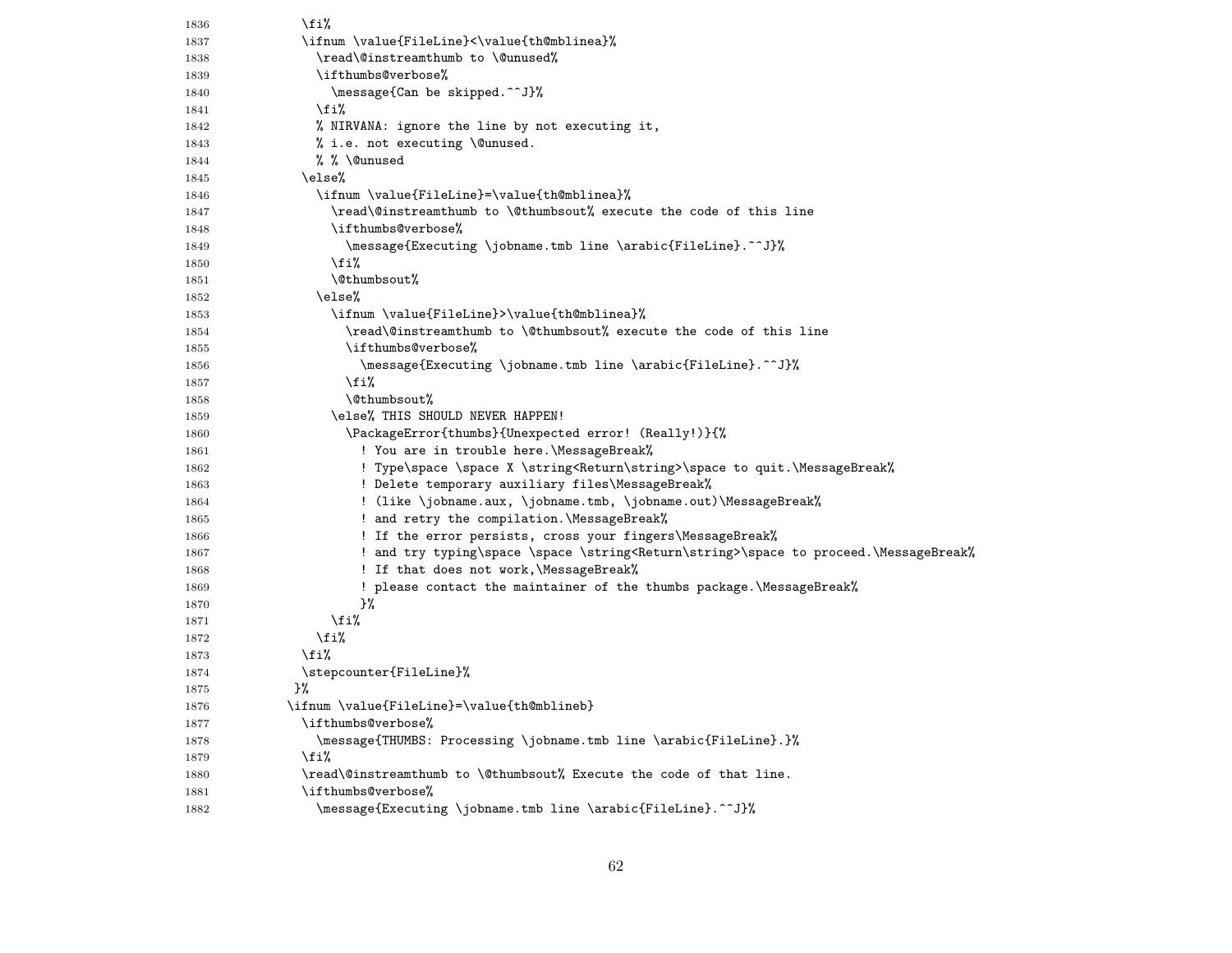| 1883 | \fi%                                       |
|------|--------------------------------------------|
| 1884 | \@thumbsout% Well, really execute it here. |
| 1885 | \stepcounter{FileLine}%                    |
| 1886 | \fi%                                       |
| 1887 | \closein\@instreamthumb%                   |

And on to the next overview page of thumb marks (if there are so many thumb marks):

| 1888 | \addtocounter{th@mblinea}{\th@umbsperpage}% |
|------|---------------------------------------------|
| 1889 | \addtocounter{th@mblineb}{\th@umbsperpage}% |
| 1890 | \@tempcnta=\th@mbsmax\relax%                |
| 1891 | \ifnum \value{th@mblineb}>\@tempcnta\relax% |
| 1892 | \setcounter{th@mblineb}{\@tempcnta}%        |
| 1893 | \fi%                                        |
| 1894 | H% else                                     |

When \jobname.tmb was not found, we cannot read from that file, therefore the FileLine is set to thumbsstop, stopping the calling of \th@mbs@verview in \thumbsoverview. (And we issue a warning, of course.)

| 1895 | \setcounter{FileLine}{\arabic{thumbsstop}}%               |  |  |
|------|-----------------------------------------------------------|--|--|
| 1896 | \AtEndAfterFileList{%                                     |  |  |
| 1897 | \PackageWarningNoLine{thumbs}{%                           |  |  |
| 1898 | File \jobname.tmb not found.\MessageBreak%                |  |  |
| 1899 | Rerun to get thumbs overview page(s) right.\MessageBreak% |  |  |
| 1900 | }‰                                                        |  |  |
| 1901 | }‰                                                        |  |  |
| 1902 | }‰                                                        |  |  |
| 1903 | }‰                                                        |  |  |
| 1904 | }‰                                                        |  |  |
| 1905 | Ł                                                         |  |  |
| 1906 |                                                           |  |  |

\thumborigaddthumb When we are in draft mode, the thumb marks are "de-coloured", their width is reduced, and a warning is given.

```
1907 \let\thumborigaddthumb\addthumb%
1908
1909 \ifthumbs@draft
1910 \setlength{\th@mbwidthx}{2pt}
1911 \renewcommand{\addthumb}[4]{\thumborigaddthumb{#1}{#2}{black}{gray}}
1912 \PackageWarningNoLine{thumbs}{thumbs package in draft mode:\MessageBreak%
1913 Thumb mark width is set to 2pt,\MessageBreak%
1914 thumb mark text colour to black, and\MessageBreak%
1915 thumb mark background colour to gray.\MessageBreak%
1916 Use package option final to get the original values.\MessageBreak%
1917 }
1918 \fi
1919
```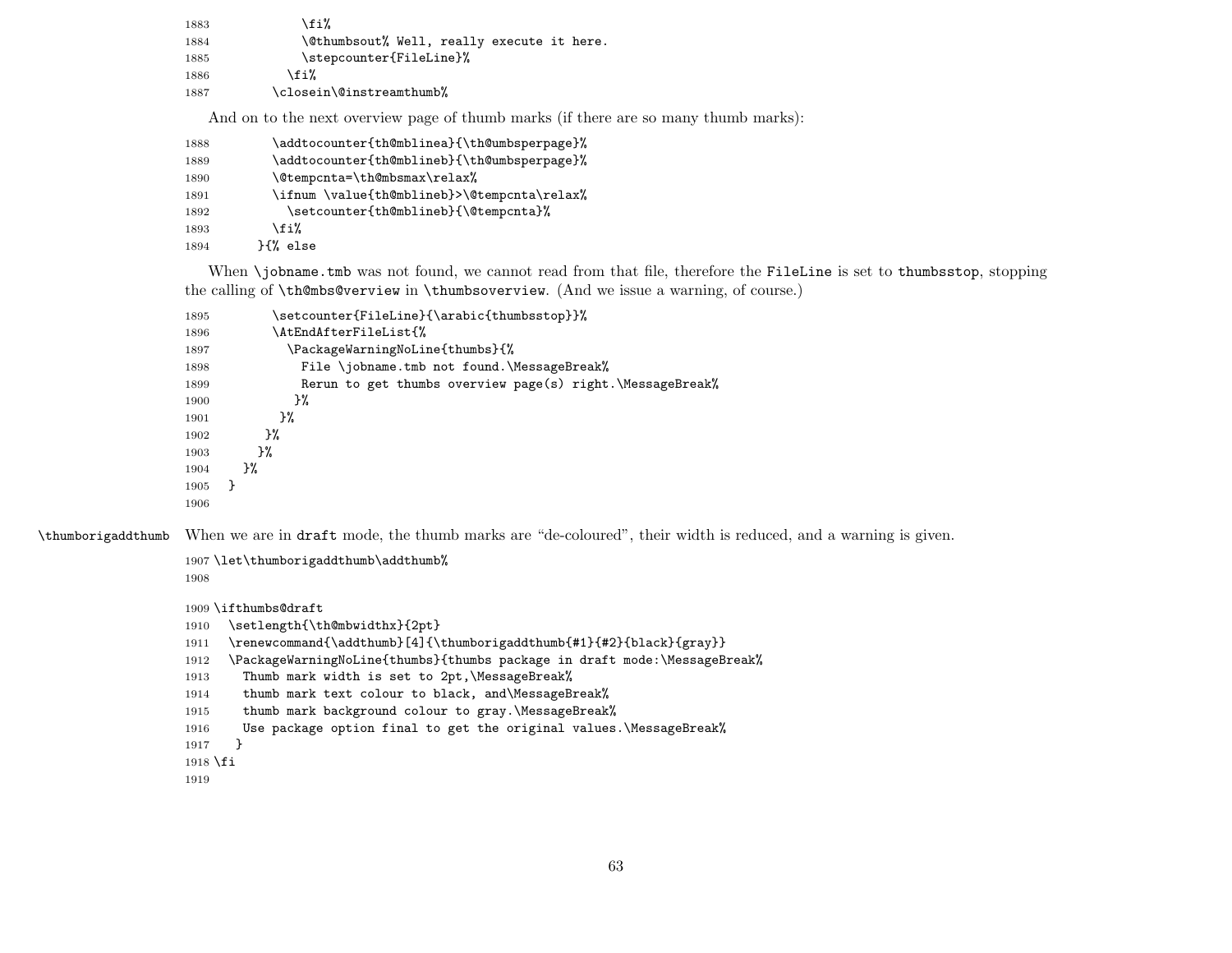When we are in hidethumbs mode, there are no thumb marks and therefore neither any thumb mark overview page. A warning is given.

\ifthumbs@hidethumbs

- 1921 \renewcommand{\addthumb}[4]{\relax}
- \PackageWarningNoLine{thumbs}{thumbs package in hide mode:\MessageBreak%
- Thumb marks are hidden.\MessageBreak%
- Set package option "hidethumbs=false" to get thumb marks%
- }
- \renewcommand{\thumbnewcolumn}{\relax}

1927  $\fi$ 

```
1929 \langle/package\rangle
```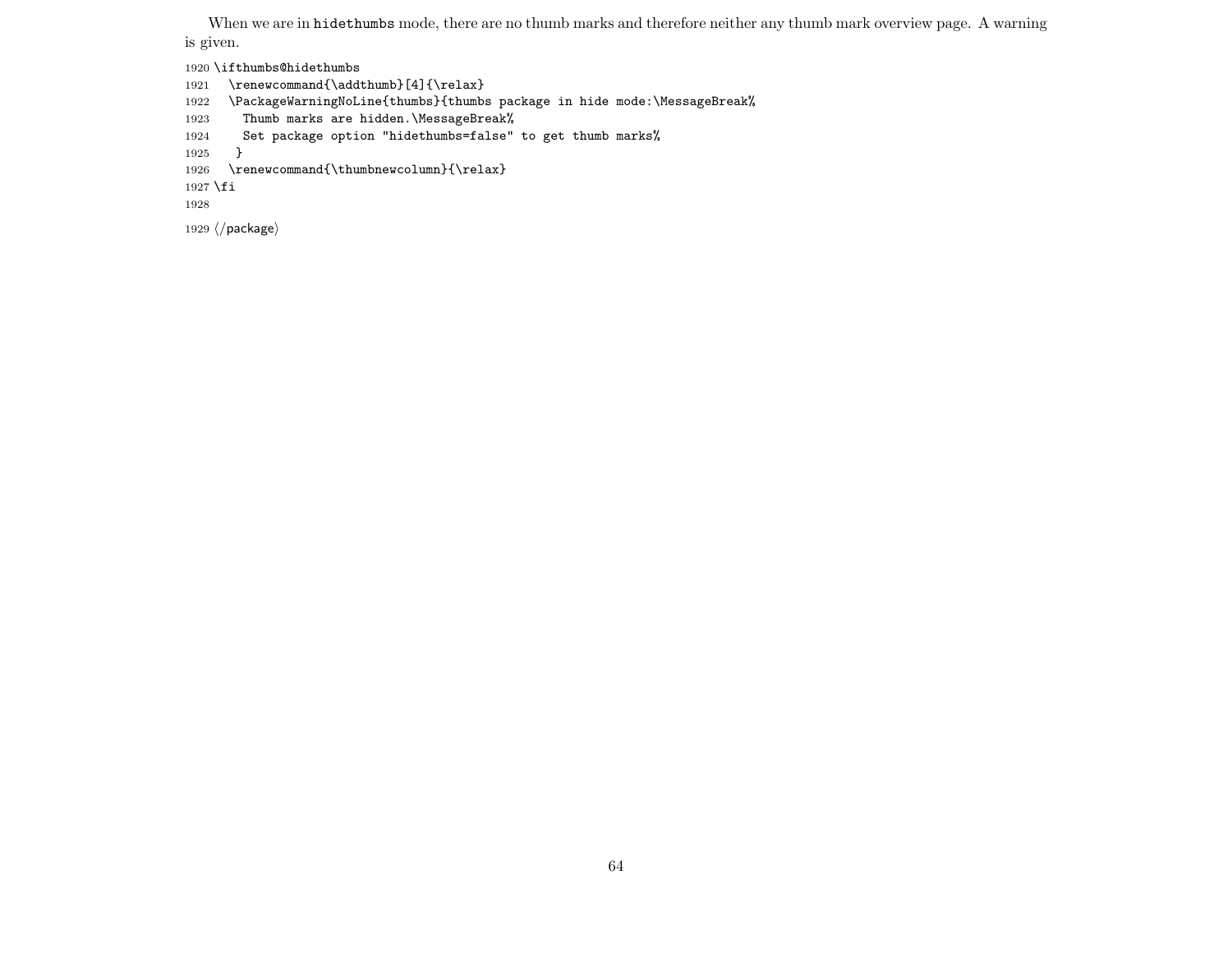# 6 Installation

## 6.1 Downloads

Everything is available on <http://www.ctan.org/> but may need additional packages themselves.

thumbs.dtx For unpacking the thumbs.dtx file and constructing the documentation it is required:

- T<sub>E</sub>XFormat L<sup>A</sup>T<sub>E</sub>X<sub>2ε</sub>, <http://www.CTAN.org/>
- document class ltxdoc, 2007/11/11, v2.0u, <http://ctan.org/pkg/ltxdoc>
- package morefloats, 2012/01/28, v1.0f, <http://ctan.org/pkg/morefloats>
- package geometry, 2010/09/12, v5.6, <http://ctan.org/pkg/geometry>
- package holtxdoc, 2012/03/21, v0.24, <http://ctan.org/pkg/holtxdoc>
- package hypdoc, 2011/08/19, v1.11, <http://ctan.org/pkg/hypdoc>
- thumbs.sty The thumbs.sty for  $\langle \text{H} \rangle_{\mathcal{E}} \times \mathcal{E}_{\epsilon}$  (i.e. each document using the thumbs package) requires:
	- Τ<sub>Ε</sub>Χ Format L<sup>4</sup>T<sub>E</sub>X 2<sub>ε</sub>, <http://www.CTAN.org/>
	- package xcolor, 2007/01/21, v2.11, <http://ctan.org/pkg/xcolor>
	- package pageslts, 2014/01/19, v1.2c, <http://ctan.org/pkg/pageslts>
	- package pagecolor, 2012/02/23, v1.0e, <http://ctan.org/pkg/pagecolor>
	- package alphalph, 2011/05/13, v2.4, <http://ctan.org/pkg/alphalph>
	- package atbegshi, 2011/10/05, v1.16, <http://ctan.org/pkg/atbegshi>
	- package atveryend, 2011/06/30, v1.8, <http://ctan.org/pkg/atveryend>
	- package infwarerr, 2010/04/08, v1.3, <http://ctan.org/pkg/infwarerr>
	- package kvoptions, 2011/06/30, v3.11, <http://ctan.org/pkg/kvoptions>
	- package ltxcmds, 2011/11/09, v1.22, <http://ctan.org/pkg/ltxcmds>
	- package picture, 2009/10/11, v1.3, <http://ctan.org/pkg/picture>
	- package rerunfilecheck, 2011/04/15, v1.7, <http://ctan.org/pkg/rerunfilecheck>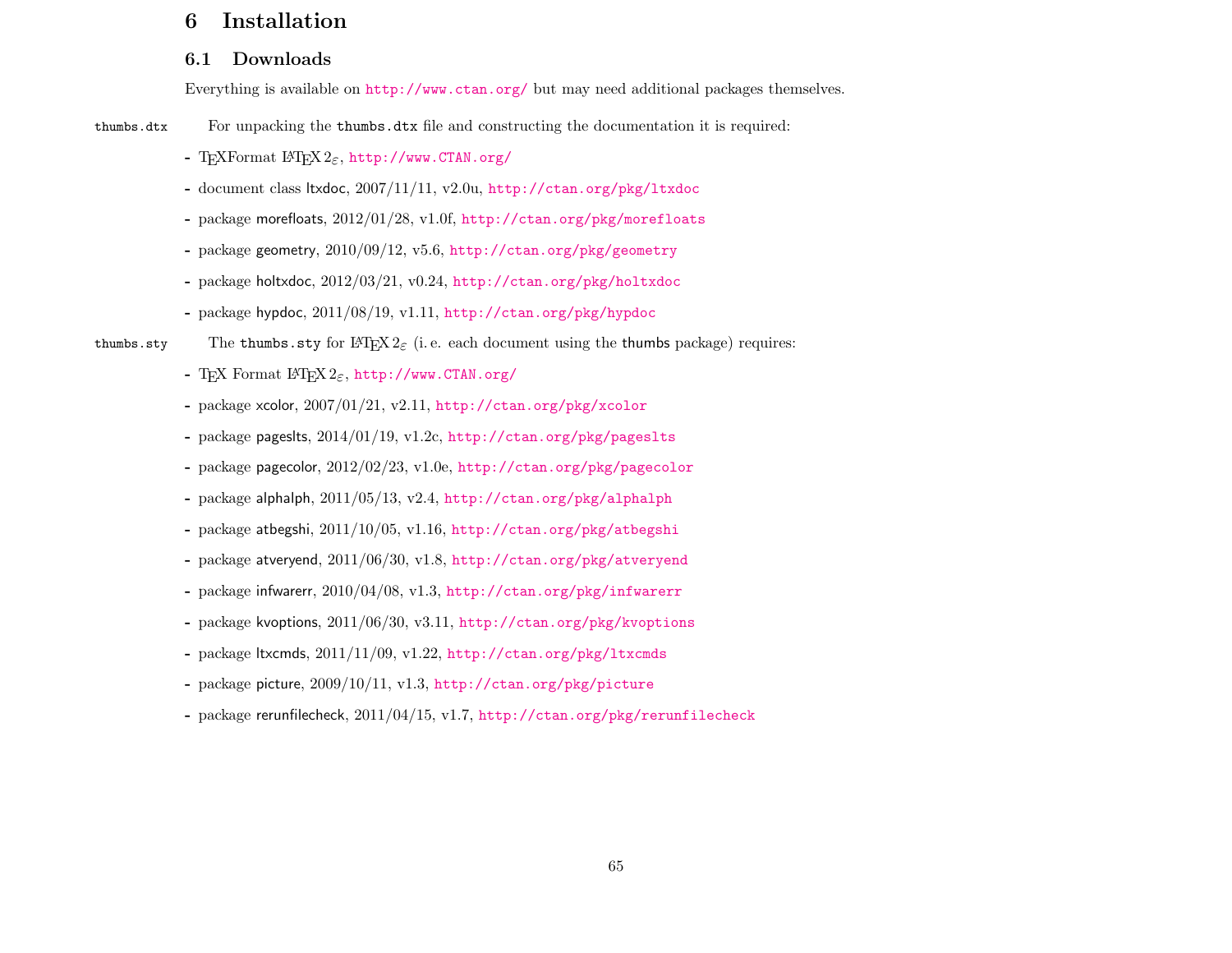- thumb-example.tex The thumb-example.tex requires the same files as all documents using the thumbs package and additionally:
	- package eurosym, 1998/08/06, v1.1, <http://ctan.org/pkg/eurosym>
	- package lipsum,  $2011/04/14$ , v1.2, <http://ctan.org/pkg/lipsum>
	- package hyperref, 2012/11/06, v6.83m, <http://ctan.org/pkg/hyperref>
	- package thumbs, 2014/03/09, v1.0q, <http://ctan.org/pkg/thumbs> (Well, it is the example file for this package, and because you are reading the documentation for the thumbs package, it can be assumed that you already have some version of  $it - is$  it the current one?)

Alternatives As possible alternatives in section [3](#page-10-0) there are listed (newer versions might be available)

- chapterthumb, 2005/03/10, v0.1, [CTAN:info/examples/KOMA-Script-3/Anhang-B/source/chapterthumb.sty](ftp://ftp.ctan.org/tex-archive/info/examples/KOMA-Script-3/Anhang-B/source/chapterthumb.sty)
- eso-pic, 2010/10/06, v2.0c, <http://ctan.org/pkg/eso-pic>
- fancytabs, 2011/04/16 v1.1, <http://ctan.org/pkg/fancytabs>
- thumb, 2001, without file version, <ftp://ftp.dante.de/pub/tex/info/examples/ltt/thumb.sty>
- thumb (a completely different one), 1997/12/24, v1.0, <http://ctan.org/pkg/thumb>
- thumbindex, 2009/12/13, without file version, <http://hisashim.org/2009/12/13/thumbindex.html>.
- thumb-index, from the fancyhdr package, 2005/03/22 v3.2, <http://ctan.org/pkg/fancyhdr>
- thumbpdf, 2010/07/07, v3.11, <http://ctan.org/pkg/thumbpdf>
- thumby, 2010/01/14, v0.1, <http://ctan.org/pkg/thumby>

Oberdiek All packages of HEIKO OBERDIEK's bundle 'oberdiek' (especially holtxdoc, alphalph, atbegshi, infwarerr, kvoptions, ltxcmds, holtxdoc alphalph atbegshi atveryend infwarerr kvoptions ltxcmds picture rerunfilecheck picture, and rerunfilecheck) are also available in a TDS compliant ZIP archive: <http://mirror.ctan.org/install/macros/latex/contrib/oberdiek.tds.zip>. It is probably best to download and use this, because the packages in there are quite probably both recent and compatible among themselves.

- hyperref hyperref is not included in that bundle and needs to be downloaded separately, <http://mirror.ctan.org/install/macros/latex/contrib/hyperref.tds.zip>.
	- Münch A hyperlinked list of my (other) packages can be found at <http://www.ctan.org/author/muench-hm>.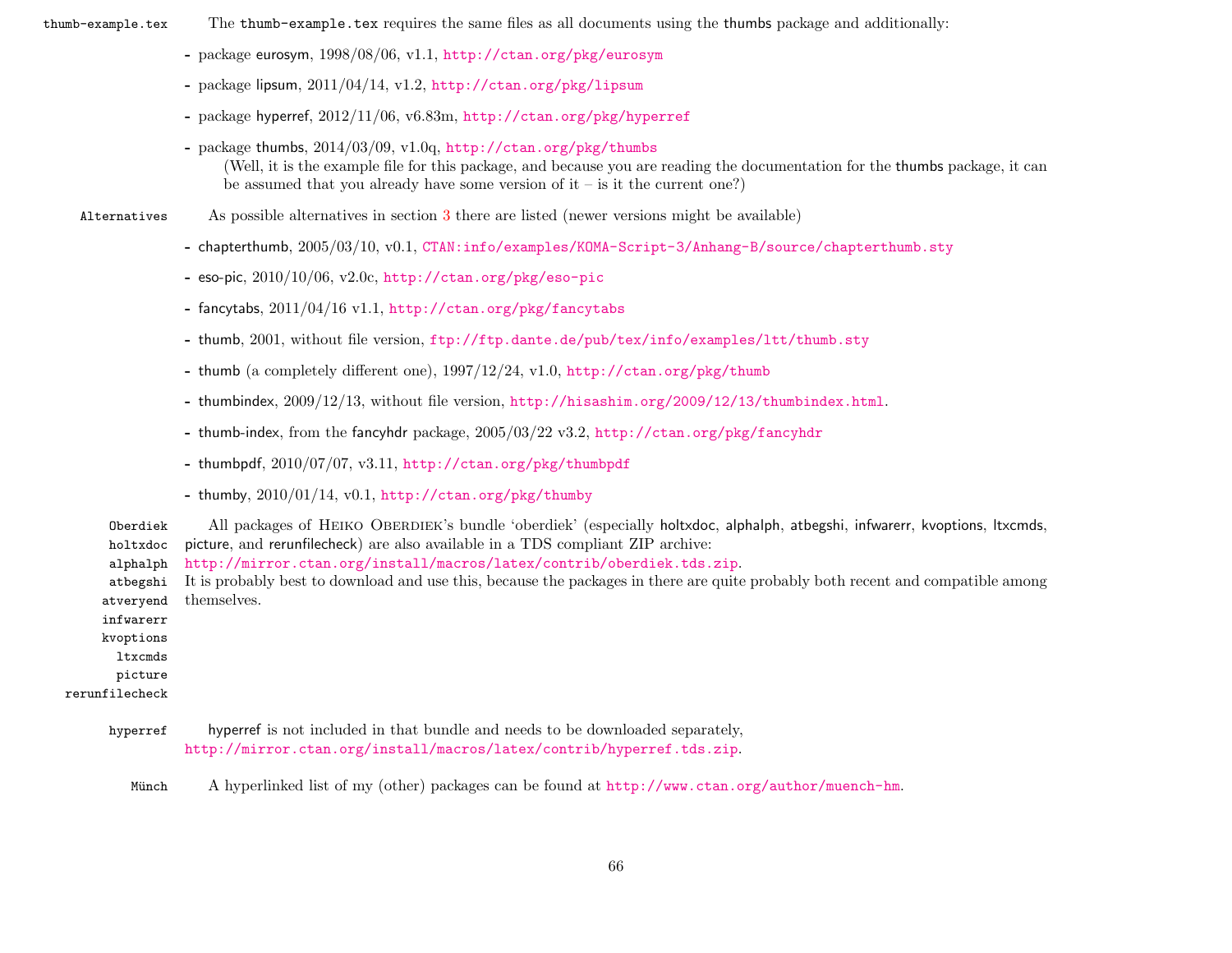### 6.2 Package, unpacking TDS

Package. This package is available on <CTAN.org>

<http://mirror.ctan.org/macros/latex/contrib/thumbs/thumbs.dtx> The source file.

<http://mirror.ctan.org/macros/latex/contrib/thumbs/thumbs.pdf> The documentation.

<http://mirror.ctan.org/macros/latex/contrib/thumbs/thumbs-example.pdf> The compiled example file, as it should look like.

<http://mirror.ctan.org/macros/latex/contrib/thumbs/README> The README file.

There is also a thumbs.tds.zip available:

<http://mirror.ctan.org/install/macros/latex/contrib/thumbs.tds.zip> Everything in TDS compliant, compiled format.

which additionally contains

| thumbs.ins                           | The installation file.                    |
|--------------------------------------|-------------------------------------------|
| thumbs.drv                           | The driver to generate the documentation. |
| thumbs.sty                           | The .style file.                          |
| thumbs-example.tex The example file. |                                           |

For required other packages, please see the preceding subsection.

Unpacking. The .dtx file is a self-extracting docstrip archive. The files are extracted by running the .dtx through plain T<sub>E</sub>X:

tex thumbs.dtx

About generating the documentation see paragraph [6.4](#page-67-0) below.

TDS. Now the different files must be moved into the different directories in your installation TDS tree (also known as texmf tree):

| thumbs.sty | $\rightarrow$ tex/latex/thumbs/thumbs.sty                            |
|------------|----------------------------------------------------------------------|
| thumbs.pdf | $\rightarrow$ doc/latex/thumbs/thumbs.pdf                            |
|            | thumbs-example.tex $\rightarrow$ doc/latex/thumbs/thumbs-example.tex |
|            | thumbs-example.pdf $\rightarrow$ doc/latex/thumbs/thumbs-example.pdf |
| thumbs.dtx | $\rightarrow$ source/latex/thumbs/thumbs.dtx                         |

If you have a docstrip.cfg that configures and enables docstrip's TDS installing feature, then some files can already be in the right place, see the documentation of docstrip.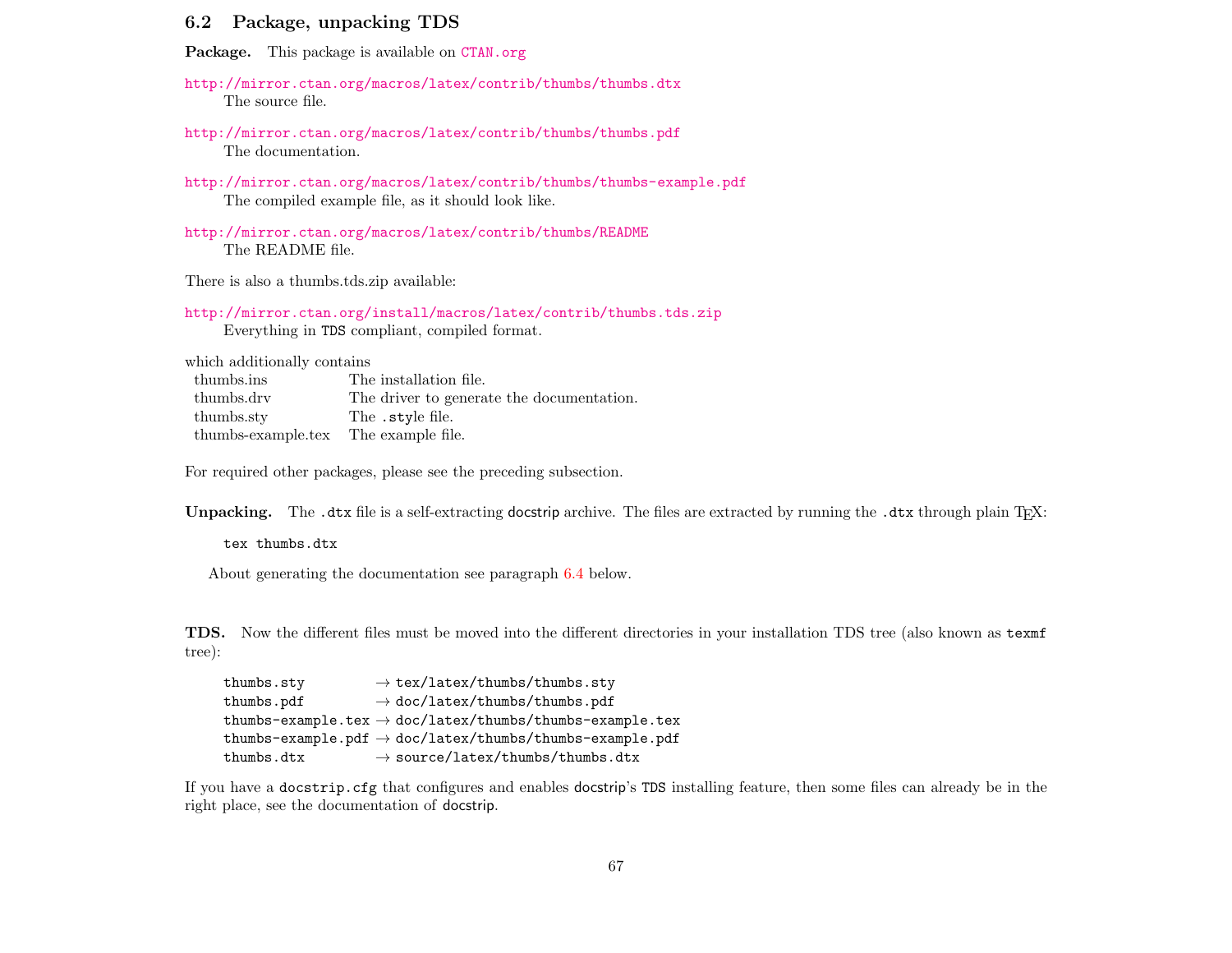### 6.3 Refresh file name databases

If your TEX distribution (teTEX, mikTEX,. . . ) relies on file name databases, you must refresh these. For example, teTEX users run texhash or mktexlsr.

#### 6.4 Some details for the interested

**Unpacking with LATEX.** The  $\cdot$ **dtx** chooses its action depending on the format:

plain  $T_F X$ : Run docstrip and extract the files.

LATEX: Generate the documentation.

If you insist on using LATEX for docstrip (really, docstrip does not need LATEX), then inform the autodetect routine about your intention:

latex \let\install=y\input{thumbs.dtx}

Do not forget to quote the argument according to the demands of your shell.

<span id="page-67-0"></span>Generating the documentation. You can use both the .dtx or the .drv to generate the documentation. The process can be configured by a configuration file ltxdoc.cfg. For instance, put the following line into this file, if you want to have A4 as paper format:

```
\PassOptionsToClass{a4paper}{article}
```
An example follows how to generate the documentation with pdfI $ATEX$ :

pdflatex thumbs.dtx makeindex -s gind.ist thumbs.idx pdflatex thumbs.dtx makeindex -s gind.ist thumbs.idx pdflatex thumbs.dtx

### 6.5 Compiling the example

The example file, thumbs-example.tex, can be compiled via

latex thumbs-example.tex

or (recommended)

pdflatex thumbs-example.tex

and will need probably at least four (!) compiler runs to get everything right.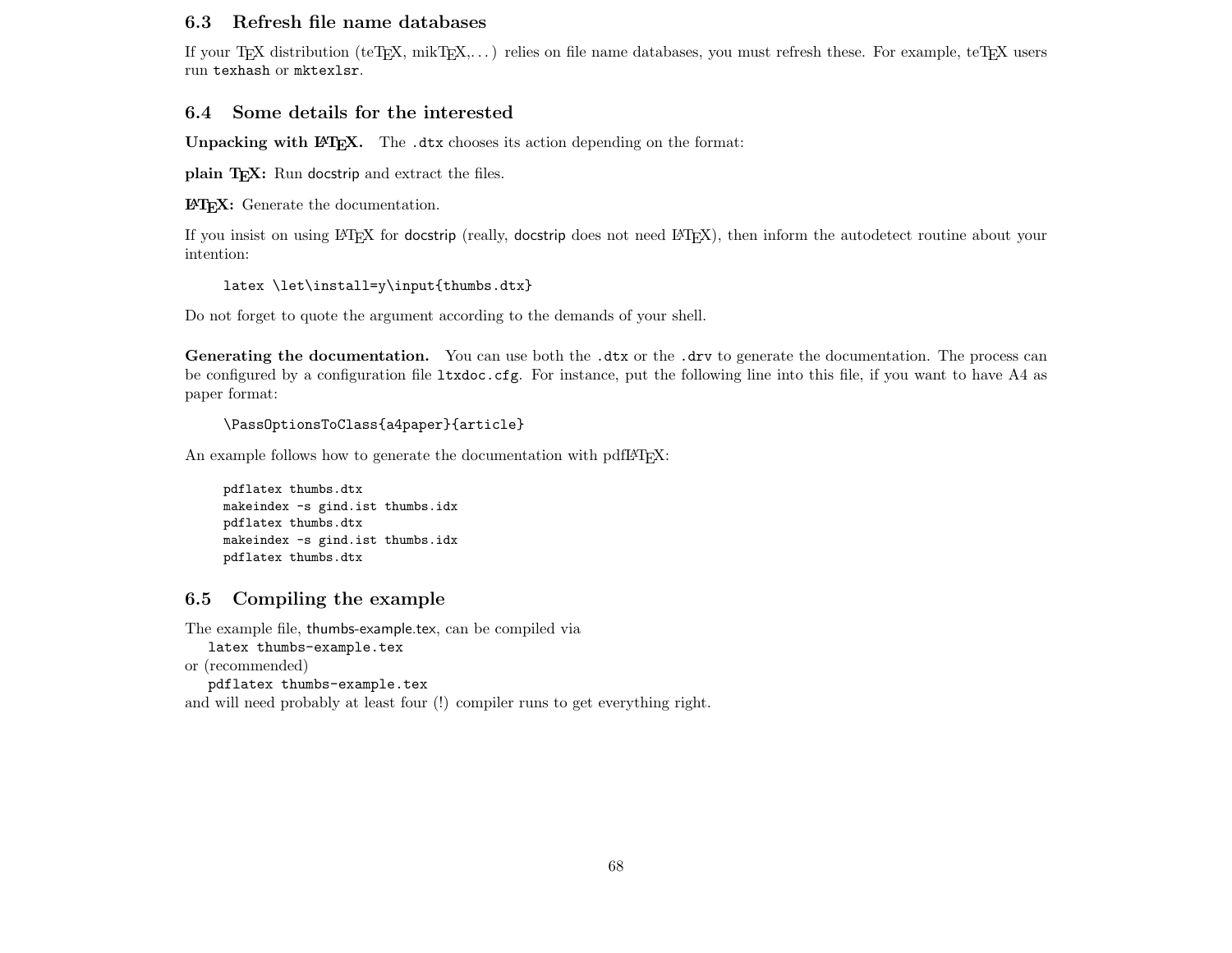# 7 Acknowledgements

I would like to thank HEIKO OBERDIEK for providing the hyperref as well as a lot (!) of other useful packages (from which I also got everything I know about creating a file in .dtx format, ok, say it: copying), and the [news:comp.text.tex](http://groups.google.com/group/comp.text.tex/topics) and [news:de.comp.text.tex](http://groups.google.com/group/de.comp.text.tex/topics) newsgroups and everybody at <http://tex.stackexchange.com/> for their help in all things TEX (especially David Carlisle for <http://tex.stackexchange.com/a/45654/6865>). Thanks for bug reports go to Veronica BRANDT and MARTIN BAUTE (even two bug reports).

## 8 History

## $[2010/04/01 \text{ v}0.01 - 2011/05/13 \text{ v}0.46]$

• Diverse  $\beta$ -versions during the creation of this package.

## $[2011/05/14 \text{ v}1.0a]$

• Upload to <http://www.ctan.org/pkg/thumbs>.

## $[2011/05/18 \text{ v}1.06]$

- When more than one thumb mark is places at one single page, the variables containing the values (text, colour, backgroundcolour) of those thumb marks are now created dynamically. Theoretically, one can now have 2 147 483 647 thumb marks at one page instead of six thumb marks (as with thumbs version 1.0a), but I am quite sure that some other limit will be reached before the  $2147483647^{\text{th}}$  thumb mark.
- Bug fix: When a document using the thumbs package was compiled, and the .aux and .tmb files were created, and the .tmb file was deleted (or renamed or moved), while the .aux file was not deleted (or renamed or moved), and the document was compiled again, and the .aux file was reused, then reading from the then empty .tmb file resulted in an endless loop. Fixed.
- Minor details.

## [2011/05/20 v1.0c]

• The thumb mark width is written to the log file (in verbose mode only). The knowledge of the value could be helpful for the user, when option width={auto} was used, and one wants the thumb marks to be half as big, or with double width, or a little wider, or a little smaller... Also thumb marks' height, top thumb margin and bottom thumb margin are given. Look for

```
************** THUMB dimensions **************
in the log file.
```
• Bug fix: There was a \advance\th@mbheighty-\th@mbsdistance, where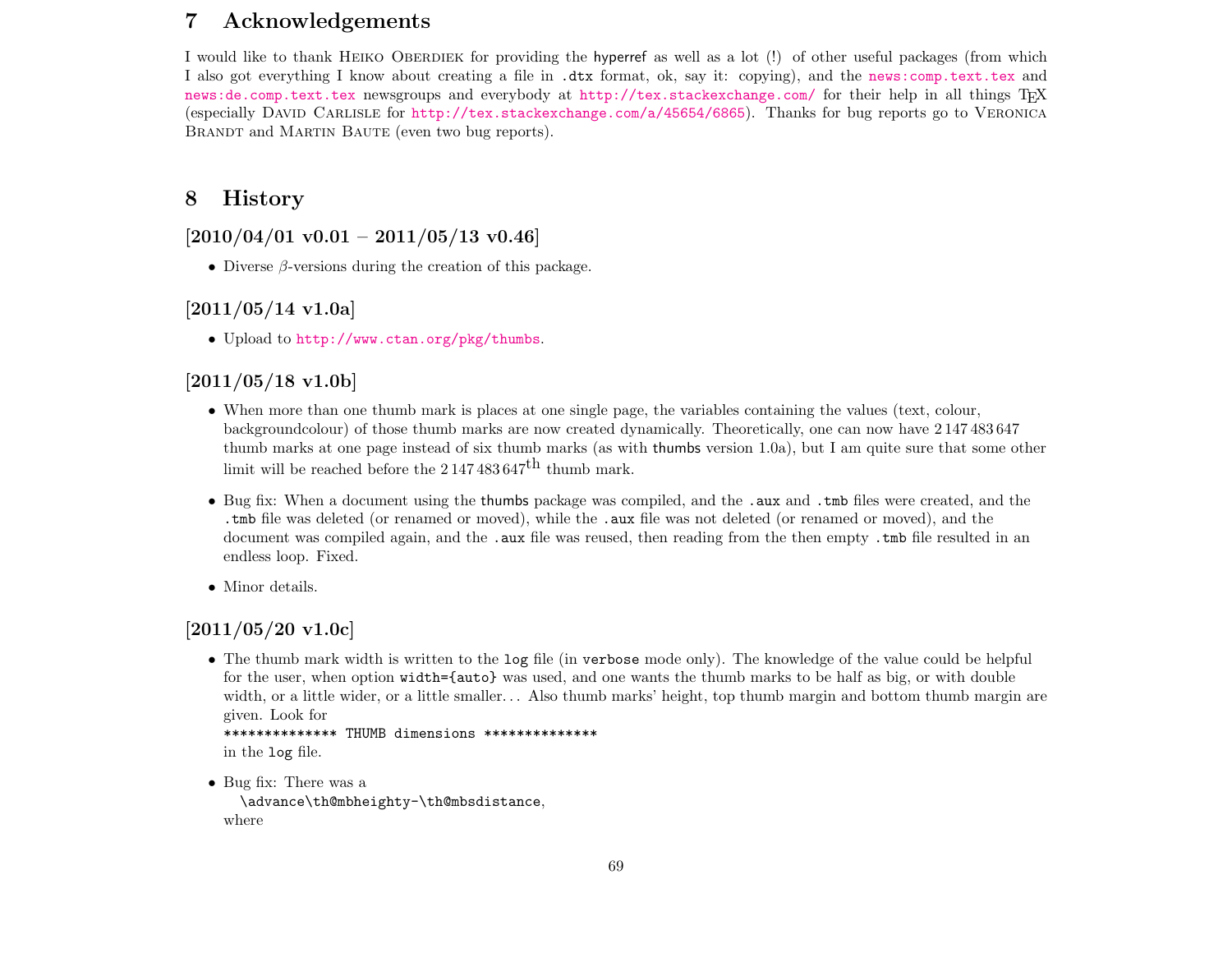#### \advance\th@mbheighty-\th@mbsdistance

#### \advance\th@mbheighty-\th@mbsdistance

should have been, causing wrong thumb marks' height, thereby wrong number of thumb marks per column, and thereby another endless loop. Fixed.

- The ifthen package is no longer required for the thumbs package, removed from its \RequirePackage entries.
- The infwarerr package is used for its \@PackageInfoNoLine command.
- The warning package is no longer used by the thumbs package, removed from its \RequirePackage entries. Instead, the atveryend package is used, because it is loaded anyway when the hyperref package is used.
- Minor details.

## [2011/05/26 v1.0d]

- Bug fix: labels or index or glossary entries were gobbled for the thumb marks overview page, but gobbling leaked to the rest of the document; fixed.
- New option silent, complementary to old option verbose.
- New option draft (and complementary option final), which "de-coloures" the thumb marks and reduces their width to 2 pt.

## $[2011/06/02 \text{ v}1.0e]$

- Gobbling of labels or index or glossary entries improved.
- Dimension \thumbsinfodimen no longer needed.
- Internal command \thumbs@info no longer needed, removed.
- New value autoauto (not default!) for option width, setting the thumb marks width to fit the widest thumb mark text.
- When width={autoauto} is not used, a warning is issued, when the thumb marks width is smaller than the thumb mark text.
- Bug fix: Since version v1.0b as of  $2011/05/18$  the number of thumb marks at one single page was no longer limited to six, but the example still stated this. Fixed.
- Minor details.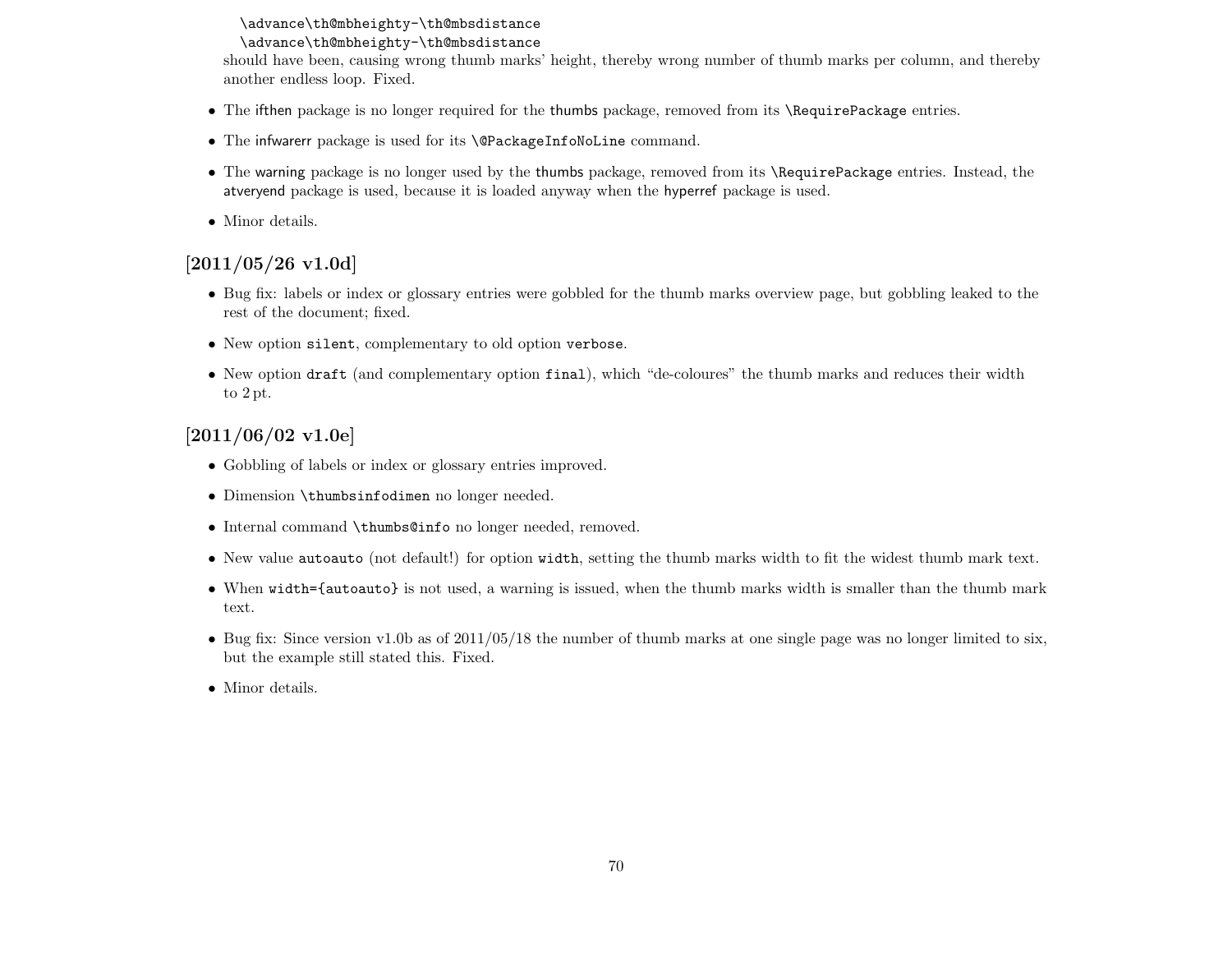## $[2011/06/08 \text{ v}1.0f]$

- Bug fix: \th@mb@titlelabel should be defined \empty at the beginning of the package: fixed. (Bug reported by VERONICA BRANDT. Thanks!)
- Bug fix: \thumbs@distance versus \th@mbsdistance: There should be only two times \thumbs@distance, the value of option distance, otherwise it should be the length \th@mbsdistance: fixed. (Also this bug reported by Veronica BRANDT. Thanks!)
- \hoffset and \voffset are now ignored by default, but can be regarded using the options ignorehoffset=false and ignorevoffset=false. (Pointed out again by VERONICA BRANDT. Thanks!)
- Added to documentation: The package takes the dimensions **\AtBeginDocument**, thus later the page dimensions should not be changed. Now explicitly stated this in the documentation. \paperwidth changes are probably possible.
- Documentation and example now give a lot more details.
- Changed diverse details.

## [2011/06/24 v1.0g]

- Bug fix: When hyperref was not used, then some labels were not set at all fixed.
- Bug fix: When more than one Table of Tumbs was created with the \thumbsoverview command, there were some counter ... already defined-errors - fixed.
- Bug fix: When more than one Table of Tumbs was created with the \thumbsoverview command, there was a Label TableofTumbs multiply defined-error and it was not possible to refer to any but the last Table of Tumbs. Fixed with labels TableofTumbs1, TableofTumbs2,. . . (TableofTumbs still aims at the last used Table of Thumbs for compatibility.)
- Bug fix: Sometimes the thumb marks were stopped one page too early before the Table of Thumbs fixed.
- Some details changed.

# [2011/08/08 v1.0h]

- Replaced \global\edef by \xdef.
- Now using the pagecolor package. Empty thumb marks now inherit their colour from the pages's background. Option pagecolor is therefore obsolete.
- The pagesLTS package has been replaced by the pageslts package.
- New kinds of thumb mark overview pages introduced additionally to \thumbsoverview: \thumbsoverviewback, \thumbsoverviewverso, and \thumbsoverviewdouble.
- New option hidethumbs=true to hide thumb marks (and their overview page(s)).
- Option ignorehoffset did not work for the thumb marks overview page(s) neither true nor false; fixed.
- Changed a huge number of details.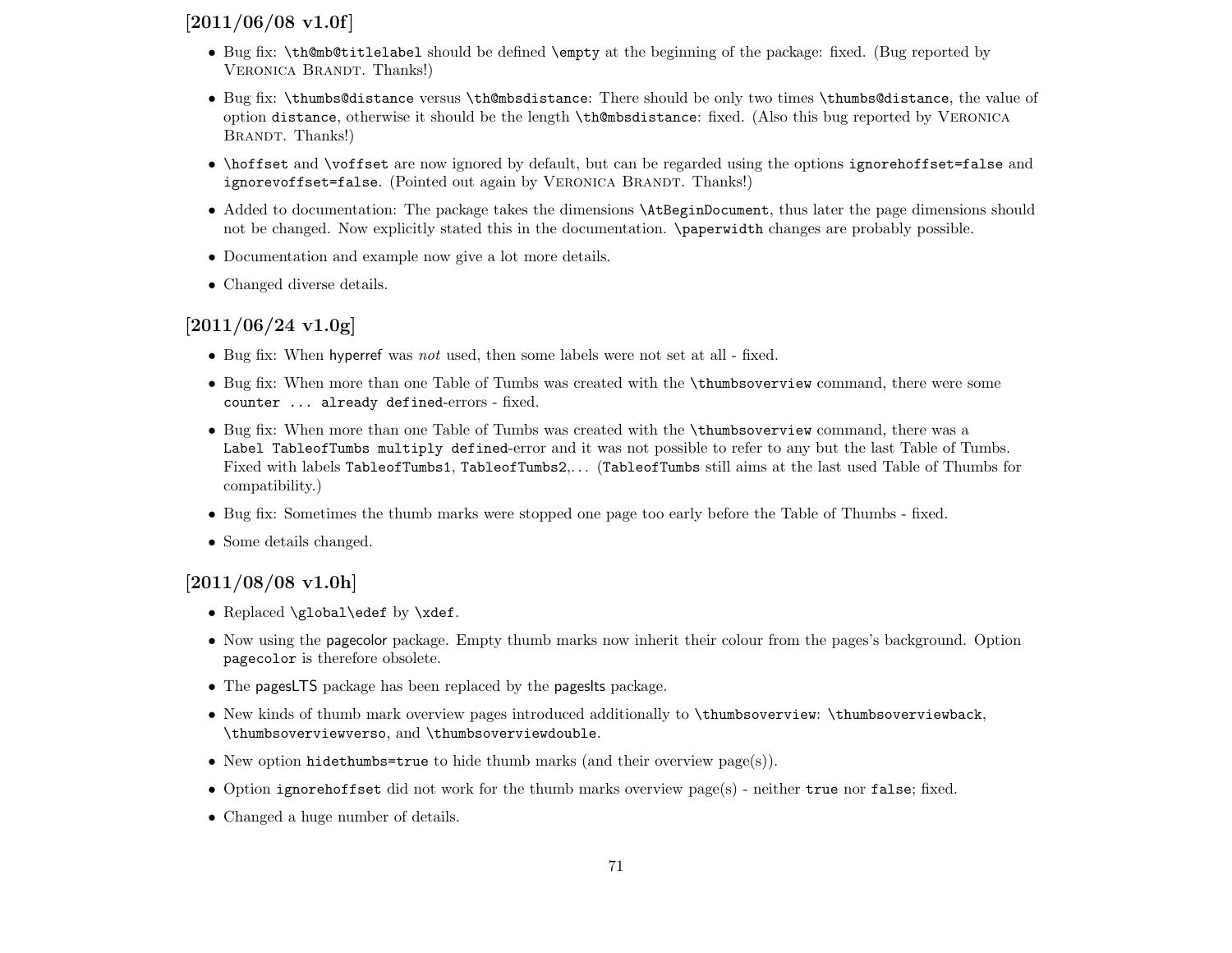## [2011/08/22 v1.0i]

• Hot fix: TEX 2011/06/27 has changed \enddocument and thus broken the \AtVeryVeryEnd command/hooking of atveryend package as of 2011/04/23, v1.7. Version 2011/06/30, v1.8, fixed it, but this version was not available at <CTAN.org> yet. Until then \AtEndAfterFileList was used.

# $[2011/10/19 \text{ v}1.0]$

- Changed some Warnings into Infos (as suggested by MARTIN BAUTE).
- The SW(P)-warning is now only given **\IfFileExists{tcilatex.tex}**, otherwise just a message is given. (Warning questioned by MARTIN BAUTE, thanks.)
- New option nophantomsection to *globally* disable the automatical placement of a \phantomsection before all thumb marks.
- New command \thumbsnophantom to *locally* disable the automatical placement of a \phantomsection before the next thumb mark.
- README fixed.
- Minor details changed.

# $[2012/01/01 \text{ v}1.0k]$

- Bugfix: Wrong installation path given in the documentation, fixed.
- No longer uses the th@mbs@tmpA counter but uses \@tempcnta instead.
- No longer abuses the **\th@mbposyA** dimension but **\@tempdima.**
- Update of documentation, README, and dtx internals.

# $[2012/01/07 \text{ v}1.01]$

• Bugfix: Used a \@tempcnta where a \@tempdima should have been.

# [2012/02/23 v1.0m]

- Bugfix: Replaced \newcommand{\QTO}[2]{#2} (for SWP) by \providecommand{\QTO}[2]{#2}.
- Bugfix: When the tikz package was loaded before thumbs, in twoside-mode the thumb marks were printed at the wrong side of the page. (Bug reported by MARTIN BAUTE, thanks!) With hyperref it really depends on the loading order of the three packages.
- Now using \ltx@ifpackageloaded from the ltxcmds package to check (after \begin{document}) whether the hyperref package was loaded.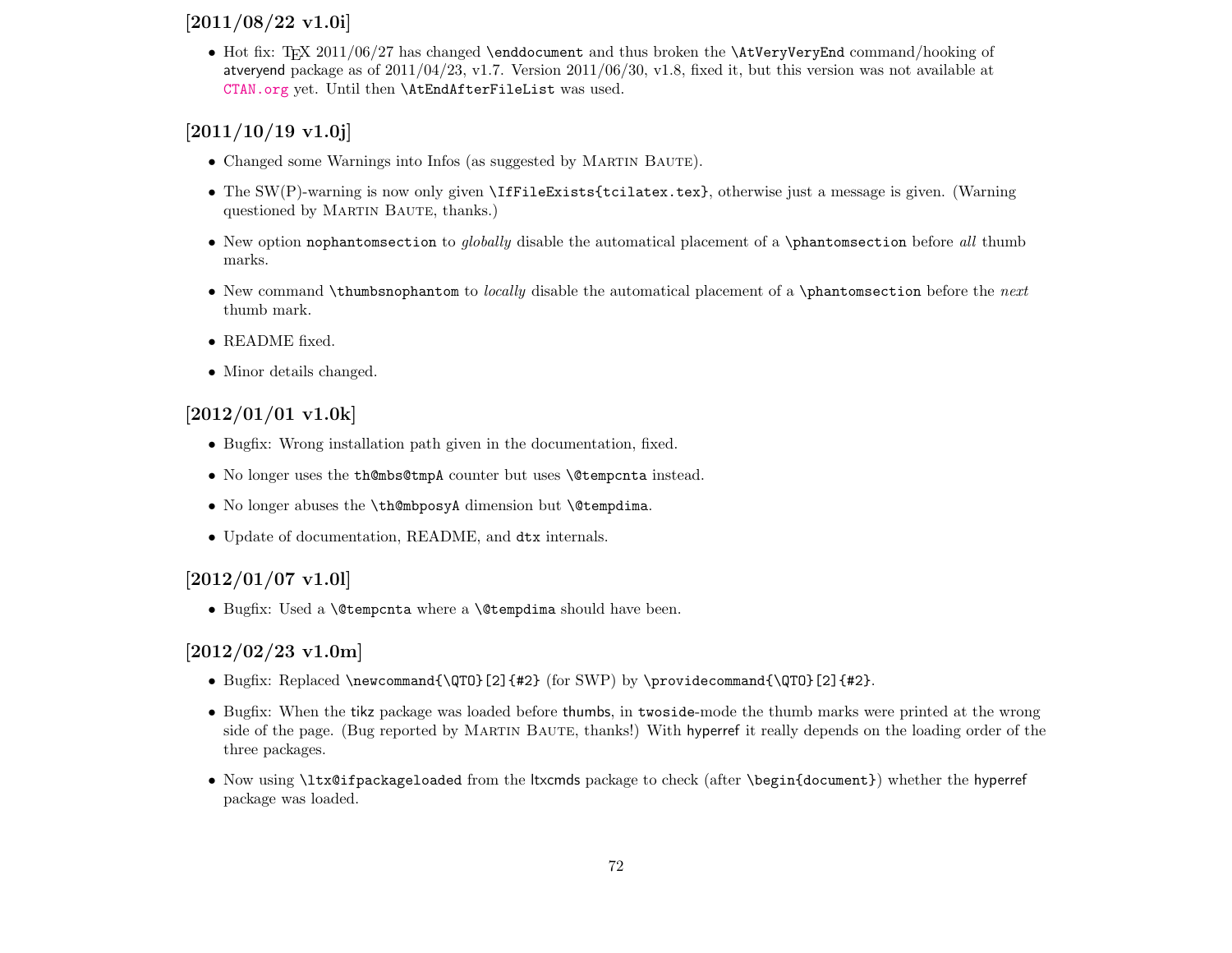• For the thumb marks \parboxes instead of \makeboxes are used (just in case somebody wants to place two lines into a thumb mark, e. g.

```
Sch
St
```
in a phone book, where the other Ses are placed in another chapter).

• Minor details changed.

# $[2012/02/25 \text{ v}1.0n]$

- Check for loading order of tikz and hyperref replaced by robust method. (Thanks to DAVID CARLISLE, <http://tex.stackexchange.com/a/45654/6865>!)
- Fixed url-handling in the example in case the hyperref package was not loaded.
- In the index the line-numbers of definitions were not underlined; fixed.
- In the thumbs-example there are now a few words about "paragraph-thumbs" (i. e. text which is too long for the width of a thumb mark).

# $[2013/08/22 \text{ v}1.00, \text{ not released to the general public}]$

- STEPHANIE HEIN requested the feature to be able to increase the horizontal space between page edge and the text inside of the thumb mark. Therefore options evenindent and oddexdent were implemented (later renamed to eventxtindent and oddtxtexdent).
- BJORN VICTOR reported the same problem and also the one, that two marks are not printed at the exact same vertical position on recto and verso pages. Because this can be seen with a lot of duplex printers, the new option evenprintvoffset allows to vertically shift the marks on even pages by any length.

# $[2013/09/17 \text{ v}1.0p$ , not released to the general public

- The thumb mark text is now set in \parboxes everywhere.
- HEINI GEIRING requested the feature to be able to horizontally move the marks away from the page edge, because this is useful when using brochure printing where after the printing the physical page edge is changed by cutting the paper. Therefore the options evenmarkindent and oddmarkexdent were introduced and the options evenindent and oddexdent were renamed to eventxtindent and oddtxtexdent.
- Changed a lot of internal details.

# $[2014/03/09 \text{ v}1.0q]$

- New version of the atveryend package is now available at <CTAN.org> (see entry in this history for thumbs version [2011/08/22 v1.0i]).
- Support for SW(P) drastically reduced. No more testing is performed. Get a current T<sub>E</sub>X distribution instead!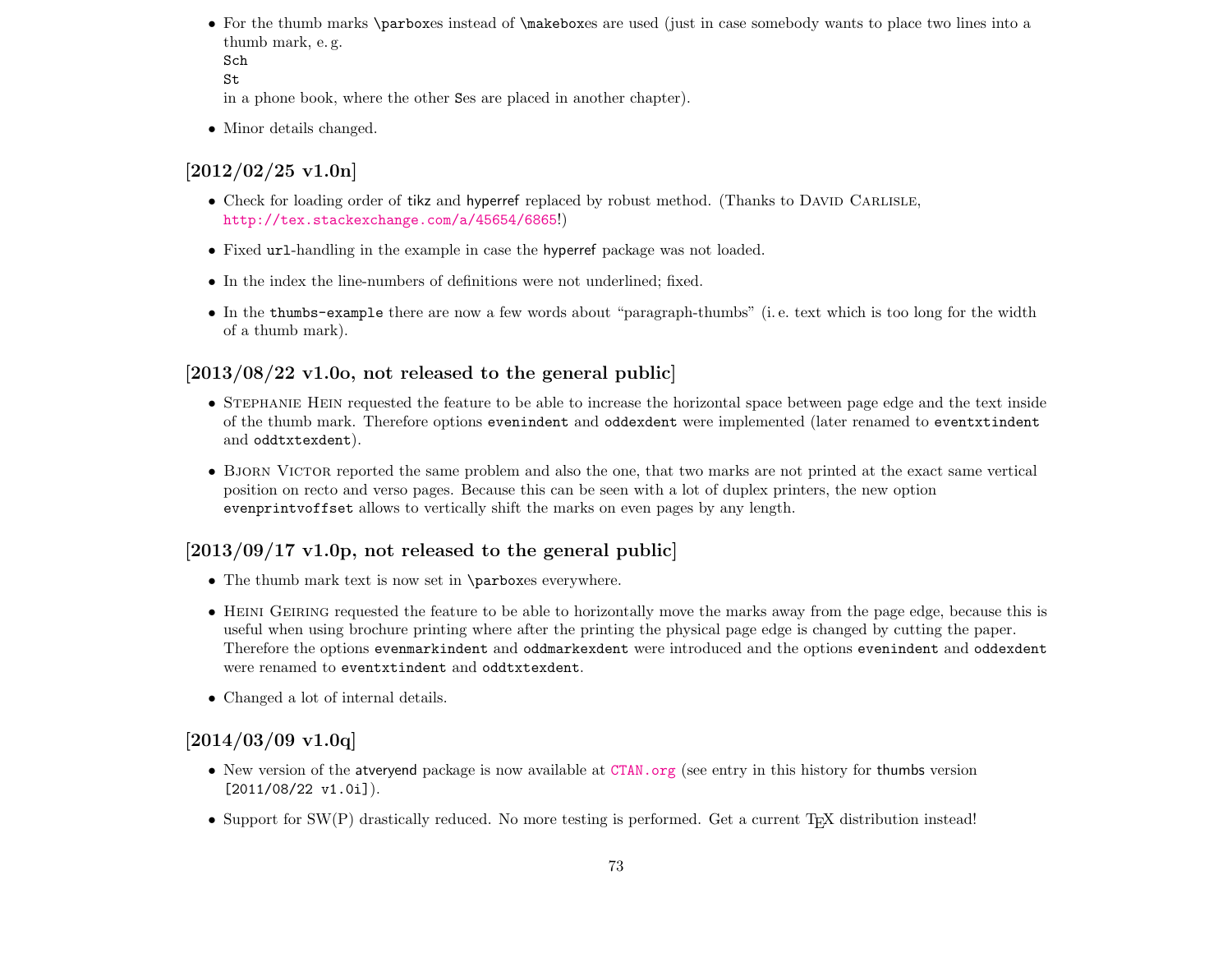- New option txtcentered: If it is set to true, the thumb's text is placed using \centering, otherwise either \raggedright or \raggedleft (depending on left or right page for double sided documents).
- \normalsize added to prevent "font size leakage" from the respective page.
- Handling of obsolete options (mainly from version 2013/08/22 v1.0o) added.
- Changed (hopefully improved) a lot of details.

When you find a mistake or have a suggestion for an improvement of this package, please send an e-mail to the maintainer, thanks! (Please see BUG REPORTS in the README.)

Note: X and Y are not missing in the following index, but no command beginning with any of these letters has been used in this thumbs package.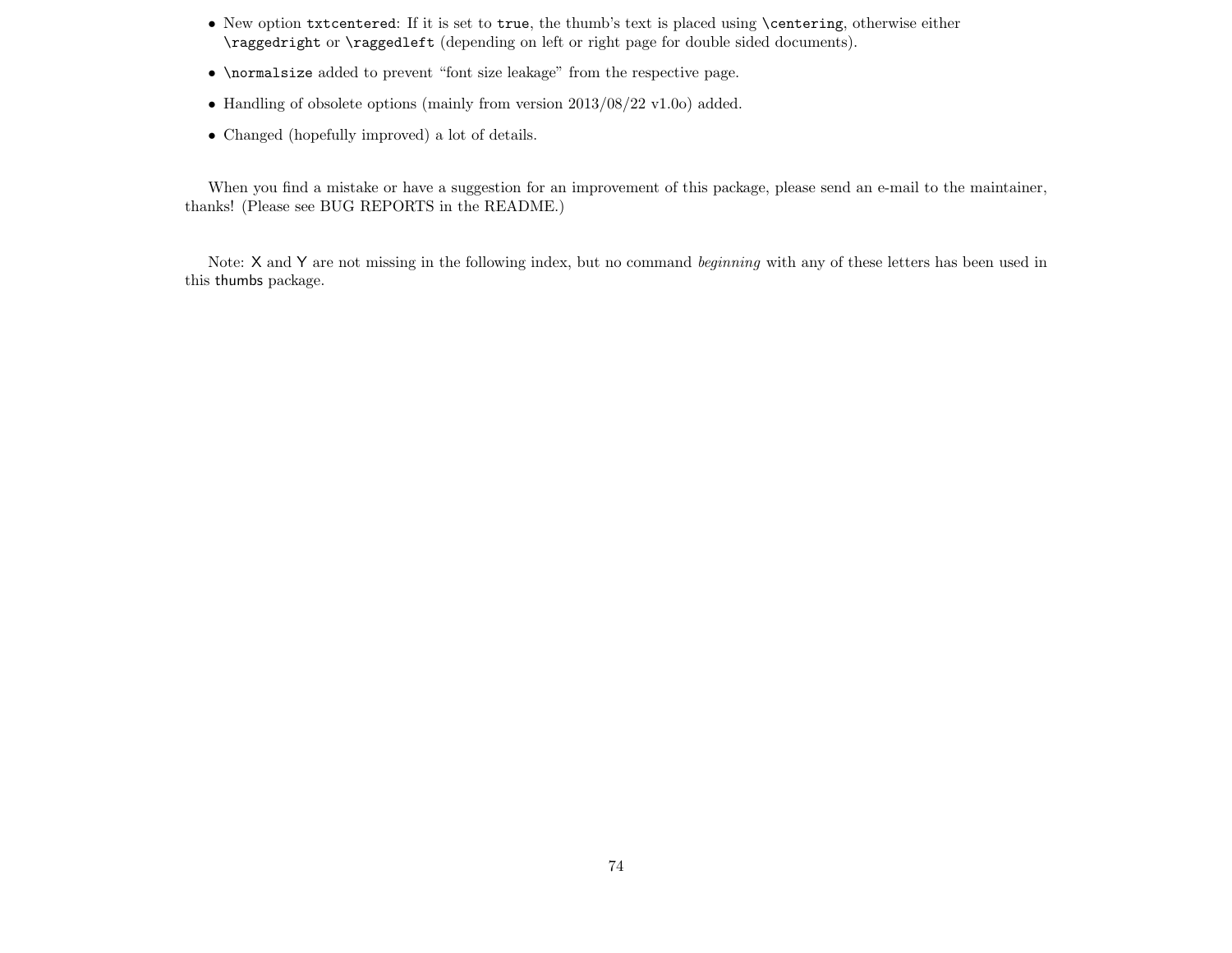# 9 Index

Numbers written in italic refer to the page where the corresponding entry is described; numbers underlined refer to the code line of the definition; plain numbers refer to the code lines where the entry is used.

| <b>Symbols</b>                                               |
|--------------------------------------------------------------|
| \@auxout  1592, 1593, 1594                                   |
|                                                              |
|                                                              |
|                                                              |
| $\qquad$ $\qquad$ $\qquad$ $(1748, 1749)$                    |
|                                                              |
| \@ifpackagelater  476                                        |
|                                                              |
| \@instreamthumb  782, 1832, 1838, 1847, 1854, 1880, 1887     |
|                                                              |
| 1013, 1014, 1064, 1065, 1066, 1088, 1089, 1091, 1092,        |
| 1097, 1099, 1101, 1479, 1480, 1496, 1510, 1519, 1520,        |
| 1522, 1523, 1525, 1526, 1527, 1531, 1532, 1890, 1891, 1892   |
| <i><u><b></b></u></i> Otempdima                              |
| 736, 739, 741, 755, 757, 772, 795, 822, 861, 862, 902,       |
| 903, 904, 905, 906, 907, 908, 910, 911, 912, 913, 914, 915,  |
| 918, 920, 922, 924, 1019, 1021, 1023, 1025, 1026, 1028, 1032 |
| \@tempdimb 1157, 1158, 1159, 1163, 1164, 1165, 1218, 1219,   |
| 1227, 1237, 1330, 1331, 1339, 1349, 1431, 1432, 1440, 1450   |
| <b>\@tempdimc</b>                                            |
| 923, 924, 935, 936, 937, 1144, 1145, 1149, 1150, 1171,       |
| 1173, 1216, 1217, 1224, 1231, 1240, 1244, 1249, 1250,        |
| 1252, 1254, 1328, 1329, 1336, 1343, 1352, 1356, 1410,        |
| 1411, 1412, 1416, 1417, 1418, 1429, 1430, 1437, 1444,        |
| 1453, 1457, 1500, 1501, 1502, 1508, 1510, 1511, 1513, 1515   |
|                                                              |
| \@thumbsout  1847, 1851, 1854, 1858, 1880, 1884              |
| \@unused  1838, 1843, 1844                                   |
| \@whilenum  1090, 1521, 1764, 1833                           |

#### A

| $\ad{\text{content}sline \dots \dots \dots \dots \dots \ 34, 1627$ |
|--------------------------------------------------------------------|
|                                                                    |
| 184, 199, 231, 235, 249, 252, 254, 275, 285, 297, 303, 309,        |
| 337, 343, 349, 359, 963, 964, 966, 968, 971, 978, 989, 997,        |
| 1468, 1469, 1471, 1476, 1548, 1550, 1563, 1907, 1911, 1921         |
| \addthumbsoverviewtocontents                                       |
| $\ldots$ 10, 115, 118, 133, 325, 332, 423, 1605, 1821              |
|                                                                    |
| $\adctocontents$ 1053, 1057                                        |
|                                                                    |

| $\Delta$ lphAlph  1097, 1099, 1101, 1525, 1526, 1527                                         |
|----------------------------------------------------------------------------------------------|
| $\alpha$                                                                                     |
|                                                                                              |
|                                                                                              |
|                                                                                              |
|                                                                                              |
| $\texttt{AtBeginninghipoutUpperLeft} \dots \dots \dots \dots \dots \dots \dots \dots \ 1516$ |
|                                                                                              |
|                                                                                              |
| \AtEndAfterFileList . 486, 489, 490, 491, 807, 1570, 1576, 1896                              |
|                                                                                              |
| $\text{AtVeryVery}$ 478, 481, 486, 489, 490                                                  |
|                                                                                              |

#### $\, {\bf B}$

#### C

| \c@CurrentPage  1154, 1220, 1332, 1407, 1433                                                   |  |
|------------------------------------------------------------------------------------------------|--|
|                                                                                                |  |
| $\verb \centering   \dots  \dots  \dots  \dots  \dots  \dots  \dots  \dots  \695$              |  |
| $\texttt{Xcleardoublepage} \dots \dots \dots \dots \dots \ 1611, 1714, 1718, 1786$             |  |
| \clearotherdoublepage $\dots\dots\dots\dots\dots \frac{1610}{1720}$ , 1788                     |  |
| \clearpage $\,\,\ldots\,\,\ldots\,\,\ldots\,\,\ldots\,\,\ldots\,\,\,1611,\,1723,\,1772,\,1791$ |  |
|                                                                                                |  |
|                                                                                                |  |
|                                                                                                |  |
|                                                                                                |  |

#### D

| \DeclareBoolOption  511, 512, 513, 514, 515, 517, 519 |                                                                 |  |  |  |  |  |  |  |  |  |  |  |  |  |
|-------------------------------------------------------|-----------------------------------------------------------------|--|--|--|--|--|--|--|--|--|--|--|--|--|
| $\Delta$ DeclareComplementaryOption 516,518           |                                                                 |  |  |  |  |  |  |  |  |  |  |  |  |  |
| $\Delta 98, 499, 500,$                                |                                                                 |  |  |  |  |  |  |  |  |  |  |  |  |  |
|                                                       | 501, 502, 503, 504, 505, 506, 507, 508, 509, 510, 521, 522, 523 |  |  |  |  |  |  |  |  |  |  |  |  |  |
|                                                       |                                                                 |  |  |  |  |  |  |  |  |  |  |  |  |  |
|                                                       |                                                                 |  |  |  |  |  |  |  |  |  |  |  |  |  |
|                                                       |                                                                 |  |  |  |  |  |  |  |  |  |  |  |  |  |

#### E

| $\text{Perenindent} \dots \dots \dots \dots \dots \dots \dots \dots \dots \dots$ |  |
|----------------------------------------------------------------------------------|--|
| $\verb \vermarkindent   \dots   \dots   \dots   \dots$                           |  |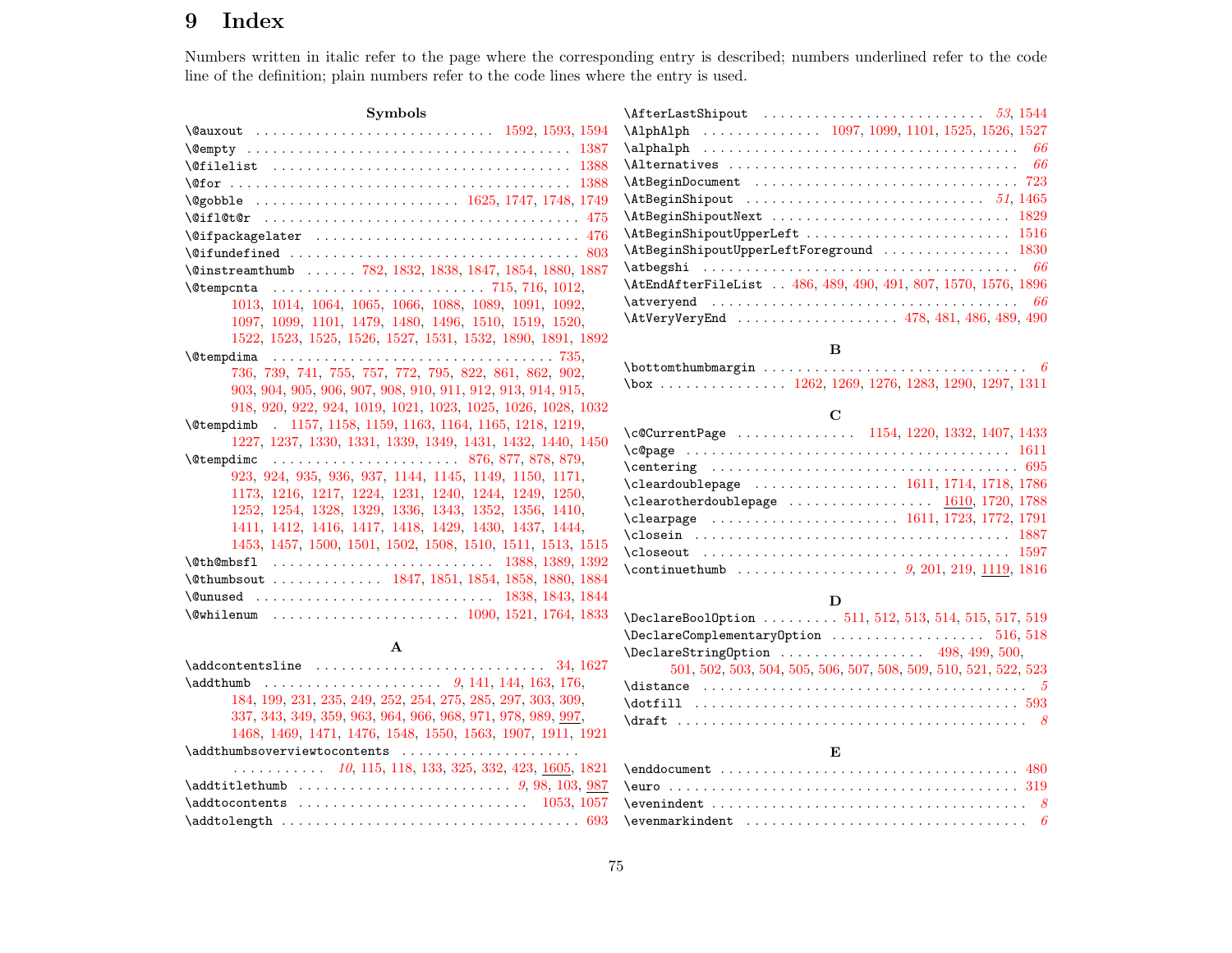| $\verb \event $                                                                                |  |  |  |
|------------------------------------------------------------------------------------------------|--|--|--|
| \evensidemargin  1148, 1175, 1176, 1178, 1196, 1203, 1250 \                                    |  |  |  |
| $\text{eventxtindent} \dots \dots \dots \dots \dots \dots \dots \dots \dots \dots \dots \dots$ |  |  |  |

\jobname . . . . . . . . . . . . . . . . . . . . . . [684,](#page-28-1) [815,](#page-32-6) [1596,](#page-53-9) [1600,](#page-53-8) [1826,](#page-60-12) [1831,](#page-60-7) [1832,](#page-60-0) [1835,](#page-60-13) [1849,](#page-61-13) [1856,](#page-61-14) [1864,](#page-61-15) [1878,](#page-61-16) [1882,](#page-61-17) [1898](#page-62-9)

### K

| \kvoptions |  |
|------------|--|
|            |  |

# L

| 374, 1050, 1617, 1619, 1620, 1623, 1625, 1744, 1747, 1818   |  |
|-------------------------------------------------------------|--|
| \leaders  1262, 1269, 1276, 1283, 1290, 1297, 1311          |  |
|                                                             |  |
|                                                             |  |
| \lipsum  155, 157, 159                                      |  |
|                                                             |  |
| \ltx@ifpackageloaded  25, 368, 1039, 1379, 1380, 1616, 1671 |  |
|                                                             |  |

### M

### N

| $\{\n  new box \n  \ldots \n  \ldots \n  \ldots \n  \ldots \n  \ldots \n  \ldots \n  \ldots \n  \ldots \n  \ldots \n  \ldots \n  \ldots \n  \ldots \n  \ldots \n  \ldots \n  \ldots \n  \ldots \n  \ldots \n  \ldots \n  \ldots \n  \ldots \n  \ldots \n  \ldots \n  \ldots \n  \ldots \n  \ldots \n  \ldots \n  \ldots \n  \ldots \n  \ldots \n  \ldots \n  \ldots \n  \ldots \n  \ldots \n  \ldots \n  \ldots \n  \$ |  |
|------------------------------------------------------------------------------------------------------------------------------------------------------------------------------------------------------------------------------------------------------------------------------------------------------------------------------------------------------------------------------------------------------------------------|--|
| $\neq 690,$                                                                                                                                                                                                                                                                                                                                                                                                            |  |
| 709, 947, 961, 987, 995, 997, 1117, 1119, 1121, 1366,                                                                                                                                                                                                                                                                                                                                                                  |  |
| 1404, 1605, 1610, 1615, 1631, 1633, 1635, 1637, 1639, 1824                                                                                                                                                                                                                                                                                                                                                             |  |
| \newcounter  1731, 1732, 1733, 1734                                                                                                                                                                                                                                                                                                                                                                                    |  |
| $\neq 605, 607, 610, 611,$                                                                                                                                                                                                                                                                                                                                                                                             |  |
| 612, 613, 614, 615, 616, 617, 618, 619, 621, 623, 626, 628, 631                                                                                                                                                                                                                                                                                                                                                        |  |
|                                                                                                                                                                                                                                                                                                                                                                                                                        |  |
|                                                                                                                                                                                                                                                                                                                                                                                                                        |  |
| $\n\cdot 22$                                                                                                                                                                                                                                                                                                                                                                                                           |  |
| $\n\rightarrow$ ?                                                                                                                                                                                                                                                                                                                                                                                                      |  |
| $\{normal size \dots \dots \dots \dots \dots \ 692, 695, 701, 703\}$                                                                                                                                                                                                                                                                                                                                                   |  |

### O

| \oddsidemargin  1143, 1145, 1205, 1325 |  |
|----------------------------------------|--|
|                                        |  |

# F

| $\text{imversion} \dots \dots \dots \dots \dots \dots \dots \dots \dots \ 475$ |  |  |  |  |  |  |  |  |  |  |  |  |  |  |  |  |  |  |
|--------------------------------------------------------------------------------|--|--|--|--|--|--|--|--|--|--|--|--|--|--|--|--|--|--|
|                                                                                |  |  |  |  |  |  |  |  |  |  |  |  |  |  |  |  |  |  |

### $\, {\bf H}$

| $\hbar f$ set  566, 727, 846, 1150, 1201, 1490, 1500 |
|------------------------------------------------------|
|                                                      |
|                                                      |
|                                                      |
|                                                      |

#### I

| $\iota$ filesw  678, 804, 1051, 1591                          |
|---------------------------------------------------------------|
|                                                               |
| \if@twoside  1153, 1221, 1234,                                |
| 1333, 1346, 1406, 1434, 1447, 1498, 1509, 1611, 1711, 1783    |
| \ifdim  700, 736, 739, 741, 762, 822, 862, 908, 924, 950,     |
| 1001, 1020, 1025, 1028, 1124, 1175, 1209, 1369, 1482, 1565    |
| \IfFileExists  441, 1831                                      |
| \ifodd  1154, 1220, 1332, 1407, 1433, 1496, 1510, 1611        |
| \ifthumbs@draft  789, 838, 1029, 1566, 1909                   |
|                                                               |
| \ifthumbs@ignorehoffset  554, 724, 845, 1489, 1499            |
| \ifthumbs@ignorevoffset  569, 729, 889                        |
|                                                               |
|                                                               |
|                                                               |
| 835, 875, 934, 1806, 1825, 1834, 1839, 1848, 1855, 1877, 1881 |
|                                                               |
|                                                               |
| \immediate  1592, 1593, 1594, 1597, 1600                      |
|                                                               |
|                                                               |
|                                                               |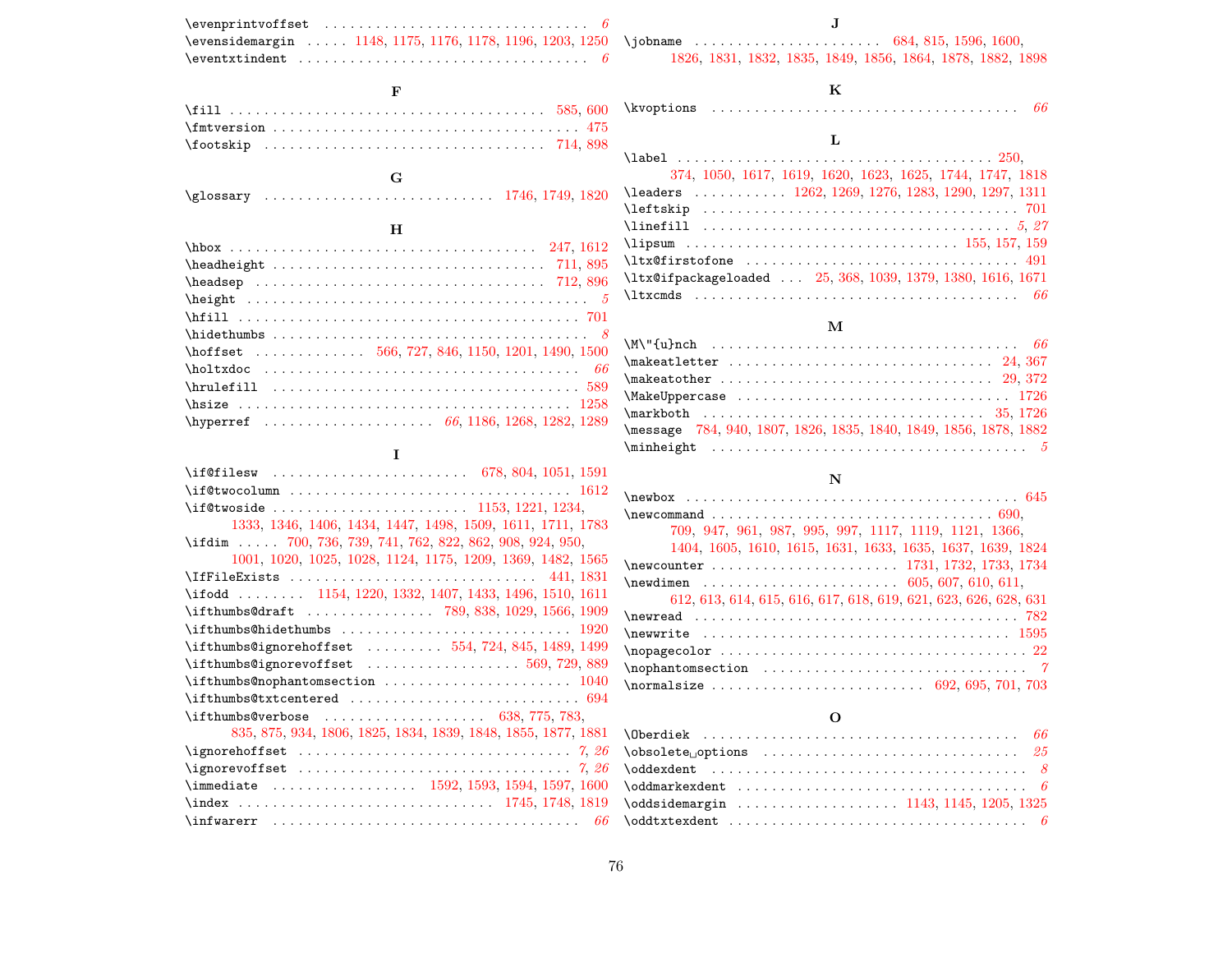|                                                                                                       | $\qquad \qquad \qquad \qquad \textbf{1832} \qquad \qquad \textbf{2111} \qquad \qquad \textbf{322} \qquad \qquad \textbf{3332} \qquad \qquad \textbf{3433} \qquad \textbf{3541} \qquad \textbf{3641} \qquad \textbf{371} \qquad \textbf{3821} \qquad \textbf{3832} \qquad \textbf{3842} \qquad \textbf{3843} \qquad \textbf{3841} \qquad \textbf{3841} \qquad \textbf{3842} \qquad \textbf{3843} \qquad \textbf{38$ |
|-------------------------------------------------------------------------------------------------------|--------------------------------------------------------------------------------------------------------------------------------------------------------------------------------------------------------------------------------------------------------------------------------------------------------------------------------------------------------------------------------------------------------------------|
|                                                                                                       |                                                                                                                                                                                                                                                                                                                                                                                                                    |
|                                                                                                       |                                                                                                                                                                                                                                                                                                                                                                                                                    |
| $\backslash$ overridelabel $\ldots\ldots\ldots\ldots\ldots\ldots\ldots\ldots\ldots\ldots\ldots\ 1622$ |                                                                                                                                                                                                                                                                                                                                                                                                                    |

# P

| \PackageError  479, 530, 540, 548,                           |
|--------------------------------------------------------------|
| 595, 743, 814, 825, 963, 1300, 1468, 1657, 1687, 1700, 1860  |
| \PackageInfo  555, 562, 570, 577, 640, 777, 1002             |
| \PackageWarning  864, 916, 925, 975, 1033, 1071, 1370        |
| $\P$ ackageWarningNoLine  442.                               |
| 680, 763, 808, 1484, 1547, 1571, 1579, 1897, 1912, 1922      |
|                                                              |
| $\epsilon$ : $32$                                            |
| $\text{vagerer}$ 66, 76, 281, 414, 415, 416, 419, 1276, 1283 |
|                                                              |
| 1042, 1062, 1517, 1618, 1765, 1773, 1795, 1796, 1810, 1815   |
|                                                              |
|                                                              |
| 1087, 1155, 1162, 1184, 1198, 1222, 1235, 1334, 1347,        |
| 1408, 1415, 1435, 1448, 1466, 1545, 1558, 1562, 1710, 1730   |
|                                                              |
| \paperwidth  734, 792, 843, 1138, 1199, 1481, 1487, 1493     |
|                                                              |
| \parindent  1215, 1256, 1327, 1428                           |
| \phantomsection  125, 128, 131, 369, 1043, 1616              |
|                                                              |
| \protect  247, 249, 1224, 1227,                              |
| 1231, 1237, 1240, 1244, 1336, 1339, 1343, 1349, 1352, 1356   |
| $\gamma$ . $452$                                             |
|                                                              |
|                                                              |
| Q                                                            |

# R

| $\text{ragedright} \dots \dots \dots \dots \dots \dots \dots \dots \dots \dots \dots \dots \dots \dots \dots \dots$ |
|---------------------------------------------------------------------------------------------------------------------|
|                                                                                                                     |
|                                                                                                                     |
| \RequirePackage                                                                                                     |
| $\ldots$ 459, 460, 461, 462, 463, 464, 465, 466, 467, 468, 469                                                      |
|                                                                                                                     |
| $\text{ircurufilecheck} \dots \dots \dots \dots \dots \dots \dots \dots \dots \dots \dots \dots$                    |
|                                                                                                                     |
|                                                                                                                     |
|                                                                                                                     |

# T

| $\verb \tableofcontents   \dots   \dots   \dots   \dots   \dots 109$ |
|----------------------------------------------------------------------|
|                                                                      |
|                                                                      |
|                                                                      |
| \th@bmsvoffset  575, 581, 730, 732, 856, 890                         |
|                                                                      |
| \th@mb@page  1056, 1057                                              |
| \th@mb@resetdoublepage  1763, 1773, 1776, 1780, 1796, 1810           |
| \th@mb@titlelabel  674, 988, 990, 1052, 1057                         |
| \th@mb@tmp@backgroundcolour  1131, 1185, 1189, 1192                  |
| \th@mb@tmp@column  1134, 1135, 1136, 1184, 1198                      |
| \th@mb@tmp@label  1133, 1186, 1268, 1276, 1282, 1283, 1289           |
| \th@mb@tmp@page  1132, 1262, 1269, 1290, 1297, 1311                  |
|                                                                      |
| 1231, 1237, 1240, 1244, 1336, 1339, 1343, 1349, 1352, 1356           |
| \th@mb@tmp@textcolour  1130,                                         |
| 1224, 1227, 1231, 1237, 1240, 1244, 1261, 1267, 1274,                |
| 1281, 1288, 1295, 1309, 1336, 1339, 1343, 1349, 1352, 1356           |
| \th@mb@tmp@title 1128, 1261, 1268, 1275, 1282, 1289, 1296, 1310      |
|                                                                      |
| $\ldots$ 690, 1224, 1227, 1231, 1237, 1240, 1244, 1336, 1339,        |
| 1343, 1349, 1352, 1356, 1437, 1440, 1444, 1450, 1453, 1457           |
|                                                                      |
| \th@mbbackgroundcolour  655, 1018, 1536                              |
| \th@mbbackgroundcolourA  660, 1084, 1518, 1536                       |
|                                                                      |
| $\th$ @mbcolumnnew  667, 980,                                        |
| 983, 1053, 1057, 1062, 1070, 1087, 1111, 1112, 1466, 1545            |
| \th@mbdoublepage  1753, 1758, 1760, 1765, 1795                       |
| \th@mbheighty  607, 608, 691, 710, 711, 712, 713,                    |
| 714, 717, 719, 720, 757, 762, 765, 771, 772, 776, 779, 786,          |
| 859, 872, 877, 894, 900, 906, 913, 942, 948, 951, 954, 999,          |
| 1122, 1186, 1189, 1192, 1213, 1254, 1325, 1367, 1424, 1426           |
| \th@mbHimE  628, 629, 1147, 1171, 1213, 1511                         |
|                                                                      |
|                                                                      |
| 1023, 1219, 1226, 1236, 1331, 1338, 1348, 1432, 1439, 1449           |
| \th@mbHit0 621, 622, 1020, 1021, 1217, 1223, 1230, 1239, 1243,       |
| 1329, 1335, 1342, 1351, 1355, 1430, 1436, 1443, 1452, 1456           |
| \th@mbmaxwidth  672, 1025, 1026, 1565, 1577, 1592                    |
| \th@mbmaxwidtha  805, 806, 809, 819, 1592                            |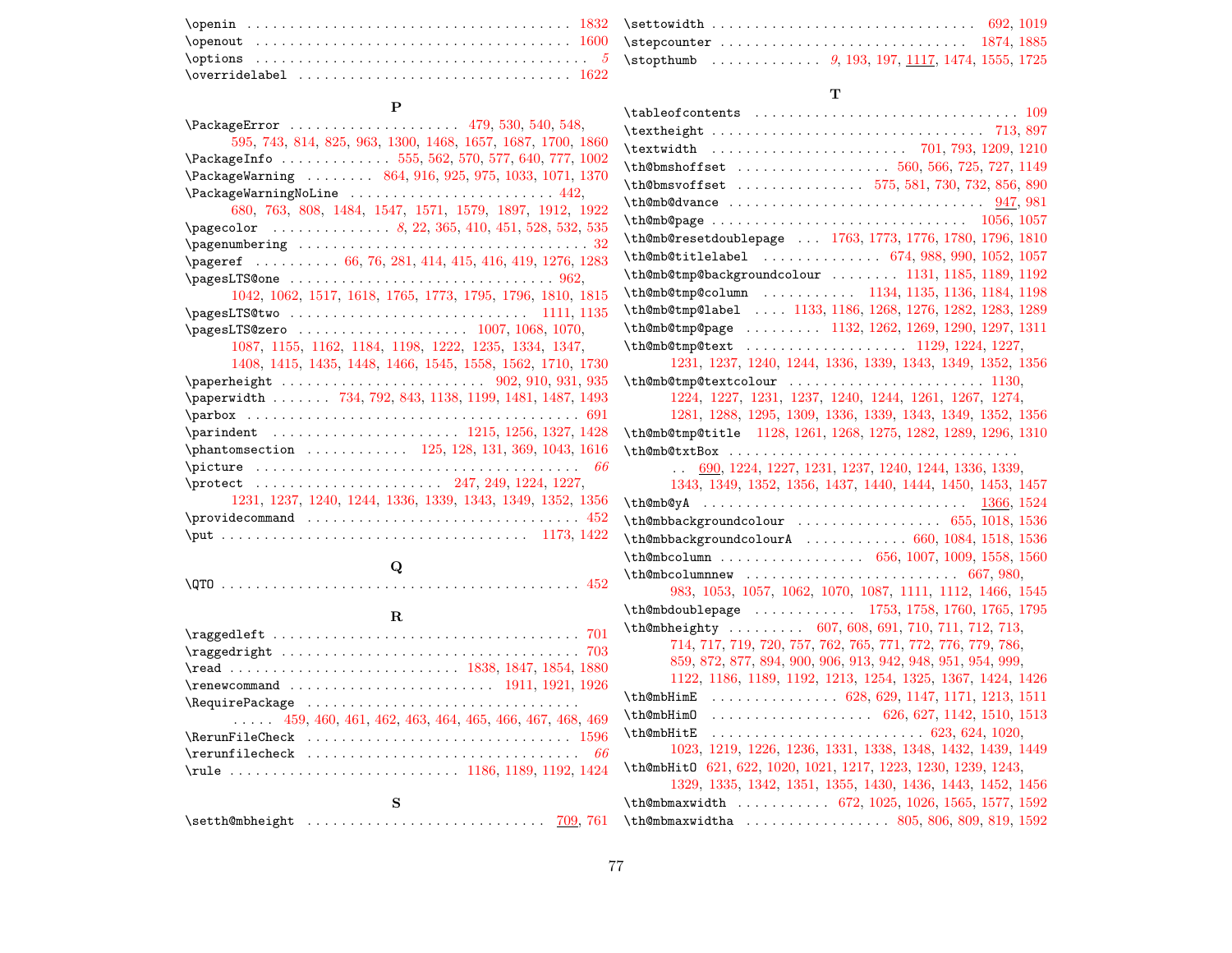| \th@mbonpage  664, 1064, 1066, 1072,                              | \th          |
|-------------------------------------------------------------------|--------------|
| 1078, 1090, 1093, 1094, 1095, 1106, 1107, 1521, 1531, 1539        |              |
| \th@mbonpagemax  665, 1079, 1080, 1094, 1095, 1106, 1107          | \th          |
| \th@mbonpagetest  1089, 1090, 1092, 1093, 1520, 1521, 1523        | \th          |
| $\th$ @mbpaperwidth  734, 1482, 1493                              | \th          |
|                                                                   | \th          |
| 610, 842, 843, 844, 846, 848, 1487, 1488, 1490, 1492, 1495        | \th          |
| \th@mbposy  611, 849, 855, 856, 857, 858, 859,                    | \th          |
| 870, 871, 872, 874, 942, 943, 944, 948, 949, 950, 951, 952,       |              |
| 954, 955, 999, 1000, 1001, 1005, 1006, 1085, 1122, 1123,          | \th          |
| 1124, 1125, 1126, 1152, 1157, 1163, 1537, 1728, 1729, 1814        | \th          |
|                                                                   | \th          |
| 943, 1085, 1367, 1368, 1369, 1375, 1405, 1410, 1416, 1537         | \th          |
| \th@mbposyB . 613, 1152, 1159, 1165, 1173, 1405, 1412, 1418, 1422 | \th          |
| \th@mbposybottom  615, 882, 888, 890, 892, 893, 894, 895,         | \th          |
| 896, 897, 898, 899, 900, 931, 932, 936, 950, 1001, 1124, 1369     | \th          |
| \th@mbposytop  614, 874, 876, 904, 911, 1005, 1125, 1375          | \th          |
|                                                                   |              |
| \th@mbprinting  662, 982, 998, 1117, 1119, 1517, 1709             |              |
| $\th$ @mbprintingovertoc  1709, 1815                              | \th          |
| \th@mbs  647, 1008, 1012, 1014, 1050, 1053, 1559, 1563, 1594      |              |
|                                                                   | \th          |
| 589, 593, 600, 1262, 1269, 1276, 1283, 1290, 1297, 1311           | \th          |
| \th@mbs@toc@level  669, 1606, 1626, 1627                          | \th          |
| \th@mbs@toc@text  670, 1607, 1627                                 | \th          |
| $\th$ @mbs@verview  1804, 1824                                    | \th          |
|                                                                   | \th          |
| $\ldots$ 631, 633, 635, 719, 720, 858, 871, 878, 893, 899, 905,   | $\hbar$      |
| 907, 912, 914, 949, 952, 955, 1000, 1006, 1123, 1126, 1368        | \th          |
| \th@mbsmax  648, 715, 717, 764, 1594, 1710, 1743, 1808, 1890      | $\verb \th $ |
| \th@mbsphantom  993, 995, 1042, 1045                              | \th          |
| \th@mbsposytocy  618, 1728, 1814                                  |              |
|                                                                   | \th          |
| \th@mbsprintpage  1141, 1170, 1174, 1195,                         | \th          |
| 1202, 1212, 1323, 1643, 1647, 1651, 1655, 1663, 1713,             | \th          |
| 1717, 1751, 1752, 1756, 1757, 1767, 1768, 1769, 1770, 1785        | \th          |
| $\th$ @mbstablabeling  1615, 1797, 1800                           |              |
| \th@mbstable  676, 1618, 1623, 1730, 1736, 1738                   | \th          |
| \th@mbstest  587, 588, 591, 592, 697, 699, 702,                   | \th          |
| 759, 760, 798, 799, 801, 802, 853, 854, 886, 887, 1140,           | \th          |
| 1141, 1169, 1170, 1174, 1182, 1183, 1195, 1202, 1212,             | \th          |
| 1259, 1260, 1265, 1266, 1272, 1273, 1279, 1280, 1286,             | \th          |
| 1287, 1293, 1294, 1323, 1386, 1389, 1568, 1569, 1640,             | \th          |
| 1642, 1646, 1650, 1654, 1668, 1669, 1672, 1673, 1675,             | \th          |
| 1676, 1678, 1679, 1681, 1682, 1684, 1685, 1712, 1713,             | $\verb \th $ |
| 1716, 1717, 1750, 1751, 1755, 1756, 1766, 1767, 1784, 1785        | $\th$        |

| 1390, 1392, 1641, 1642, 1645, 1646, 1649, 1650, 1653, 1654              |
|-------------------------------------------------------------------------|
| $\th$ @mbstmpwidth  1481, 1482                                          |
|                                                                         |
| \th@mbtextA  658, 1082, 1518, 1534                                      |
|                                                                         |
| $\th$ @mbtextcolourA  659, 1083, 1518, 1535                             |
| \th@mbtikz  1155, 1162, 1222, 1235, 1334,                               |
| 1347, 1384, 1393, 1398, 1401, 1408, 1415, 1435, 1448, 1480              |
|                                                                         |
| \th@mbtmpdef  1097, 1098, 1099, 1100, 1101, 1102                        |
| $\verb+\th@mbtmpdefbackgroundcolour \dots \ 1527, 1528$                 |
|                                                                         |
| $\th$ Ombtmpdeftext  1525, 1528                                         |
| \th@mbtoprint  663, 962, 1068, 1114, 1540                               |
| $\th$ @mbwidthtmp  617, 692, 693, 700                                   |
|                                                                         |
| 793, 794, 806, 819, 823, 836, 844, 1028, 1031, 1207, 1216,              |
| 1218, 1328, 1330, 1424, 1429, 1431, 1488, 1565, 1578, 1910              |
| \th@mbwidthxtoc  616, 1138, 1139, 1142,                                 |
| 1143, 1147, 1148, 1176, 1178, 1186, 1189, 1192, 1196,                   |
| 1199, 1200, 1201, 1203, 1205, 1207, 1208, 1209, 1210, 1258              |
| \th@mbxpos  1325, 1422, 1495, 1502, 1504, 1508, 1515                    |
| \th@umbsperpage  649, 1593, 1740, 1808, 1888, 1889                      |
| \th@umbsperpagecount  650, 1008, 1559, 1562, 1563, 1593                 |
| \thepagecolor  528, 654, 655, 659, 660, 956                             |
|                                                                         |
|                                                                         |
| $\verb \thumb-example.text        66$                                   |
|                                                                         |
|                                                                         |
| $\verb \thumbnewcolumn    \dots  \dots  \dots    10 $                   |
| 348, 961, 1468, 1469, 1470, 1474, 1548, 1549, 1554, 1926                |
|                                                                         |
|                                                                         |
|                                                                         |
| \thumbs@bottomthumbmargin                                               |
| $\ldots \ldots \ldots$ 883, 884, 887, 903, 917, 920, 922, 926, 929, 932 |
|                                                                         |
|                                                                         |
|                                                                         |
|                                                                         |
|                                                                         |
| \thumbs@height  756, 760, 779                                           |
|                                                                         |
| \thumbs@minheight  736, 737, 739, 741, 751, 755, 762, 766, 772          |
| \thumbs@oddexdent                                                       |